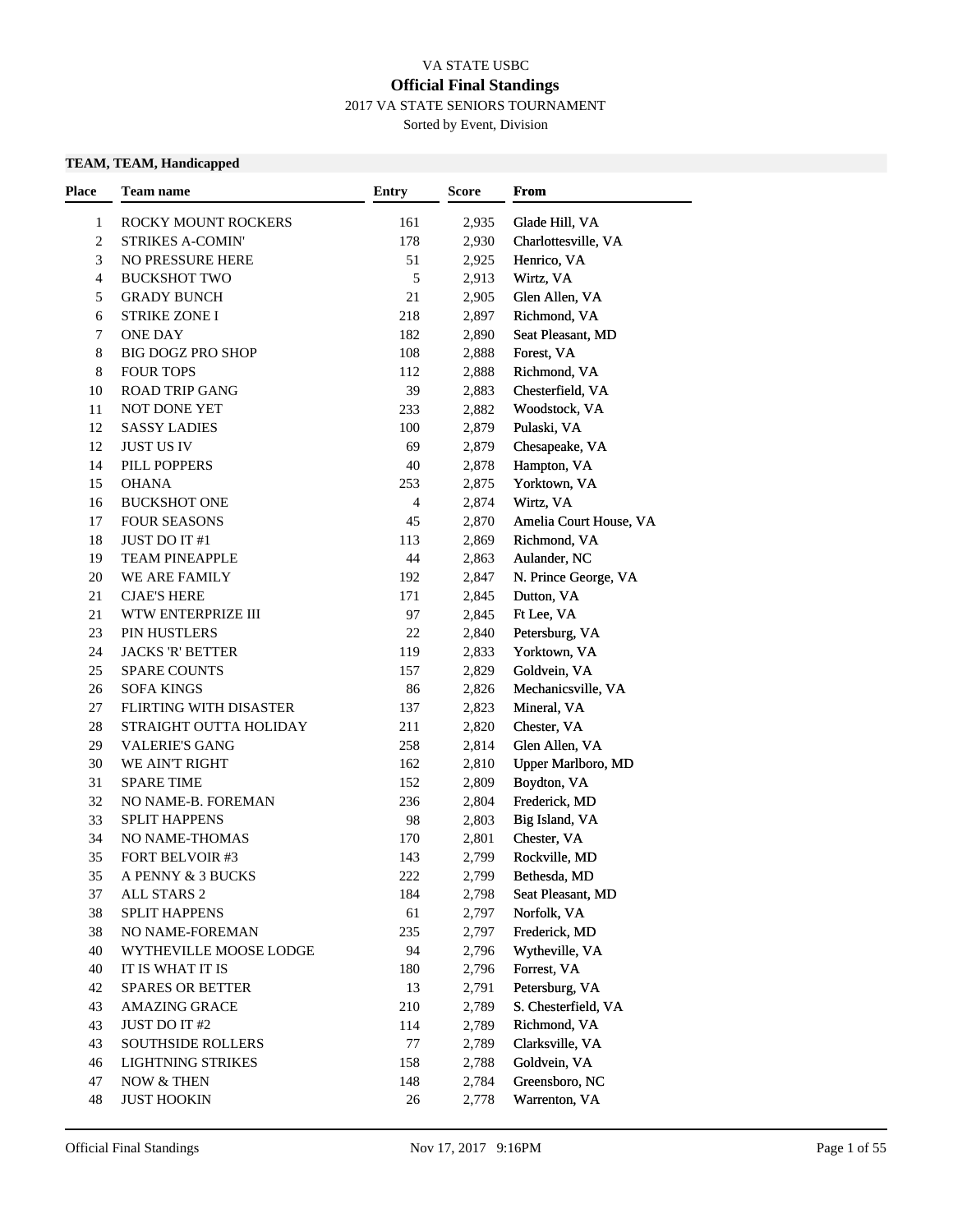| 49  | ALL STARS 1                      | 183            | 2,776 | Seat Pleasant, MD   |
|-----|----------------------------------|----------------|-------|---------------------|
| 50  | SOURCE 4 #1                      | $\mathbf{1}$   | 2,774 | Roanoke, VA         |
| 51  | THE OPTIMISTS                    | 160            | 2,772 | Charlottesvle, VA   |
| 52  | PIN TICKLERS                     | 80             | 2,769 | Charlottesville, VA |
| 53  | <b>BVLERS</b> #1                 | 66             | 2,768 | Hampton, VA         |
| 54  | TNBA#1                           | 58             | 2,767 | Hampton, VA         |
| 55  | SOURCE 4 #3                      | 3              | 2,766 | Roanoke, VA         |
| 56  | <b>OLD SCHOOL</b>                | 207            | 2,764 | Leesburg, VA        |
| 57  | <b>TURKEY TIME</b>               | 131            | 2,762 | N. Chesterfield, VA |
| 57  | SOPHISTICATED LADIES             | 214            | 2,762 | Richmond, VA        |
| 59  | <b>BUCKSHOT FOUR</b>             | 7              | 2,761 | Wirtz, VA           |
| 59  | <b>LUCKIES</b>                   | 41             | 2,761 | Hopewell, VA        |
| 61  | R U THE ONE                      | 47             | 2,760 | Palmyra, VA         |
| 62  | NO NAME-NUNNALLY                 | 138            | 2,759 | Matoaca, VA         |
| 63  | 2 MESSENGERS AND US              | 127            | 2,758 | Richmond, VA        |
| 64  | NEW DAY #2                       | 84             | 2,756 | South Boston, VA    |
| 64  | WE ARE GROOVING                  | 149            | 2,756 | Greensboro, NC      |
| 66  | ONE DAY ALL STARS                | 185            | 2,755 | Seat Pleasant, MD   |
| 67  | <b>BETA</b>                      | 55             | 2,754 | Forest, VA          |
| 67  | <b>NO NAME -- TOLER</b>          | 255            | 2,754 | Glen Allen, VA      |
| 69  | <b>SPLITS &amp; GIGGLES</b>      | 250            | 2,753 | Front Royal, VA     |
| 70  | NO NAME-ACKISS                   | 107            | 2,748 | Virginia Beach, VA  |
| 71  | <b>ROCKIN TENS</b>               | 156            | 2,747 | Goldvein, VA        |
| 72  | <b>STRIKE ZONE II</b>            | 219            | 2,746 | Richmond, VA        |
| 73  | <b>CONFUSED</b>                  | 175            | 2,743 | Pamplin, VA         |
| 73  | TNBA#2                           | 59             | 2,743 | Hampton, VA         |
| 75  | ALCOVA MORTGAGE #1               | 139            | 2,742 | Eagle Rock, VA      |
| 75  | RILEY'S TRUCK AND AUTO           | 190            | 2,742 | Roanoke, VA         |
| 77  | <b>AUGUSTA COUNTY BOWLERS #5</b> | 36             | 2,741 | Waynesboro, VA      |
| 78  | POP'S GANG                       | 208            | 2,739 | Sandston, VA        |
| 79  | CR <sub>3</sub>                  | 27             | 2,738 | Stafford, VA        |
| 79  | <b>WIL'S MESSENGERS</b>          | 176            | 2,738 | Richmond, VA        |
| 81  | 3 HENS - 1 ROOSTER               | 20             | 2,737 | Petersburg, VA      |
| 82  | SOURCE 4 #2                      | $\overline{c}$ | 2,734 | Roanoke, VA         |
| 82  | STILL "50" SOMETHING             | 187            | 2,734 | Newport News, VA    |
| 84  | NEW DAY #1                       | 83             | 2,733 | South Boston, VA    |
| 85  | <b>4 FOR FUN</b>                 | 88             | 2,732 | N. Chesterfield, VA |
| 86  | SOUTH BOSTON/CROWDER INS.        | 18             | 2,729 | South Boston, VA    |
| 87  | <b>DOUBLE TROUBLE</b>            | 251            | 2,727 | Front Royal, VA     |
| 87  | <b>OMEGA</b>                     | 57             | 2,727 | Forest, VA          |
| 87  | <b>GRAY'S GANG</b>               | 90             | 2,727 | N. Chesterfield, VA |
| 90  | TLC                              | 172            | 2,726 | North, VA           |
| 90  | NO NAME-ATTISANO                 | 244            | 2,726 | Blacksburg, VA      |
| 92  | <b>GROUP THERAPY</b>             | 91             | 2,725 | N. Chesterfield, VA |
| 93  | <b>BUCKSHOT THREE</b>            | 6              | 2,724 | Wirtz, VA           |
| 93  | <b>RICK'S BOYS</b>               | 132            | 2,724 | Clifton Forge, VA   |
| 95  | "U" GOTTA TRY                    | 9              | 2,723 | Yorktown, VA        |
| 95  | <b>OVERBY'S MESSENGERS</b>       | 126            | 2,723 | Richmond, VA        |
| 97  | <b>VA LADIES</b>                 | 29             | 2,720 | Virginia Beach, VA  |
| 98  | FORT BELVOIR #1                  | 141            | 2,719 | Rockville, MD       |
| 99  | NO NAME-LIVINGSTON               | 198            | 2,718 | Fredericksburg, VA  |
| 100 | <b>EAST END EXPRESS BOWLING</b>  | 194            | 2,717 | Richmond, VA        |
|     | <b>CLUB</b>                      |                |       |                     |
| 101 | <b>BVLERS #2</b>                 | 67             | 2,713 | Hampton, VA         |
| 102 | 4 GUYS                           | 243            | 2,710 | Christiansburg, VA  |
| 103 | JUS WANNA BOWL II                | 71             | 2,708 | Henrico, VA         |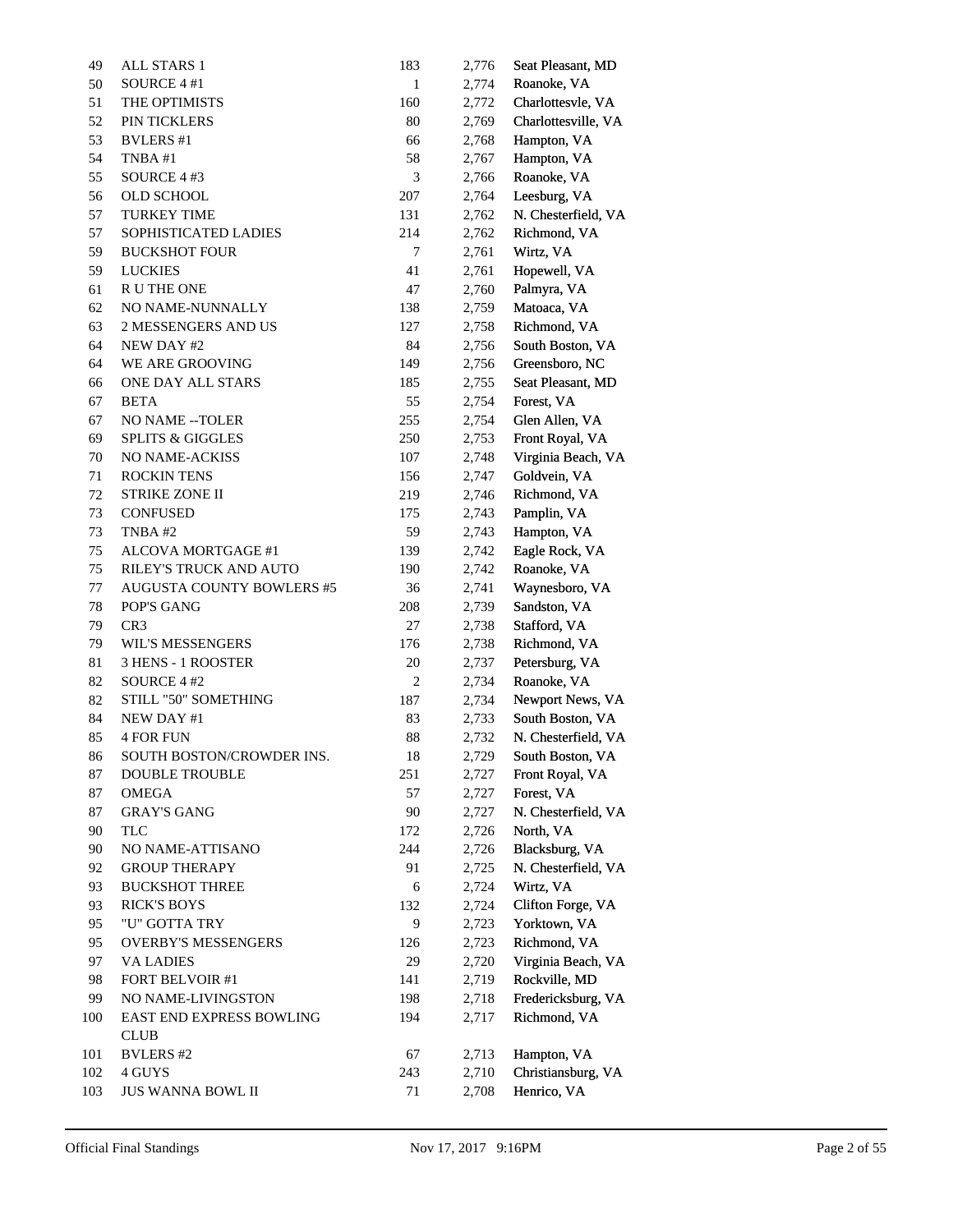| 103     | WTW ENTERPRIZE II                 | 96  | 2,708 | Ft Lee, VA             |
|---------|-----------------------------------|-----|-------|------------------------|
| 105     | <b>ACHES &amp; PAIN</b>           | 111 | 2,707 | Richmond, VA           |
| 106     | <b>JOKERS WILD #2</b>             | 73  | 2,706 | Mechanicsville, VA     |
| 106     | <b>LEGENDS IN THEIR OWN MINDS</b> | 216 | 2,706 | Midlothian, VA         |
| $108\,$ | ALCOVA MORTGAGE #2                | 140 | 2,705 | Eagle Rock, VA         |
| 109     | <b>MEDICANT</b>                   | 159 | 2,700 | Grafton, VA            |
| 109     | NO NAME-L. SMITH                  | 242 | 2,700 | Dublin, VA             |
| 111     | <b>BOWLWEISER</b>                 | 247 | 2,699 | Glen Allen, VA         |
| $111\,$ | <b>NO MORE EXCUSES</b>            | 181 | 2,699 | Chester, VA            |
| 113     | <b>TOXIC SCORPIONS</b>            | 10  | 2,697 | Mechanicsville, VA     |
| 114     | <b>BVLERS #3</b>                  | 68  | 2,696 | Hampton, VA            |
| 114     | NO NAME-COX                       | 87  | 2,696 | Sandston, VA           |
| 116     | NO NAME-ALEXANDROPOLUS            | 52  | 2,695 | Richmond, VA           |
| 116     | <b>UNDER THE RADAR</b>            | 145 | 2,695 | Greensboro, NC         |
| 116     | <b>FLYING EAGLES</b>              | 209 | 2,695 | Ruther Glen, VA        |
| 119     | TNBA#3                            | 60  | 2,685 | Hampton, VA            |
| 119     | <b>FLS</b>                        | 249 | 2,685 | Front Royal, VA        |
| 121     | <b>THUNDERDUCKS</b>               | 150 | 2,684 | Lynchburg, VA          |
| 121     | <b>HERE WE GO AGAIN</b>           | 19  | 2,684 | North Chesterfield, VA |
| 121     | <b>DOUGHBOY'S GANG</b>            | 53  | 2,684 | Hampton, VA            |
| 124     | A GREAT TEAM                      | 62  | 2,683 | Fredericksburg, VA     |
| 125     | THE FOUR HORSEMEN                 | 128 | 2,681 | Richmond, VA           |
| 126     | $MESSENGER'S + 1$                 | 256 | 2,677 | Richmond, VA           |
| 127     | <b>JOKERS WILD #5</b>             | 76  | 2,672 | Mechanicsville, VA     |
| 127     | NO NAME-SMITH                     | 215 | 2,672 | Richmond, VA           |
| 127     | <b>NO NAME-WEBB</b>               | 246 | 2,672 | Christiansbrg, VA      |
| 127     | NO NAME-MAPLE                     | 257 | 2,672 | Chester, VA            |
| 131     | NO NAME-WELCHER                   | 23  | 2,670 | Roanoke, VA            |
| 131     | <b>AMAZING GRACE</b>              | 92  | 2,670 | N. Chesterfield, VA    |
| 133     | NO NAME-FOSTER                    | 197 | 2,667 | Stafford, VA           |
| 134     | VA SENIOR 4                       | 134 | 2,666 | Stafford, VA           |
| 134     | <b>ALLEY CATS</b>                 | 38  | 2,666 | Hopewell, VA           |
| 136     | NEW DAY #3                        | 85  | 2,663 | South Boston, VA       |
| 137     | <b>TCB</b>                        | 254 | 2,661 | Eden, NC               |
| 138     | <b>JUNIOR MISFITS</b>             | 25  | 2,660 | Norfolk, VA            |
| 139     | THE GIRLS                         | 177 | 2,658 | Capron, VA             |
| 139     | <b>HAPPY BOWLERS</b>              | 8   | 2,658 | Yorktown, VA           |
| 141     | <b>MISFITS</b>                    | 24  | 2,657 | Chesapeake, VA         |
| 141     | <b>MIND PUZZLERS</b>              | 147 | 2,657 | Greensboro, NC         |
| 143     | <b>JOKERS WILD #3</b>             | 74  | 2,656 | Mechanicsville, VA     |
| 144     | <b>AUGUSTA COUNTY BOWLER #3</b>   | 34  | 2,654 | Grottoes, VA           |
| 144     | <b>BROWN SUGAS</b>                | 204 | 2,654 | Chester, VA            |
| 144     | ACE TEAM                          | 252 | 2,654 | Lyndhurst, VA          |
| 147     | OLD GUYS RULE                     | 12  | 2,651 | Yorktown, VA           |
| 148     | <b>JUST FOR FUN</b>               | 234 | 2,650 | Woodstock, VA          |
| 148     | <b>SPARE ME!</b>                  | 155 | 2,650 | Goldvein, VA           |
| 150     | NO NAME-HOLLY                     | 50  | 2,648 | Richmond, VA           |
| 151     | ALPHA                             | 56  | 2,646 | Forest, VA             |
| 152     | STEELERS FANS + 1                 | 146 | 2,642 | Greensboro, NC         |
| 153     | AUGUSTA COUNTY BOWLER #1          | 32  | 2,641 | Weyers Cave, VA        |
| 154     | 4 J'S                             | 179 | 2,640 | Ruckersville, VA       |
| 155     | <b>KNOW NAME</b>                  | 64  | 2,638 | Midlothian, VA         |
| 156     | IT'S ALL ABOUT GRACE              | 118 | 2,636 | Newport News, VA       |
| 157     | OLD SCHOOL                        | 120 | 2,634 | Richmond, VA           |
| 157     | <b>JUST'N A CRUISEN</b>           | 221 | 2,634 | Bethesda, MD           |
| 159     | <b>RAZZLE DAZZLE</b>              | 248 | 2,633 | Hampton, VA            |
|         |                                   |     |       |                        |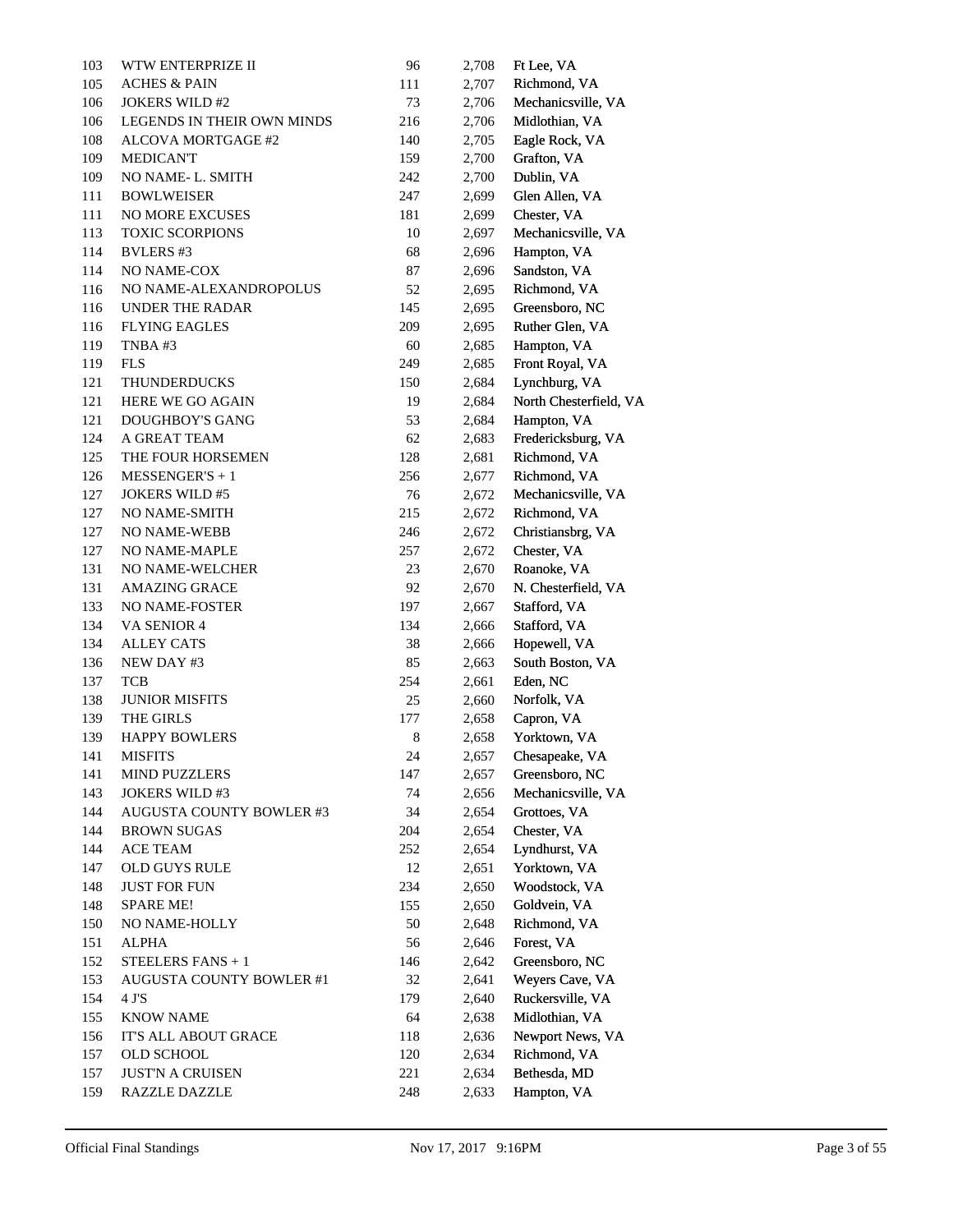| 160 | 3 GUYS AND A GAL                | 168    | 2,632 | Williamsburg, VA    |
|-----|---------------------------------|--------|-------|---------------------|
| 161 | <b>VIRGINIA PALS</b>            | 189    | 2,631 | Roanoke, VA         |
| 162 | <b>SANDBAGGERS</b>              | 135    | 2,630 | Mcgaheysville, VA   |
| 163 | <b>JUST US V</b>                | 70     | 2,622 | Chesapeake, VA      |
| 164 | ALL IN THE FAMILY               | 65     | 2,621 | Newport News, VA    |
| 165 | <b>ROYAL PAIN'S</b>             | 241    | 2,613 | Christiansburg, VA  |
| 166 | <b>MIX-IT-UP</b>                | 78     | 2,611 | Prince George, VA   |
| 167 | <b>UNCOMPROMISING</b>           | 144    | 2,609 | Greensboro, NC      |
| 168 | <b>B.A. ROLLERS 1</b>           | 186    | 2,607 | Midlothian, VA      |
| 168 | NO NAME-COOPER                  | 17     | 2,607 | Leesburg, VA        |
| 170 | THUNDERBALLS                    | 154    | 2,606 | Goldvein, VA        |
| 170 | WTW ENTERPRIZE I                | 95     | 2,606 | Ft Lee, VA          |
| 172 | AUGUSTA COUNTY BOWLER #4        | 35     | 2,605 | Keezletown, VA      |
| 173 | <b>P-TOWNERS</b>                | 16     | 2,597 | Portsmouth, VA      |
| 174 | NO NAME-FERENCE                 | 28     | 2,595 | Fredericksburg, VA  |
| 174 | <b>FORT BELVOIR #2</b>          | 142    | 2,595 | Rockville, MD       |
| 176 | <b>POTTER'S EXPRESS</b>         | 102    | 2,593 | Lexington, VA       |
| 177 | BIG DOGZ PRO SHOP #2            | 109    | 2,589 | Forest, VA          |
| 178 | <b>JAMES'S FRIENDS</b>          | 188    | 2,585 | Halifax, VA         |
| 179 | <b>VA TRAVELERS</b>             | 30     | 2,584 | Virginia Beach, VA  |
| 179 | <b>3 LADIES AND JERRY</b>       | 245    | 2,584 | Pembroke, VA        |
| 179 | <b>STRIKE ZONE III</b>          | 220    | 2,584 | Richmond, VA        |
| 182 | <b>JOKERS WILD #1</b>           | 72     | 2,583 | Mechanicsville, VA  |
| 183 | <b>SENIOR ADVENTURE</b>         | 101    | 2,580 | Kilmarnock, VA      |
| 184 | <b>BUBBA'S BUNCH</b>            | 89     | 2,564 | N. Chesterfield, VA |
| 185 | <b>GUTTERDUSTERS</b>            | 205    | 2,562 | Lynchburg, VA       |
| 186 | <b>BV EXPRESS</b>               | 54     | 2,560 | Buena Vista, VA     |
| 187 | <b>OLD TIMERS</b>               | 49     | 2,559 | Crimora, VA         |
| 188 | <b>JUST US</b>                  | 110    | 2,557 | Lynchburg, VA       |
| 189 | THE GANG                        | 167    | 2,553 | Yorktown, VA        |
| 190 | NO NAME-DYSART                  | 37     | 2,550 | Adelphi, MD         |
| 191 | <b>FRANKLIN BOWLING</b>         | 42     | 2,549 | Ivor, VA            |
| 192 | NO NAME-WILLIAMS                | 117    | 2,537 | King George, VA     |
| 193 | THE GOOD GUYS                   | $11\,$ | 2,531 | Norfolk, VA         |
| 194 | <b>AUGUSTA COUNTY BOWLER #2</b> | 33     | 2,518 | Staunton, VA        |
| 195 | <b>BOWLING FOR FUN II</b>       | 82     | 2,516 | South Boston, VA    |
| 196 | <b>BOWLING FRIENDS</b>          | 48     | 2,508 | Verona, VA          |
| 197 | DEEP HEAT RUB                   | 212    | 2,502 | Collinsville, VA    |
| 198 | <b>70'S XXX</b>                 | 213    | 2,500 | Collinsville, VA    |
| 199 | <b>JOKERS WILD #4</b>           | 75     | 2,450 | Mechanicsville, VA  |
| 200 | <b>BOWLING FOR FUN</b>          | 81     | 2,423 | South Boston, VA    |

## **OPEN DOUBLES, OPEN DOUBLES-HANDICAP, Handicapped**

| <b>Place</b> | <b>Team name</b>                               | Entry | <b>Score</b> | From           |
|--------------|------------------------------------------------|-------|--------------|----------------|
|              | Turner, David E / Scott, James P               | 137   | 1.567        | Mineral, VA    |
| 2            | Attisano, Leonard C / Duncan, Rodna<br>T       | 244   | 1,550        | Blacksburg, VA |
| 2            | Beshures, Edward J / Spellman, G.<br>Michael   | 67    | 1.550        | Hampton, VA    |
| 4            | Mays, Calvin T / Rengers, Vickie B             | 3     | 1.525        | Roanoke, VA    |
| 5            | Brown, Aaron W / Washington,<br>Lawrence       | 50    | 1.523        | Richmond. VA   |
| 6            | Cunningham, John P / Harris, William<br>H, III | 23    | 1.508        | Roanoke, VA    |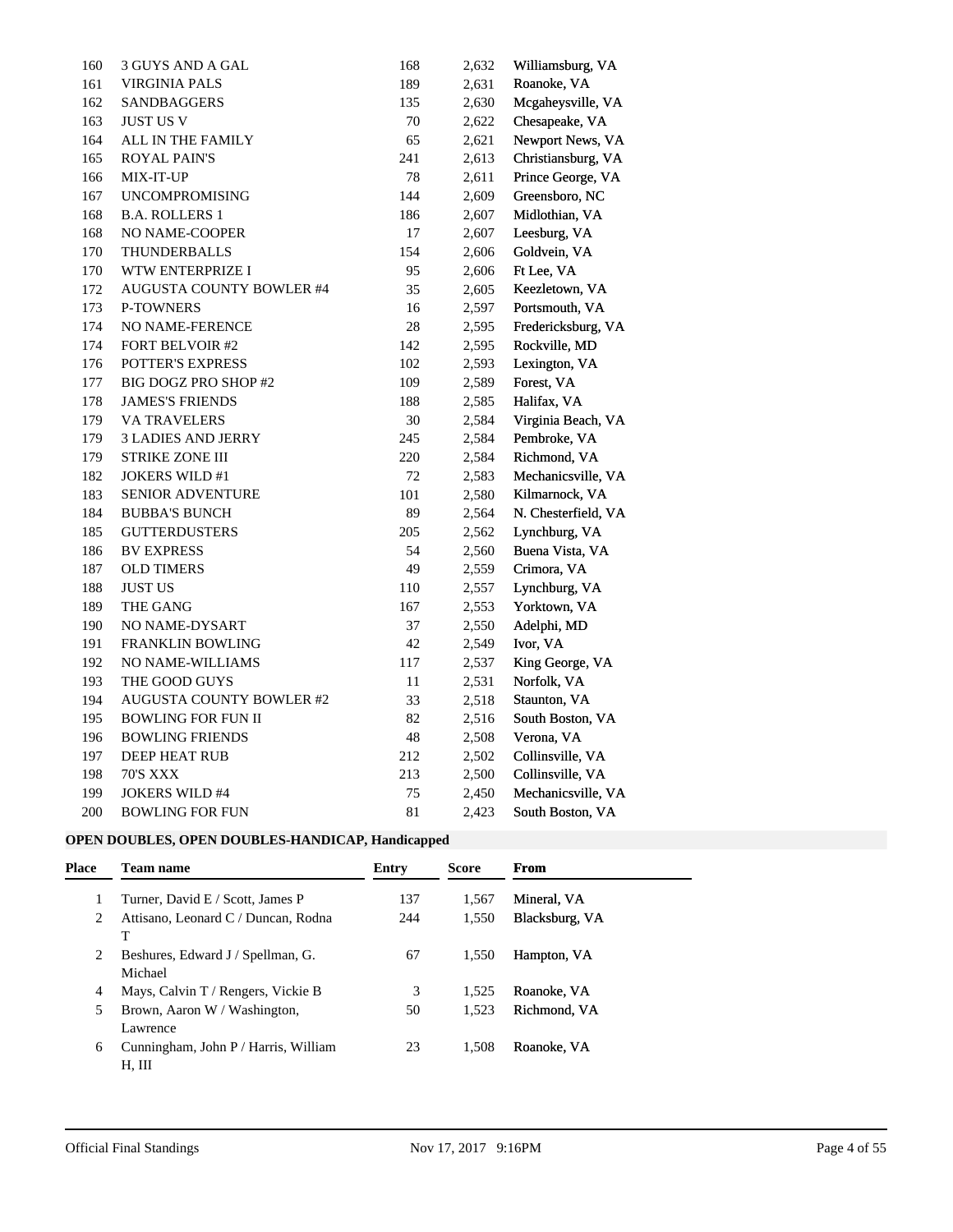| 6  | Foreman, Byron E / Bruce, Arthur F,<br>Jr               | 236    | 1,508 | Frederick, MD        |
|----|---------------------------------------------------------|--------|-------|----------------------|
| 8  | Knox, Thomas J / Owens, Brian K                         | 207    | 1,506 | Leesburg, VA         |
| 9  | Lewis, Michael / Smith, Frank R                         | 13     | 1,502 | Petersburg, VA       |
| 10 | Giffin, Tom F / Agee, David C                           | 212    | 1,499 | Collinsville, VA     |
| 11 | Gerovac, Brian T / Abt, Jeffrey S                       | 137    | 1,490 | Mineral, VA          |
| 12 | Brooks, Al / Wright, Roland S, Jr                       | 241    | 1,487 | Christiansburg, VA   |
| 13 | Hubbard, Bonnie M / Gould, King J                       | 4      | 1,481 | Wirtz, VA            |
| 14 | Nebe, David A / Mitchell, Clyde P, Jr                   | 91     | 1,480 | N. Chesterfield, VA  |
| 15 | Zimmerman, Michael E / Brown,<br>Alphonsa               | 25     | 1,478 | Norfolk, VA          |
| 15 | Slade, James R, Sr / Beale, Thomas E,<br>Jr             | 120    | 1,478 | Richmond, VA         |
| 15 | Lunsford, Charles A / Blanks, Wiley C                   | 211    | 1,478 | Chester, VA          |
| 18 | Christian, Allen L, Jr / Grady, James<br>W, Sr          | 21     | 1,475 | Glen Allen, VA       |
| 18 | Jones, Carolyn / Stallings, Nathan N                    | 129    | 1,475 | Richmond, VA         |
| 20 | Hodges, Frank G / Hodges, Connie T                      | 5      | 1,473 | Wirtz, VA            |
| 21 | Massie, Fred / Jennings, Keith                          | 108    | 1,469 | Forest, VA           |
| 22 | Thomas, Charles W / Michie, Fred J                      | 12     | 1,468 | Yorktown, VA         |
| 22 | Cesaro, Kevin E / Clayton, Kenneth A                    | 141    | 1,468 | Rockville, MD        |
| 22 | Crowe, Jerry J / Webb, Wayne E                          | 230    | 1,468 | Winchester, VA       |
| 22 | Lewis, Robert E / Estep, Roger L                        | 233    | 1,468 | Woodstock, VA        |
| 26 | Blizzard, David L / Howell, Steven N                    | 59     | 1,467 | Hampton, VA          |
| 26 | Kimble, Harold L / DeWarf, Henry R,<br>Jr               | 232    | 1,467 | Stephens City, VA    |
| 28 | Senn, Kevin F / Brooks, Jean M                          | 236    | 1,466 | Frederick, MD        |
| 28 | Kirby, Carolyn S / Hill, James T                        | 199    | 1,466 | Mechanicsville, VA   |
| 30 | Webster, Earl R / Grasz, Holly J                        | 217    | 1,465 | Chesapeake, VA       |
| 31 | Blair-McManus, Cynthia / McManus,<br>Gilbert S          | 143    | 1,463 | Rockville, MD        |
| 31 | Smith, Robert A / Melia, Donald E                       | 243    | 1,463 | Christiansburg, VA   |
| 31 | Ratten, Denise A / Andrews, Wanda C                     | 157    | 1,463 | Goldvein, VA         |
| 34 | Anton, Charles J / Zevgolis, Paul S                     | 215    | 1,459 | Richmond, VA         |
| 34 | Pezzella, Tony J, Jr / Lafon, C W                       | $30\,$ | 1,459 | Virginia Beach, VA   |
| 36 | Hawkins, Anita M / Oliver, John C                       | 198    | 1,458 | Fredericksburg, VA   |
| 36 | Valentino, Kenneth R, Jr / Beasley,<br>$\mbox{Ron}\; E$ | 208    | 1,458 | Sandston, VA         |
| 38 | Lassiter, Johnette L / Roane, Raymond<br>O, Sr          | 73     | 1,457 | Mechanicsville, VA   |
| 38 | Hicks, Russell E / Hicks, Sheila D                      | 3      | 1,457 | Roanoke, VA          |
| 38 | Grant, Larry V / Rutan, John L                          | 142    | 1,457 | Rockville, MD        |
| 41 | Shumaker, David P / Satterwhite,<br>Robert E            | 88     | 1,451 | N. Chesterfield, VA  |
| 42 | Lillard, David W / Carrigan, Sean M                     | 249    | 1,448 | Front Royal, VA      |
| 43 | Muller, Thomas M / Layman, William<br>A                 | 228    | 1,445 | Winchester, VA       |
| 43 | Blankenship, Christy M / Blankenship,<br>Hershel        | 192    | 1,445 | N. Prince George, VA |
| 45 | Bray, Cecil G / Rudd, William E                         | 90     | 1,444 | N. Chesterfield, VA  |
| 45 | Toney, Charlotte A / Brice, Tina Y                      | 47     | 1,444 | Palmyra, VA          |
| 47 | Kidd, Scottie R / Vance, Terry                          | 55     | 1,443 | Forest, VA           |
| 48 | Borden, James E / Bell, Wayne                           | $28\,$ | 1,442 | Fredericksburg, VA   |
| 49 | Simms, Marvin V, Sr / Douglas,<br>Frederick H, Jr       | 207    | 1,441 | Leesburg, VA         |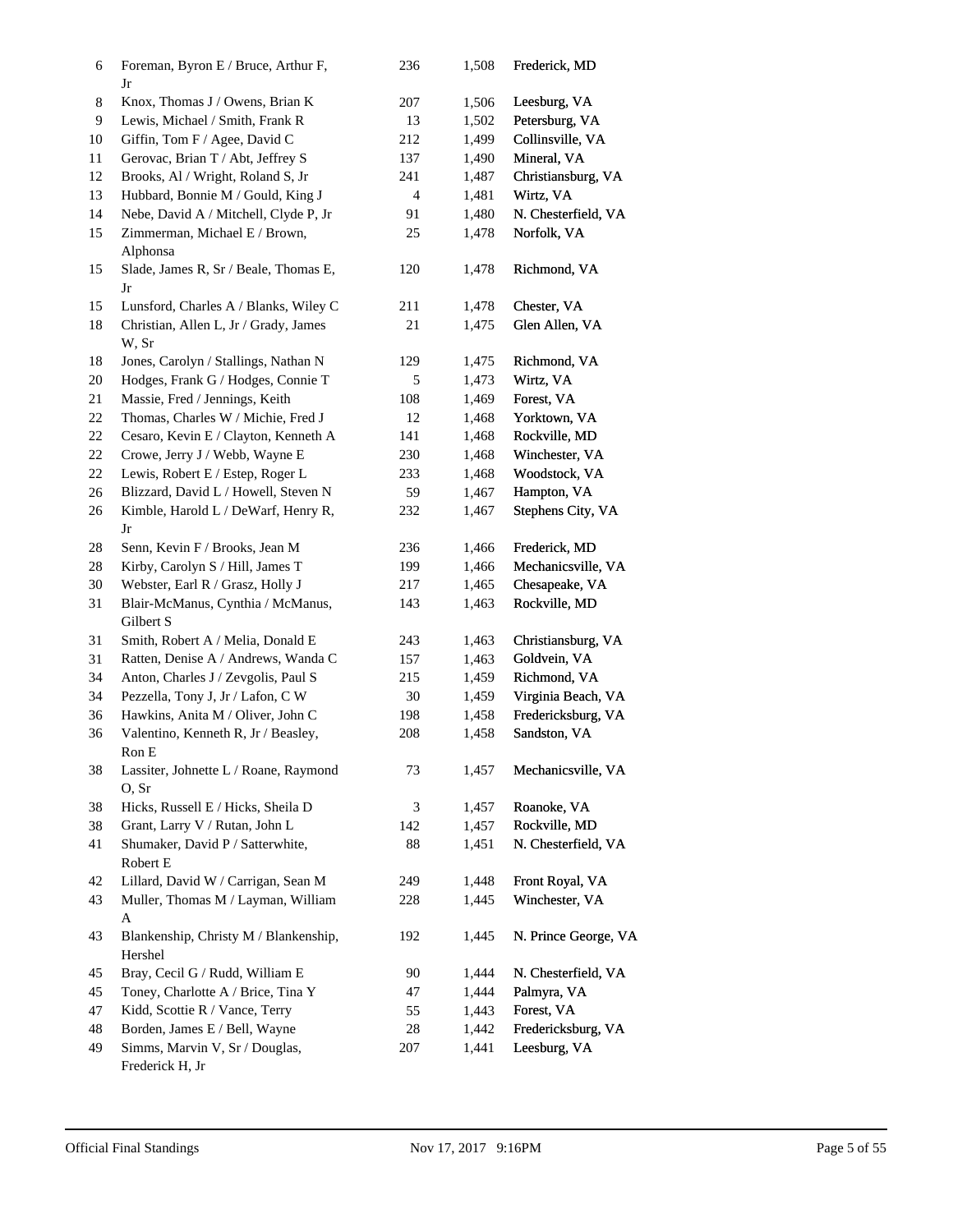| 49 | Rhoads, Michelle L / Rhoads, Michael<br>S             | 250    | 1,441 | Front Royal, VA     |
|----|-------------------------------------------------------|--------|-------|---------------------|
| 49 | Petrie, William J / Lesniak, Lawrence<br>М            | 150    | 1,441 | Lynchburg, VA       |
| 52 | Thompson, Annie C / Thompson,<br>Mack W               | 218    | 1,440 | Richmond, VA        |
| 52 | Bauer, Daniel J / Cuvelier, Jim F                     | 98     | 1,440 | Big Island, VA      |
| 54 | Toler, Deb G / Sparks, Joe T                          | 255    | 1,439 | Glen Allen, VA      |
| 55 | Ellison, Randy H / Klingenfus, John A                 | 150    | 1,438 | Lynchburg, VA       |
| 55 | Bofinger, Deborah / Snow, Paul                        | 235    | 1,438 | Frederick, MD       |
| 57 | Pollett, Rich A / Pennell, Charlie M                  | 81     | 1,436 | South Boston, VA    |
| 58 | Thompson, Donald W / Brown,<br>Gregory A              | 162    | 1,435 | Upper Marlboro, MD  |
| 59 | Stike, Edwin / Stike, Terry W                         | 94     | 1,434 | Wytheville, VA      |
| 60 | Williamson, Rebecca W / Womack,<br>Gene A             | 196    | 1,433 | S. Chesterfield, VA |
| 60 | Bragg, Glen B, III / Eskridge,<br>Christopher L       | 68     | 1,433 | Hampton, VA         |
| 60 | Berson, Charles W / Richardson,<br>David E            | 21     | 1,433 | Glen Allen, VA      |
| 63 | Slade, James R, Sr / Greene, Theodore<br>$\mathbb{R}$ | 145    | 1,432 | Greensboro, NC      |
| 64 | Bigbie, Diane L / Owens, James E                      | 101    | 1,431 | Kilmarnock, VA      |
| 64 | Rizzo, Michael A / Rowley, Roger D                    | 27     | 1,431 | Stafford, VA        |
| 66 | Stover, Nancy J / Stover, Kenneth J                   | 251    | 1,430 | Front Royal, VA     |
| 67 | Moore, Kenneth W, Sr / Gee, Lloyd E                   | 22     | 1,429 | Petersburg, VA      |
| 67 | Hagerman, Anita L / Wilson, Dowery<br>$\mathbf{O}$    | 25     | 1,429 | Norfolk, VA         |
| 69 | Allen, Sheila F / Reece, Frank W                      | 113    | 1,428 | Richmond, VA        |
| 70 | Parker, Josiah B / Henry, Thomas M                    | 60     | 1,427 | Hampton, VA         |
| 70 | Williams, Maythis A / Williams,<br>Jerome H           | 184    | 1,427 | Seat Pleasant, MD   |
| 70 | Pierce, Betsy E / Street, Ronald D                    | 39     | 1,427 | Chesterfield, VA    |
| 73 | Nappier, George A / Lukowski, Mark<br>V               | 98     | 1,426 | Big Island, VA      |
| 74 | Swift, Verna G / Brown, Dawn E                        | 156    | 1,425 | Goldvein, VA        |
| 74 | Britton, Clyde M / White, Bruce R, Sr                 | 219    | 1,425 | Richmond, VA        |
| 76 | Cimino, Ralph L, Jr / Orcutt, Philip M                | 111    | 1,424 | Richmond, VA        |
| 77 | James, Thomas E, Sr / Bourne, James<br>E              | 194    | 1,423 | Richmond, VA        |
| 78 | Cawley, Mark A / Manuel, Troy F                       | 56     | 1,422 | Forest, VA          |
| 79 | Hale, Melodie E / Hale, Larry H                       | 2      | 1,420 | Roanoke, VA         |
| 79 | Hamilton, Mary E / Hamilton, Gary M                   | 151    | 1,420 | Prince George, VA   |
| 81 | Fisher, Jean W / Skelton, George H                    | 36     | 1,419 | Waynesboro, VA      |
| 81 | Knode, Paul A / Gates, Kevin R                        | 211    | 1,419 | Chester, VA         |
| 83 | Jones, Jeffery L / Redd, Stanley E                    | 78     | 1,417 | Prince George, VA   |
| 83 | Rogers, Connie B / Potter, Lowell A                   | 5      | 1,417 | Wirtz, VA           |
| 85 | Brown, Vickie A / Shine, Perry L, Sr                  | 114    | 1,416 | Richmond, VA        |
| 85 | Bennett, James E / Lassiter, Morris W                 | 152    | 1,416 | Boydton, VA         |
| 87 | Ference, Jim A / Crouch, Jeffrey L                    | $28\,$ | 1,415 | Fredericksburg, VA  |
| 87 | Richardson, Paula D / Reynolds,<br>Arthur B           | 58     | 1,415 | Hampton, VA         |
| 89 | Fallen, Lowell H, Jr / Talley, Wayland                | 18     | 1,414 | South Boston, VA    |
| 89 | Hackney, Frank W, Jr / Womack,<br>Steven G            | 57     | 1,414 | Forest, VA          |
| 89 | Scartz, Rita A / Stephan, Virginia A                  | 155    | 1,414 | Goldvein, VA        |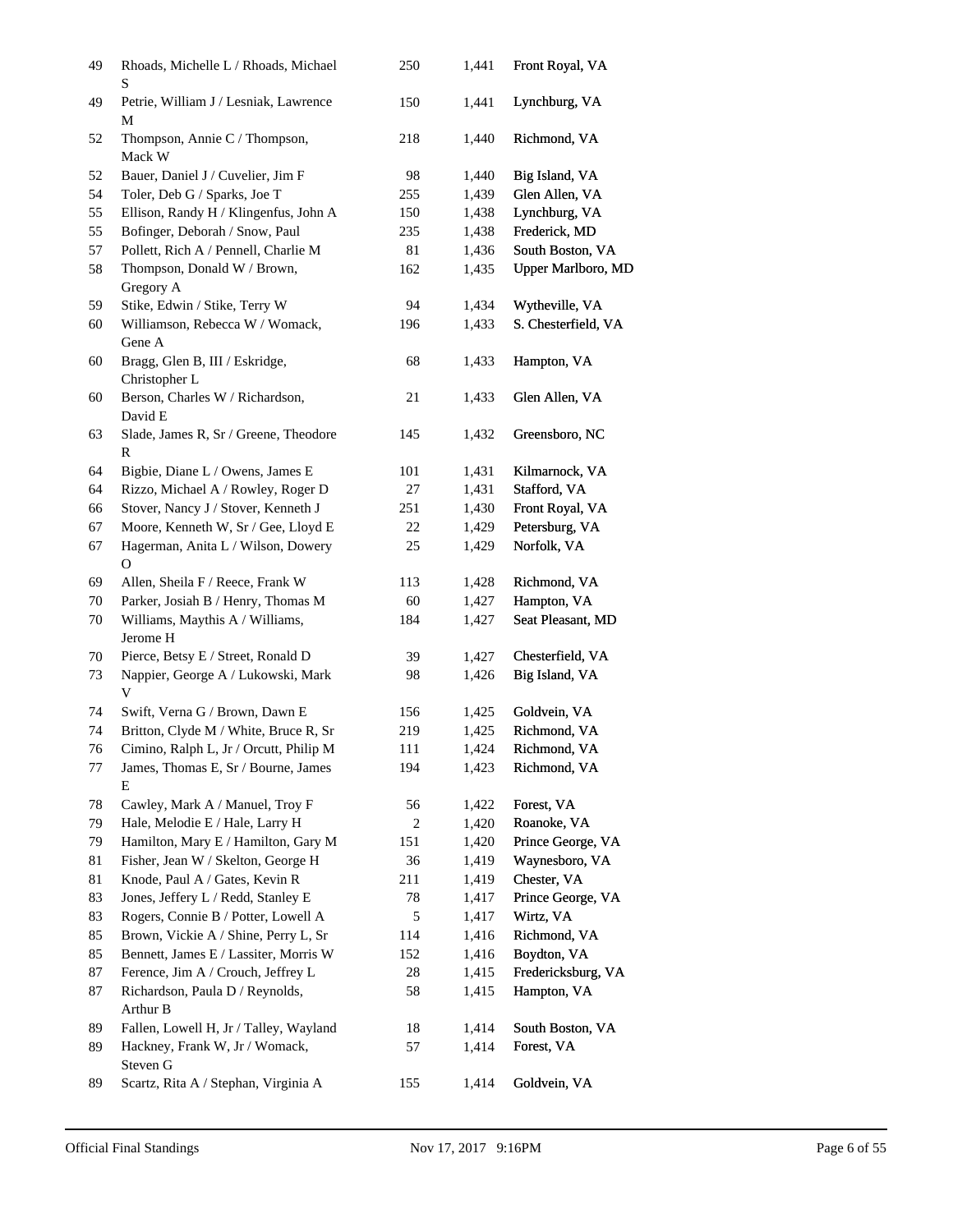| 92  | Moore, James "Chris", Sr / Mullins,<br>Fred L         | 168 | 1,411 | Williamsburg, VA       |
|-----|-------------------------------------------------------|-----|-------|------------------------|
| 93  | Floyd, Claudia G / Bundy, Brenda L                    | 19  | 1,410 | North Chesterfield, VA |
| 94  | Nankivell, David R / Vest, Harry L                    | 35  | 1,409 | Keezletown, VA         |
| 94  | Biertzer, Dan D / Howell, David J                     | 94  | 1,409 | Wytheville, VA         |
| 96  | Lynch, Robert M / Call, Billy F                       | 1   | 1,408 | Roanoke, VA            |
| 96  | Smith, Stanley / King, William A                      | 84  | 1,408 | South Boston, VA       |
| 96  | Layton, Betty / Byer, Jerry C                         | 140 | 1,408 | Eagle Rock, VA         |
| 96  | Cash, Andy W / Johnson, John W                        | 153 | 1,408 | Staunton, VA           |
| 96  | Branch, Margaret D / Branch, Jerry G                  | 218 | 1,408 | Richmond, VA           |
| 101 | Akins, Floyd L, Jr / Shreves, Layman<br>C             | 41  | 1,406 | Hopewell, VA           |
| 102 | Murray, Jay W / Littlefield, David W                  | 66  | 1,405 | Hampton, VA            |
| 103 | Cuvelier, Sally A / Bauer, Kathleen T                 | 99  | 1,404 | Big Island, VA         |
| 104 | Mays, Calvin T / Wingfield, Danny<br>W, Sr            | 108 | 1,403 | Forest, VA             |
| 104 | Nunnally, William R / Tingen, Joseph<br>Е             | 138 | 1,403 | Matoaca, VA            |
| 106 | Sova, Kimberley D / Sova, Walter H,<br>Jr             | 180 | 1,402 | Forrest, VA            |
| 107 | Maynard, Andre A / Maynard, Beth A                    | 16  | 1,401 | Portsmouth, VA         |
| 107 | Tunstall, Jo A / Tunstall, William H                  | 73  | 1,401 | Mechanicsville, VA     |
| 107 | Williams, Michael D / Griffin, Henry<br>D             | 97  | 1,401 | Ft Lee, VA             |
| 110 | Roberts, Jim (Jimmy) H / Campbell,<br>Rusty (Russell) | 34  | 1,400 | Grottoes, VA           |
| 110 | Vaughan, James J / Delaney, Frank A,<br>Jr            | 124 | 1,400 | Richmond, VA           |
| 110 | Hollandsworth, Sonja D /<br>Hollandsworth, Ren L      | 169 | 1,400 | Christiansburg, VA     |
| 113 | Thomas, Robbie K / Thomas, Norman<br>"Pic" L          | 192 | 1,398 | N. Prince George, VA   |
| 113 | Blue, Lois V / Strickland, Wilson D, Jr               | 82  | 1,398 | South Boston, VA       |
| 113 | Hester, Mary C / Vaughan, Marsha W                    | 158 | 1,398 | Goldvein, VA           |
| 116 | Workman, Leo D / Jametsky, Ken                        | 242 | 1,396 | Dublin, VA             |
| 117 | Pollan, Lynn M / Pollan, Don L                        | 254 | 1,395 | Eden, NC               |
| 118 | Hasenei, Rosemary L / Ossa, Daniel<br>W               | 10  | 1,394 | Mechanicsville, VA     |
| 118 | Barrett, Melany A / Banicky, John D                   | 44  | 1,394 | Aulander, NC           |
| 120 | Thomas, James / Brice, Leslie L                       | 47  | 1,393 | Palmyra, VA            |
| 120 | Glover, Alfred L / McCain, Thomas E                   | 84  | 1,393 | South Boston, VA       |
| 120 | Journiette, Cassandra L / Mack,<br>Naymon             | 189 | 1,393 | Roanoke, VA            |
| 120 | Duncan, Jerry D / Garrison, Wanda H                   | 245 | 1,393 | Pembroke, VA           |
| 124 | Dixon, Jd / Moon, Richard K                           | 144 | 1,392 | Greensboro, NC         |
| 124 | Lawson, Edward C / Anderson, Robert<br>E              | 63  | 1,392 | Yorktown, VA           |
| 126 | Loeb, Bret W / Herron, Brad V                         | 86  | 1,390 | Mechanicsville, VA     |
| 127 | Shoemaker, Deborah A / Shoemaker,<br>Larry W          | 209 | 1,389 | Ruther Glen, VA        |
| 127 | Murray, Anne M / Szamborski, Brian<br>E               | 221 | 1,389 | Bethesda, MD           |
| 127 | Brown, Jimmy / Hogue, Sylvia A                        | 85  | 1,389 | South Boston, VA       |
| 130 | Robinson, Walter M / Moses, Willie<br>M, Jr           | 146 | 1,388 | Greensboro, NC         |
| 130 | Wright, Bennie J / Bremmer, Rodney<br>R               | 68  | 1,388 | Hampton, VA            |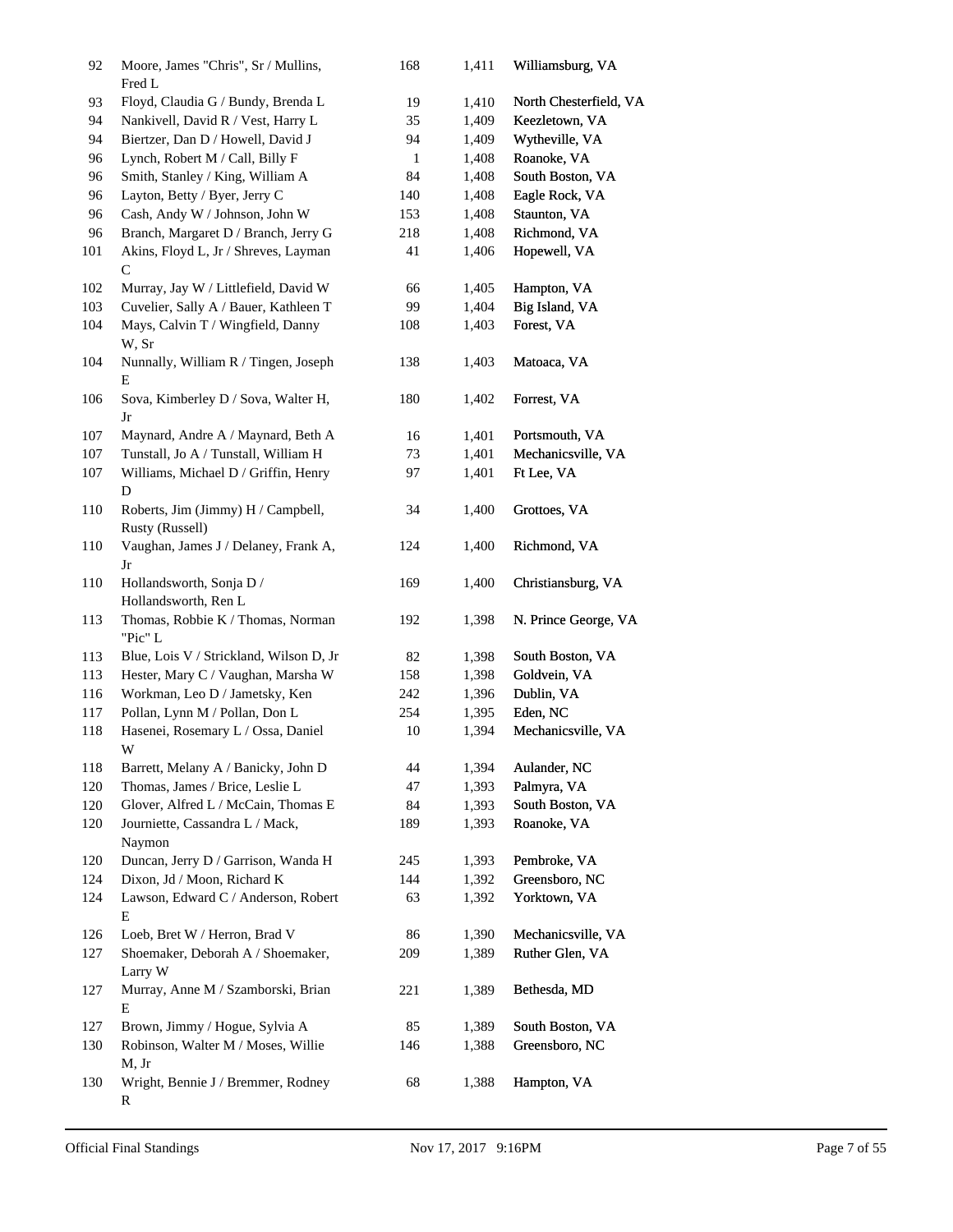| 130 | Pollard, James F, Jr /<br>Jackson-Marshall, Agatha V | 75     | 1,388 | Mechanicsville, VA     |
|-----|------------------------------------------------------|--------|-------|------------------------|
| 130 | Maclin, Doris G / Maclin, Larry D                    | 76     | 1,388 | Mechanicsville, VA     |
| 130 | Glass, Maxwell / Sandidge, Robert L                  | 110    | 1,388 | Lynchburg, VA          |
| 135 | Carney, David A / Tenan, William E,<br>Jr            | 12     | 1,387 | Yorktown, VA           |
| 135 | Lewis, Daniel F / Barnhouse, Charles<br>C            | 233    | 1,387 | Woodstock, VA          |
| 135 | Chapman, Pamela J / Beamon,<br>Herbert, Sr           | 24     | 1,387 | Chesapeake, VA         |
| 138 | Hall, William R / Coulson, Mike                      | 213    | 1,386 | Collinsville, VA       |
| 139 | Waldeck, John E / Ridge, Richard R                   | 86     | 1,385 | Mechanicsville, VA     |
| 140 | Brooks, Leo N / Woodruff, Paul T                     | 128    | 1,384 | Richmond, VA           |
| 141 | Yannitello, Pamela K / Yannitello,<br>John M         | 168    | 1,383 | Williamsburg, VA       |
| 141 | Maple, Orlando L / Anton, Charles J                  | 257    | 1,383 | Chester, VA            |
| 141 | Shelton, Terry L / Hogue, Rikky S                    | 161    | 1,383 | Glade Hill, VA         |
| 141 | Pierce, John J / Pierce, Joshua F, Jr                | 126    | 1,383 | Richmond, VA           |
| 141 | Drake, Dean L / Drake, Brigitte E                    | 101    | 1,383 | Kilmarnock, VA         |
| 146 | Carter, Brenda A / McCall, George L,<br>Jr           | 72     | 1,380 | Mechanicsville, VA     |
| 146 | Contarino, Joseph / Holland, Bill W                  | 112    | 1,380 | Richmond, VA           |
| 148 | Dixon, Harvey E / Hunt, Adolph P                     | 13     | 1,379 | Petersburg, VA         |
| 149 | Young, Karen P / Wright, Elvis W                     | 7      | 1,378 | Wirtz, VA              |
| 150 | Shiflett, Christine R / Turner, Kervin               | 39     | 1,377 | Chesterfield, VA       |
|     | B                                                    |        |       |                        |
| 150 | Foster, Ronald / Foster, Petra                       | 197    | 1,377 | Stafford, VA           |
| 152 | West, Thomas W, Sr / McNeill, Ric                    | 53     | 1,376 | Hampton, VA            |
| 152 | Carmichael, James T, Jr / Bland,<br>Randolph L       | 96     | 1,376 | Ft Lee, VA             |
| 152 | Livingston, La'Tonia M / Heard, John<br>D            | 197    | 1,376 | Stafford, VA           |
| 155 | Garnett, Vickie N / Garnett, John F, Sr              | 209    | 1,375 | Ruther Glen, VA        |
| 155 | Ross, John E / Toney, Theophilus                     | 128    | 1,375 | Richmond, VA           |
| 155 | Campbell, Cynthia D / Shifflett, John<br>E, Jr       | 34     | 1,375 | Grottoes, VA           |
| 155 | Mayo, John A, Jr / Banks, Veronica                   | 210    | 1,375 | S. Chesterfield, VA    |
| 159 | Giffin, Tom F / Gravely, Charles L                   | 213    | 1,373 | Collinsville, VA       |
| 160 | Porter, Jimmie L / Clary, Robert R                   | 45     | 1,372 | Amelia Court House, VA |
| 160 | Corey, Dale E / Turner, Richard H, Jr                | 249    | 1,372 | Front Royal, VA        |
| 160 | James, Charles C, Sr / Thornton,<br>James E, Jr      | 194    | 1,372 | Richmond, VA           |
| 163 | Levy, Marian L / Jackson, James R                    | 76     | 1,371 | Mechanicsville, VA     |
| 164 | Oliver, Tom / Simmons, Brian                         | 132    | 1,370 | Clifton Forge, VA      |
| 165 | Scott, Wendy H / Mallory, Walter R                   | 127    | 1,369 | Richmond, VA           |
| 165 | Seawright, Latonya J / Livingston,<br>Bernard        | 198    | 1,369 | Fredericksburg, VA     |
| 167 | Allison, Carla J / Gill, Joseph F                    | 251    | 1,368 | Front Royal, VA        |
| 168 | Rexrode, Glennie D / Rue, Randy G                    | 33     | 1,367 | Staunton, VA           |
| 168 | Hazelwood, Nancy C / Francisco,                      | 188    | 1,367 | Halifax, VA            |
| 168 | Jackie M<br>Barbour, Sidney P / Guill, David E       | 182    | 1,367 | Seat Pleasant, MD      |
| 171 | Shifflett, Peggy R / Shifflett, Edgar L              | $80\,$ | 1,365 | Charlottesville, VA    |
| 171 | Hogue, Cecil C / Curtis, Stafford J                  | 85     | 1,365 | South Boston, VA       |
| 171 | Pleasant, Jerry L, Sr / Vaughan, Brian               | 130    | 1,365 | Richmond, VA           |
|     | G                                                    |        |       |                        |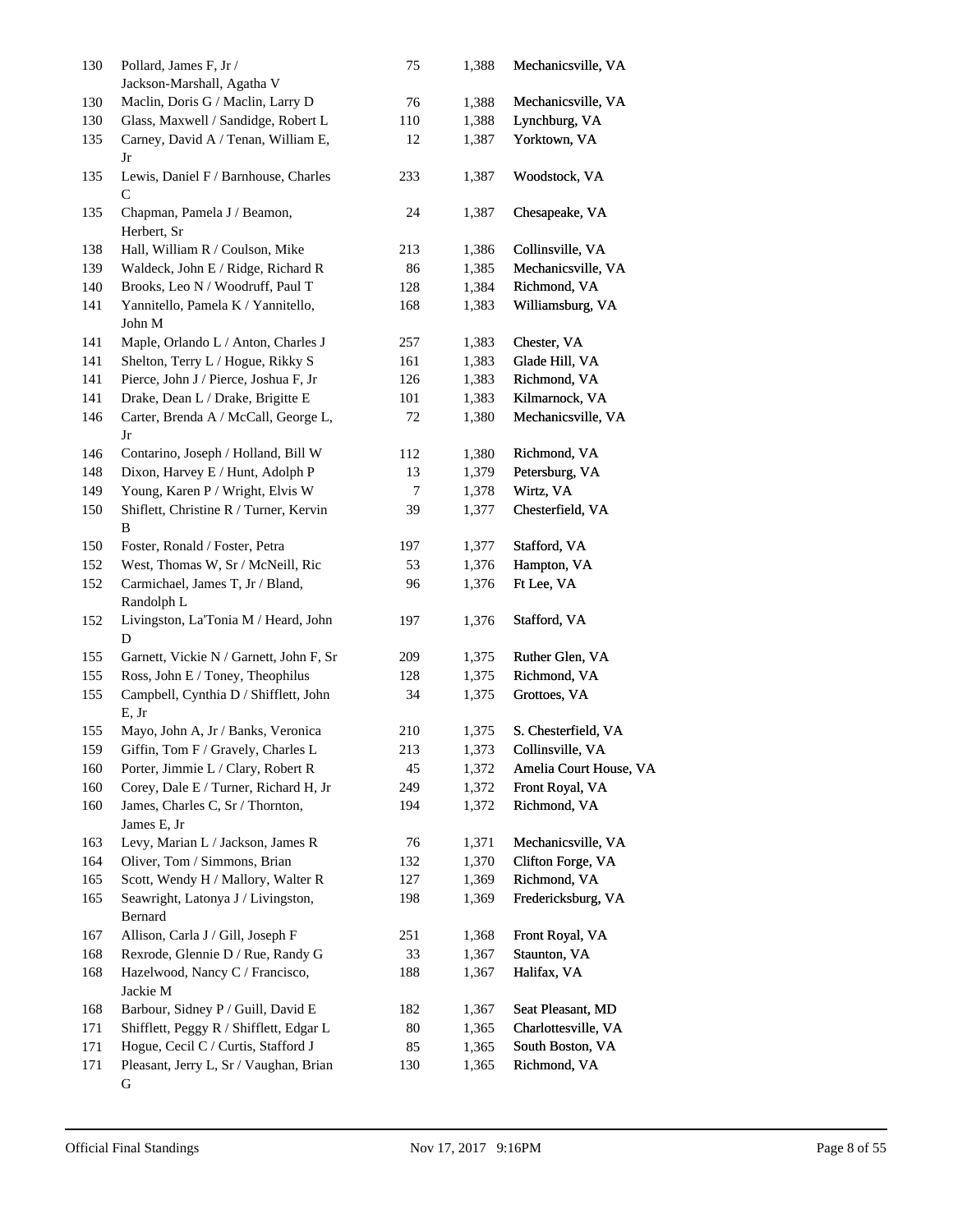| 171 | Hill, William O / Hill, Abbie                         | $60\,$                  | 1,365 | Hampton, VA         |
|-----|-------------------------------------------------------|-------------------------|-------|---------------------|
| 171 | Murphy, Penny K / Hall, Kevin L                       | 222                     | 1,365 | Bethesda, MD        |
| 176 | Walker, Tanya B / Coley, Edward L                     | 74                      | 1,364 | Mechanicsville, VA  |
| 177 | Townes, Joe, Jr / Bazile, William K                   | 143                     | 1,363 | Rockville, MD       |
| 177 | Farley, Grenville W / Shifflett, Juston<br>W, Sr      | 160                     | 1,363 | Charlottesvle, VA   |
| 177 | Whorley, Paul / Terry, Ronnie J, Sr                   | $\overline{\mathbf{c}}$ | 1,363 | Roanoke, VA         |
| 177 | Gannon, Kevin F / Calhoon, Richard L                  | $\mathbf{1}$            | 1,363 | Roanoke, VA         |
| 181 | Estep, Denise B / Funkhouser, Charles<br>E            | 234                     | 1,362 | Woodstock, VA       |
| 182 | Overton, Sheila B / Overton, Larry                    | 193                     | 1,361 | Mechanicsvlle, VA   |
| 183 | Dover, Becky E / Pancoast, Steven P                   | 65                      | 1,360 | Newport News, VA    |
| 183 | Cook, Roger E / Stables, James E                      | $90\,$                  | 1,360 | N. Chesterfield, VA |
| 185 | Atkinson, Brian G / Sowers, Cecil H                   | 243                     | 1,359 | Christiansburg, VA  |
| 185 | Smithers, Randy / Conner, Bobby                       | 139                     | 1,359 | Eagle Rock, VA      |
| 187 | Craig, William E / Thompson, Jeffrey<br>A             | 59                      | 1,358 | Hampton, VA         |
| 187 | Wells, Ruby N / Umberger, Thomas E                    | 104                     | 1,358 | Portsmouth, VA      |
| 187 | Davis-Brown, Peggy A / Stevens,<br>Aubrey (Butch), Jr | 219                     | 1,358 | Richmond, VA        |
| 187 | Mills, Patricia A / Mills, Brett A                    | 26                      | 1,358 | Warrenton, VA       |
| 191 | Jenkins, Joyce C / Cheek, Richard C                   | 15                      | 1,357 | Gloucester, VA      |
| 191 | Taylor, Bernard / Yeargins, Paulette B                | 185                     | 1,357 | Seat Pleasant, MD   |
| 191 | Peppler, Stephen G / Taylor, Alvin R,<br>Jr           | 61                      | 1,357 | Norfolk, VA         |
| 191 | Voltz, Cynthia D / Alexander, Janet R                 | 154                     | 1,357 | Goldvein, VA        |
| 195 | Gilbert, Rosie L / Gilbert, Rick L                    | 255                     | 1,356 | Glen Allen, VA      |
| 195 | Thompson, Ronald D / McDonough,<br><b>Brian G</b>     | 42                      | 1,356 | Ivor, VA            |
| 197 | Davis, Melody W / Shuttleworth,<br>Clyde (Ed) E       | 152                     | 1,355 | Boydton, VA         |
| 197 | Slade, Clyde L, Jr / Szamborski,<br>William J         | 221                     | 1,355 | Bethesda, MD        |
| 199 | Wallo, William M / Huddleston,<br>Walter L, Jr        | 87                      | 1,353 | Sandston, VA        |
| 199 | Thibault, Thomas P / Chrest, David T                  | 172                     | 1,353 | North, VA           |
| 201 | Yeargins, James L / Graves, Willie H,<br>Jr           | 184                     | 1,351 | Seat Pleasant, MD   |
| 201 | Pancoast, Mary C / Pancoast, Robert T                 | 65                      | 1,351 | Newport News, VA    |
| 201 | Glover, Carl T, Sr / Brede, Thomas R                  | 92                      | 1,351 | N. Chesterfield, VA |
| 204 | Summers, Donald D, Jr / Tschupp,<br>Gregory A         | 67                      | 1,350 | Hampton, VA         |
| 204 | Layton, Mike / Pifer, Mark A                          | 139                     | 1,350 | Eagle Rock, VA      |
| 204 | Ricks, Melvin N, Sr / Rogers, Milton                  | 11                      | 1,350 | Norfolk, VA         |
| 207 | Butner, Tim W / Staton, Albert L                      | 54                      | 1,349 | Buena Vista, VA     |
| 207 | Shrieves, Gilbert G / Mabry, Elton L                  | $78\,$                  | 1,349 | Prince George, VA   |
| 207 | Byrd, Gracie H / Moore, Lorraine H                    | 210                     | 1,349 | S. Chesterfield, VA |
| 210 | Rengers, Vickie B / Jacobson, Michael<br>A            | 208                     | 1,348 | Sandston, VA        |
| 210 | Shelton, Joseph F / Wade, Joseph L, Jr                | 38                      | 1,348 | Hopewell, VA        |
| 212 | Thomas, Kerry L / Glasgow, Alan E                     | $42\,$                  | 1,347 | Ivor, VA            |
| 213 | Goff, Marvin B / Mounger, William B                   | 66                      | 1,346 | Hampton, VA         |
| 213 | Furman, Theresa S / Lastinger,<br>Charles C, Jr       | 103                     | 1,346 | Portsmouth, VA      |
| 215 | Watkins, Wade T / Baskerville, Joseph<br>В            | 95                      | 1,345 | Ft Lee, VA          |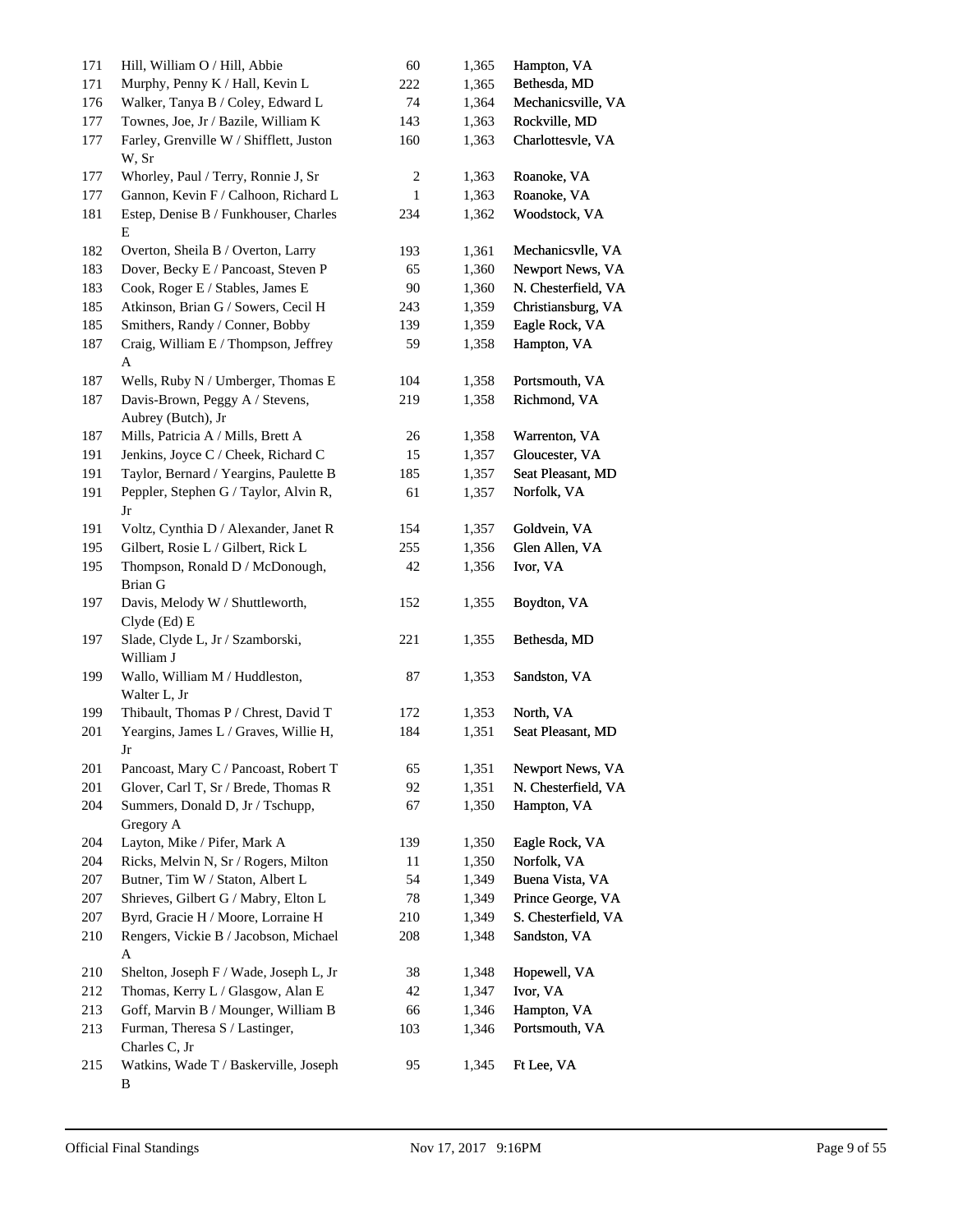| 216 | Taylor, Doris S / Moore, Lee                   | $72\,$ | 1,343 | Mechanicsville, VA  |
|-----|------------------------------------------------|--------|-------|---------------------|
| 216 | Glasper, Clyde J / James, John H               | 11     | 1,343 | Norfolk, VA         |
| 218 | Baker, Darnell / Driver, Walter, Jr            | 40     | 1,342 | Hampton, VA         |
| 218 | Cunningham, Valerie L / Christian,<br>Red M    | 247    | 1,342 | Glen Allen, VA      |
| 218 | Hal, Adrienne B / Hal, Robert L                | 127    | 1,342 | Richmond, VA        |
| 218 | Glass, Melvin L / Reid, Elwood F               | 32     | 1,342 | Weyers Cave, VA     |
| 218 | Crawford, C. Brantley / Skaggs, Harry<br>A     | 30     | 1,342 | Virginia Beach, VA  |
| 218 | Andrews, Terry P / Marable, Floyd J            | 206    | 1,342 | Henrico, VA         |
| 224 | Sheffer, Gene H / Bourne, James E              | 32     | 1,341 | Weyers Cave, VA     |
| 224 | Pauley, Paul L / Griffin, Allen L              | 190    | 1,341 | Roanoke, VA         |
| 224 | Chrest, Elsie F / Stone, Larry W               | 172    | 1,341 | North, VA           |
| 224 | Stephenson, O'Neil / Twyman, Joseph<br>E, Jr   | 58     | 1,341 | Hampton, VA         |
| 224 | Brown, Bob L / Tate, Ira T, Sr                 | 9      | 1,341 | Yorktown, VA        |
| 224 | Ballowe, Dawn M / Ballowe, Sonchai<br>"Tom" P  | 253    | 1,341 | Yorktown, VA        |
| 224 | Jackson, Nancy W / Thompson, Joe H             | 80     | 1,341 | Charlottesville, VA |
| 231 | Marquardt, Raymond J / Tinsley,<br>Michael     | 182    | 1,340 | Seat Pleasant, MD   |
| 231 | Laughlin, Douglas L / Brooks, Jim R            | 187    | 1,340 | Newport News, VA    |
| 233 | Corbett, E. Joseph J / Sprouse, Barry<br>E, Sr | 248    | 1,339 | Hampton, VA         |
| 233 | Overby, Deborah D / Cotman,<br>Henderson W, Jr | 126    | 1,339 | Richmond, VA        |
| 233 | Peterson, Stephen P / Miyamasu,<br>Myles M     | 141    | 1,339 | Rockville, MD       |
| 236 | Zimmerman, Rosemary P/<br>Zimmerman, Daniel R  | 250    | 1,337 | Front Royal, VA     |
| 237 | Gorman, Bojo J / Hasenei, J Kenneth<br>K, Sr   | 10     | 1,336 | Mechanicsville, VA  |
| 238 | Moore, Daniel T / Anderson, Derek L            | 142    | 1,335 | Rockville, MD       |
| 239 | Smith, Deborah D / Smith, Eric S               | 33     | 1,334 | Staunton, VA        |
| 239 | Arendas, Andrew E / Daugherty,<br>Harvey L     | 205    | 1,334 | Lynchburg, VA       |
| 239 | Crider, Susan P / Barnhouse, Donna D           | 234    | 1,334 | Woodstock, VA       |
| 242 | Jessup, William, Sr / Jones, Otis              | 144    | 1,333 | Greensboro, NC      |
| 243 | Coffey, Edward L / Blevins, James T            | 54     | 1,332 | Buena Vista, VA     |
| 243 | Robinson, Peter E / Harris, David H            | 89     | 1,332 | N. Chesterfield, VA |
| 245 | Brown, Tammy S / Witt, Roy B, III              | 180    | 1,330 | Forrest, VA         |
| 246 | O'Neill, Judi / McGann, J. Robert              | 62     | 1,329 | Fredericksburg, VA  |
| 247 | Roane, David J, Sr / Crofton, William<br>R, Jr | 138    | 1,328 | Matoaca, VA         |
| 248 | Webb, Denise B / Green, Rebecca A              | 114    | 1,327 | Richmond, VA        |
| 248 | Short, Wilma A / Williamson, Jennifer<br>A     | 157    | 1,327 | Goldvein, VA        |
| 248 | Maple, Orlando L / Christian, Red M            | 257    | 1,327 | Chester, VA         |
| 251 | Dunworth, Rodney D / Eisner, Edward<br>H, Jr   | 38     | 1,326 | Hopewell, VA        |
| 251 | Buskey, Kevin J / Chavis, Thomas L,<br>III     | 181    | 1,326 | Chester, VA         |
| 251 | Roy, Kevin A / Drakes, Luis A                  | 183    | 1,326 | Seat Pleasant, MD   |
| 251 | Lee, James D, Jr / Ahlgrim, Keith A            | 216    | 1,326 | Midlothian, VA      |
| 251 | Gorde, Timothy J / Parks, Mark A               | 253    | 1,326 | Yorktown, VA        |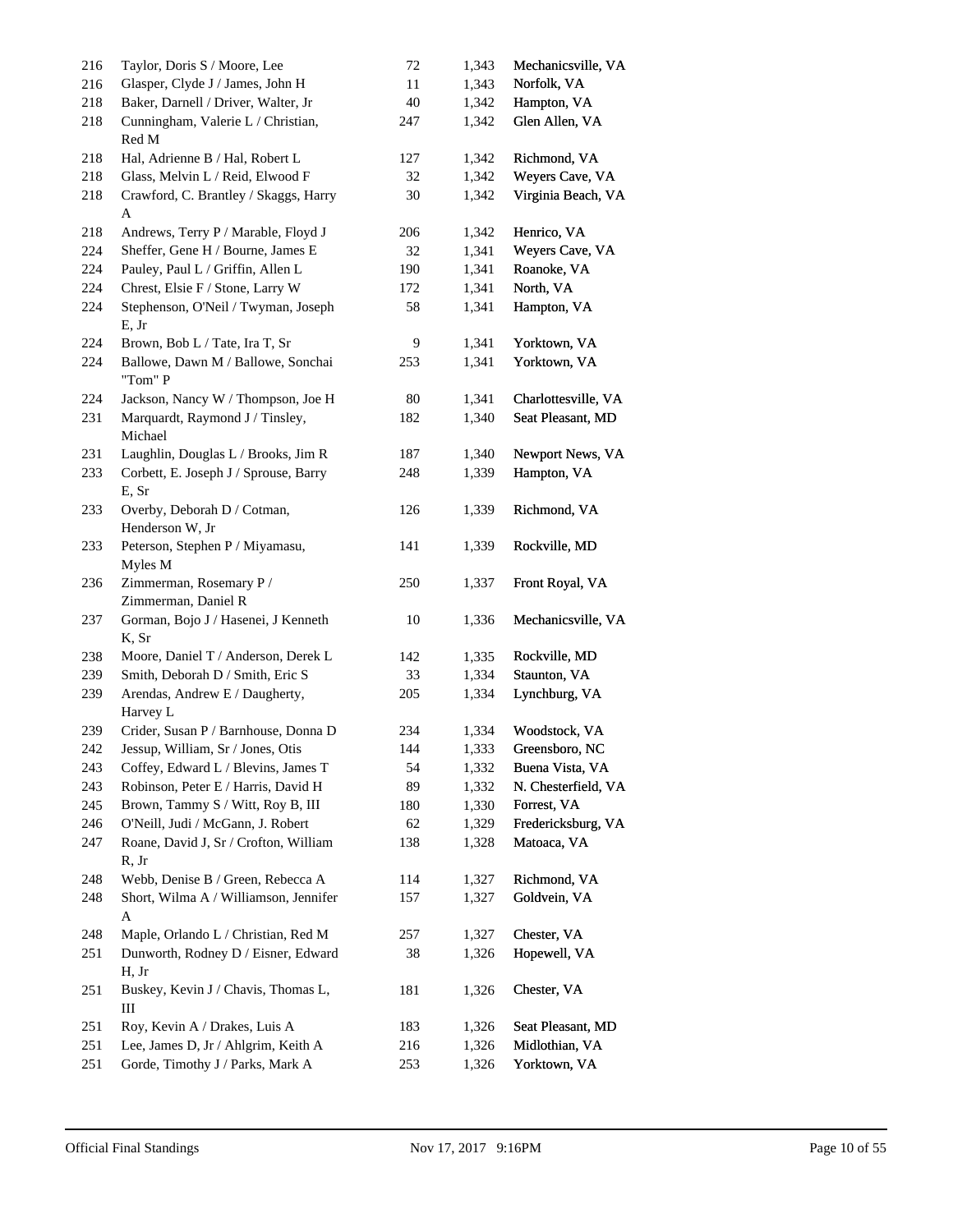| 256 | Hilling, Daniel K / VanCamp, Dennis<br>F            | 248 | 1,325 | Hampton, VA            |
|-----|-----------------------------------------------------|-----|-------|------------------------|
| 256 | Graham, Edward D / Whitley, Kenneth<br>W            | 117 | 1,325 | King George, VA        |
| 258 | Jones, Michael L / Maple, Orlando L                 | 247 | 1,324 | Glen Allen, VA         |
| 258 | Weaver, Donna C / Robertson, James<br>P             | 7   | 1,324 | Wirtz, VA              |
| 258 | Brown, Evan A / McLean, Charles E                   | 40  | 1,324 | Hampton, VA            |
| 261 | Crawley, Timothy A / Keene, Robert,<br>Jr           | 96  | 1,323 | Ft Lee, VA             |
| 261 | Alexander, David C / Miles, Jack, Jr                | 113 | 1,323 | Richmond, VA           |
| 263 | Thornton, Joseph E / Firman, George<br>"Nate" N, Sr | 9   | 1,322 | Yorktown, VA           |
| 264 | Page, George F / Page, Eric R                       | 220 | 1,321 | Richmond, VA           |
| 265 | Cofflin, Mike W / Hurt, Bobby                       | 109 | 1,319 | Forest, VA             |
| 266 | Smith, Leonard L / Stanger, Glenn M                 | 242 | 1,318 | Dublin, VA             |
| 266 | Perdue, Robert G / Linger, James A                  | 167 | 1,318 | Yorktown, VA           |
| 266 | Porter, Frank, Jr / Isley, Artie N                  | 111 | 1,318 | Richmond, VA           |
| 269 | Creasman, Olas G, Jr / Pack, Ronnie<br>W            | 53  | 1,317 | Hampton, VA            |
| 270 | Treynor, Victoria P / Preston, Joe L                | 189 | 1,316 | Roanoke, VA            |
| 270 | Mays, Herbert J / Payne, Jesse E                    | 57  | 1,316 | Forest, VA             |
| 272 | Schmidt, Vicky L / Selby, Kenneth H                 | 119 | 1,315 | Yorktown, VA           |
| 272 | Fisher, Melodie A / Garza, Ysidore<br>(Izzy) F, Jr  | 120 | 1,315 | Richmond, VA           |
| 274 | White, Connie / Campion, Joan J                     | 158 | 1,313 | Goldvein, VA           |
| 274 | Atkins, Peggy D / Shupe, Michael W                  | 174 | 1,313 | Chesterfield, VA       |
| 276 | Hanes, David E / Potter, William M                  | 102 | 1,312 | Lexington, VA          |
| 276 | Kline, Jean K / Kline, Dennis E                     | 43  | 1,312 | Mechanicsville, VA     |
| 278 | Lee, James D, Jr / Diehl, William L                 | 48  | 1,311 | Verona, VA             |
| 279 | Womack, Henry L / Carter, Robert A                  | 121 | 1,309 | Richmond, VA           |
| 280 | Garnett, Leon D / Flowers, Ronald M                 | 112 | 1,308 | Richmond, VA           |
| 280 | Tuttle, Donna L / Baker, Tom                        | 254 | 1,308 | Eden, NC               |
| 282 | Anderson, Veronica W / Sandidge,<br>Dorothy G       | 110 | 1,307 | Lynchburg, VA          |
| 283 | Hutcherson, Becky W / Hutcherson,<br>Richard C, Jr  | 18  | 1,306 | South Boston, VA       |
| 284 | Goodloe, Nancy R / Jimenez, Jose A                  | 106 | 1,305 | Portsmouth, VA         |
| 284 | Bundy, Robert M / Floyd, William M,<br>Jr           | 19  | 1,305 | North Chesterfield, VA |
| 284 | Welcher, William A / Welcher, Roy A                 | 23  | 1,305 | Roanoke, VA            |
| 287 | Hale, Bob / Byer, Roger G                           | 140 | 1,304 | Eagle Rock, VA         |
| 288 | Hughes, Sue F / Hughes, Jimmie C                    | 81  | 1,303 | South Boston, VA       |
| 288 | Tucker, June E / Jackson, Donald L                  | 220 | 1,303 | Richmond, VA           |
| 290 | Grenell, Kay R / Washington, James,<br>Jr           | 186 | 1,302 | Midlothian, VA         |
| 290 | Joseph, Petra C / Wheeler, Wilma M                  | 155 | 1,302 | Goldvein, VA           |
| 292 | Denny, Donald S, Sr / Allen, William                | 145 | 1,300 | Greensboro, NC         |
| 292 | Maitland, Loma H / Jacobs, Garland<br>D, Sr         | 20  | 1,300 | Petersburg, VA         |
| 292 | Masincup, Terry L / Conner, James M                 | 49  | 1,300 | Crimora, VA            |
| 295 | Knight, Frank R / Riley, Harvey R                   | 190 | 1,296 | Roanoke, VA            |
| 296 | Thomas, Dale K / Blankenship, Mike<br>T             | 6   | 1,295 | Wirtz, VA              |
| 296 | Galderisi, Margaret E / Galderisi,<br>Michael       | 227 | 1,295 | Winchester, VA         |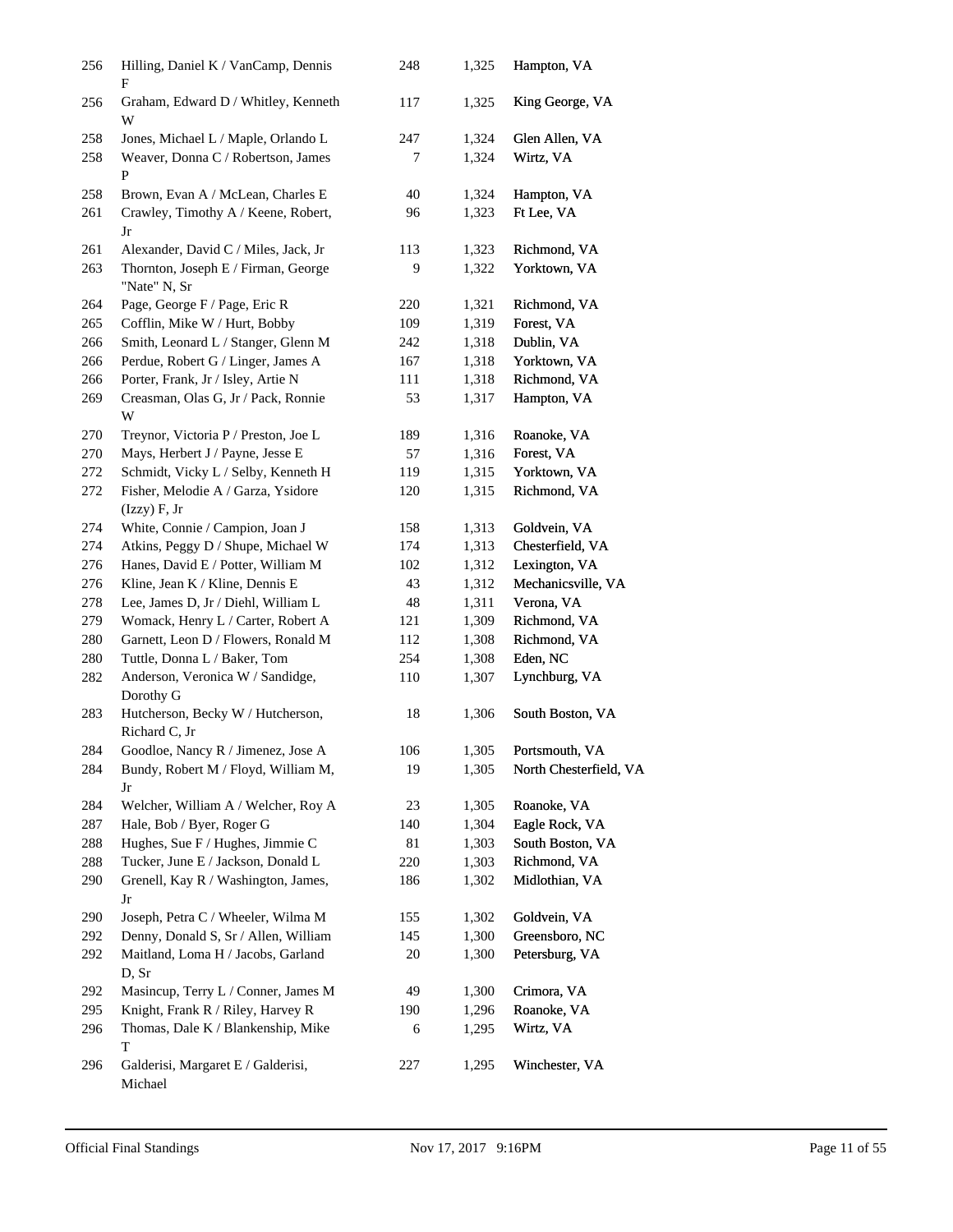| 298 | Rast, Harry L / Hawks, William C, Jr                    | 136 | 1,294 | Chesterfield, VA   |
|-----|---------------------------------------------------------|-----|-------|--------------------|
| 299 | Vaughters, Alice F / Dixon, John H                      | 83  | 1,293 | South Boston, VA   |
| 299 | Hansen, Shelly M / Nailor, Patti L                      | 156 | 1,293 | Goldvein, VA       |
| 301 | Perdue, Shirley A / Linger, Diane A                     | 167 | 1,292 | Yorktown, VA       |
| 301 | Nankivell, Kevin L / Smith, Robert F,<br>Jr             | 36  | 1,292 | Waynesboro, VA     |
| 303 | Yeagley, Ken O / Carlton, Richard G                     | 132 | 1,290 | Clifton Forge, VA  |
| 303 | Whitted, Michael C / Lindsey,<br>Lawrence L, Sr         | 185 | 1,290 | Seat Pleasant, MD  |
| 305 | Barrett, Donald / Skeens, James R                       | 64  | 1,288 | Midlothian, VA     |
| 305 | Green, Helen / McGregor, Ronald A                       | 183 | 1,288 | Seat Pleasant, MD  |
| 307 | Foor, Robert L / Murray, Hickey J, Jr                   | 222 | 1,287 | Bethesda, MD       |
| 307 | Duncan, Howard D / Cullers, Robert E                    | 135 | 1,287 | Mcgaheysville, VA  |
| 309 | Davis, Lunetta B / Mitchell, Franklin                   | 126 | 1,285 | Richmond, VA       |
|     | D                                                       |     |       |                    |
| 310 | Mathews, Phyllis A / Smith, Donna M                     | 154 | 1,282 | Goldvein, VA       |
| 310 | Poulston, Earl W, Jr / Shiflett, William<br>$(Bill)$ C, | 170 | 1,282 | Chester, VA        |
| 312 | Shields, Donald E / Martin, Charlie M                   | 159 | 1,280 | Grafton, VA        |
| 313 | Conner, Hazel B / Glass, Hugh R                         | 188 | 1,279 | Halifax, VA        |
| 313 | Anderson, Denny R, Sr / Shoemaker,<br>James W, Jr       | 229 | 1,279 | Gore, VA           |
| 315 | Owens, James H / Garland, Donald W                      | 159 | 1,278 | Grafton, VA        |
| 316 | Williams, Daniel / Nicholas, Denise L                   | 16  | 1,277 | Portsmouth, VA     |
| 317 | Terrell, William D / Collins,<br>Marvin"Butch" L        | 35  | 1,276 | Keezletown, VA     |
| 317 | Strahle, John H / Thomas, Arlie D                       | 170 | 1,276 | Chester, VA        |
| 319 | Twyman, Nelson L / Camden, Barry L                      | 102 | 1,275 | Lexington, VA      |
| 320 | Silver, Carolyn A / Silver, Bernard, Sr                 | 71  | 1,274 | Henrico, VA        |
| 321 | Goode, Forest B / Ransom, Harold E                      | 231 | 1,273 | Winchester, VA     |
| 322 | Robinson, Gwen / Jones, Robert A                        | 74  | 1,272 | Mechanicsville, VA |
| 323 | Gilder, Lisa D / Mims, Gary N                           | 186 | 1,271 | Midlothian, VA     |
| 324 | Moore, Macon S, Jr / Glorius, James<br>М                | 77  | 1,270 | Clarksville, VA    |
| 325 | Nichols, David S / Arnot, Dean                          | 161 | 1,269 | Glade Hill, VA     |
| 325 | Kloft, Deborah L / Wingfield, L<br>Wayne                | 6   | 1,269 | Wirtz, VA          |
| 327 | Webb, Willis K / Thompson, Randy                        | 246 | 1,268 | Christiansbrg, VA  |
| 328 | Johnson, Alan M / Walker, Andre M,<br>Sr                | 256 | 1,266 | Richmond, VA       |
| 328 | Mason, Jean N / Chavis, Tommy L                         | 75  | 1,266 | Mechanicsville, VA |
| 330 | Jones, Ulysses A / Steele, John D                       | 181 | 1,264 | Chester, VA        |
| 331 | Williams, Glenn / Yeatts, Nancy S                       | 117 | 1,262 | King George, VA    |
| 332 | McLean, Lawrence L / Lyles, James C                     | 146 | 1,260 | Greensboro, NC     |
| 333 | Chinavare, Darin J / Robertson, Jose O                  | 27  | 1,259 | Stafford, VA       |
| 333 | Calloway, Charles S / Riley, Raymond                    | 133 | 1,259 | Lynchburg, VA      |
| 335 | Martin, Jeff W / Coulson, Mike                          | 212 | 1,257 | Collinsville, VA   |
| 336 | Streath, Andrew J / Green, Johnny J, Jr                 | 46  | 1,256 | Forest, VA         |
| 336 | Osborne, Cindy A / Cruz, Joseph R                       | 44  | 1,256 | Aulander, NC       |
| 338 | Urbanowicz, Grace M / Beaulac,<br>Michael J             | 118 | 1,253 | Newport News, VA   |
| 338 | Hickey, Pat / Anderson, David R                         | 82  | 1,253 | South Boston, VA   |
| 340 | Myers, Debbie H / Myers, Jack W, Jr                     | 119 | 1,251 | Yorktown, VA       |
| 340 | Grigsby, Jay W / Esposito, Dominic                      | 118 | 1,251 | Newport News, VA   |
| 342 | Seay, William W, Jr / Cox, W. Glenn                     | 87  | 1,248 | Sandston, VA       |
| 342 | Peterson, Ronnie / Roberts, Edward L                    | 97  | 1,248 | Ft Lee, VA         |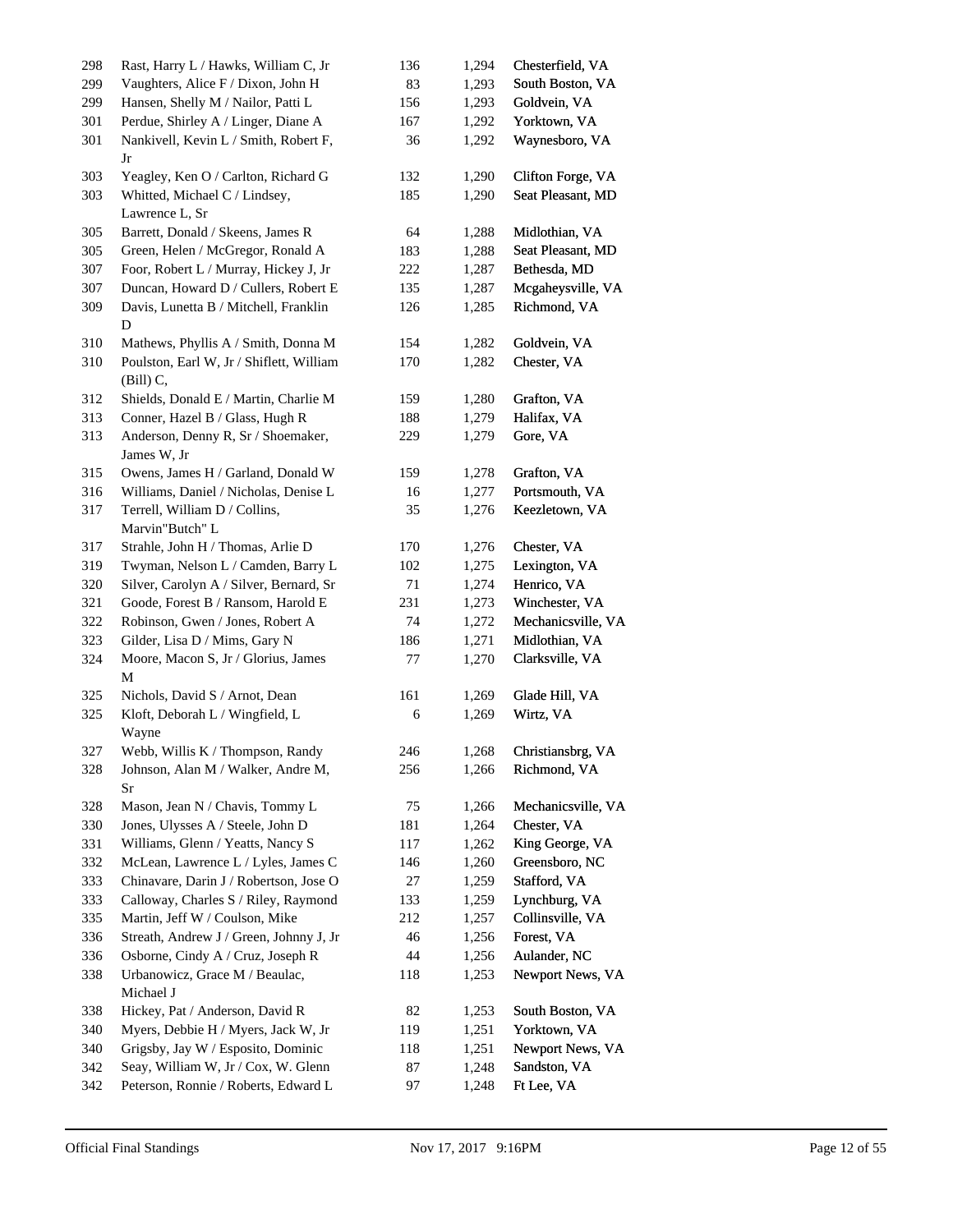| 344 | Hodges, Judy C / Anderson, Charles E   | 4   | 1,246 | Wirtz, VA           |
|-----|----------------------------------------|-----|-------|---------------------|
| 345 | Peck, Linda N / Roath, Larry D         | 62  | 1,244 | Fredericksburg, VA  |
| 346 | Fleming, Robert K / Wawrzyniak,        | 64  | 1,238 | Midlothian, VA      |
|     | Judy M                                 |     |       |                     |
| 347 | Midgett, Shelia L / DeWitt, Cary M     | 24  | 1,236 | Chesapeake, VA      |
| 348 | Manuel, Troy F / Campbell, Robert L    | 109 | 1,234 | Forest, VA          |
| 349 | Hess, Gayle U / Hess, Lloyd A          | 105 | 1,231 | Portsmouth, VA      |
| 350 | German, Wayne L / German, Robert       | 77  | 1,227 | Clarksville, VA     |
|     | L, Sr                                  |     |       |                     |
| 351 | Garrett, Harold D / Kulenguski,        | 14  | 1,225 | Chesapeake, VA      |
|     | Robert A                               |     |       |                     |
| 352 | Rush, Jacklyn P / Baptiste, Alfred W   | 201 | 1,218 | Dumfries, VA        |
| 353 | Drake, Marilyn S / Drake, Willis L, Jr | 235 | 1,215 | Frederick, MD       |
| 354 | Altizer, Walter R / Ellinger, James S  | 49  | 1,203 | Crimora, VA         |
| 355 | Schell, Steven L / Smith, Herald G, Jr | 135 | 1,199 | Mcgaheysville, VA   |
| 356 | Parker, Richmond L, Jr / Jones, Milton | 95  | 1,198 | Ft Lee, VA          |
|     | Ε                                      |     |       |                     |
| 357 | Clausen, Vickie K / Baer, Richard P    | 195 | 1,194 | Verona, VA          |
| 358 | Ackiss, Eddie C / Fulghum, Billy O, Jr | 107 | 1,192 | Virginia Beach, VA  |
| 359 | McMullen, Hollis F / Armstrong, Carl   | 37  | 1,184 | Adelphi, MD         |
|     | D                                      |     |       |                     |
| 360 | Turner, William N / Pennix, George M   | 205 | 1,154 | Lynchburg, VA       |
| 361 | Dysart, Noel K / Holtzclaw, John W     | 37  | 1,118 | Adelphi, MD         |
| 362 | Bishop, Michael W / Grieve, Mike L     | 131 | 1,104 | N. Chesterfield, VA |
| 363 | Jackson, Willie B / Edmonds, Jeffrey   | 83  | 878   | South Boston, VA    |
|     | L                                      |     |       |                     |
| 364 | Lester, Barbara W / Lester, James R    | 238 | 561   | Belspring, VA       |

## **OPEN DOUBLES, OPEN DOUBLES-SCRATCH, Scratch**

| <b>Place</b> | <b>Team name</b>                    | <b>Entry</b> | <b>Score</b> | <b>From</b>        |
|--------------|-------------------------------------|--------------|--------------|--------------------|
| 1            | Mays, Calvin T / Rengers, Vickie B  | 3            | 1,465        | Roanoke, VA        |
| 2            | Gerovac, Brian T / Abt, Jeffrey S   | 137          | 1,394        | Mineral, VA        |
| 3            | Anton, Charles J / Zevgolis, Paul S | 215          | 1,390        | Richmond, VA       |
| 4            | Hawkins, Anita M / Oliver, John C   | 198          | 1,386        | Fredericksburg, VA |
| 5            | Giffin, Tom F / Agee, David C       | 212          | 1,367        | Collinsville, VA   |
| 6            | Beshures, Edward J / Spellman, G.   | 67           | 1,358        | Hampton, VA        |
|              | Michael                             |              |              |                    |
| 7            | Massie, Fred / Jennings, Keith      | 108          | 1,337        | Forest, VA         |
| 7            | Mays, Calvin T / Wingfield, Danny   | 108          | 1,337        | Forest, VA         |
|              | W, Sr                               |              |              |                    |
| 9            | Maple, Orlando L / Anton, Charles J | 257          | 1,335        | Chester, VA        |
| 10           | Lewis, Robert E / Estep, Roger L    | 233          | 1,312        | Woodstock, VA      |
| 11           | Maple, Orlando L / Christian, Red M | 257          | 1,303        | Chester, VA        |
| 12           | West, Thomas W, Sr / McNeill, Ric   | 53           | 1,292        | Hampton, VA        |
| 13           | Thomas, Charles W / Michie, Fred J  | 12           | 1,288        | Yorktown, VA       |
| 14           | Borden, James E / Bell, Wayne       | 28           | 1,283        | Fredericksburg, VA |
| 15           | Rizzo, Michael A / Rowley, Roger D  | 27           | 1,275        | Stafford, VA       |
| 16           | Carney, David A / Tenan, William E, | 12           | 1,273        | Yorktown, VA       |
|              | Jr                                  |              |              |                    |
| 17           | Ference, Jim A / Crouch, Jeffrey L  | 28           | 1,271        | Fredericksburg, VA |
| 18           | Barrett, Melany A / Banicky, John D | 44           | 1,268        | Aulander, NC       |
| 19           | Tuttle, Donna L / Baker, Tom        | 254          | 1,263        | Eden, NC           |
| 20           | Waldeck, John E / Ridge, Richard R  | 86           | 1,259        | Mechanicsville, VA |
| 21           | Summers, Donald D, Jr / Tschupp,    | 67           | 1,257        | Hampton, VA        |
|              | Gregory A                           |              |              |                    |
| 22           | Jones, Michael L / Maple, Orlando L | 247          | 1,252        | Glen Allen, VA     |
|              |                                     |              |              |                    |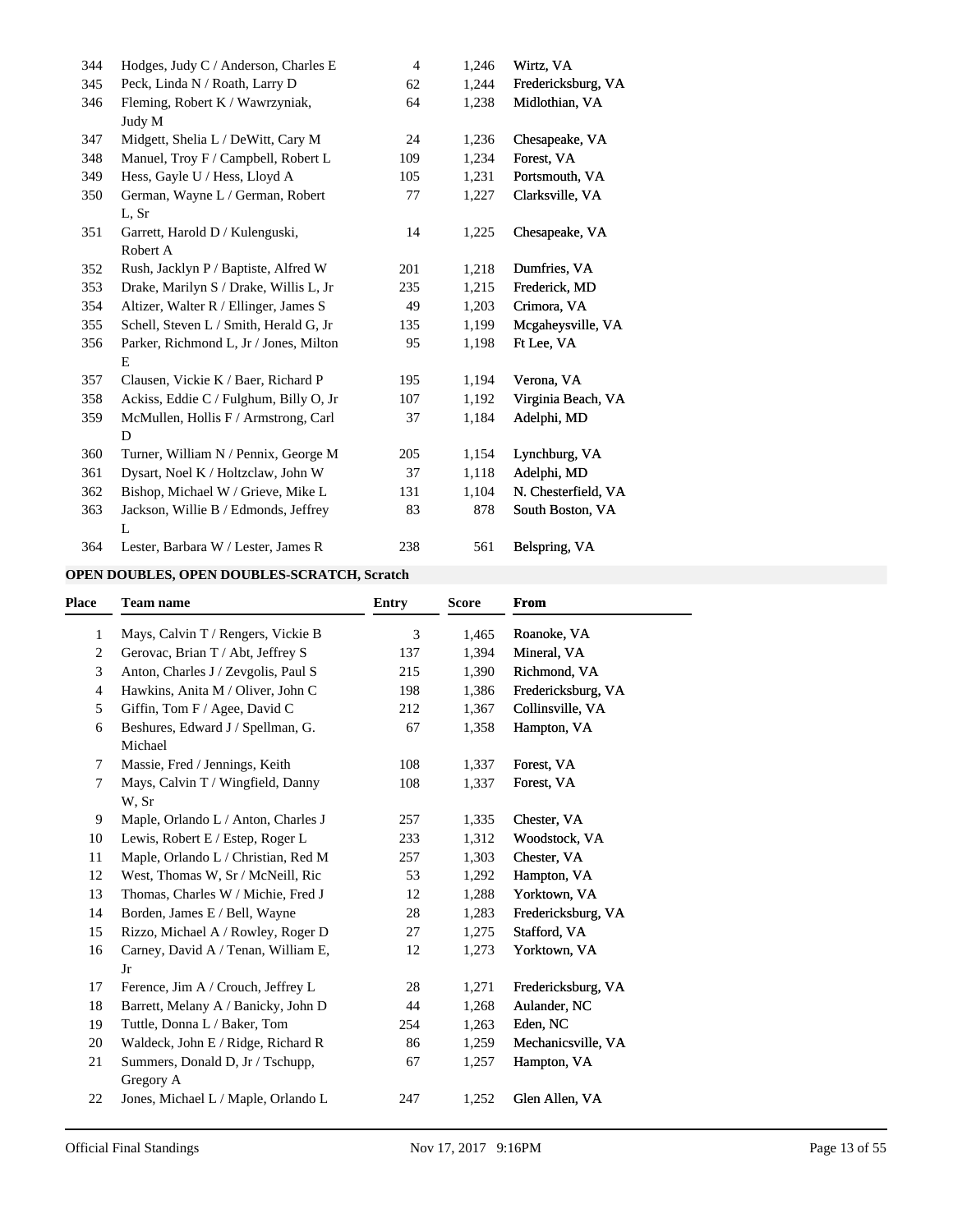| 23 | Poulston, Earl W, Jr / Shiflett, William<br>$(Bill)$ C, | 170 | 1,246 | Chester, VA      |
|----|---------------------------------------------------------|-----|-------|------------------|
| 24 | Cash, Andy W / Johnson, John W                          | 153 | 1,237 | Staunton, VA     |
| 25 | Stike, Edwin / Stike, Terry W                           | 94  | 1,236 | Wytheville, VA   |
| 26 | Alexander, David C / Miles, Jack, Jr                    | 113 | 1,233 | Richmond, VA     |
| 27 | Crawley, Timothy A / Keene, Robert,<br>Jr               | 96  | 1,230 | Ft Lee, VA       |
| 28 | Wallo, William M / Huddleston,<br>Walter L, Jr          | 87  | 1,227 | Sandston, VA     |
| 29 | Laughlin, Douglas L / Brooks, Jim R                     | 187 | 1,220 | Newport News, VA |
| 30 | Rengers, Vickie B / Jacobson, Michael<br>A              | 208 | 1,219 | Sandston, VA     |
| 30 | Corbett, E. Joseph J / Sprouse, Barry<br>E, Sr          | 248 | 1,219 | Hampton, VA      |
| 32 | Creasman, Olas G, Jr / Pack, Ronnie<br>W                | 53  | 1,218 | Hampton, VA      |
| 33 | Hilling, Daniel K / VanCamp, Dennis<br>F                | 248 | 1,217 | Hampton, VA      |
| 34 | Giffin, Tom F / Gravely, Charles L                      | 213 | 1,214 | Collinsville, VA |
| 35 | Lee, James D, Jr / Ahlgrim, Keith A                     | 216 | 1,197 | Midlothian, VA   |
| 36 | Graham, Edward D / Whitley, Kenneth<br>W                | 117 | 1,196 | King George, VA  |
| 36 | Streath, Andrew J / Green, Johnny J, Jr                 | 46  | 1,196 | Forest, VA       |
| 38 | Cunningham, Valerie L / Christian,                      | 247 | 1,195 | Glen Allen, VA   |
|    | Red M                                                   |     |       |                  |
| 39 | Gorde, Timothy J / Parks, Mark A                        | 253 | 1,179 | Yorktown, VA     |
| 40 | Biertzer, Dan D / Howell, David J                       | 94  | 1,178 | Wytheville, VA   |
| 41 | Knight, Frank R / Riley, Harvey R                       | 190 | 1,176 | Roanoke, VA      |
| 42 | Martin, Jeff W / Coulson, Mike                          | 212 | 1,173 | Collinsville, VA |
| 43 | Johnson, Alan M / Walker, Andre M,                      | 256 | 1,155 | Richmond, VA     |
|    | Sr                                                      |     |       |                  |
| 44 | Carmichael, James T, Jr / Bland,                        | 96  | 1,151 | Ft Lee, VA       |
|    | Randolph L                                              |     |       |                  |
| 45 | Pauley, Paul L / Griffin, Allen L                       | 190 | 1,146 | Roanoke, VA      |
| 46 | Cofflin, Mike W / Hurt, Bobby                           | 109 | 1,142 | Forest, VA       |
| 47 | Hanes, David E / Potter, William M                      | 102 | 1,126 | Lexington, VA    |
| 48 | Lewis, Daniel F / Barnhouse, Charles<br>C               | 233 | 1,105 | Woodstock, VA    |
| 49 | Bofinger, Deborah / Snow, Paul                          | 235 | 1,099 | Frederick, MD    |
| 50 | Twyman, Nelson L / Camden, Barry L                      | 102 | 1,092 | Lexington, VA    |
| 51 | Parker, Richmond L, Jr / Jones, Milton<br>E             | 95  | 1,090 | Ft Lee, VA       |
| 52 | Seay, William W, Jr / Cox, W. Glenn                     | 87  | 1,053 | Sandston, VA     |
| 53 | Osborne, Cindy A / Cruz, Joseph R                       | 44  | 1,052 | Aulander, NC     |
| 54 | Manuel, Troy F / Campbell, Robert L                     | 109 | 1,045 | Forest, VA       |
| 55 | Jenkins, Joyce C / Cheek, Richard C                     | 15  | 1,000 | Gloucester, VA   |
| 56 | Dixon, Harvey E / Hunt, Adolph P                        | 13  | 992   | Petersburg, VA   |
| 57 | Drake, Marilyn S / Drake, Willis L, Jr                  | 235 | 855   | Frederick, MD    |

# **WOMEN'S DOUBLES, WOMEN'S DOUBLES-HANDICAP, Handicapped**

| Place | Team name                           | Entry | <b>Score</b> | <b>From</b>        |
|-------|-------------------------------------|-------|--------------|--------------------|
|       | Crabtree, Ricki J / Fouts, Betty A  | 173   | 1.630        | Richmond, VA       |
|       | Flynn, Diane / Agee, Naomi W        | 240   | 1.494        | Christiansburg, VA |
|       | Smith, Shirley L / Kitts, Dorothy M | 166   | 1.486        | Mechanicsvlle, VA  |
| 4     | Peppler, Cindy L / Baker, Nancy P   | 61    | 1.481        | Norfolk, VA        |
|       | Jamison, Theresa / Pugh, Mary A     | 148   | 1.478        | Greensboro, NC     |
|       |                                     |       |              |                    |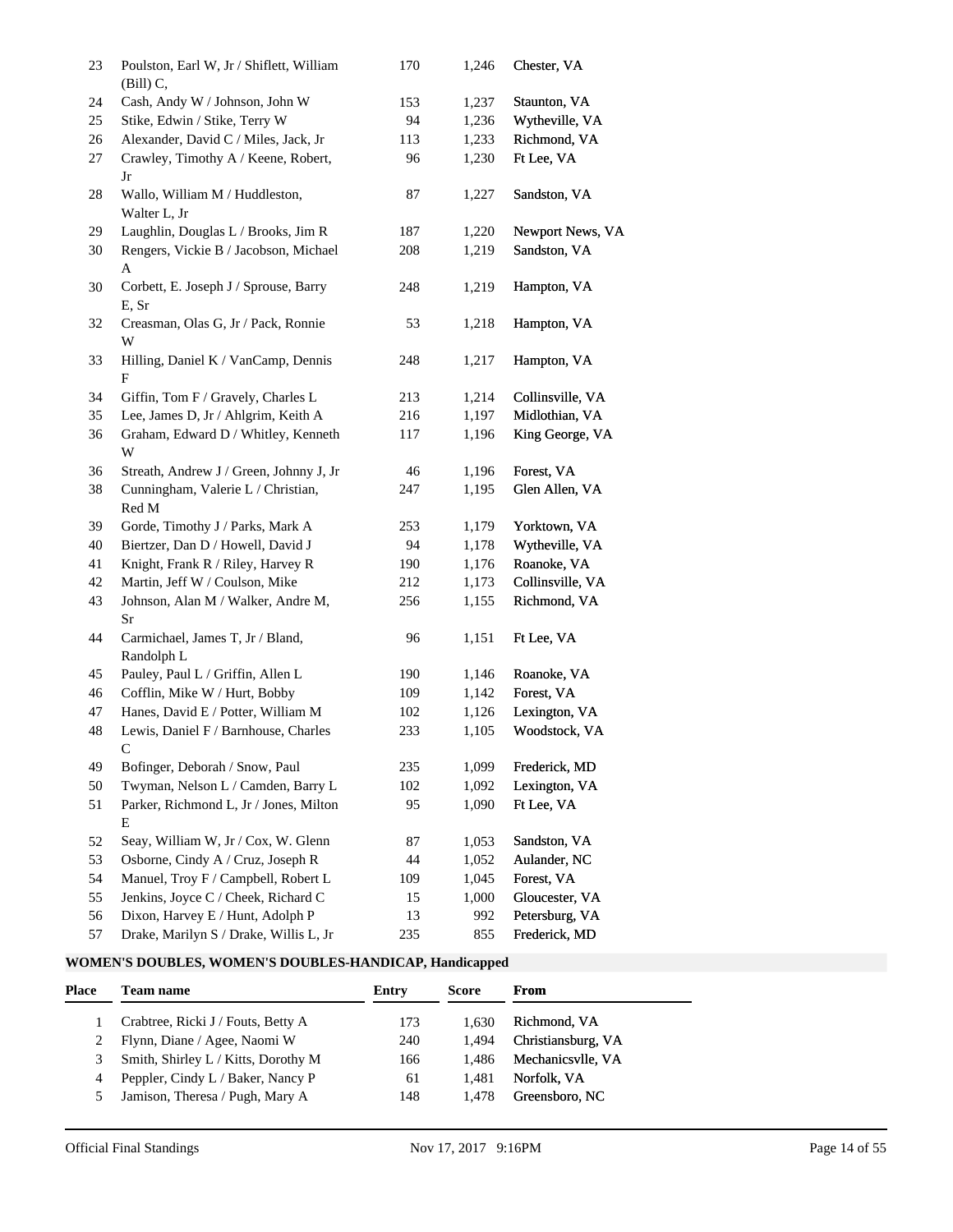| 6  | Johnson, Zeporia B / Wade, Barbara<br>М             | 214 | 1,470 | Richmond, VA           |
|----|-----------------------------------------------------|-----|-------|------------------------|
| 7  | Jordan, Sara A / White, Nita S                      | 89  | 1,465 | N. Chesterfield, VA    |
| 8  | Bach, Patricia C / Cunningham,<br>Valerie L         | 258 | 1,463 | Glen Allen, VA         |
| 9  | Ahlgrim, Yvonne B / Green, Carolyn J                | 149 | 1,454 | Greensboro, NC         |
| 10 | Fitzgerald, Ann T / Dyson, Carolyn B                | 51  | 1,453 | Henrico, VA            |
| 10 | Smith, Cathy / Hudson, Lowenda D                    | 215 | 1,453 | Richmond, VA           |
| 12 | Vance, Leti / Kidd, Patricia B                      | 55  | 1,452 | Forest, VA             |
| 12 | Naguski, Mary F / Fincato, Ronni D                  | 163 | 1,452 | Mechanicsvlle, VA      |
| 14 | McCormick, Frankie K / Jackson,<br>Ingrid B         | 100 | 1,451 | Pulaski, VA            |
| 15 | Haynes, Donna C / Brubaker, Renee L                 | 187 | 1,448 | Newport News, VA       |
| 16 | Dixon, Bertha K / Greene, Lorna Y                   | 147 | 1,443 | Greensboro, NC         |
| 17 | Prince, Susan D / Rorrer, Dale Marie                | 100 | 1,438 | Pulaski, VA            |
| 18 | Lau, Deborah A / Eanes, Joyce A                     | 17  | 1,432 | Leesburg, VA           |
| 18 | Cecil, Phyllis S / Green, Vickie C                  | 164 | 1,432 | Mechanicsvlle, VA      |
| 18 | Pugh, Mary A / Prince, Susan D                      | 256 | 1,432 | Richmond, VA           |
| 21 | Umberger, Jo Ann B / Weldon, Erika<br>K             | 52  | 1,431 | Richmond, VA           |
| 22 | Milligan, Patricia A / Grieve, Kathleen<br>Η        | 93  | 1,429 | N. Chesterfield, VA    |
| 23 | Jones, Margaret L / Carey, Weeatha P                | 69  | 1,421 | Chesapeake, VA         |
| 23 | Turner, Sandy S / Bradshaw, Sharon A                | 177 | 1,421 | Capron, VA             |
| 25 | Johnson, Barbara L / Calhoun, Stacy Y               | 31  | 1,412 | Hampton, VA            |
| 26 | Woodie, Mahalia / Baylor, Annie S                   | 148 | 1,410 | Greensboro, NC         |
| 26 | Frank, Audrey J / Woodard, Edna M                   | 171 | 1,410 | Dutton, VA             |
| 26 | Kimball, Lucille G / Gref, Evelyn R                 | 45  | 1,410 | Amelia Court House, VA |
| 29 | Gilbert, Jean H / Austin, Ann W                     | 173 | 1,408 | Richmond, VA           |
| 30 | Beck, Margo L / Frazier, Linda B                    | 237 | 1,402 | Christiansburg, VA     |
| 31 | Wilson, Lucille V / Duncan, Sylvia M                | 245 | 1,401 | Pembroke, VA           |
| 32 | Anderson, Joyce S / Reilly, Catherine<br>J          | 116 | 1,399 | Mechanicsville, VA     |
| 32 | Herbaugh, Jackie M / Kelly, V Jean                  | 223 | 1,399 | Gore, VA               |
| 34 | Malbrough, Priscilla Y / Pezzella,<br>Anna M        | 29  | 1,397 | Virginia Beach, VA     |
| 34 | Nolte, Jane H / Silver, Carolyn A                   | 123 | 1,397 | Richmond, VA           |
| 36 | Sergenton, Katrina O / Coleman,<br>Brenda B         | 214 | 1,396 | Richmond, VA           |
| 36 | Pollyea, Peggy / Wright, Mary H                     | 241 | 1,396 | Christiansburg, VA     |
| 38 | Akins, Margaret / McCaughan,<br>Christel            | 41  | 1,394 | Hopewell, VA           |
| 39 | Taylor, Linda F / Brown, Angela V                   | 204 | 1,390 | Chester, VA            |
| 40 | Morris, Mary V / Shifflett, Virginia M              | 160 | 1,385 | Charlottesvle, VA      |
| 41 | Brown, Marylyne D / Brown, Barbara<br>A             | 8   | 1,383 | Yorktown, VA           |
| 42 | Seller, Terry E / Williams, Iris R                  | 88  | 1,381 | N. Chesterfield, VA    |
| 43 | Parker-Cunningham, Wilhemenia /<br>Hicks, Lillian L | 176 | 1,377 | Richmond, VA           |
| 43 | Hickerson, Thelma M / Hoenig, Linda<br>$\mathbb{R}$ | 225 | 1,377 | Stephens City, VA      |
| 45 | Thomas, Anita B / Miller, Violet G                  | 122 | 1,373 | Richmond, VA           |
| 46 | Cunningham, Valerie L / Toney,<br>Michelle S        | 149 | 1,372 | Greensboro, NC         |
| 47 | Brown, Deborah W / Hazel, Cristita C                | 162 | 1,371 | Upper Marlboro, MD     |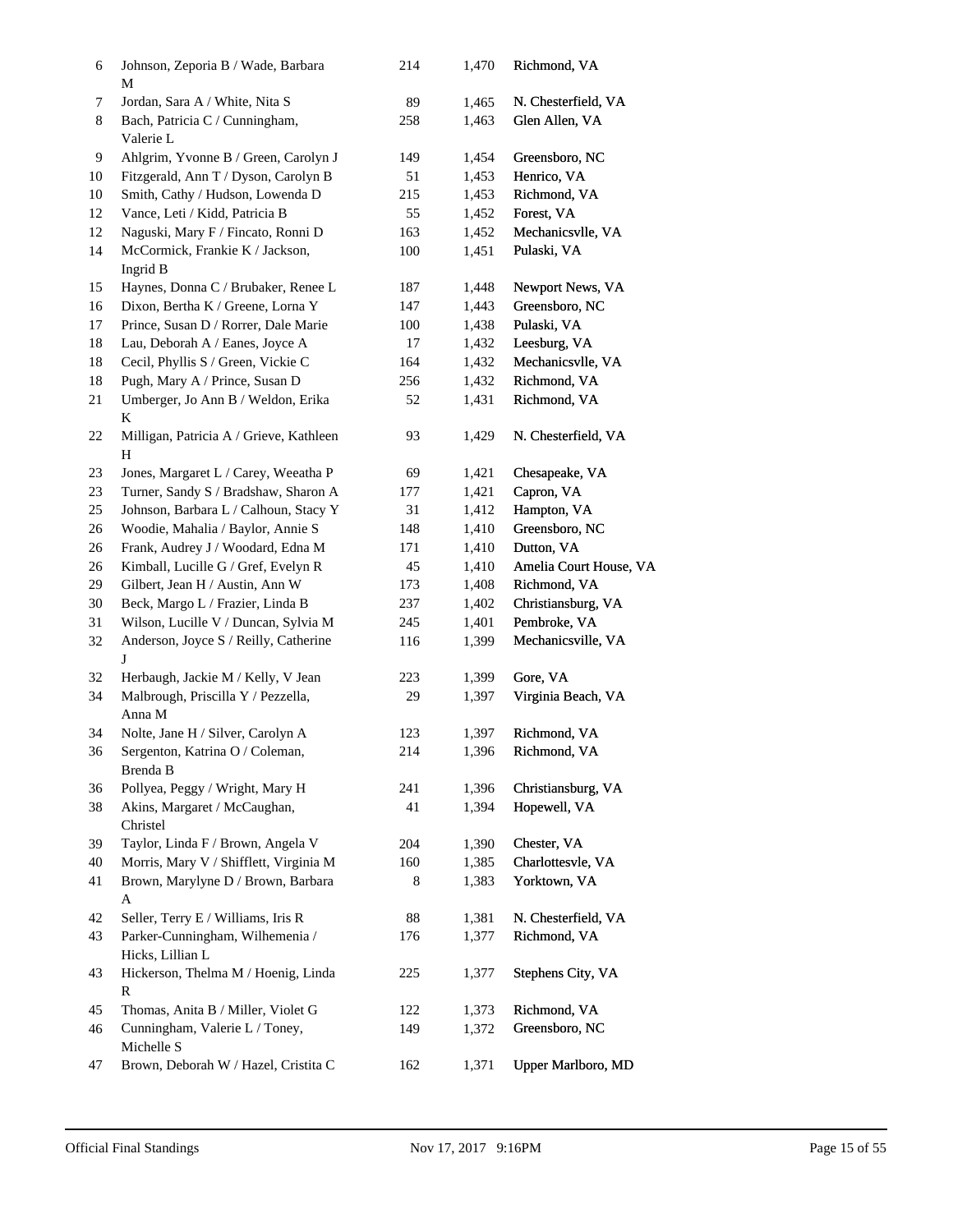| 48 | Garrett, Nancy N / Alexandropoulos,<br>Chris          | 52  | 1,368 | Richmond, VA        |  |  |  |  |
|----|-------------------------------------------------------|-----|-------|---------------------|--|--|--|--|
| 49 | Smith, Fay P / Finch, Jean E                          | 20  | 1,366 | Petersburg, VA      |  |  |  |  |
| 49 | Garza, Berthel B / Eley, Earlene H                    | 120 | 1,366 | Richmond, VA        |  |  |  |  |
| 51 | Mcdaniel, Betty J / Cortner, Cynthia                  | 200 | 1,365 | Sterling, VA        |  |  |  |  |
| 52 | Randolph, Deborah D / Lewis,                          | 204 | 1,362 | Chester, VA         |  |  |  |  |
| 53 | Anselma<br>Scott, Wendy H / Barrett-Vaden, Terri<br>L | 258 | 1,357 | Glen Allen, VA      |  |  |  |  |
| 54 | Welton, Esther T / Mitchell, Dale C                   | 91  | 1,356 | N. Chesterfield, VA |  |  |  |  |
| 55 | McKusker, Kelley D / Rossi, Sarah K                   | 26  | 1,353 | Warrenton, VA       |  |  |  |  |
| 55 | Webb, Mary E / Garneski, Catherine A                  | 134 | 1,353 | Stafford, VA        |  |  |  |  |
| 57 | Glover, Diane M / Masten, Patricia B                  | 92  | 1,351 | N. Chesterfield, VA |  |  |  |  |
| 57 | Terrell, Kim E / Buck-Thompson,                       | 162 | 1,351 | Upper Marlboro, MD  |  |  |  |  |
|    | Cynthia M                                             |     |       |                     |  |  |  |  |
| 57 | Alwine, Rosanne C / Fierro, Carmen<br>M               | 134 | 1,351 | Stafford, VA        |  |  |  |  |
| 60 | Beaman, Barbara J / Frith, Debra A                    | 252 | 1,350 | Lyndhurst, VA       |  |  |  |  |
| 61 | Thornton, Patricia M / Tate, Anne C                   | 8   | 1,346 | Yorktown, VA        |  |  |  |  |
| 62 | Cox, Shirley L / Anderson, Doris A                    | 22  | 1,345 | Petersburg, VA      |  |  |  |  |
| 63 | Oliver, Doris C / Woolwine, Carlene                   | 239 | 1,337 | Blacksburg, VA      |  |  |  |  |
|    | W                                                     |     |       |                     |  |  |  |  |
| 64 | Smith, Wanda J / Seaman, Betty L                      | 191 | 1,335 | Lexington, VA       |  |  |  |  |
| 65 | Dover, Brenda W / Harris, Shirley W                   | 165 | 1,334 | Mechanicsvlle, VA   |  |  |  |  |
| 66 | Morrison, Rebecca S / Shoemaker,                      | 224 | 1,330 | Winchester, VA      |  |  |  |  |
|    | Yvonne C                                              |     |       |                     |  |  |  |  |
| 66 | Boykins, Ethel D / Jones, Eldeana M                   | 70  | 1,330 | Chesapeake, VA      |  |  |  |  |
| 68 | Barringer, Martha / Jaeger, Shirley A                 | 51  | 1,321 | Henrico, VA         |  |  |  |  |
| 69 | Holly, Jeanne T / Nevers-Toney,                       | 50  | 1,318 | Richmond, VA        |  |  |  |  |
|    | Audrey A                                              |     |       |                     |  |  |  |  |
| 70 | Hackney, Sandra M / Kitts, Jeno D                     | 56  | 1,316 | Forest, VA          |  |  |  |  |
| 71 | Mc Daniel, Theresa L /                                | 69  | 1,314 | Chesapeake, VA      |  |  |  |  |
|    | Eure-Robinson, Patience                               |     |       |                     |  |  |  |  |
| 72 | Joyner, Cynthia M / Shabazz, Nanie                    | 70  | 1,308 | Chesapeake, VA      |  |  |  |  |
| 73 | Lam, Mary M / Batten, Carol J                         | 48  | 1,306 | Verona, VA          |  |  |  |  |
| 73 | Mason, Betty V / McDonald, Frances                    | 175 | 1,306 | Pamplin, VA         |  |  |  |  |
|    | V                                                     |     |       |                     |  |  |  |  |
| 75 | Garvey, Mary C / Rosener, Janie A                     | 171 |       | 1,293 Dutton, VA    |  |  |  |  |
| 76 | Boehm, Delores I / Vernon, Trudy J                    | 202 | 1,291 | Marion, VA          |  |  |  |  |
| 77 | Biby, Delores F / Webb, Cathy M                       | 252 | 1,290 | Lyndhurst, VA       |  |  |  |  |
| 78 | McLean, Sabra / Baskin, Cynthia G                     | 147 | 1,283 | Greensboro, NC      |  |  |  |  |
| 79 | Jeffers, Berlinda L / Harris, Elluree                 | 125 | 1,280 | Richmond, VA        |  |  |  |  |
| 79 | James, Beth H / Parham, Wanda P                       | 177 | 1,280 | Capron, VA          |  |  |  |  |
| 81 | Leonard, Juanita "Nita" F / Ackiss,<br>Linda C        | 107 | 1,268 | Virginia Beach, VA  |  |  |  |  |
| 82 | Wright, Rosa L / Cooper, Mary F                       | 17  | 1,267 | Leesburg, VA        |  |  |  |  |
| 83 | Skaggs, L. Jean / LaFon, Annie R                      | 29  | 1,260 | Virginia Beach, VA  |  |  |  |  |
| 84 | Allen, Sheila F / Brown, Vickie A                     | 115 | 1,254 | Richmond, VA        |  |  |  |  |
| 85 | Grimmer, Anne B / Hattersley, Debbie                  | 191 | 1,247 | Lexington, VA       |  |  |  |  |
|    | L                                                     |     |       |                     |  |  |  |  |
| 86 | Eller, Becky A / Wynn, Mary A                         | 203 | 1,237 | Marion, VA          |  |  |  |  |
| 87 | Mellon, Wilda M / Ryan, Juanita K                     | 226 | 1,219 | Winchester, VA      |  |  |  |  |
| 88 | Bryant, Shiela J / Lombardi, Gae M                    | 79  | 552   | Ruther Glen, VA     |  |  |  |  |
|    | WOMEN'S DOUBLES, WOMEN'S DOUBLES-SCRATCH, Scratch     |     |       |                     |  |  |  |  |

| <b>Place</b> | ream name | ுப்பட | core | From |
|--------------|-----------|-------|------|------|
|              |           |       |      |      |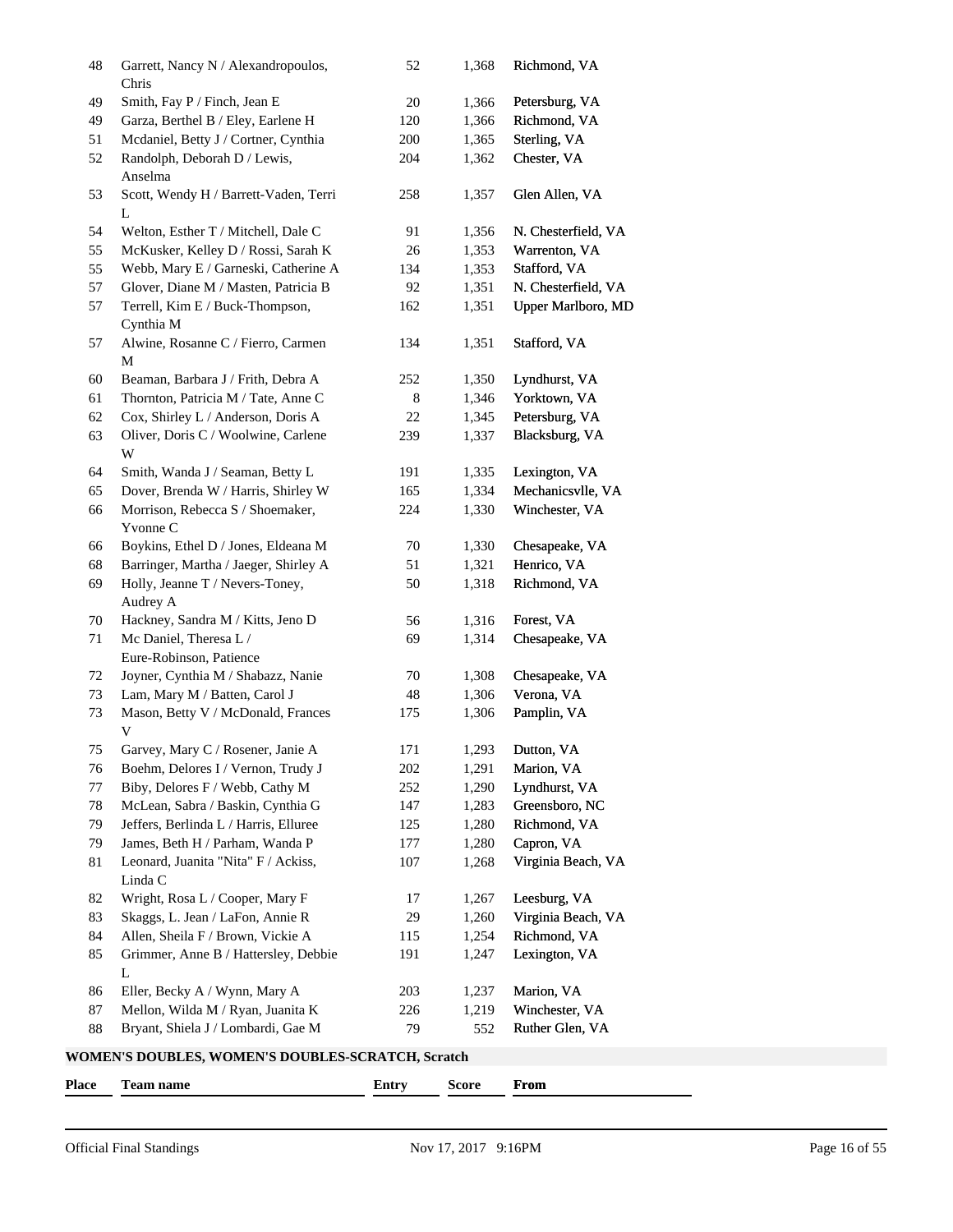| Haynes, Donna C / Brubaker, Renee L |  | 1,220 Newport News, VA |
|-------------------------------------|--|------------------------|
| 2 Smith, Cathy / Hudson, Lowenda D  |  | 1,201 Richmond, VA     |

| <b>OPEN SINGLES, OPEN SINGLES SUPER SENIORS 75 &amp; UP, Handicapped</b> |  |
|--------------------------------------------------------------------------|--|
|--------------------------------------------------------------------------|--|

| Place | <b>Team name</b>       | <b>Entry</b>   | <b>Score</b> | From                |
|-------|------------------------|----------------|--------------|---------------------|
| 1     | Roath, Larry D         | 62             | 810          | Fredericksburg, VA  |
| 2     | McLean, Charles E      | 40             | 797          | Hampton, VA         |
| 3     | Duncan, Rodna T        | 244            | 767          | Blacksburg, VA      |
| 4     | Ross, John E           | 128            | 753          | Richmond, VA        |
| 5     | Nankivell, David R     | 35             | 750          | Keezletown, VA      |
| 6     | Shifflett, Peggy R     | 80             | 749          | Charlottesville, VA |
| 7     | Shumaker, David P      | 88             | 744          | N. Chesterfield, VA |
| 8     | Roane, David J, Sr     | 138            | 742          | Matoaca, VA         |
| 9     | Jametsky, Ken          | 242            | 729          | Dublin, VA          |
|       | Hale, Bob              | 140            | 726          |                     |
| 10    |                        |                |              | Eagle Rock, VA      |
| 11    | Smith, Leonard L       | 242            | 719          | Dublin, VA          |
| 12    | Crawford, C. Brantley  | 30             | 718          | Virginia Beach, VA  |
| 13    | Michie, Fred J         | 12             | 716          | Yorktown, VA        |
| 13    | Byrd, Gracie H         | 210            | 716          | S. Chesterfield, VA |
| 15    | Goff, Marvin B         | 66             | 713          | Hampton, VA         |
| 16    | Melia, Donald E        | 243            | 711          | Christiansburg, VA  |
| 17    | Drake, Brigitte E      | 101            | 710          | Kilmarnock, VA      |
| 17    | Wells, Ruby N          | 104            | 710          | Portsmouth, VA      |
| 19    | Webb, Willis K         | 246            | 708          | Christiansbrg, VA   |
| 20    | Moore, Lorraine H      | 210            | 707          | S. Chesterfield, VA |
| 21    | Vaughan, James J       | 124            | 706          | Richmond, VA        |
| 22    | Blue, Lois V           | 82             | 698          | South Boston, VA    |
| 23    | Layman, William A      | 228            | 697          | Winchester, VA      |
| 23    | Gorman, Bojo J         | 10             | 697          | Mechanicsville, VA  |
| 25    | Shifflett, Edgar L     | 80             | 694          | Charlottesville, VA |
| 25    | Hamilton, Mary E       | 151            | 694          | Prince George, VA   |
| 27    | Skeens, James R        | 64             | 693          | Midlothian, VA      |
| 28    | Goode, Forest B        | 231            | 692          | Winchester, VA      |
| 29    | Terrell, William D     | 35             | 691          | Keezletown, VA      |
| 29    | Nappier, George A      | 98             | 691          | Big Island, VA      |
| 29    | Garrison, Wanda H      | 245            | 691          | Pembroke, VA        |
| 32    | Maitland, Loma H       | 20             | 690          | Petersburg, VA      |
| 32    | Lafon, C W             | 30             | 690          | Virginia Beach, VA  |
| 34    | Bennett, James E       | 152            | 689          | Boydton, VA         |
| 35    | Hamilton, Gary M       | 151            | 686          | Prince George, VA   |
| 36    | German, Wayne L        | 77             | 685          | Clarksville, VA     |
| 36    | Mitchell, Clyde P, Jr  | 91             | 685          | N. Chesterfield, VA |
| 36    | Massie, Fred           | 108            | 685          | Forest, VA          |
| 39    | Shelton, Joseph F      | 38             | 684          | Hopewell, VA        |
| 40    | Christian, Allen L, Jr | 21             | 682          | Glen Allen, VA      |
| 41    | Page, George F         | 220            | 679          | Richmond, VA        |
|       |                        |                |              |                     |
| 42    | Hodges, Judy C         | $\overline{4}$ | 678          | Wirtz, VA           |
| 42    | Crowe, Jerry J         | 230            | 678          | Winchester, VA      |
| 42    | Sowers, Cecil H        | 243            | 678          | Christiansburg, VA  |
| 45    | Blizzard, David L      | 59             | 675          | Hampton, VA         |
| 45    | Foor, Robert L         | 222            | 675          | Bethesda, MD        |
| 47    | Webb, Wayne E          | 230            | 673          | Winchester, VA      |
| 48    | Womack, Gene A         | 196            | 669          | S. Chesterfield, VA |
| 49    | Barrett, Donald        | 64             | 668          | Midlothian, VA      |
| 49    | Dixon, Jd              | 144            | 668          | Greensboro, NC      |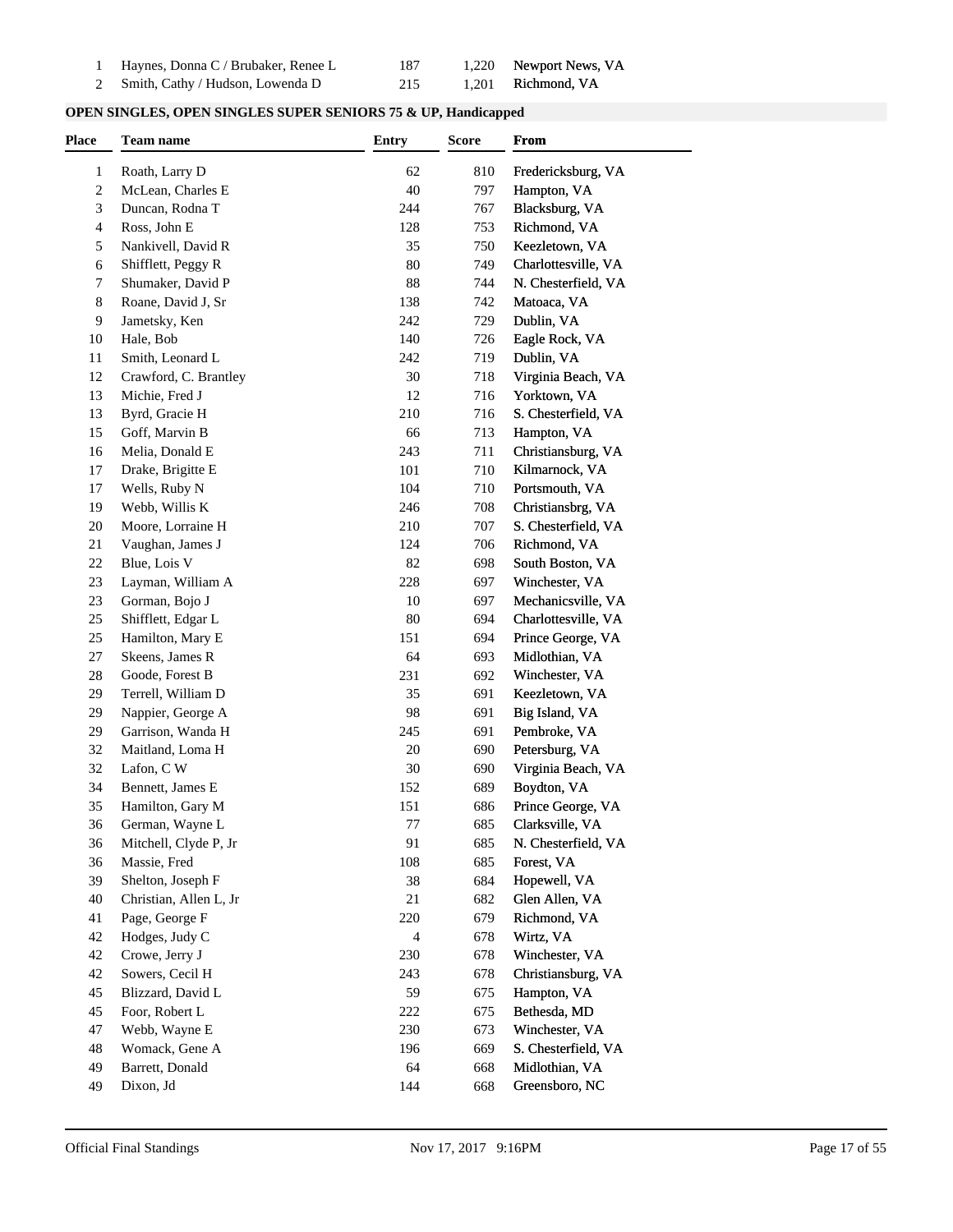| 51     | Jones, Ulysses A         | 181            | 667 | Chester, VA            |
|--------|--------------------------|----------------|-----|------------------------|
| 51     | Perdue, Robert G         | 167            | 667 | Yorktown, VA           |
| 53     | Hawks, William C, Jr     | 136            | 665 | Chesterfield, VA       |
| 54     | Pezzella, Tony J, Jr     | 30             | 664 | Virginia Beach, VA     |
| 55     | Delaney, Frank A, Jr     | 124            | 661 | Richmond, VA           |
| 55     | Linger, James A          | 167            | 661 | Yorktown, VA           |
| 57     | Tucker, June E           | 220            | 660 | Richmond, VA           |
| 57     | Smith, Robert A          | 243            | 660 | Christiansburg, VA     |
| 59     | Vance, Terry             | 55             | 659 | Forest, VA             |
| 60     | Garrett, Harold D        | 14             | 656 | Chesapeake, VA         |
| 61     | Foreman, Byron E         | 236            | 655 | Frederick, MD          |
| 61     | Grady, James W, Sr       | 21             | 655 | Glen Allen, VA         |
| 63     | Galderisi, Michael       | 227            | 652 | Winchester, VA         |
| 64     | Attisano, Leonard C      | 244            | 651 | Blacksburg, VA         |
| 64     | Akins, Floyd L, Jr       | 41             | 651 | Hopewell, VA           |
| 66     | Porter, Jimmie L         | 45             | 648 | Amelia Court House, VA |
| 66     | Francisco, Jackie M      | 188            | 648 | Halifax, VA            |
| 68     | Crofton, William R, Jr   | 138            | 647 | Matoaca, VA            |
| 69     | Diehl, William L         | 48             | 646 | Verona, VA             |
| 70     | Ransom, Harold E         | 231            | 645 | Winchester, VA         |
| 71     | Nebe, David A            | 91             | 642 | N. Chesterfield, VA    |
| 72     | Vest, Harry L            | 35             | 639 | Keezletown, VA         |
| 73     | Womack, Henry L          | 121            | 635 | Richmond, VA           |
| 74     | Wheeler, Wilma M         | 155            | 634 | Goldvein, VA           |
| 75     | Whorley, Paul            | $\overline{c}$ | 633 | Roanoke, VA            |
| 75     | Holtzclaw, John W        | 37             | 633 | Adelphi, MD            |
| 75     | Smith, Robert F, Jr      | 36             | 633 | Waynesboro, VA         |
| 78     | Simms, Marvin V, Sr      | 207            | 632 | Leesburg, VA           |
| 78     | Mack, Naymon             | 189            | 632 | Roanoke, VA            |
| 78     | Conner, Hazel B          | 188            | 632 | Halifax, VA            |
| 81     | Perdue, Shirley A        | 167            | 631 | Yorktown, VA           |
| 82     | Thomas, Charles W        | 12             | 630 | Yorktown, VA           |
| 83     | Collins, Marvin"Butch" L | 35             | 628 | Keezletown, VA         |
| 84     | Jacobs, Garland D, Sr    | 20             | 623 | Petersburg, VA         |
| 85     | Potter, William M        | 102            | 622 | Lexington, VA          |
| 86     | Glover, Carl T, Sr       | 92             | 619 | N. Chesterfield, VA    |
| 87     | Glass, Hugh R            | 188            | 618 | Halifax, VA            |
| $88\,$ | Driver, Walter, Jr       | 40             | 605 | Hampton, VA            |
| 89     | Mason, Jean N            | 75             | 601 | Mechanicsville, VA     |
| 89     | Talley, Wayland          | $18\,$         | 601 | South Boston, VA       |
| 91     | Strahle, John H          | 170            | 596 | Chester, VA            |
| 92     | Coley, Edward L          | 74             | 582 | Mechanicsville, VA     |
| 93     | Tingen, Joseph E         | 138            | 237 | Matoaca, VA            |
| 94     | Lester, James R          | 238            | 213 | Belspring, VA          |
| 95     | Rast, Harry L            | 136            | 192 | Chesterfield, VA       |

## **OPEN SINGLES, OPEN SINGLES: CLASS 1: 70-74, Handicapped**

| Place | <b>Team name</b>            | Entry | <b>Score</b> | From              |
|-------|-----------------------------|-------|--------------|-------------------|
|       | Garza, Ysidore (Izzy) F, Jr | 120   | 813          | Richmond, VA      |
|       | Carney, David A             | 12    | 803          | Yorktown, VA      |
|       | Rogers, Milton              | 11    | 783          | Norfolk, VA       |
|       | DeWarf, Henry R, Jr         | 232   | 779          | Stephens City, VA |
|       | Alexander, David C          | 113   | 776          | Richmond, VA      |
| 6     | Campion, Joan J             | 158   | 768          | Goldvein, VA      |
|       | Taylor, Alvin R, Jr         | 61    | 754          | Norfolk, VA       |
|       |                             |       |              |                   |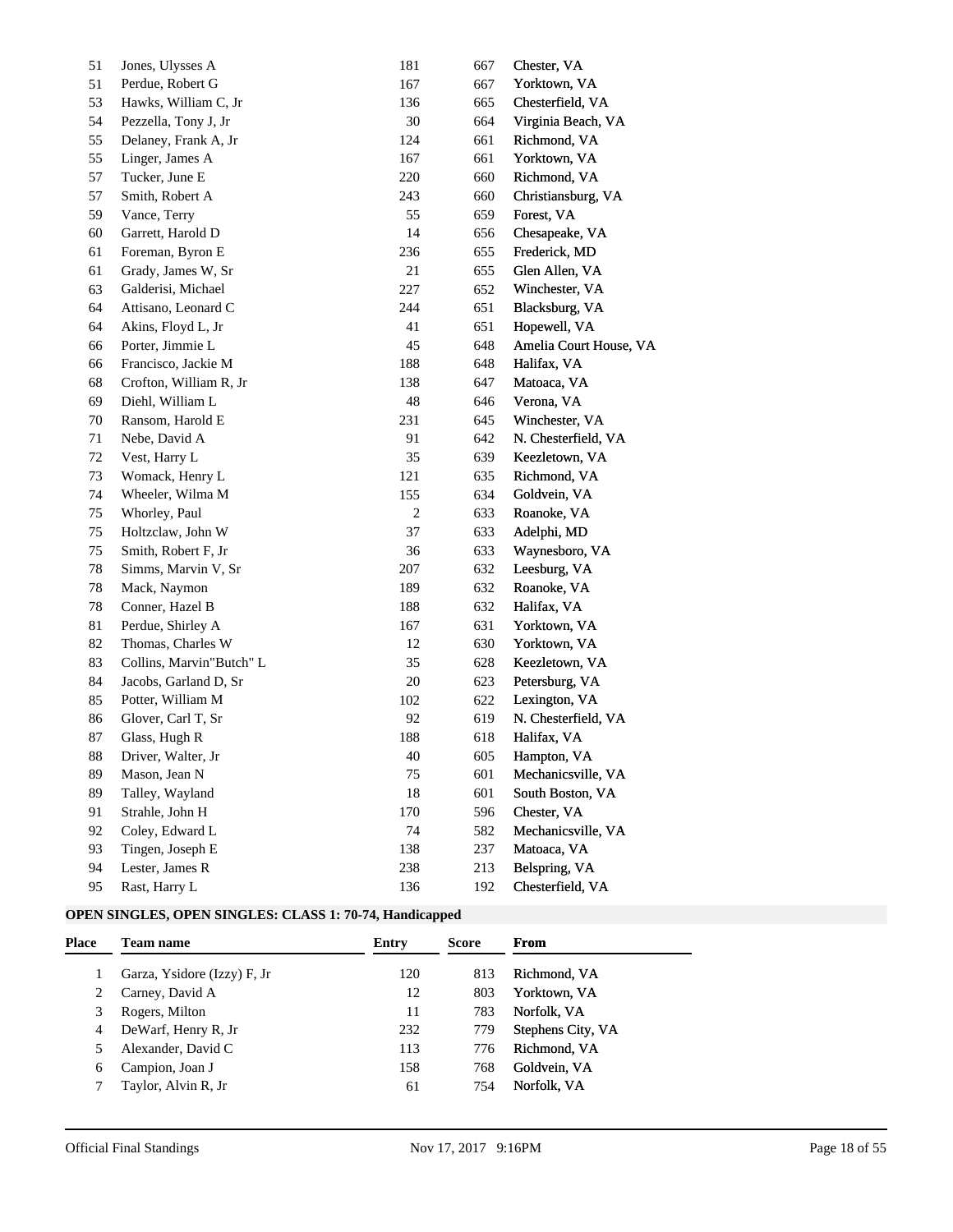| 7        | Blanks, Wiley C        | 211          | 754 | Chester, VA          |
|----------|------------------------|--------------|-----|----------------------|
| 9        | Peck, Linda N          | 62           | 753 | Fredericksburg, VA   |
| 10       | Blankenship, Hershel   | 192          | 744 | N. Prince George, VA |
| 11       | Yeargins, Paulette B   | 185          | 743 | Seat Pleasant, MD    |
| 12       | Womack, Steven G       | 57           | 737 | Forest, VA           |
| 13       | Sheffer, Gene H        | 32           | 731 | Weyers Cave, VA      |
| 14       | Carter, Robert A       | 121          | 729 | Richmond, VA         |
| 15       | Sprouse, Barry E, Sr   | 248          | 727 | Hampton, VA          |
| 16       | Shields, Donald E      | 159          | 726 | Grafton, VA          |
| 17       | Henry, Thomas M        | 60           | 724 | Hampton, VA          |
| 18       | Fulghum, Billy O, Jr   | 107          | 722 | Virginia Beach, VA   |
| 18       | Duncan, Jerry D        | 245          | 722 | Pembroke, VA         |
| 20       | O'Neill, Judi          | 62           | 721 | Fredericksburg, VA   |
| 21       | Thomas, James          | 47           | 715 | Palmyra, VA          |
| 22       | Hess, Gayle U          | 105          | 713 | Portsmouth, VA       |
| 23       | Greene, Theodore R     | 145          | 711 | Greensboro, NC       |
| 23       | Slade, James R, Sr     | 120          | 711 | Richmond, VA         |
| 23       | Zevgolis, Paul S       | 215          | 711 | Richmond, VA         |
| 26       | Moore, Macon S, Jr     | 77           | 709 | Clarksville, VA      |
| 27       | Call, Billy F          | $\mathbf{1}$ | 708 | Roanoke, VA          |
| 27       | Kline, Dennis E        | 43           | 708 | Mechanicsville, VA   |
| 27       | McCain, Thomas E       | 84           | 708 | South Boston, VA     |
| 30       | Graves, Willie H, Jr   | 184          | 707 | Seat Pleasant, MD    |
| 30       | Muller, Thomas M       | 228          | 707 | Winchester, VA       |
| 32       | Stephenson, O'Neil     | 58           | 705 | Hampton, VA          |
| 33       | Urbanowicz, Grace M    | 118          | 703 | Newport News, VA     |
| 33       | Berson, Charles W      | 21           | 703 | Glen Allen, VA       |
| 35       | Moore, Lee             | $72\,$       | 701 | Mechanicsville, VA   |
| 36       | Atkinson, Brian G      | 243          | 700 | Christiansburg, VA   |
| 36       | Mullins, Fred L        | 168          | 700 | Williamsburg, VA     |
| 38       | Glass, Melvin L        | 32           | 697 | Weyers Cave, VA      |
| 39       | Short, Wilma A         | 157          | 694 | Goldvein, VA         |
| 40       | Jenkins, Joyce C       | 15           | 692 | Gloucester, VA       |
| 40       | Stone, Larry W         | 172          | 692 | North, VA            |
| 42       | Hasenei, Rosemary L    | 10           | 687 | Mechanicsville, VA   |
| 42       | Umberger, Thomas E     | 104          | 687 | Portsmouth, VA       |
| 44       | Cook, Roger E          | 90           | 686 | N. Chesterfield, VA  |
| 45       | Workman, Leo D         | 242          | 685 | Dublin, VA           |
| 46       | Brown, Evan A          | 40           | 683 | Hampton, VA          |
| 47       | Goodloe, Nancy R       | 106          | 681 | Portsmouth, VA       |
| 48       | Ackiss, Eddie C        | 107          | 680 | Virginia Beach, VA   |
| 49       | Fisher, Jean W         | 36           | 679 | Waynesboro, VA       |
| 50       | Taylor, Bernard        | 185          | 678 | Seat Pleasant, MD    |
| 50       | Hollandsworth, Sonja D | 169          | 678 | Christiansburg, VA   |
| 52       | Ossa, Daniel W         | 10           | 676 | Mechanicsville, VA   |
| 52       | Wallo, William M       | $87\,$       | 676 | Sandston, VA         |
| 52       | Drake, Dean L          | 101          | 676 | Kilmarnock, VA       |
| 55       | Rogers, Connie B       | $\sqrt{5}$   | 675 | Wirtz, VA            |
| 56       | Page, Eric R           | 220          | 673 | Richmond, VA         |
| 57       | Brown, Bob L           | 9            | 671 | Yorktown, VA         |
| 58       | Jackson, James R       | 76           | 670 | Mechanicsville, VA   |
| 59       | Pollett, Rich A        | 81           | 668 | South Boston, VA     |
| 60       | Hollandsworth, Ren L   | 169          | 666 | Christiansburg, VA   |
|          | Shreves, Layman C      | 41           | 664 | Hopewell, VA         |
| 61<br>62 | Pennell, Charlie M     | 81           | 662 | South Boston, VA     |
|          | Reid, Elwood F         | 32           |     | Weyers Cave, VA      |
| 63       |                        |              | 661 |                      |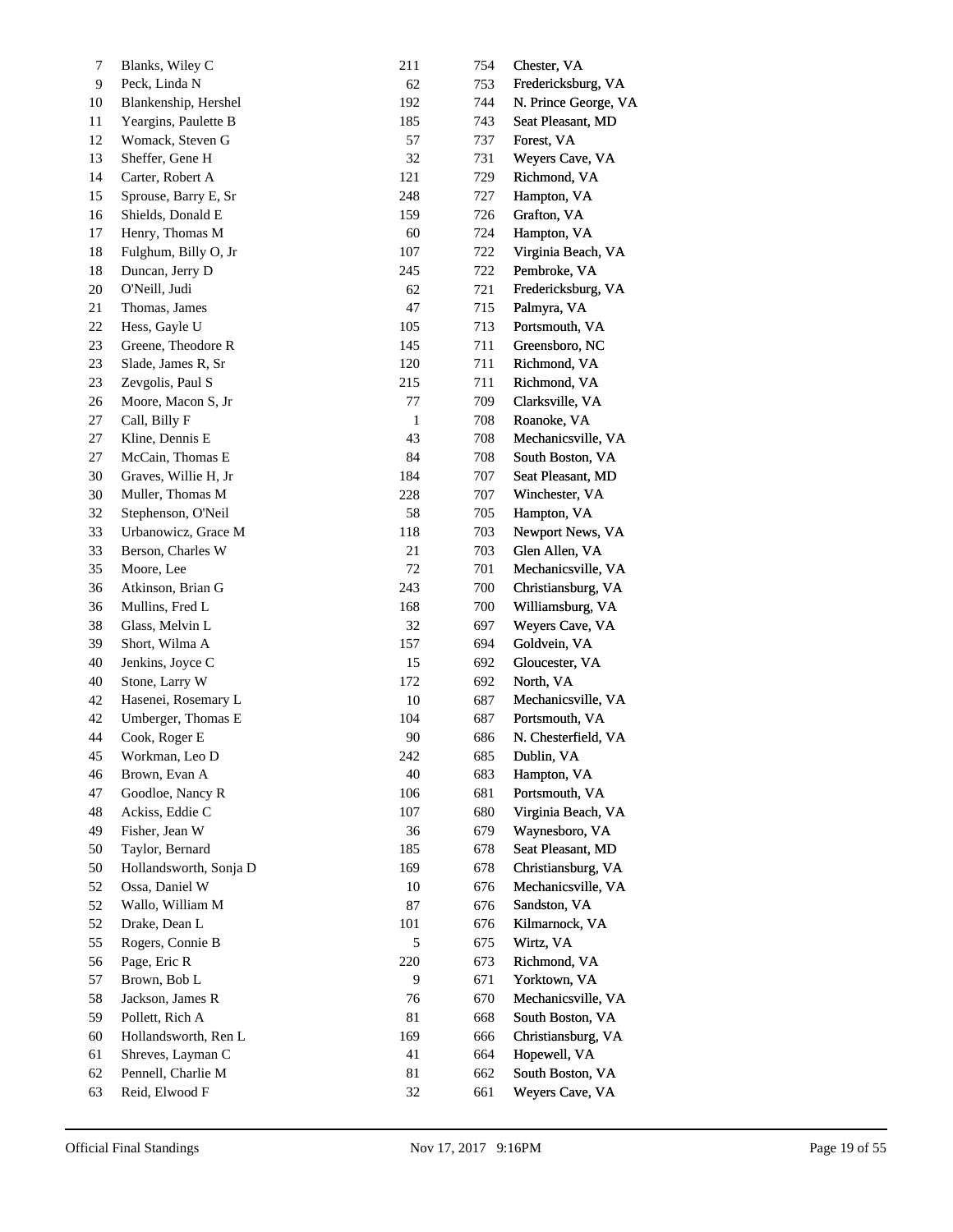| 64     | Twyman, Nelson L         | 102                      | 660 | Lexington, VA      |
|--------|--------------------------|--------------------------|-----|--------------------|
| 64     | Linger, Diane A          | 167                      | 660 | Yorktown, VA       |
| 66     | Hasenei, J Kenneth K, Sr | 10                       | 658 | Mechanicsville, VA |
| 67     | Dysart, Noel K           | 37                       | 655 | Adelphi, MD        |
| 67     | Glasgow, Alan E          | 42                       | 655 | Ivor, VA           |
| 67     | Lesniak, Lawrence M      | 150                      | 655 | Lynchburg, VA      |
| 67     | White, Connie            | 158                      | 655 | Goldvein, VA       |
| 71     | Cheek, Richard C         | 15                       | 652 | Gloucester, VA     |
| 72     | Glorius, James M         | $77\,$                   | 651 | Clarksville, VA    |
| 72     | Owens, James E           | 101                      | 651 | Kilmarnock, VA     |
| 74     | Denny, Donald S, Sr      | 145                      | 650 | Greensboro, NC     |
| 75     | Hughes, Jimmie C         | $81\,$                   | 647 | South Boston, VA   |
| 75     | Turner, William N        | 205                      | 647 | Lynchburg, VA      |
| 77     | Anderson, Denny R, Sr    | 229                      | 646 | Gore, VA           |
| 78     | Owens, James H           | 159                      | 644 | Grafton, VA        |
| 79     | Martin, Charlie M        | 159                      | 643 | Grafton, VA        |
| 80     | Thornton, Joseph E       | 9                        | 642 | Yorktown, VA       |
| $80\,$ | Witt, Roy B, III         | 180                      | 642 | Forrest, VA        |
| 82     | Robertson, Jose O        | $27\,$                   | 640 | Stafford, VA       |
| 83     | Dunworth, Rodney D       | 38                       | 639 | Hopewell, VA       |
| 84     | Mounger, William B       | 66                       | 638 | Hampton, VA        |
| 85     | Eisner, Edward H, Jr     | 38                       | 636 | Hopewell, VA       |
| 86     | Conner, James M          | 49                       | 633 | Crimora, VA        |
| 87     | Anderson, Charles E      | $\overline{\mathcal{A}}$ | 631 | Wirtz, VA          |
| 88     | Fleming, Robert K        | 64                       | 629 | Midlothian, VA     |
| 88     | Watkins, Wade T          | 95                       | 629 | Ft Lee, VA         |
| 90     | Steele, John D           | 181                      | 627 | Chester, VA        |
| 91     | Thomas, Arlie D          | 170                      | 626 | Chester, VA        |
| 92     | Welcher, William A       | 23                       | 620 | Roanoke, VA        |
| 93     | Yeagley, Ken O           | 132                      | 619 | Clifton Forge, VA  |
| 94     | Moon, Richard K          | 144                      | 617 | Greensboro, NC     |
| 95     | Vaughan, Marsha W        | 158                      | 613 | Goldvein, VA       |
| 96     | Hess, Lloyd A            | 105                      | 608 | Portsmouth, VA     |
| 97     | Grant, Larry V           | 142                      | 602 | Rockville, MD      |
| 98     | Giffin, Tom F            | 212                      | 600 | Collinsville, VA   |
| 99     | Jackson, Willie B        | 83                       | 594 | South Boston, VA   |
| 100    | Grigsby, Jay W           | 118                      | 586 | Newport News, VA   |
| 101    | Duncan, Howard D         | 135                      | 585 | Mcgaheysville, VA  |
| 102    | Wade, Joseph L, Jr       | 38                       | 571 | Hopewell, VA       |

## **OPEN SINGLES, OPEN SINGLES: CLASS 2: 65-69, Handicapped**

| <b>Place</b> | <b>Team name</b>    | Entry | <b>Score</b> | From                |
|--------------|---------------------|-------|--------------|---------------------|
|              | Contarino, Joseph   | 112   | 778          | Richmond, VA        |
| 2            | Jackson, Donald L   | 220   | 773          | Richmond, VA        |
| 3            | Daugherty, Harvey L | 205   | 771          | Lynchburg, VA       |
| 4            | Glover, Alfred L    | 84    | 767          | South Boston, VA    |
| 5            | Anderson, Robert E  | 63    | 765          | Yorktown, VA        |
| 6            | Lynch, Robert M     | -1    | 753          | Roanoke, VA         |
|              | Sandidge, Robert L  | 110   | 749          | Lynchburg, VA       |
| 8            | Chrest, David T     | 172   | 746          | North, VA           |
| 9            | Jackson, Nancy W    | 80    | 740          | Charlottesville, VA |
| 10           | Kimble, Harold L    | 232   | 739          | Stephens City, VA   |
| 10           | Thompson, Donald W  | 162   | 739          | Upper Marlboro, MD  |
| 10           | Slade, Clyde L, Jr  | 221   | 739          | Bethesda, MD        |
| 13           | Byer, Jerry C       | 140   | 738          | Eagle Rock, VA      |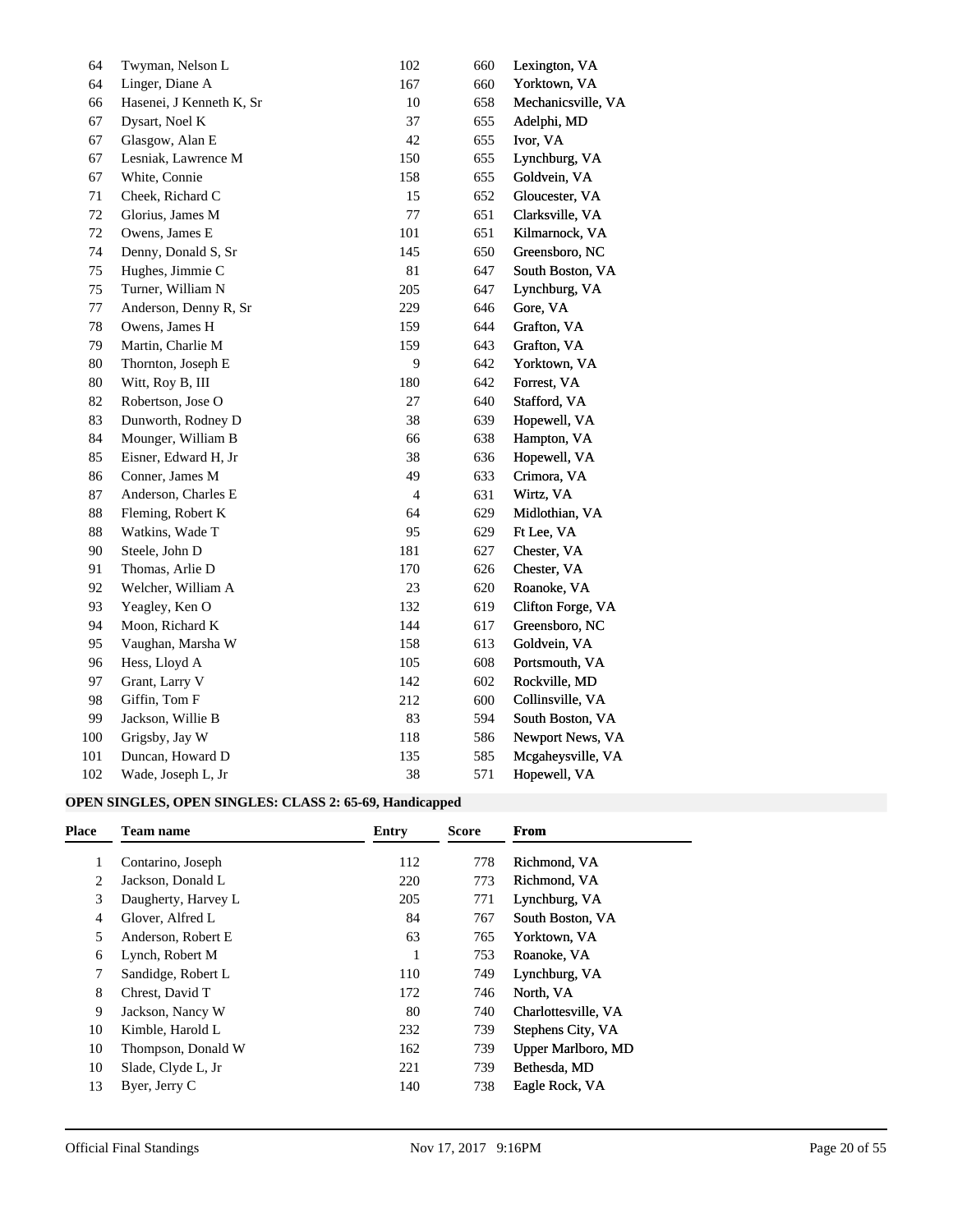| 14 | Satterwhite, Robert E        | $88\,$        | 737 | N. Chesterfield, VA  |
|----|------------------------------|---------------|-----|----------------------|
| 15 | Lassiter, Morris W           | 152           | 736 | Boydton, VA          |
| 16 | Moore, James "Chris", Sr     | 168           | 734 | Williamsburg, VA     |
| 17 | Lawson, Edward C             | 63            | 731 | Yorktown, VA         |
| 18 | Parker, Josiah B             | 60            | 730 | Hampton, VA          |
| 18 | Riley, Raymond               | 133           | 730 | Lynchburg, VA        |
| 20 | Holland, Bill W              | 112           | 729 | Richmond, VA         |
| 21 | Stallings, Nathan N          | 129           | 725 | Richmond, VA         |
| 22 | Hodges, Frank G              | $\mathfrak s$ | 722 | Wirtz, VA            |
| 23 | Craig, William E             | 59            | 719 | Hampton, VA          |
| 24 | Oliver, Tom                  | 132           | 717 | Clifton Forge, VA    |
| 25 | Cuvelier, Sally A            | 99            | 716 | Big Island, VA       |
| 26 | Porter, Frank, Jr            | 111           | 715 | Richmond, VA         |
| 27 | Baker, Darnell               | $40\,$        | 714 | Hampton, VA          |
| 27 | Maclin, Larry D              | 76            | 714 | Mechanicsville, VA   |
| 29 | Jones, Carolyn               | 129           | 713 | Richmond, VA         |
| 30 | James, Charles C, Sr         | 194           | 711 | Richmond, VA         |
| 31 | Brice, Leslie L              | 47            | 708 | Palmyra, VA          |
| 32 | Tinsley, Michael             | 182           | 707 | Seat Pleasant, MD    |
| 33 | Hubbard, Bonnie M            | $\sqrt{4}$    | 704 | Wirtz, VA            |
| 34 | Anderson, Veronica W         | 110           | 703 | Lynchburg, VA        |
| 34 | Pierce, Betsy E              | 39            | 703 | Chesterfield, VA     |
| 36 | McGregor, Ronald A           | 183           | 701 | Seat Pleasant, MD    |
| 37 | Clausen, Vickie K            | 195           | 700 | Verona, VA           |
| 37 | Nunnally, William R          | 138           | 700 | Matoaca, VA          |
| 39 | Glasper, Clyde J             | 11            | 699 | Norfolk, VA          |
| 39 | Ricks, Melvin N, Sr          | 11            | 699 | Norfolk, VA          |
| 39 | Cuvelier, Jim F              | 98            | 699 | Big Island, VA       |
| 39 | Moore, Daniel T              | 142           | 699 | Rockville, MD        |
| 43 | Jones, Otis                  | 144           | 698 | Greensboro, NC       |
| 43 | Barnhouse, Charles C         | 233           | 698 | Woodstock, VA        |
| 45 | Yeatts, Nancy S              | 117           | 697 | King George, VA      |
| 46 | Cunningham, John P           | 23            | 696 | Roanoke, VA          |
| 46 | Arendas, Andrew E            | 205           | 696 | Lynchburg, VA        |
| 48 | Beamon, Herbert, Sr          | 24            | 695 | Chesapeake, VA       |
| 49 | Garnett, Vickie N            | 209           | 694 | Ruther Glen, VA      |
| 50 | Corbett, E. Joseph J         | 248           | 693 | Hampton, VA          |
| 50 | Corey, Dale E                | 249           | 693 | Front Royal, VA      |
| 52 | Thomas, Norman "Pic" L       | 192           | 692 | N. Prince George, VA |
| 53 | Levy, Marian L               | 76            | 691 | Mechanicsville, VA   |
| 54 | Silver, Carolyn A            | $71\,$        | 689 | Henrico, VA          |
| 54 | Pierce, Joshua F, Jr         | 126           | 689 | Richmond, VA         |
| 56 | Voltz, Cynthia D             | 154           | 687 | Goldvein, VA         |
| 56 | Creasman, Olas G, Jr         | 53            | 687 | Hampton, VA          |
| 58 | Marquardt, Raymond J         | 182           | 686 | Seat Pleasant, MD    |
| 58 | McLean, Lawrence L           | 146           | 686 | Greensboro, NC       |
| 60 | Campbell, Rusty (Russell)) W | 34            | 683 | Grottoes, VA         |
| 60 | Furman, Theresa S            | 103           | 683 | Portsmouth, VA       |
| 60 | Hal, Robert L                | 127           | 683 | Richmond, VA         |
| 63 | James, John H                | 11            | 682 | Norfolk, VA          |
| 63 | Shuttleworth, Clyde (Ed) E   | 152           | 682 | Boydton, VA          |
| 65 | Shifflett, Juston W, Sr      | 160           | 680 | Charlottesvle, VA    |
| 65 | Turner, Richard H, Jr        | 249           | 680 | Front Royal, VA      |
| 67 | Joseph, Petra C              | 155           | 679 | Goldvein, VA         |
| 67 | Garnett, John F, Sr          | 209           | 679 | Ruther Glen, VA      |
| 67 | Strickland, Wilson D, Jr     | 82            | 679 | South Boston, VA     |
|    |                              |               |     |                      |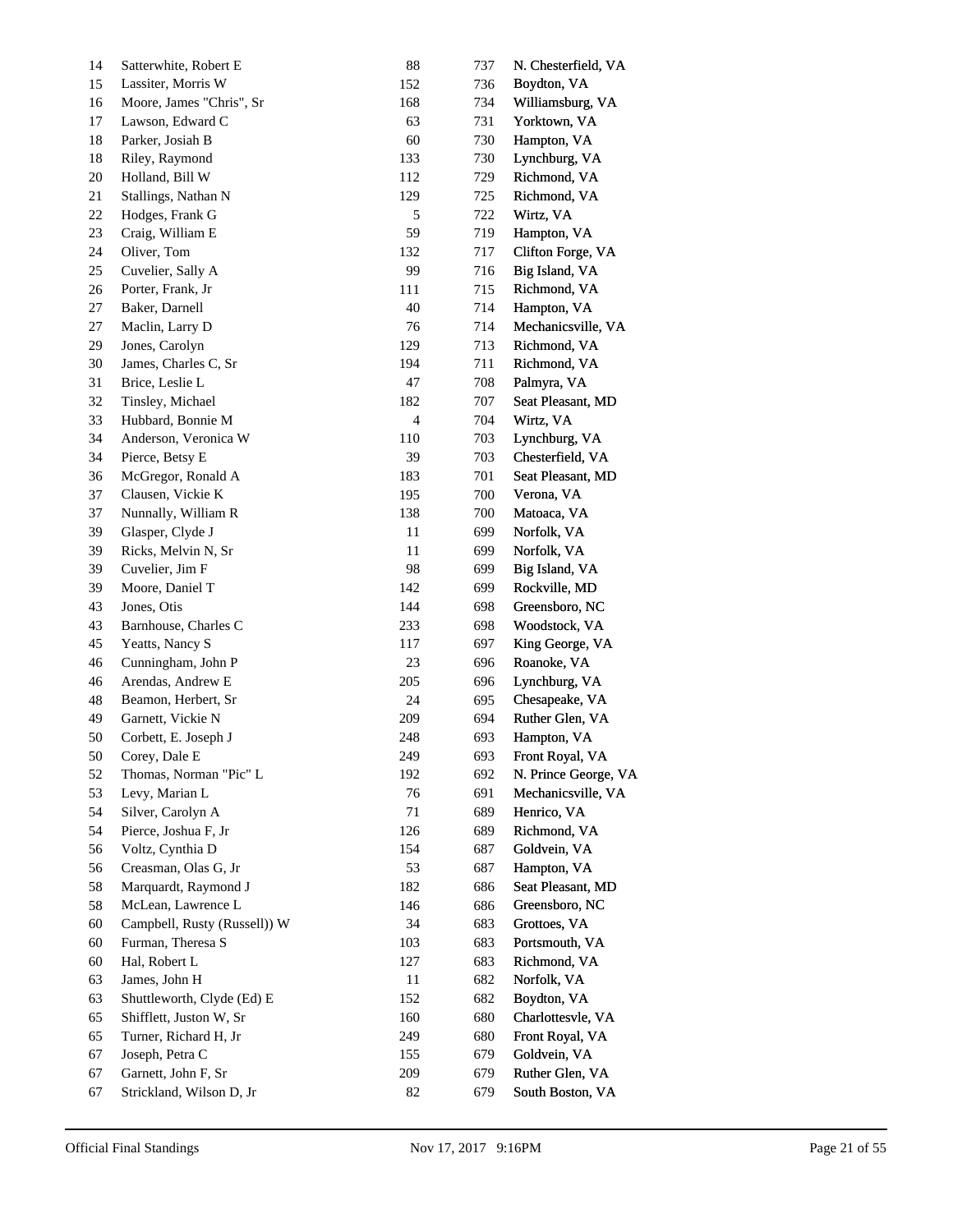| 70      | Seay, William W, Jr    | 87           | 677 | Sandston, VA           |
|---------|------------------------|--------------|-----|------------------------|
| 71      | Green, Rebecca A       | 114          | 676 | Richmond, VA           |
| 71      | Pierce, John J         | 126          | 676 | Richmond, VA           |
| 71      | Williams, Jerome H     | 184          | 676 | Seat Pleasant, MD      |
| 74      | Mays, Herbert J        | 57           | 673 | Forest, VA             |
| 75      | Shoemaker, James W, Jr | 229          | 671 | Gore, VA               |
| 76      | Potter, Lowell A       | $\sqrt{5}$   | 669 | Wirtz, VA              |
| 76      | Cox, W. Glenn          | 87           | 669 | Sandston, VA           |
| 76      | Scartz, Rita A         | 155          | 669 | Goldvein, VA           |
| 79      | Jones, Michael L       | 247          | 668 | Glen Allen, VA         |
| 79      | Townes, Joe, Jr        | 143          | 668 | Rockville, MD          |
| 81      | Sandidge, Dorothy G    | 110          | 667 | Lynchburg, VA          |
| 82      | Lewis, Robert E        | 233          | 666 | Woodstock, VA          |
| 82      | Murray, Hickey J, Jr   | 222          | 666 | Bethesda, MD           |
| 84      | Pennix, George M       | 205          | 665 | Lynchburg, VA          |
| 84      | Treynor, Victoria P    | 189          | 665 | Roanoke, VA            |
| 86      | Anderson, David R      | $82\,$       | 661 | South Boston, VA       |
| 87      | Stanger, Glenn M       | 242          | 659 | Dublin, VA             |
| 87      | Farley, Grenville W    | 160          | 659 | Charlottesvle, VA      |
| 89      | Welcher, Roy A         | 23           | 658 | Roanoke, VA            |
| 89      | McGann, J. Robert      | 62           | 658 | Fredericksburg, VA     |
| 91      | Tate, Ira T, Sr        | 9            | 657 | Yorktown, VA           |
| 92      | Flowers, Ronald M      | 112          | 656 | Richmond, VA           |
| 93      | Vaughters, Alice F     | 83           | 655 | South Boston, VA       |
| 94      | Skaggs, Harry A        | 30           | 648 | Virginia Beach, VA     |
| 95      | Howell, Steven N       | 59           | 647 | Hampton, VA            |
| 95      | Reynolds, Arthur B     | 58           | 647 | Hampton, VA            |
| 95      | Andrews, Wanda C       | 157          | 647 | Goldvein, VA           |
| 98      | Pleasant, Jerry L, Sr  | 130          | 646 | Richmond, VA           |
| 98      | Kulenguski, Robert A   | 14           | 646 | Chesapeake, VA         |
| $100\,$ | Wingfield, L Wayne     | $\sqrt{6}$   | 645 | Wirtz, VA              |
| 101     | Rexrode, Glennie D     | 33           | 643 | Staunton, VA           |
| 101     | Wawrzyniak, Judy M     | 64           | 643 | Midlothian, VA         |
| 103     | Allen, Sheila F        | 113          | 640 | Richmond, VA           |
| 104     | Shupe, Michael W       | 174          | 638 | Chesterfield, VA       |
| 104     | Taylor, Doris S        | $72\,$       | 638 | Mechanicsville, VA     |
| 106     | Lewis, Michael         | 13           | 635 | Petersburg, VA         |
| 106     | Knox, Thomas J         | 207          | 635 | Leesburg, VA           |
| 108     | Baskerville, Joseph B  | 95           | 633 | Ft Lee, VA             |
| 109     | Pollan, Don L          | 254          | 630 | Eden, NC               |
| 110     | Bundy, Robert M        | 19           | 629 | North Chesterfield, VA |
| 110     | Glass, Maxwell         | 110          | 629 | Lynchburg, VA          |
| 112     | Cullers, Robert E      | 135          | 628 | Mcgaheysville, VA      |
| 113     | Riley, Harvey R        | 190          | 626 | Roanoke, VA            |
| 113     | King, William A        | 84           | 626 | South Boston, VA       |
| 115     | Hill, James T          | 199          | 625 | Mechanicsville, VA     |
| 115     | Yeargins, James L      | 184          | 625 | Seat Pleasant, MD      |
| 115     | Thompson, Ronald D     | $42\,$       | 625 | Ivor, VA               |
| 118     | Roane, Raymond O, Sr   | 73           | 624 | Mechanicsville, VA     |
| 119     | Tenan, William E, Jr   | 12           | 623 | Yorktown, VA           |
| 120     | Rudd, William E        | $90\text{ }$ | 621 | N. Chesterfield, VA    |
| 121     | DeWitt, Cary M         | 24           | 615 | Chesapeake, VA         |
| 122     | Robinson, Walter M     | 146          | 614 | Greensboro, NC         |
| 123     | Skelton, George H      | 36           | 613 | Waynesboro, VA         |
| 123     | Calloway, Charles S    | 133          | 613 | Lynchburg, VA          |
| 123     | Funkhouser, Charles E  | 234          | 613 | Woodstock, VA          |
|         |                        |              |     |                        |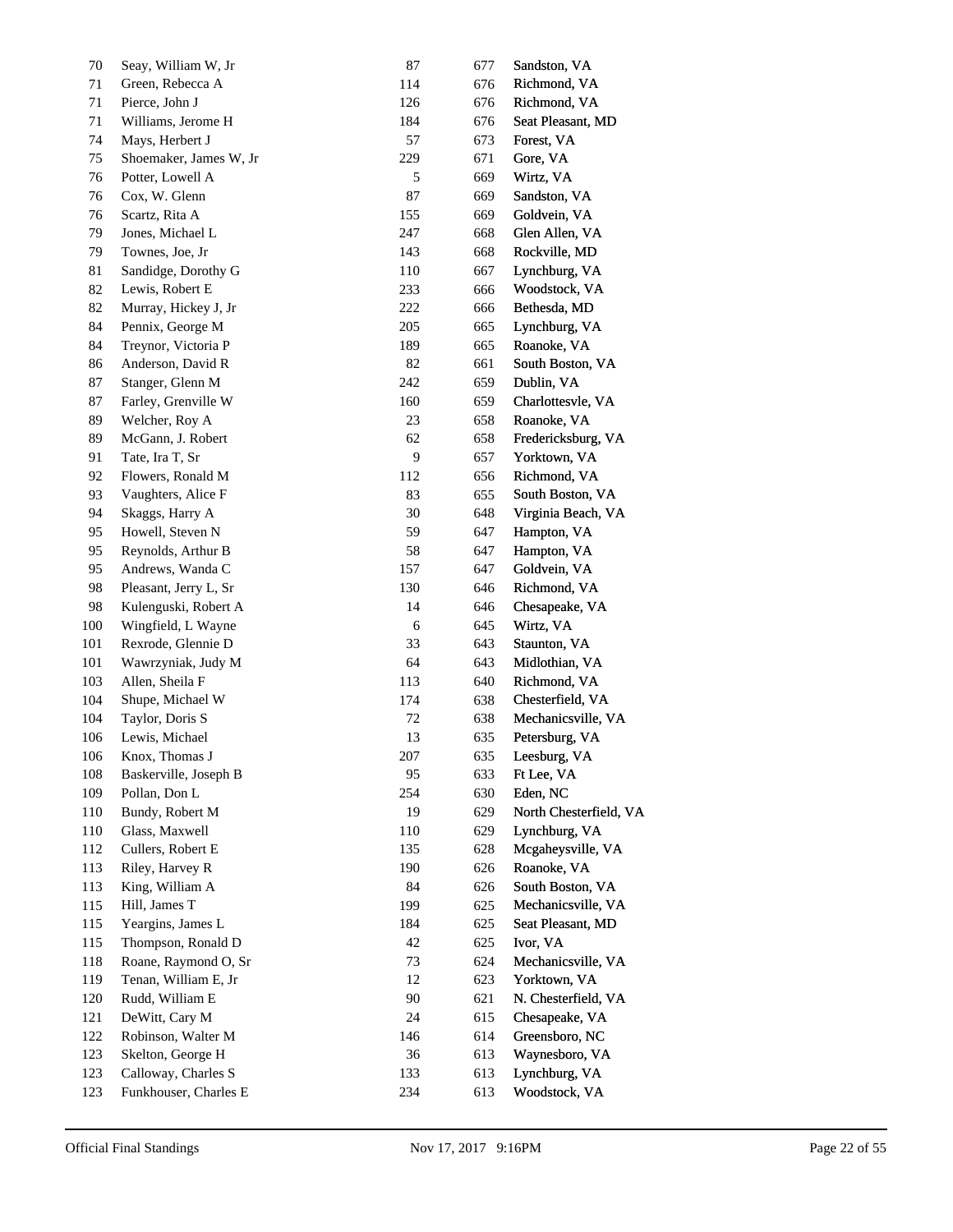| 126 | Dixon, Harvey E         | 13  | 611 | Petersburg, VA     |
|-----|-------------------------|-----|-----|--------------------|
| 127 | Carmichael, James T, Jr | 96  | 608 | Ft Lee, VA         |
| 128 | Thornton, James E, Jr.  | 194 | 607 | Richmond, VA       |
| 129 | Ellinger, James S       | 49  | 606 | Crimora, VA        |
| 130 | James, Clarence E       | 72  | 602 | Mechanicsville, VA |
| 131 | Peterson, Ronnie        | 97  | 591 | Ft Lee, VA         |
| 132 | Hickey, Pat             | 82  | 588 | South Boston, VA   |
| 133 | Schell, Steven L        | 135 | 586 | Mcgaheysville, VA  |
| 134 | McMullen, Hollis F      | 37  | 581 | Adelphi, MD        |
| 135 | Marable, Floyd J        | 206 | 574 | Henrico, VA        |
| 136 | Esposito, Dominic       | 118 | 570 | Newport News, VA   |
| 137 | Baer, Richard P         | 195 | 561 | Verona, VA         |
| 138 | Robinson, Gwen          | 74  | 551 | Mechanicsville, VA |
| 139 | Lester, Barbara W       | 238 | 348 | Belspring, VA      |

# **OPEN SINGLES, OPEN SINGLES: CLASS 3: 60-64, Handicapped**

| Place        | <b>Team name</b>      | <b>Entry</b>   | <b>Score</b> | From               |
|--------------|-----------------------|----------------|--------------|--------------------|
| $\mathbf{1}$ | Brown, Aaron W        | 50             | 819          | Richmond, VA       |
| 2            | West, Thomas W, Sr    | 53             | 804          | Hampton, VA        |
| 3            | Gee, Lloyd E          | 22             | 788          | Petersburg, VA     |
| 4            | Beshures, Edward J    | 67             | 785          | Hampton, VA        |
| 5            | Thompson, Annie C     | 218            | 777          | Richmond, VA       |
| 6            | Sparks, Joe T         | 255            | 766          | Glen Allen, VA     |
| 7            | Smith, Frank R        | 13             | 765          | Petersburg, VA     |
| 7            | Mims, Gary N          | 186            | 765          | Midlothian, VA     |
| 9            | Wright, Roland S, Jr  | 241            | 764          | Christiansburg, VA |
| 10           | Anton, Charles J      | 215            | 761          | Richmond, VA       |
| 11           | Jennings, Keith       | 108            | 760          | Forest, VA         |
| 12           | Hutcherson, Becky W   | 18             | 758          | South Boston, VA   |
| 13           | Silver, Bernard, Sr   | 71             | 757          | Henrico, VA        |
| 14           | Rue, Randy G          | 33             | 755          | Staunton, VA       |
| 15           | Hicks, Russell E      | 3              | 753          | Roanoke, VA        |
| 16           | Hodges, Connie T      | 5              | 749          | Wirtz, VA          |
| 17           | Twyman, Joseph E, Jr  | 58             | 748          | Hampton, VA        |
| 18           | Richardson, Paula D   | 58             | 744          | Hampton, VA        |
| 18           | Hackney, Frank W, Jr  | 57             | 744          | Forest, VA         |
| 20           | Peterson, Stephen P   | 141            | 743          | Rockville, MD      |
| 21           | Baker, Tom            | 254            | 742          | Eden, NC           |
| 22           | Kline, Jean K         | 43             | 741          | Mechanicsville, VA |
| 23           | Brown, Jimmy          | 85             | 736          | South Boston, VA   |
| 24           | Murray, Anne M        | 221            | 735          | Bethesda, MD       |
| 25           | Overton, Larry        | 193            | 732          | Mechanicsvlle, VA  |
| 26           | Selby, Kenneth H      | 119            | 731          | Yorktown, VA       |
| 27           | Shifflett, John E, Jr | 34             | 730          | Grottoes, VA       |
| 28           | Mills, Patricia A     | 26             | 727          | Warrenton, VA      |
| 28           | Gould, King J         | $\overline{4}$ | 727          | Wirtz, VA          |
| 30           | Bauer, Kathleen T     | 99             | 724          | Big Island, VA     |
| 30           | Moses, Willie M, Jr   | 146            | 724          | Greensboro, NC     |
| 32           | Hogue, Cecil C        | 85             | 721          | South Boston, VA   |
| 33           | Simmons, Brian        | 132            | 720          | Clifton Forge, VA  |
| 34           | Gannon, Kevin F       | $\mathbf{1}$   | 719          | Roanoke, VA        |
| 35           | Schmidt, Vicky L      | 119            | 718          | Yorktown, VA       |
| 35           | Yannitello, John M    | 168            | 718          | Williamsburg, VA   |
| 37           | Mabry, Elton L        | 78             | 717          | Prince George, VA  |
| 38           | Pancoast, Robert T    | 65             | 716          | Newport News, VA   |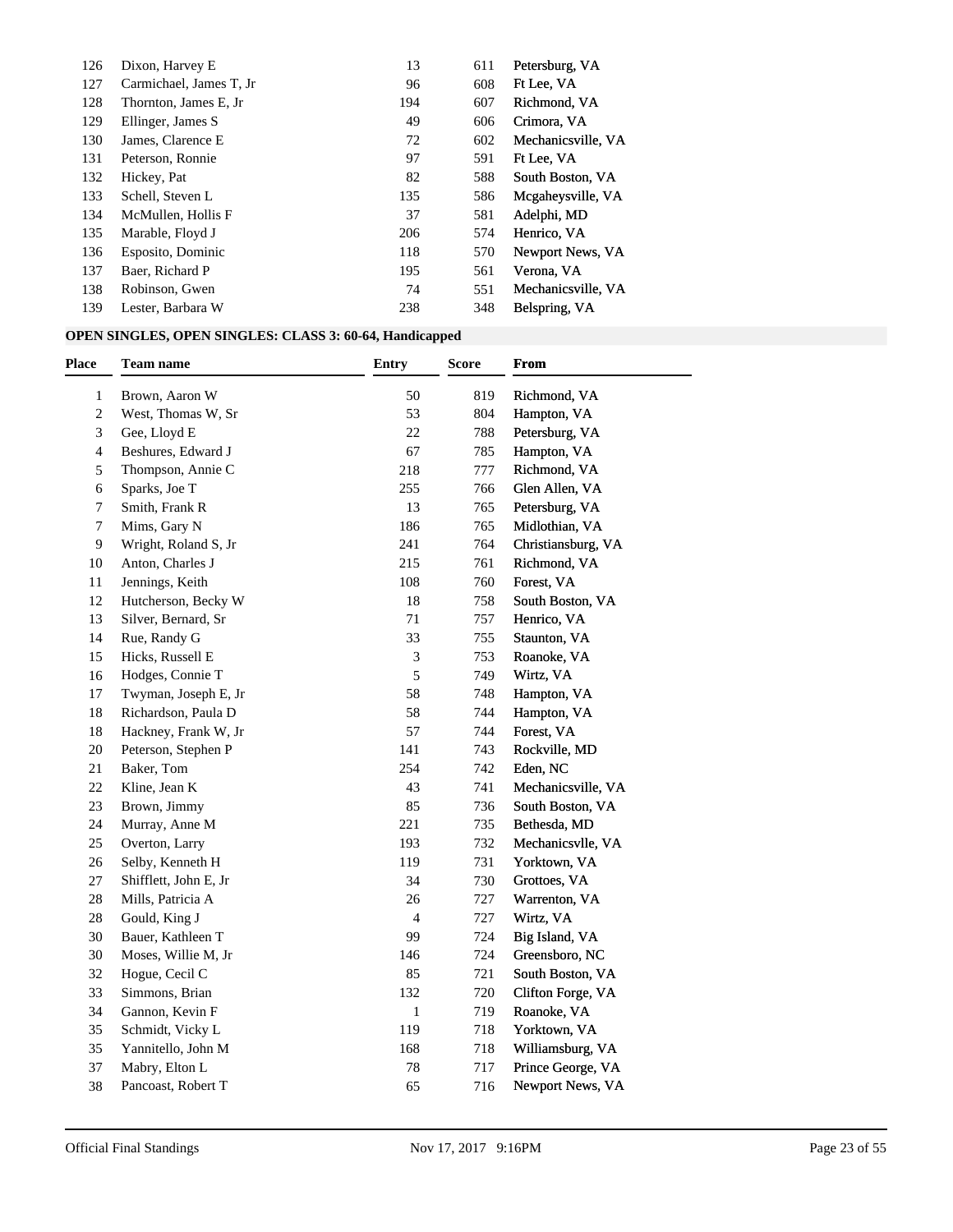| 39     | Journiette, Cassandra L     | 189          | 713 | Roanoke, VA            |
|--------|-----------------------------|--------------|-----|------------------------|
| 40     | Hill, Abbie                 | 60           | 712 | Hampton, VA            |
| 41     | Chrest, Elsie F             | 172          | 711 | North, VA              |
| 42     | Swift, Verna G              | 156          | 706 | Goldvein, VA           |
| 42     | Thomas, Robbie K            | 192          | 706 | N. Prince George, VA   |
| 42     | Toler, Deb G                | 255          | 706 | Glen Allen, VA         |
| 42     | Thomas, Dale K              | 6            | 706 | Wirtz, VA              |
| 46     | Moore, Kenneth W, Sr        | 22           | 705 | Petersburg, VA         |
| 46     | Bigbie, Diane L             | 101          | 705 | Kilmarnock, VA         |
| 46     | Stevens, Aubrey (Butch), Jr | 219          | 705 | Richmond, VA           |
| 49     | Foster, Ronald              | 197          | 701 | Stafford, VA           |
| 50     | Branch, Margaret D          | 218          | 699 | Richmond, VA           |
| 51     | Isley, Artie N              | 111          | 698 | Richmond, VA           |
| 52     | Bauer, Daniel J             | 98           | 697 | Big Island, VA         |
| 52     | Britton, Clyde M            | 219          | 697 | Richmond, VA           |
| 52     | Grieve, Mike L              | 131          | 697 | N. Chesterfield, VA    |
| 52     | Overton, Sheila B           | 193          | 697 | Mechanicsvlle, VA      |
| 56     | Bray, Cecil G               | 90           | 695 | N. Chesterfield, VA    |
| 57     | Lewis, Daniel F             | 233          | 694 | Woodstock, VA          |
| 58     | Bundy, Brenda L             | 19           | 691 | North Chesterfield, VA |
| 58     | Chavis, Thomas L, III       | 181          | 691 | Chester, VA            |
| 60     | Layton, Mike                | 139          | 690 | Eagle Rock, VA         |
| 60     | Stephan, Virginia A         | 155          | 690 | Goldvein, VA           |
| 60     | Lastinger, Charles C, Jr    | 103          | 690 | Portsmouth, VA         |
| 63     | Barbour, Sidney P           | 182          | 687 | Seat Pleasant, MD      |
| 63     | Waldeck, John E             | 86           | 687 | Mechanicsville, VA     |
| 63     | Hughes, Sue F               | 81           | 687 | South Boston, VA       |
| 66     | Griffin, Henry D            | 97           | 685 | Ft Lee, VA             |
| 66     | Maclin, Doris G             | 76           | 685 | Mechanicsville, VA     |
| 68     | Midgett, Shelia L           | 24           | 683 | Chesapeake, VA         |
| 68     | Dover, Becky E              | 65           | 683 | Newport News, VA       |
| 70     | Curtis, Stafford J          | 85           | 681 | South Boston, VA       |
| 71     | Calhoon, Richard L          | $\mathbf{1}$ | 680 | Roanoke, VA            |
| 72     | Thompson, Randy             | 246          | 679 | Christiansbrg, VA      |
| 73     | Blankenship, Christy M      | 192          | 677 | N. Prince George, VA   |
| 73     | Carlton, Richard G          | 132          | 677 | Clifton Forge, VA      |
| 75     | Estep, Roger L              | 233          | 676 | Woodstock, VA          |
| $76\,$ | Dixon, John H               | 83           | 675 | South Boston, VA       |
| 76     | Zimmerman, Michael E        | 25           | 675 | Norfolk, VA            |
| 78     | Beaulac, Michael J          | 118          | 670 | Newport News, VA       |
| 78     | Layton, Betty               | 140          | 670 | Eagle Rock, VA         |
| 80     | Robertson, James P          | 7            | 668 | Wirtz, VA              |
| 80     | Lunsford, Charles A         | 211          | 668 | Chester, VA            |
| 82     | Harris, David H             | 89           | 667 | N. Chesterfield, VA    |
| 82     | Bofinger, Deborah           | 235          | 667 | Frederick, MD          |
| 84     | Preston, Joe L              | 189          | 666 | Roanoke, VA            |
| 84     | Hawkins, Anita M            | 198          | 666 | Fredericksburg, VA     |
| 86     | Terry, Ronnie J, Sr         | 2            | 665 | Roanoke, VA            |
| 86     | Jackson-Marshall, Agatha V  | 75           | 665 | Mechanicsville, VA     |
| 88     | Floyd, Claudia G            | 19           | 664 | North Chesterfield, VA |
| 88     | Whitley, Kenneth W          | 117          | 664 | King George, VA        |
| 88     | Jones, Robert A             | 74           | 664 | Mechanicsville, VA     |
| 91     | Peppler, Stephen G          | 61           | 662 | Norfolk, VA            |
| 91     | Petrie, William J           | 150          | 662 | Lynchburg, VA          |
| 93     | Hunt, Adolph P              | 13           | 659 | Petersburg, VA         |
|        | Branch, Jerry G             | 218          |     |                        |
| 93     |                             |              | 659 | Richmond, VA           |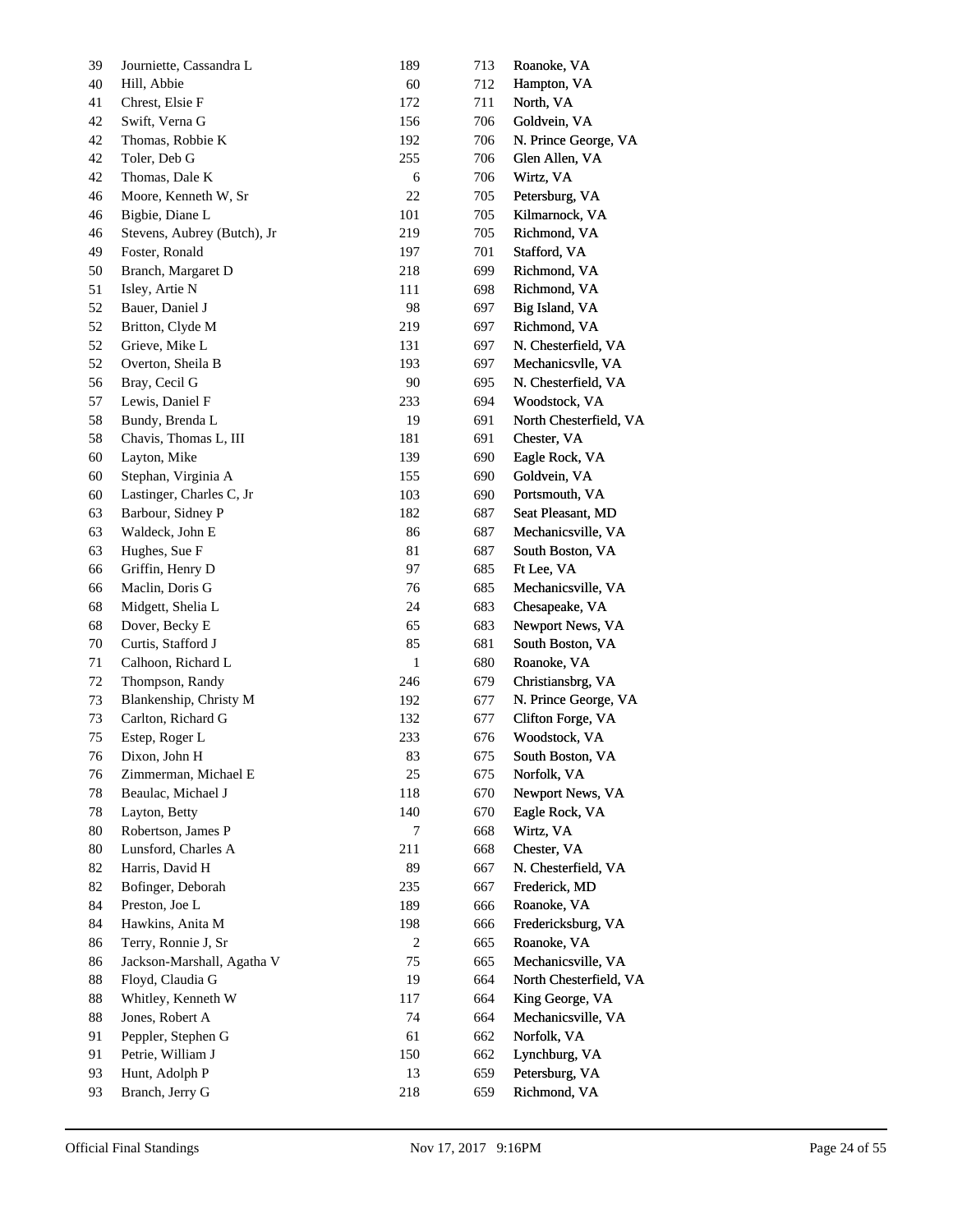| 95  | Shiflett, Christine R     | 39     | 655 | Chesterfield, VA   |
|-----|---------------------------|--------|-----|--------------------|
| 96  | Staton, Albert L          | 54     | 654 | Buena Vista, VA    |
| 97  | Gill, Joseph F            | 251    | 653 | Front Royal, VA    |
| 97  | Huddleston, Walter L, Jr  | 87     | 653 | Sandston, VA       |
| 97  | Jones, Milton E           | 95     | 653 | Ft Lee, VA         |
| 100 | Smith, Donna M            | 154    | 652 | Goldvein, VA       |
| 101 | Gravely, Charles L        | 213    | 651 | Collinsville, VA   |
| 101 | Smith, Deborah D          | 33     | 651 | Staunton, VA       |
| 103 | Mathews, Phyllis A        | 154    | 649 | Goldvein, VA       |
| 104 | Barnhouse, Donna D        | 234    | 647 | Woodstock, VA      |
| 105 | Andrews, Terry P          | 206    | 646 | Henrico, VA        |
| 106 | Anderson, Derek L         | 142    | 644 | Rockville, MD      |
| 107 | Pauley, Paul L            | 190    | 643 | Roanoke, VA        |
| 108 | Kirby, Carolyn S          | 199    | 638 | Mechanicsville, VA |
| 109 | Pancoast, Mary C          | 65     | 635 | Newport News, VA   |
| 109 | Cimino, Ralph L, Jr       | 111    | 635 | Richmond, VA       |
| 109 | Roberts, Jim (Jimmy) H    | 34     | 635 | Grottoes, VA       |
| 112 | Crawley, Timothy A        | 96     | 634 | Ft Lee, VA         |
| 112 | Hester, Mary C            | 158    | 634 | Goldvein, VA       |
| 112 | Hazelwood, Nancy C        | 188    | 634 | Halifax, VA        |
| 112 | Galderisi, Margaret E     | 227    | 634 | Winchester, VA     |
| 116 | Fallen, Lowell H, Jr      | 18     | 632 | South Boston, VA   |
| 116 | Jessup, William, Sr       | 144    | 632 | Greensboro, NC     |
| 118 | Tunstall, William H       | 73     | 630 | Mechanicsville, VA |
| 119 | Lassiter, Johnette L      | 73     | 629 | Mechanicsville, VA |
| 120 | Parker, Richmond L, Jr    | 95     | 628 | Ft Lee, VA         |
| 121 | Graham, Edward D          | 117    | 627 | King George, VA    |
| 122 | Webb, Denise B            | 114    | 626 | Richmond, VA       |
| 123 | Hill, William O           | 60     | 624 | Hampton, VA        |
| 124 | Shrieves, Gilbert G       | 78     | 623 | Prince George, VA  |
| 125 | Klingenfus, John A        | 150    | 617 | Lynchburg, VA      |
| 126 | Pollard, James F, Jr      | 75     | 614 | Mechanicsville, VA |
| 127 | Lukowski, Mark V          | 98     | 609 | Big Island, VA     |
| 128 | Cotman, Henderson W, Jr   | 126    | 608 | Richmond, VA       |
| 128 | Alexander, Janet R        | 154    | 608 | Goldvein, VA       |
| 130 | Bland, Randolph L         | 96     | 606 | Ft Lee, VA         |
| 130 | Lindsey, Lawrence L, Sr   | 185    | 606 | Seat Pleasant, MD  |
| 132 | Hutcherson, Richard C, Jr | $18\,$ | 604 | South Boston, VA   |
| 133 | James, Thomas E, Sr       | 194    | 600 | Richmond, VA       |
| 134 | Myers, Jack W, Jr         | 119    | 593 | Yorktown, VA       |
| 135 | Street, Ronald D          | 39     | 579 | Chesterfield, VA   |
| 136 | Tschupp, Gregory A        | 67     | 571 | Hampton, VA        |
| 137 | McDonough, Brian G        | 42     | 568 | Ivor, VA           |
| 138 | Griffin, Allen L          | 190    | 563 | Roanoke, VA        |

## **OPEN SINGLES, OPEN SINGLES: CLASS 4: 55-59, Handicapped**

| Place | <b>Team name</b>         | Entry | <b>Score</b> | From            |
|-------|--------------------------|-------|--------------|-----------------|
|       | Garnett, Leon D          | 112   | 829          | Richmond, VA    |
|       | Murray, Jay W            | 66    | 799          | Hampton, VA     |
| 3     | Valentino, Kenneth R, Jr | 208   | 785          | Sandston, VA    |
| 4     | Gilbert, Rosie L         | 255   | 783          | Glen Allen, VA  |
|       | Campbell, Cynthia D      | 34    | 768          | Grottoes, VA    |
| 6     | Bourne, James E          | 194   | 767          | Richmond, VA    |
|       | Shoemaker, Larry W       | 209   | 764          | Ruther Glen, VA |
| 8     | Blankenship, Mike T      | 6     | 762          | Wirtz, VA       |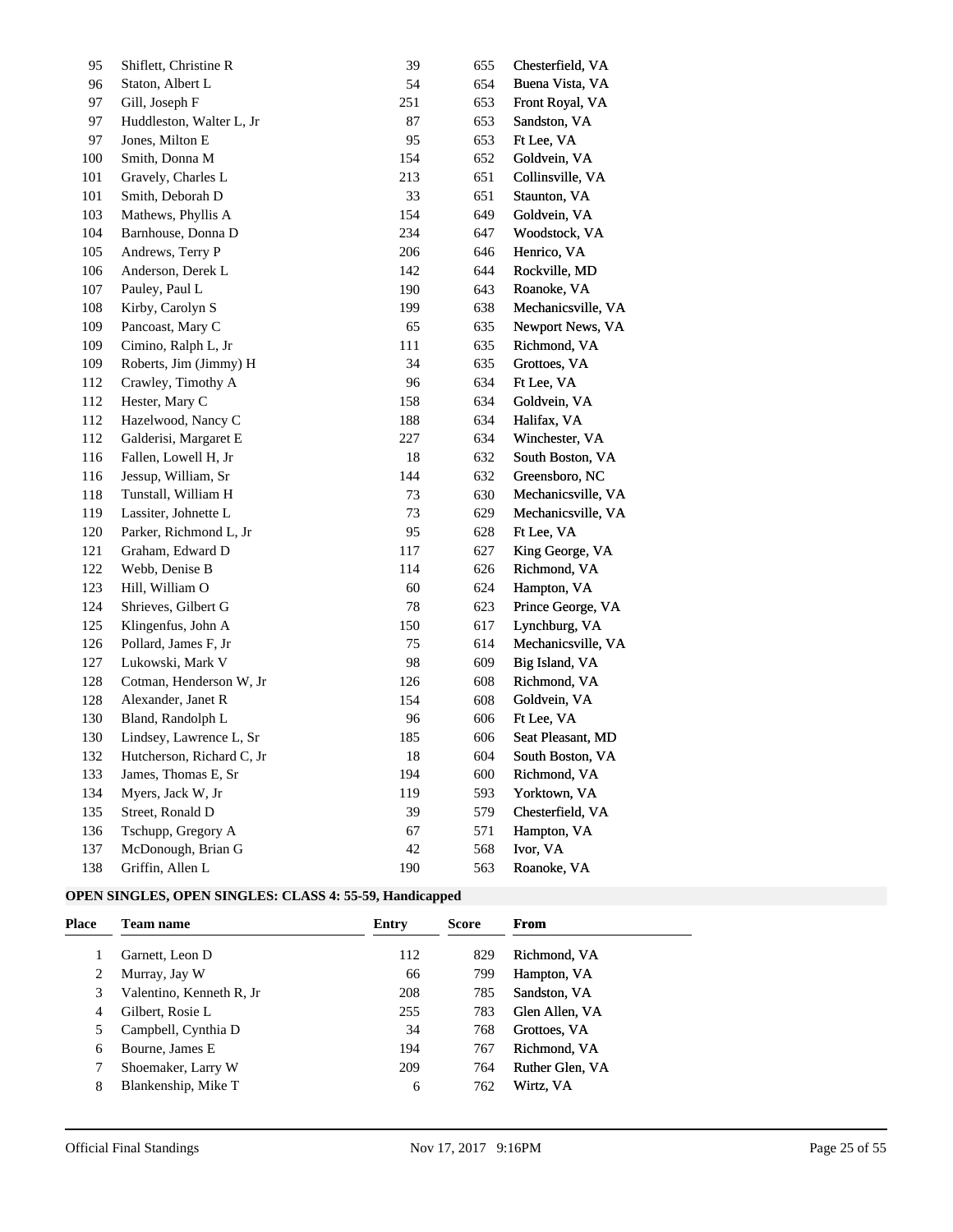| 9        | Miyamasu, Myles M                     | 141       | 761 | Rockville, MD       |
|----------|---------------------------------------|-----------|-----|---------------------|
| 10       | Jacobson, Michael A                   | 208       | 759 | Sandston, VA        |
| 11       | Howell, David J                       | 94        | 756 | Wytheville, VA      |
| 12       | Shiflett, William (Bill) C, Jr        | 170       | 752 | Chester, VA         |
| 13       | Rizzo, Michael A                      | 27        | 749 | Stafford, VA        |
| 14       | Turner, David E                       | 137       | 748 | Mineral, VA         |
| 15       | Knight, Frank R                       | 190       | 747 | Roanoke, VA         |
| 16       | Rush, Jacklyn P                       | 201       | 746 | Dumfries, VA        |
| 17       | Ballowe, Sonchai "Tom" P              | 253       | 744 | Yorktown, VA        |
| 17       | Jimenez, Jose A                       | 106       | 744 | Portsmouth, VA      |
| 19       | Spellman, G. Michael                  | 67        | 742 | Hampton, VA         |
| 20       | Rhoads, Michael S                     | 250       | 741 | Front Royal, VA     |
| 21       | Washington, James, Jr                 | 186       | 739 | Midlothian, VA      |
| 22       | Chapman, Pamela J                     | 24        | 738 | Chesapeake, VA      |
| 22       | Davis-Brown, Peggy A                  | 219       | 738 | Richmond, VA        |
| 24       | Young, Karen P                        | $\tau$    | 737 | Wirtz, VA           |
| 24       | Edmonds, Jeffrey L                    | 83        | 737 | South Boston, VA    |
| 24       | Davis, Melody W                       | 152       | 737 | Boydton, VA         |
| 27       | Thompson, Joe H                       | $80\,$    | 735 | Charlottesville, VA |
| 28       | Ellison, Randy H                      | 150       | 733 | Lynchburg, VA       |
| 29       | Williams, Maythis A                   | 184       | 729 | Seat Pleasant, MD   |
| 30       | Rowley, Roger D                       | $27\,$    | 728 | Stafford, VA        |
| 31       | Orcutt, Philip M                      | 111       | 726 | Richmond, VA        |
| 32       | Brooks, Jean M                        | 236       | 723 | Frederick, MD       |
| 32       | Mays, Calvin T                        | 108       | 723 | Forest, VA          |
| 34       | Herron, Brad V                        | 86        | 721 | Mechanicsville, VA  |
| 34       | Arnot, Dean                           | 161       | 721 | Glade Hill, VA      |
| 36       | Clayton, Kenneth A                    | 141       | 720 | Rockville, MD       |
| 37       | Hogue, Rikky S                        | 161       | 718 | Glade Hill, VA      |
| 38       | Crider, Susan P                       | 234       | 717 | Woodstock, VA       |
| 39       | Foster, Petra                         | 197       | 716 | Stafford, VA        |
| 40       | Stike, Terry W                        | 94        | 712 | Wytheville, VA      |
| 41       | Hilling, Daniel K                     | 248       | 711 | Hampton, VA         |
| 42       | Carter, Brenda A                      | $72\,$    | 710 | Mechanicsville, VA  |
| 43       | Atkins, Peggy D                       | 174       | 705 | Chesterfield, VA    |
| 44       | Cesaro, Kevin E                       | 141       | 704 | Rockville, MD       |
| 45       |                                       | 16        | 702 | Portsmouth, VA      |
| $46\,$   | Williams, Daniel<br>Miles, Jack, Jr   | 113       | 699 | Richmond, VA        |
|          |                                       | 247       | 699 | Glen Allen, VA      |
| 46<br>48 | Christian, Red M<br>Barrett, Melany A | 44        | 698 | Aulander, NC        |
| 49       | Pancoast, Steven P                    | 65        | 697 | Newport News, VA    |
|          | Wingfield, Danny W, Sr                |           |     | Forest, VA          |
| 49       |                                       | 108<br>89 | 697 |                     |
| 51       | Robinson, Peter E                     |           | 694 | N. Chesterfield, VA |
| 52       | Nicholas, Denise L                    | 16        | 693 | Portsmouth, VA      |
| 53       | Stables, James E                      | $90\,$    | 691 | N. Chesterfield, VA |
| 54       | Nichols, David S                      | 161       | 690 | Glade Hill, VA      |
| 54       | Yannitello, Pamela K                  | 168       | 690 | Williamsburg, VA    |
| 56       | Tunstall, Jo A                        | 73        | 686 | Mechanicsville, VA  |
| 57       | Roy, Kevin A                          | 183       | 685 | Seat Pleasant, MD   |
| 57       | Lillard, David W                      | 249       | 685 | Front Royal, VA     |
| 59       | Bishop, Michael W                     | 131       | 684 | N. Chesterfield, VA |
| 59       | Bruce, Arthur F, Jr                   | 236       | 684 | Frederick, MD       |
| 59       | Tuttle, Donna L                       | 254       | 684 | Eden, NC            |
| 62       | White, Bruce R, Sr                    | 219       | 683 | Richmond, VA        |
| 63       | Stover, Nancy J                       | 251       | 680 | Front Royal, VA     |
| 64       | Mitchell, Franklin D                  | 126       | 679 | Richmond, VA        |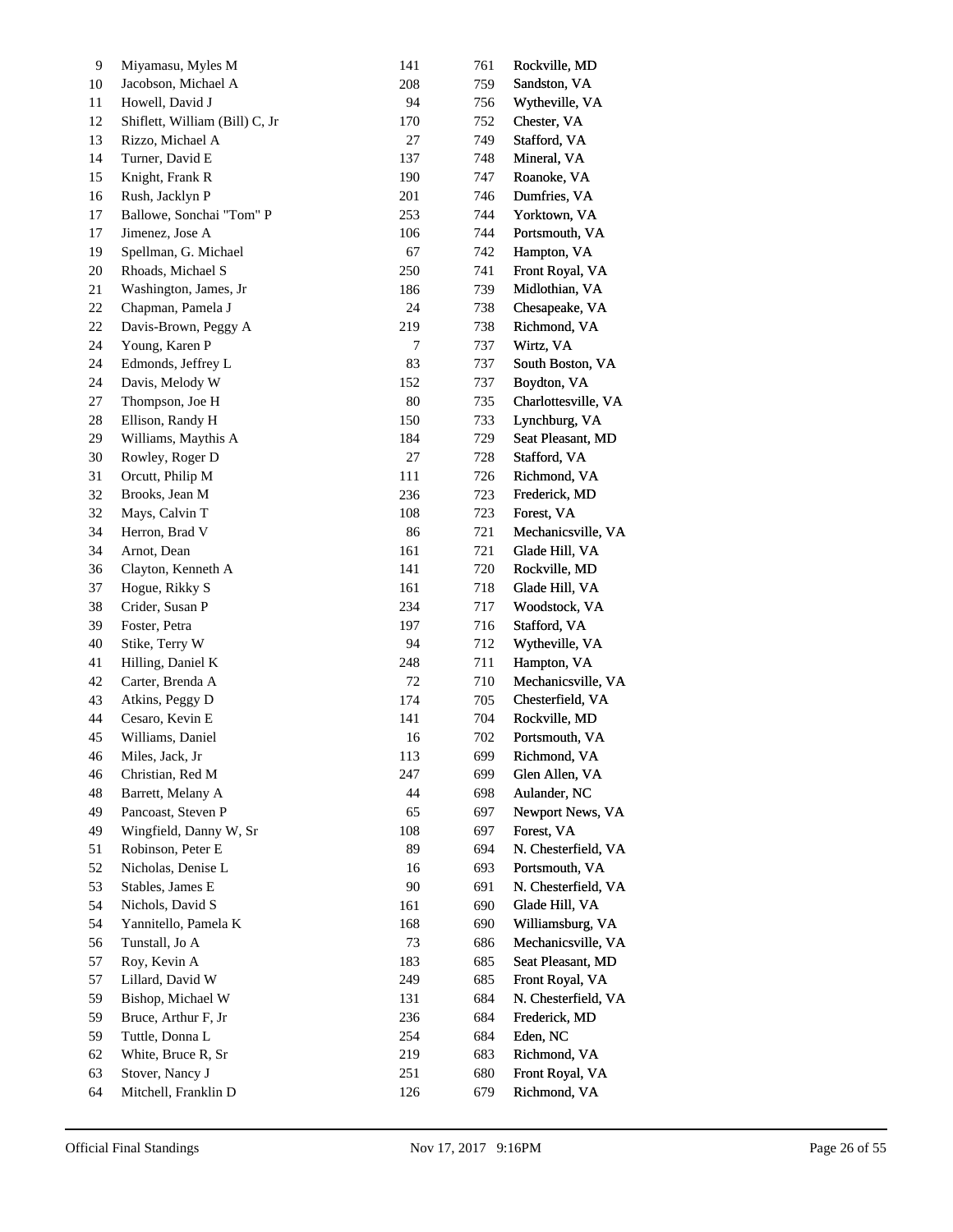| 65  | Biertzer, Dan D             | 94  | 678 | Wytheville, VA         |
|-----|-----------------------------|-----|-----|------------------------|
| 66  | Ratten, Denise A            | 157 | 677 | Goldvein, VA           |
| 67  | Altizer, Walter R           | 49  | 675 | Crimora, VA            |
| 68  | Agee, David C               | 212 | 674 | Collinsville, VA       |
| 69  | Grenell, Kay R              | 186 | 673 | Midlothian, VA         |
| 70  | Littlefield, David W        | 66  | 672 | Hampton, VA            |
| 71  | Coffey, Edward L            | 54  | 671 | Buena Vista, VA        |
| 71  | Myers, Debbie H             | 119 | 671 | Yorktown, VA           |
| 73  | Oliver, John C              | 198 | 670 | Fredericksburg, VA     |
| 74  | Maynard, Andre A            | 16  | 669 | Portsmouth, VA         |
| 75  | Wright, Bennie J            | 68  | 667 | Hampton, VA            |
| 76  | Estep, Denise B             | 234 | 666 | Woodstock, VA          |
| 76  | Byer, Roger G               | 140 | 666 | Eagle Rock, VA         |
| 78  | Williamson, Jennifer A      | 157 | 664 | Goldvein, VA           |
| 79  | Bremmer, Rodney R           | 68  | 663 | Hampton, VA            |
| 80  | Hurt, Bobby                 | 109 | 661 | Forest, VA             |
| 80  | Cunningham, Valerie L       | 247 | 661 | Glen Allen, VA         |
| 82  | Grasz, Holly J              | 217 | 658 | Chesapeake, VA         |
| 83  | Brede, Thomas R             | 92  | 657 | N. Chesterfield, VA    |
| 84  | Stike, Edwin                | 94  | 653 | Wytheville, VA         |
| 84  | Brooks, Jim R               | 187 | 653 | Newport News, VA       |
| 86  | Drake, Marilyn S            | 235 | 652 | Frederick, MD          |
| 86  | Snow, Paul                  | 235 | 652 | Frederick, MD          |
| 88  | Hale, Larry H               | 2   | 651 | Roanoke, VA            |
| 88  | Cruz, Joseph R              | 44  | 651 | Aulander, NC           |
| 90  | Owens, Brian K              | 207 | 650 | Leesburg, VA           |
| 91  | Hogue, Sylvia A             | 85  | 647 | South Boston, VA       |
| 91  | Payne, Jesse E              | 57  | 647 | Forest, VA             |
| 93  | Shoemaker, Deborah A        | 209 | 646 | Ruther Glen, VA        |
| 94  | Laughlin, Douglas L         | 187 | 645 | Newport News, VA       |
| 95  | Beasley, Ron E              | 208 | 644 | Sandston, VA           |
| 96  | Smith, Stanley              | 84  | 642 | South Boston, VA       |
| 97  | Cofflin, Mike W             | 109 | 641 | Forest, VA             |
| 98  | Green, Helen                | 183 | 639 | Seat Pleasant, MD      |
| 99  | Blevins, James T            | 54  | 638 | Buena Vista, VA        |
| 100 | Clary, Robert R             | 45  | 637 | Amelia Court House, VA |
| 101 | Summers, Donald D, Jr       | 67  | 636 | Hampton, VA            |
| 102 | Thompson, Mack W            | 218 | 635 | Richmond, VA           |
| 103 | Whitted, Michael C          | 185 | 632 | Seat Pleasant, MD      |
| 104 | Banicky, John D             | 44  | 628 | Aulander, NC           |
| 104 | Masincup, Terry L           | 49  | 628 | Crimora, VA            |
| 106 | Crouch, Jeffrey L           | 28  | 626 | Fredericksburg, VA     |
| 107 | Vaughan, Brian G            | 130 | 625 | Richmond, VA           |
| 108 | Chavis, Tommy L             | 75  | 624 | Mechanicsville, VA     |
| 109 | Livingston, Bernard         | 198 | 610 | Fredericksburg, VA     |
| 110 | Firman, George "Nate" N, Sr | 9   | 608 | Yorktown, VA           |
| 111 | Drake, Willis L, Jr         | 235 | 600 | Frederick, MD          |
| 111 | Abt, Jeffrey S              | 137 | 600 | Mineral, VA            |
| 113 | Martin, Jeff W              | 212 | 599 | Collinsville, VA       |
| 113 | Gerovac, Brian T            | 137 | 599 | Mineral, VA            |
| 115 | Stover, Kenneth J           | 251 | 598 | Front Royal, VA        |
| 116 | Brooks, Al                  | 241 | 592 | Christiansburg, VA     |
| 117 | Szamborski, Brian E         | 221 | 588 | Bethesda, MD           |
| 118 | Thompson, Jeffrey A         | 59  | 572 | Hampton, VA            |
| 119 | Mallory, Walter R           | 127 | 567 | Richmond, VA           |
| 120 | Hansen, Shelly M            | 156 | 523 | Goldvein, VA           |
|     |                             |     |     |                        |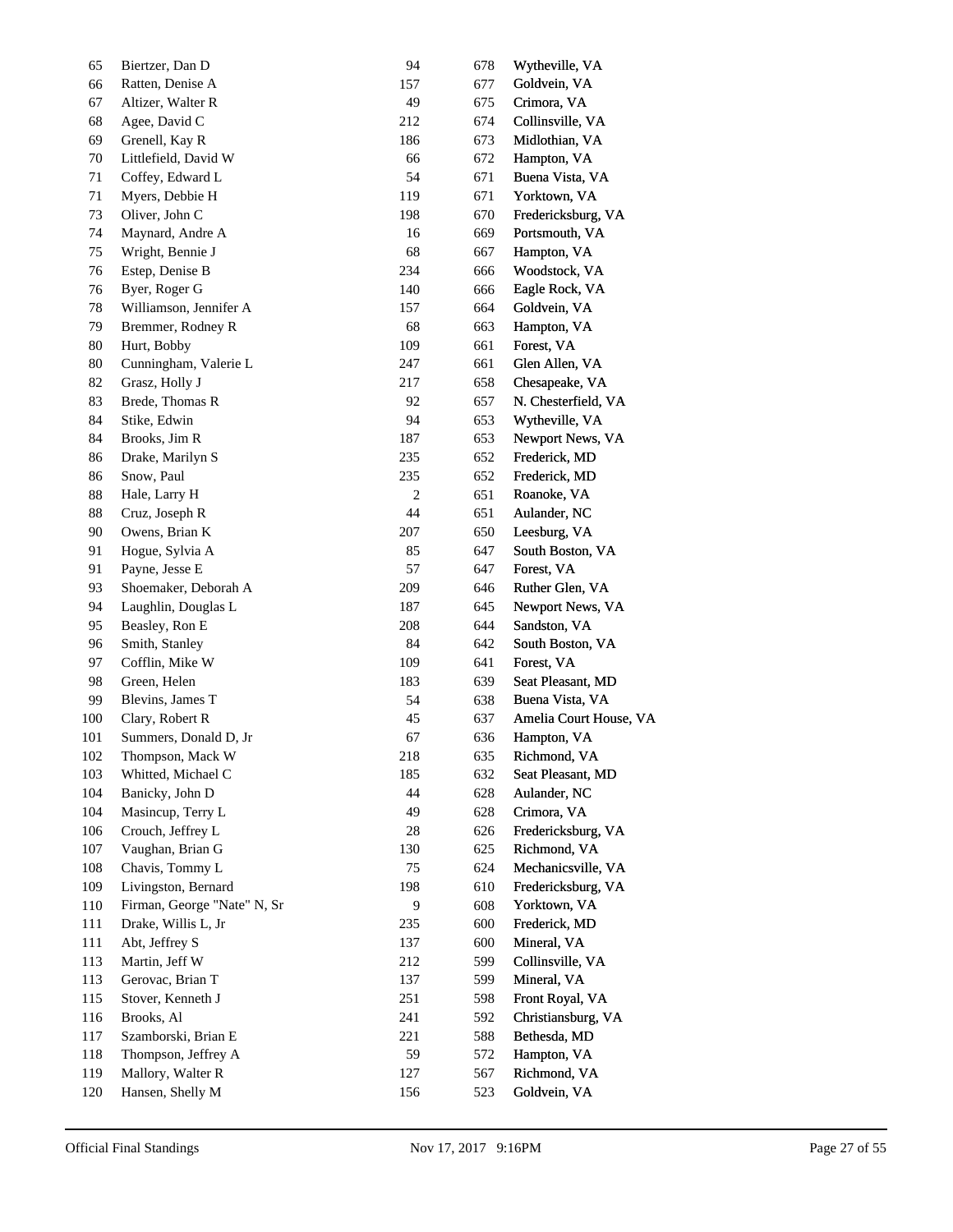#### **OPEN SINGLES, OPEN SINGLES: CLASS 5: 50-54, Handicapped**

| <b>Place</b> | <b>Team name</b>       | <b>Entry</b> | <b>Score</b> | <b>From</b>         |  |
|--------------|------------------------|--------------|--------------|---------------------|--|
| 1            | Shelton, Terry L       | 161          | 830          | Glade Hill, VA      |  |
| 2            | Maple, Orlando L       | 257          | 822          | Chester, VA         |  |
| 3            | Beale, Thomas E, Jr    | 120          | 816          | Richmond, VA        |  |
| 4            | Brice, Tina Y          | 47           | 794          | Palmyra, VA         |  |
| 5            | Smithers, Randy        | 139          | 786          | Eagle Rock, VA      |  |
| 6            | VanCamp, Dennis F      | 248          | 768          | Hampton, VA         |  |
| 6            | Blair-McManus, Cynthia | 143          | 768          | Rockville, MD       |  |
| 8            | Toney, Theophilus      | 128          | 767          | Richmond, VA        |  |
| 9            | Bazile, William K      | 143          | 759          | Rockville, MD       |  |
| 10           | Nankivell, Kevin L     | 36           | 758          | Waynesboro, VA      |  |
| 11           | Zimmerman, Daniel R    | 250          | 757          | Front Royal, VA     |  |
| 12           | Woodruff, Paul T       | 128          | 756          | Richmond, VA        |  |
| 12           | Murphy, Penny K        | 222          | 756          | Bethesda, MD        |  |
| 14           | Streath, Andrew J      | 46           | 744          | Forest, VA          |  |
| 15           | Buskey, Kevin J        | 181          | 743          | Chester, VA         |  |
| 15           | Poulston, Earl W, Jr   | 170          | 743          | Chester, VA         |  |
| 17           | Kidd, Scottie R        | 55           | 742          | Forest, VA          |  |
| 18           | Toney, Charlotte A     | 47           | 738          | Palmyra, VA         |  |
| 19           | Ridge, Richard R       | 86           | 737          | Mechanicsville, VA  |  |
| 19           | Ahlgrim, Keith A       | 216          | 737          | Midlothian, VA      |  |
| 21           | Hicks, Sheila D        | 3            | 728          | Roanoke, VA         |  |
| 22           | Fisher, Melodie A      | 120          | 727          | Richmond, VA        |  |
| 22           | Gilbert, Rick L        | 255          | 727          | Glen Allen, VA      |  |
| 24           | Smith, Herald G, Jr    | 135          | 726          | Mcgaheysville, VA   |  |
| 25           | Bragg, Glen B, III     | 68           | 724          | Hampton, VA         |  |
| 25           | Campbell, Robert L     | 109          | 724          | Forest, VA          |  |
| 27           | Knode, Paul A          | 211          | 722          | Chester, VA         |  |
| 28           | Scott, James P         | 137          | 721          | Mineral, VA         |  |
| 29           | Pollan, Lynn M         | 254          | 720          | Eden, NC            |  |
| 30           | Wright, Elvis W        | 7            | 719          | Wirtz, VA           |  |
| 30           | German, Robert L, Sr   | $77 \,$      | 719          | Clarksville, VA     |  |
| 32           | Brown, Tammy S         | 180          | 718          | Forrest, VA         |  |
| 33           | Lyles, James C         | 146          | 715          | Greensboro, NC      |  |
| 34           | Brown, Dawn E          | 156          | 714          | Goldvein, VA        |  |
| 34           | Gates, Kevin R         | 211          | 714          | Chester, VA         |  |
| 36           | Thomas, Kerry L        | 42           | 712          | Ivor, VA            |  |
| 37           | Butner, Tim W          | 54           | 711          | Buena Vista, VA     |  |
| 38           | Conner, Bobby          | 139          | 710          | Eagle Rock, VA      |  |
| 39           | Harris, William H, III | 23           | 709          | Roanoke, VA         |  |
| 39           | Chinavare, Darin J     | 27           | 709          | Stafford, VA        |  |
| 41           | Brown, Alphonsa        | 25           | 705          | Norfolk, VA         |  |
| 42           | Senn, Kevin F          | 236          | 704          | Frederick, MD       |  |
| 43           | Weaver, Donna C        | 7            | 703          | Wirtz, VA           |  |
| 43           | Richardson, David E    | 21           | 703          | Glen Allen, VA      |  |
| 43           | McManus, Gilbert S     | 143          | 703          | Rockville, MD       |  |
| 46           | Mayo, John A, Jr       | 210          | 702          | S. Chesterfield, VA |  |
| 47           | Hagerman, Anita L      | 25           | 701          | Norfolk, VA         |  |
| 48           | Hanes, David E         | 102          | 700          | Lexington, VA       |  |
| 49           | Overby, Deborah D      | 126          | 698          | Richmond, VA        |  |
| 50           | Sova, Walter H, Jr     | 180          | 695          | Forrest, VA         |  |
| 51           | Pifer, Mark A          | 139          | 691          | Eagle Rock, VA      |  |
| 51           | Brown, Gregory A       | 162          | 691          | Upper Marlboro, MD  |  |
|              |                        |              |              |                     |  |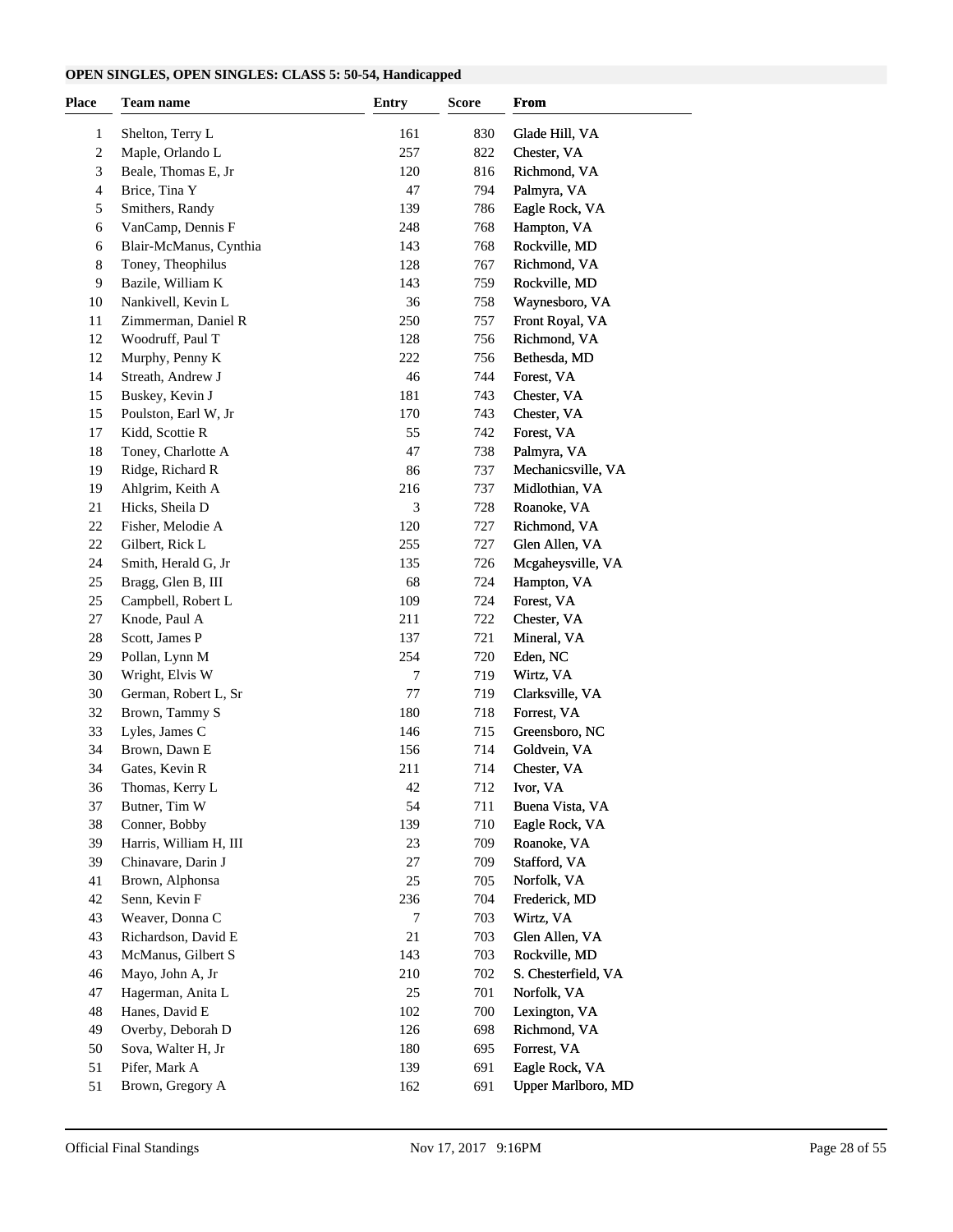| 53           | Baptiste, Alfred W      | 201              | 688 | Dumfries, VA           |
|--------------|-------------------------|------------------|-----|------------------------|
| 54           | Pack, Ronnie W          | 53               | 686 | Hampton, VA            |
| 55           | Cawley, Mark A          | 56               | 685 | Forest, VA             |
| 56           | Ference, Jim A          | 28               | 684 | Fredericksburg, VA     |
| 56           | Reece, Frank W          | 113              | 684 | Richmond, VA           |
| 56           | Allison, Carla J        | 251              | 684 | Front Royal, VA        |
| 59           | Keene, Robert, Jr       | 96               | 683 | Ft Lee, VA             |
| 59           | Banks, Veronica         | 210              | 683 | S. Chesterfield, VA    |
| 61           | Wilson, Dowery O        | 25               | 682 | Norfolk, VA            |
| 62           | Floyd, William M, Jr    | 19               | 681 | North Chesterfield, VA |
| 63           | Coulson, Mike           | 212              | 677 | Collinsville, VA       |
| 64           | Jones, Jeffery L        | 78               | 675 | Prince George, VA      |
| 64           | Cash, Andy W            | 153              | 675 | Staunton, VA           |
| 64           | Brown, Vickie A         | 114              | 675 | Richmond, VA           |
| 67           | Williamson, Rebecca W   | 196              | 674 | S. Chesterfield, VA    |
| 68           | Walker, Andre M, Sr     | 256              | 670 | Richmond, VA           |
| 69           | Walker, Tanya B         | 74               | 669 | Mechanicsville, VA     |
| 69           | Guill, David E          | 182              | 669 | Seat Pleasant, MD      |
| 71           | Rengers, Vickie B       | 3                | 668 | Roanoke, VA            |
| 72           | Szamborski, William J   | 221              | 667 | Bethesda, MD           |
| 73           | Eskridge, Christopher L | 68               | 665 | Hampton, VA            |
| 74           | Davis, Lunetta B        | 126              | 664 | Richmond, VA           |
| 74           | Maynard, Beth A         | 16               | 664 | Portsmouth, VA         |
| 76           | Mills, Brett A          | 26               | 662 | Warrenton, VA          |
| 77           | Zimmerman, Rosemary P   | 250              | 661 | Front Royal, VA        |
| 78           | Livingston, La'Tonia M  | 197              | 660 | Stafford, VA           |
| 79           | Thibault, Thomas P      | 172              | 659 | North, VA              |
| 80           | Hale, Melodie E         | $\boldsymbol{2}$ | 658 | Roanoke, VA            |
| 80           | Kloft, Deborah L        | 6                | 658 | Wirtz, VA              |
| 82           | Armstrong, Carl D       | 37               | 657 | Adelphi, MD            |
| 82           | Turner, Kervin B        | 39               | 657 | Chesterfield, VA       |
| 84           | Lee, James D, Jr        | 48               | 655 | Verona, VA             |
| 84           | Brooks, Leo N           | 128              | 655 | Richmond, VA           |
| 86           | Hall, Kevin L           | 222              | 653 | Bethesda, MD           |
| 87           | Heard, John D           | 197              | 651 | Stafford, VA           |
| 87           | Williams, Glenn         | 117              | 651 | King George, VA        |
| 87           | Garland, Donald W       | 159              | 651 | Grafton, VA            |
| $90\text{ }$ | Smith, Eric S           | 33               | 647 | Staunton, VA           |
| 91           | Carrigan, Sean M        | 249              | 645 | Front Royal, VA        |
| 92           | Osborne, Cindy A        | 44               | 640 | Aulander, NC           |
| 93           | Seawright, Latonya J    | 198              | 639 | Fredericksburg, VA     |
| 94           | Scott, Wendy H          | 127              | 637 | Richmond, VA           |
| 95           | Bell, Wayne             | $28\,$           | 636 | Fredericksburg, VA     |
| 95           | Loeb, Bret W            | 86               | 636 | Mechanicsville, VA     |
| 95           | Rhoads, Michelle L      | 250              | 636 | Front Royal, VA        |
| 98           | Redd, Stanley E         | 78               | 631 | Prince George, VA      |
| 98           | Webster, Earl R         | 217              | 631 | Chesapeake, VA         |
| 100          | Hal, Adrienne B         | 127              | 625 | Richmond, VA           |
| 101          | Sova, Kimberley D       | 180              | 621 | Forrest, VA            |
| 102          | Green, Johnny J, Jr     | $46\,$           | 618 | Forest, VA             |
| 103          | Shine, Perry L, Sr      | 114              | 617 | Richmond, VA           |
| 103          | Gilder, Lisa D          | 186              | 617 | Midlothian, VA         |
| 103          | Johnson, Alan M         | 256              | 617 | Richmond, VA           |
|              | Manuel, Troy F          | 56               |     | Forest, VA             |
| 106          | Roberts, Edward L       | 97               | 612 |                        |
| 107          |                         |                  | 609 | Ft Lee, VA             |
| $108\,$      | McNeill, Ric            | 53               | 599 | Hampton, VA            |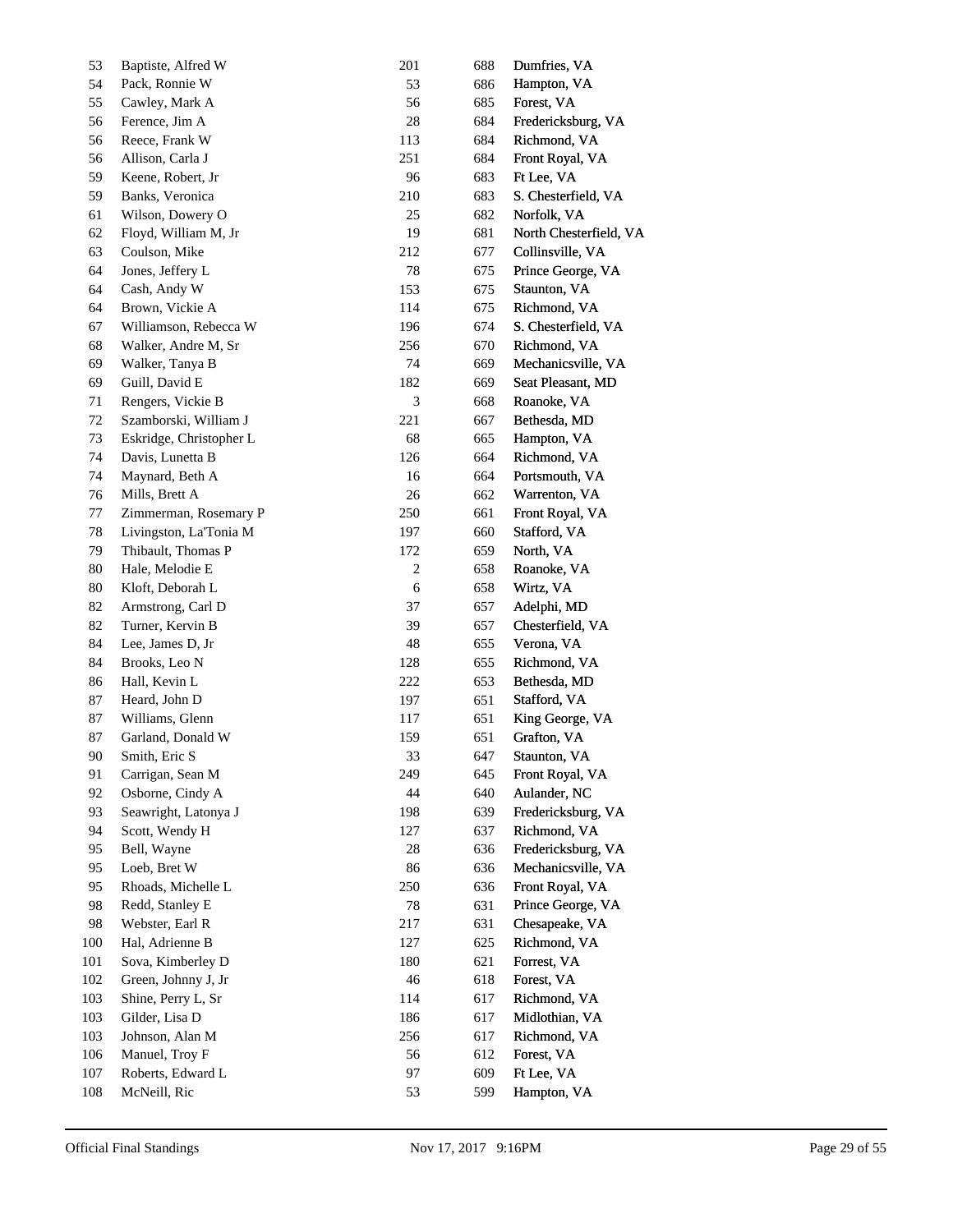| 109 | Hall, William R          | 213 | 596 | Collinsville, VA   |
|-----|--------------------------|-----|-----|--------------------|
| 110 | Ballowe, Dawn M          | 253 | 589 | Yorktown, VA       |
| 111 | Douglas, Frederick H, Jr | 207 | 587 | Leesburg, VA       |
| 112 | Camden, Barry L          | 102 | 586 | Lexington, VA      |
| 113 | Borden, James E          | 28  | 585 | Fredericksburg, VA |
| 114 | Williams, Michael D      | 97  | 576 | Ft Lee, VA         |
| 115 | Nailor, Patti L          | 156 | 575 | Goldvein, VA       |
| 116 | Rutan, John L            | 142 | 567 | Rockville, MD      |
| 117 | Allen, William           | 145 | 549 | Greensboro, NC     |
| 118 | Johnson. John W          | 153 | 544 | Staunton, VA       |
| 119 | Parks, Mark A            | 253 | 540 | Yorktown, VA       |
| 120 | Gorde, Timothy J         | 253 | 496 | Yorktown, VA       |

### **OPEN SINGLES, OPEN SINGLES : SCRATCH, Scratch**

| Place          | <b>Team name</b>               | <b>Entry</b> | <b>Score</b> | From               |
|----------------|--------------------------------|--------------|--------------|--------------------|
| 1              | Maple, Orlando L               | 257          | 798          | Chester, VA        |
| $\overline{c}$ | West, Thomas W, Sr             | 53           | 768          | Hampton, VA        |
| 3              | Shiflett, William (Bill) C, Jr | 170          | 749          | Chester, VA        |
| 4              | Baker, Tom                     | 254          | 742          | Eden, NC           |
| 5              | Anton, Charles J               | 215          | 737          | Richmond, VA       |
| 5              | Alexander, David C             | 113          | 737          | Richmond, VA       |
| 7              | Roath, Larry D                 | 62           | 735          | Fredericksburg, VA |
| 8              | Streath, Andrew J              | 46           | 729          | Forest, VA         |
| 9              | VanCamp, Dennis F              | 248          | 726          | Hampton, VA        |
| 10             | Gee, Lloyd E                   | 22           | 713          | Petersburg, VA     |
| 11             | Poulston, Earl W, Jr           | 170          | 710          | Chester, VA        |
| 12             | Bourne, James E                | 194          | 707          | Richmond, VA       |
| 13             | Jennings, Keith                | 108          | 703          | Forest, VA         |
| 14             | Christian, Red M               | 247          | 699          | Glen Allen, VA     |
| 15             | Rowley, Roger D                | 27           | 698          | Stafford, VA       |
| 16             | Mays, Calvin T                 | 108          | 696          | Forest, VA         |
| 17             | Carney, David A                | 12           | 689          | Yorktown, VA       |
| 18             | Pancoast, Steven P             | 65           | 688          | Newport News, VA   |
| 18             | Sprouse, Barry E, Sr           | 248          | 688          | Hampton, VA        |
| 20             | Overton, Larry                 | 193          | 687          | Mechanicsvlle, VA  |
| 21             | Scott, James P                 | 137          | 685          | Mineral, VA        |
| 22             | Keene, Robert, Jr              | 96           | 683          | Ft Lee, VA         |
| 23             | Beshures, Edward J             | 67           | 680          | Hampton, VA        |
| 24             | Ahlgrim, Keith A               | 216          | 671          | Midlothian, VA     |
| 25             | Knight, Frank R                | 190          | 669          | Roanoke, VA        |
| 26             | Zevgolis, Paul S               | 215          | 666          | Richmond, VA       |
| 27             | Ridge, Richard R               | 86           | 665          | Mechanicsville, VA |
| 28             | Parker, Josiah B               | 60           | 661          | Hampton, VA        |
| 29             | Wingfield, Danny W, Sr         | 108          | 658          | Forest, VA         |
| 30             | Pack, Ronnie W                 | 53           | 656          | Hampton, VA        |
| 31             | Oliver, John C                 | 198          | 655          | Fredericksburg, VA |
| 31             | Spellman, G. Michael           | 67           | 655          | Hampton, VA        |
| 33             | Hanes, David E                 | 102          | 652          | Lexington, VA      |
| 34             | Coulson, Mike                  | 212          | 650          | Collinsville, VA   |
| 35             | Miles, Jack, Jr                | 113          | 648          | Richmond, VA       |
| 36             | Hilling, Daniel K              | 248          | 645          | Hampton, VA        |
| 37             | Lassiter, Morris W             | 152          | 643          | Boydton, VA        |
| 38             | Mullins, Fred L                | 168          | 640          | Williamsburg, VA   |
| 38             | Contarino, Joseph              | 112          | 640          | Richmond, VA       |
| 38             | Campbell, Robert L             | 109          | 640          | Forest, VA         |
|                |                                |              |              |                    |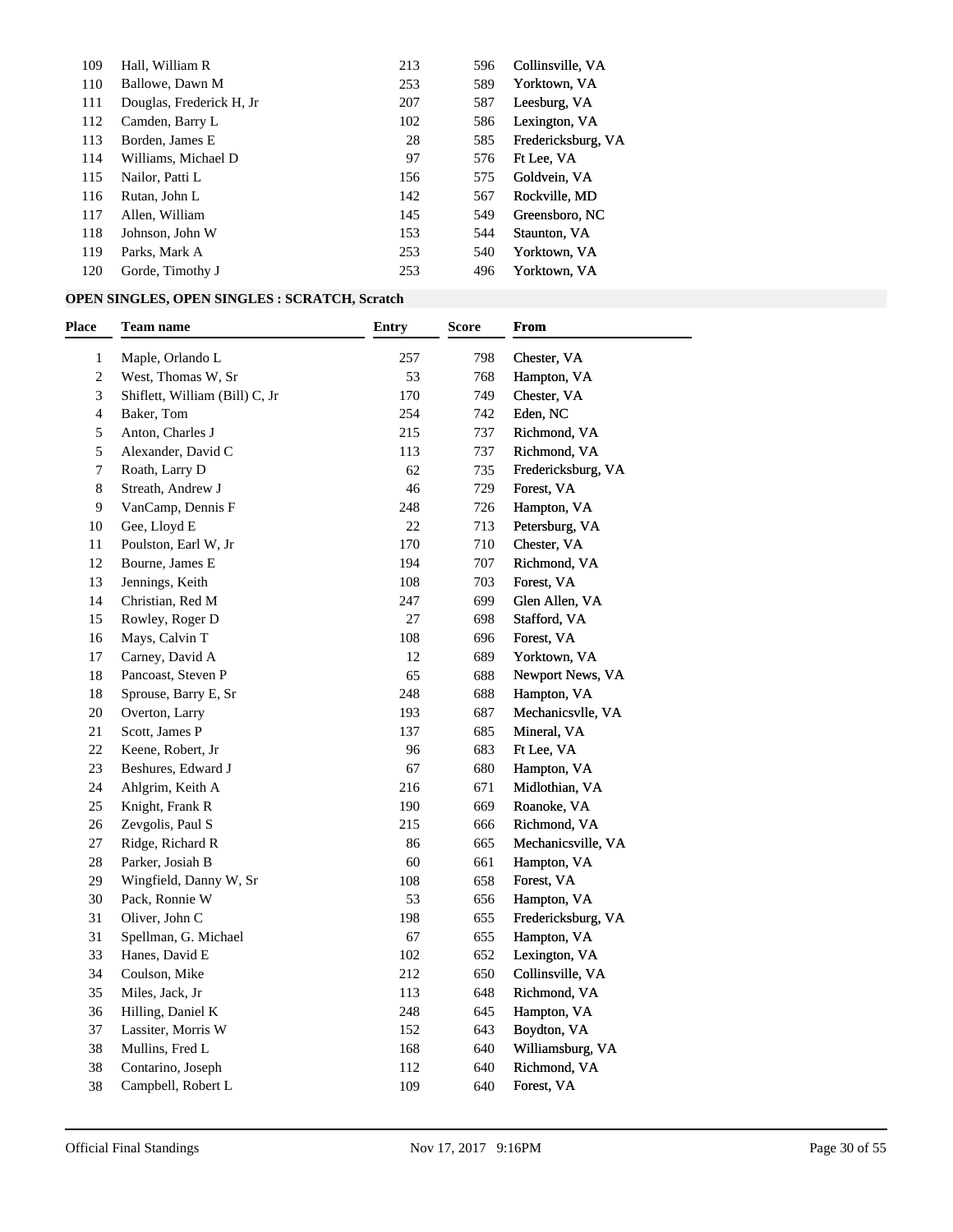| 41     | Tuttle, Donna L          | 254            | 639 | Eden, NC           |
|--------|--------------------------|----------------|-----|--------------------|
| 42     | Herron, Brad V           | 86             | 637 | Mechanicsville, VA |
| 42     | Twyman, Joseph E, Jr     | 58             | 637 | Hampton, VA        |
| 42     | Stike, Terry W           | 94             | 637 | Wytheville, VA     |
| 45     | Rengers, Vickie B        | $\mathfrak{Z}$ | 635 | Roanoke, VA        |
| 45     | Barrett, Melany A        | 44             | 635 | Aulander, NC       |
| 47     | Waldeck, John E          | 86             | 633 | Mechanicsville, VA |
| 47     | Howell, David J          | 94             | 633 | Wytheville, VA     |
| 49     | Michie, Fred J           | 12             | 629 | Yorktown, VA       |
| 50     | Whitley, Kenneth W       | 117            | 625 | King George, VA    |
| 50     | Estep, Roger L           | 233            | 625 | Woodstock, VA      |
| 52     | Rizzo, Michael A         | 27             | 623 | Stafford, VA       |
| 52     | Tenan, William E, Jr     | 12             | 623 | Yorktown, VA       |
| 54     | Jones, Michael L         | 247            | 620 | Glen Allen, VA     |
| 55     | Yannitello, John M       | 168            | 619 | Williamsburg, VA   |
| 56     | Cruz, Joseph R           | 44             | 618 | Aulander, NC       |
| 56     | Creasman, Olas G, Jr     | 53             | 618 | Hampton, VA        |
| 58     | Brooks, Jim R            | 187            | 617 | Newport News, VA   |
| 59     | Kulenguski, Robert A     | 14             | 613 | Chesapeake, VA     |
| 60     | Corbett, E. Joseph J     | 248            | 612 | Hampton, VA        |
| 60     | Foor, Robert L           | 222            | 612 | Bethesda, MD       |
| 62     | Wallo, William M         | 87             | 610 | Sandston, VA       |
| 62     | Massie, Fred             | 108            | 610 | Forest, VA         |
| 62     | Walker, Andre M, Sr      | 256            | 610 | Richmond, VA       |
| 65     | Hawkins, Anita M         | 198            | 609 | Fredericksburg, VA |
| 66     | Jones, Milton E          | 95             | 602 | Ft Lee, VA         |
| 67     | Lewis, Daniel F          | 233            | 601 | Woodstock, VA      |
| 68     | Ellinger, James S        | 49             | 600 | Crimora, VA        |
| 68     | Heard, John D            | 197            | 600 | Stafford, VA       |
| 70     | Ference, Jim A           | 28             | 597 | Fredericksburg, VA |
| 70     | Conner, James M          | 49             | 597 | Crimora, VA        |
| 72     | Huddleston, Walter L, Jr | 87             | 593 | Sandston, VA       |
| 72     | Agee, David C            | 212            | 593 | Collinsville, VA   |
| 74     | Slade, Clyde L, Jr       | 221            | 592 | Bethesda, MD       |
| 75     | Williams, Glenn          | 117            | 591 | King George, VA    |
| 76     | Sova, Walter H, Jr       | 180            | 590 | Forrest, VA        |
| 77     | Hall, Kevin L            | 222            | 587 | Bethesda, MD       |
| $78\,$ | Riley, Harvey R          | 190            | 584 | Roanoke, VA        |
| 78     | Seay, William W, Jr      | 87             | 584 | Sandston, VA       |
| 80     | Cash, Andy W             | 153            | 582 | Staunton, VA       |
| 81     | Szamborski, William J    | 221            | 580 | Bethesda, MD       |
| 82     | Szamborski, Brian E      | 221            | 579 | Bethesda, MD       |
| 83     | Hurt, Bobby              | 109            | 574 | Forest, VA         |
| 84     | Green, Johnny J, Jr      | 46             | 573 | Forest, VA         |
| 85     | Reynolds, Arthur B       | 58             | 572 | Hampton, VA        |
| 86     | Cheek, Richard C         | 15             | 571 | Gloucester, VA     |
| 86     | Parker, Richmond L, Jr   | 95             | 571 | Ft Lee, VA         |
| 88     | Biertzer, Dan D          | 94             | 570 | Wytheville, VA     |
| 89     | Crouch, Jeffrey L        | 28             | 569 | Fredericksburg, VA |
| 89     | Gerovac, Brian T         | 137            | 569 | Mineral, VA        |
| 91     | Witt, Roy B, III         | 180            | 567 | Forrest, VA        |
| 91     | Cox, W. Glenn            | $87\,$         | 567 | Sandston, VA       |
| 93     | Johnson, Alan M          | 256            | 566 | Richmond, VA       |
| 94     | Banicky, John D          | 44             | 565 | Aulander, NC       |
| 95     | Bell, Wayne              | 28             | 564 | Fredericksburg, VA |
| 96     | Foreman, Byron E         | 236            | 562 | Frederick, MD      |
|        |                          |                |     |                    |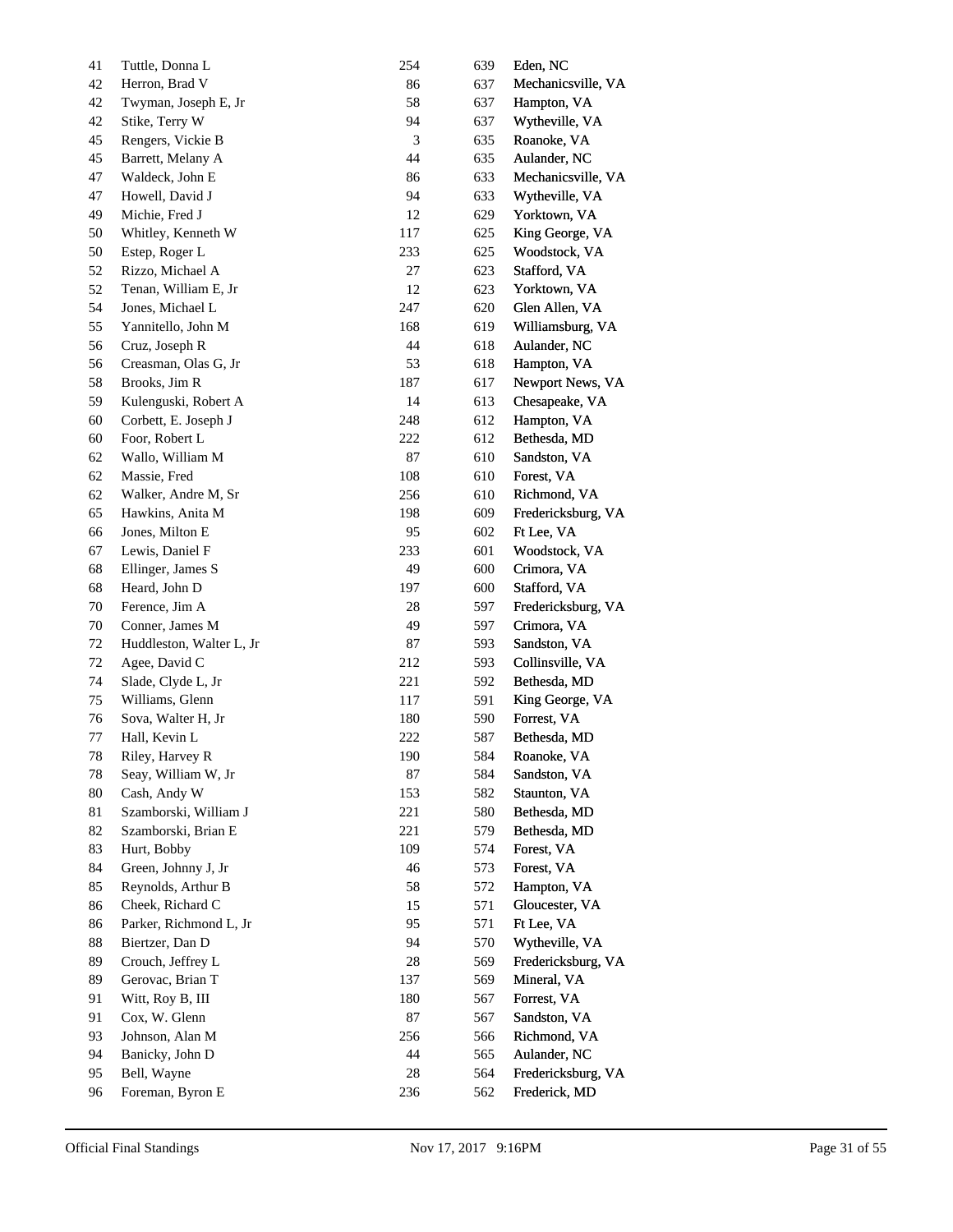| 97  | Twyman, Nelson L       | 102 | 561 | Lexington, VA       |
|-----|------------------------|-----|-----|---------------------|
| 97  | Lewis, Robert E        | 233 | 561 | Woodstock, VA       |
| 97  | Laughlin, Douglas L    | 187 | 561 | Newport News, VA    |
| 97  | Murphy, Penny K        | 222 | 561 | Bethesda, MD        |
| 97  | Summers, Donald D, Jr. | 67  | 561 | Hampton, VA         |
| 102 | Murray, Hickey J, Jr   | 222 | 558 | Bethesda, MD        |
| 103 | Snow, Paul             | 235 | 556 | Frederick, MD       |
| 104 | Tschupp, Gregory A     | 67  | 553 | Hampton, VA         |
| 104 | McGann, J. Robert      | 62  | 553 | Fredericksburg, VA  |
| 106 | Cofflin, Mike W        | 109 | 551 | Forest, VA          |
| 106 | McNeill, Ric           | 53  | 551 | Hampton, VA         |
| 108 | Giffin, Tom F          | 212 | 549 | Collinsville, VA    |
| 109 | Senn, Kevin F          | 236 | 545 | Frederick, MD       |
| 110 | Gravely, Charles L     | 213 | 543 | Collinsville, VA    |
| 111 | Martin, Jeff W         | 212 | 542 | Collinsville, VA    |
| 112 | Crawley, Timothy A     | 96  | 541 | Ft Lee, VA          |
| 113 | Graham, Edward D       | 117 | 537 | King George, VA     |
| 113 | Thomas, Charles W      | 12  | 537 | Yorktown, VA        |
| 115 | Abt, Jeffrey S         | 137 | 534 | Mineral, VA         |
| 116 | Hill, Abbie            | 60  | 532 | Hampton, VA         |
| 117 | Stike, Edwin           | 94  | 530 | Wytheville, VA      |
| 118 | Webster, Earl R        | 217 | 526 | Chesapeake, VA      |
| 119 | Bland, Randolph L      | 96  | 525 | Ft Lee, VA          |
| 120 | Womack, Gene A         | 196 | 522 | S. Chesterfield, VA |
| 121 | Thompson, Jeffrey A    | 59  | 521 | Hampton, VA         |
| 122 | Pauley, Paul L         | 190 | 520 | Roanoke, VA         |
| 123 | Cunningham, Valerie L  | 247 | 514 | Glen Allen, VA      |
| 124 | Watkins, Wade T        | 95  | 512 | Ft Lee, VA          |
| 125 | Barnhouse, Charles C   | 233 | 509 | Woodstock, VA       |
| 126 | Camden, Barry L        | 102 | 502 | Lexington, VA       |
| 127 | Borden, James E        | 28  | 498 | Fredericksburg, VA  |
| 128 | Griffin, Allen L       | 190 | 491 | Roanoke, VA         |
| 129 | Potter, William M      | 102 | 484 | Lexington, VA       |
| 130 | Drake, Willis L, Jr    | 235 | 474 | Frederick, MD       |
| 131 | Johnson, John W        | 153 | 466 | Staunton, VA        |
| 132 | Dixon, Harvey E        | 13  | 452 | Petersburg, VA      |
| 133 | Gorde, Timothy J       | 253 | 445 | Yorktown, VA        |
| 134 | Parks, Mark A          | 253 | 444 | Yorktown, VA        |
| 135 | Lewis, Michael         | 13  | 440 | Petersburg, VA      |
| 136 | Hunt, Adolph P         | 13  | 431 | Petersburg, VA      |
| 137 | Bofinger, Deborah      | 235 | 424 | Frederick, MD       |
| 138 | Drake, Marilyn S       | 235 | 418 | Frederick, MD       |
| 139 | Jenkins, Joyce C       | 15  | 416 | Gloucester, VA      |

## **WOMEN SINGLES, WOMEN'S SINGLES: SUPER SENIORS 75 & UP, Handicapped**

| Place | <b>Team name</b>     | Entry | <b>Score</b> | From                |
|-------|----------------------|-------|--------------|---------------------|
|       | Hickerson, Thelma M  | 225   | 761          | Stephens City, VA   |
|       | Gilbert, Jean H      | 173   | 758          | Richmond, VA        |
| 3     | Fouts, Betty A       | 173   | 748          | Richmond, VA        |
| 4     | Akins, Margaret      | 41    | 743          | Hopewell, VA        |
|       | Milligan, Patricia A | 93    | 717          | N. Chesterfield, VA |
| 6     | Holly, Jeanne T      | 50    | 714          | Richmond, VA        |
|       | Jones, Margaret L    | 69    | 709          | Chesapeake, VA      |
| 8     | Frazier, Linda B     | 244   | 708          | Blacksburg, VA      |
| 9     | Grimmer, Anne B      | 191   | 705          | Lexington, VA       |
|       |                      |       |              |                     |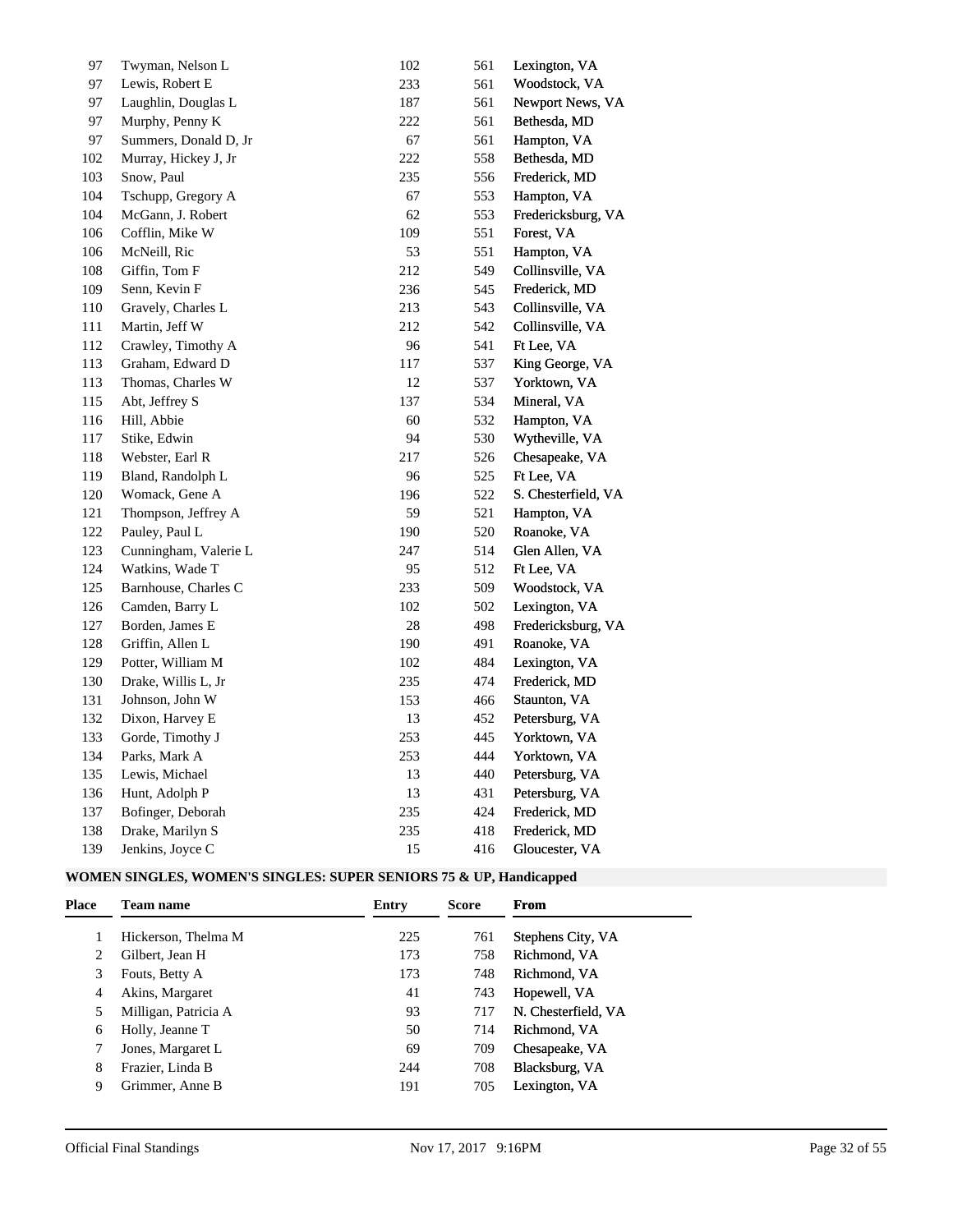| 10 | Williams, Iris R          | 88  | 703 | N. Chesterfield, VA    |
|----|---------------------------|-----|-----|------------------------|
| 11 | Dixon, Bertha K           | 147 | 699 | Greensboro, NC         |
| 12 | Malbrough, Priscilla Y    | 29  | 698 | Virginia Beach, VA     |
| 12 | Garvey, Mary C            | 171 | 698 | Dutton, VA             |
| 14 | Gref, Evelyn R            | 45  | 695 | Amelia Court House, VA |
| 15 | Woolwine, Carlene W       | 239 | 694 | Blacksburg, VA         |
| 16 | Weldon, Erika K           | 52  | 693 | Richmond, VA           |
| 16 | Umberger, Jo Ann B        | 52  | 693 | Richmond, VA           |
| 18 | Thornton, Patricia M      | 8   | 692 | Yorktown, VA           |
| 19 | Harris, Shirley W         | 165 | 691 | Mechanicsvlle, VA      |
| 20 | Johnson, Barbara L        | 31  | 690 | Hampton, VA            |
| 21 | Fitzgerald, Ann T         | 51  | 688 | Henrico, VA            |
| 22 | LaFon, Annie R            | 29  | 684 | Virginia Beach, VA     |
| 23 | Lam, Mary M               | 48  | 680 | Verona, VA             |
| 24 | Fincato, Ronni D          | 163 | 679 | Mechanicsvlle, VA      |
| 24 | Mitchell, Dale C          | 91  | 679 | N. Chesterfield, VA    |
| 26 | Reilly, Catherine J       | 116 | 676 | Mechanicsville, VA     |
| 27 | Smith, Shirley L          | 166 | 673 | Mechanicsvlle, VA      |
| 28 | Boehm, Delores I          | 202 | 667 | Marion, VA             |
| 29 | Brown, Barbara A          | 8   | 664 | Yorktown, VA           |
| 30 | Naguski, Mary F           | 163 | 663 | Mechanicsvlle, VA      |
| 31 | Oliver, Doris C           | 239 | 660 | Blacksburg, VA         |
| 32 | Wilson, Lucille V         | 245 | 658 | Pembroke, VA           |
| 33 | Masten, Patricia B        | 92  | 656 | N. Chesterfield, VA    |
| 34 | Seaman, Betty L           | 191 | 636 | Lexington, VA          |
| 35 | Leonard, Juanita "Nita" F | 107 | 635 | Virginia Beach, VA     |
| 35 | Jaeger, Shirley A         | 51  | 635 | Henrico, VA            |
| 37 | McCaughan, Christel       | 41  | 633 | Hopewell, VA           |
| 38 | Wright, Rosa L            | 17  | 632 | Leesburg, VA           |
| 39 | McDonald, Frances V       | 175 | 608 | Pamplin, VA            |
| 40 | Mellon, Wilda M           | 226 | 600 | Winchester, VA         |
| 41 | Ryan, Juanita K           | 226 | 588 | Winchester, VA         |
| 42 | Bryant, Shiela J          | 79  | 333 | Ruther Glen, VA        |

## **WOMEN SINGLES, WOMEN'S SINGLES: CLASS 1: 70-74, Handicapped**

| 122<br>Thomas, Anita B<br>771<br>Richmond, VA<br>1<br>92<br>Glover, Diane M<br>725<br>N. Chesterfield, VA<br>2<br>3<br>29<br>723<br>Virginia Beach, VA<br>Pezzella, Anna M |
|----------------------------------------------------------------------------------------------------------------------------------------------------------------------------|
|                                                                                                                                                                            |
|                                                                                                                                                                            |
|                                                                                                                                                                            |
| 116<br>Anderson, Joyce S<br>721<br>Mechanicsville, VA<br>4                                                                                                                 |
| 5<br>Smith, Cathy<br>215<br>720<br>Richmond, VA                                                                                                                            |
| 225<br>719<br>Hoenig, Linda R<br>Stephens City, VA<br>6                                                                                                                    |
| Webb, Mary E<br>134<br>716<br>Stafford, VA<br>7                                                                                                                            |
| 51<br>8<br>Dyson, Carolyn B<br>715<br>Henrico, VA                                                                                                                          |
| 9<br>Duncan, Sylvia M<br>245<br>709<br>Pembroke, VA                                                                                                                        |
| 52<br>10<br>Garrett, Nancy N<br>706<br>Richmond, VA                                                                                                                        |
| 11<br>Herbaugh, Jackie M<br>223<br>704<br>Gore, VA                                                                                                                         |
| 12<br>Anderson, Doris A<br>22<br>701<br>Petersburg, VA                                                                                                                     |
| 13<br>Ackiss, Linda C<br>107<br>700<br>Virginia Beach, VA                                                                                                                  |
| 20<br>14<br>Finch, Jean E<br>698<br>Petersburg, VA                                                                                                                         |
| 123<br>Richmond, VA<br>15<br>Nolte, Jane H<br>684                                                                                                                          |
| 120<br>16<br>Eley, Earlene H<br>680<br>Richmond, VA                                                                                                                        |
| 165<br>679<br>17<br>Dover, Brenda W<br>Mechanicsvlle, VA                                                                                                                   |
| 672<br>18<br>Agee, Naomi W<br>240<br>Christiansburg, VA                                                                                                                    |
| 20<br>19<br>Smith, Fay P<br>665<br>Petersburg, VA                                                                                                                          |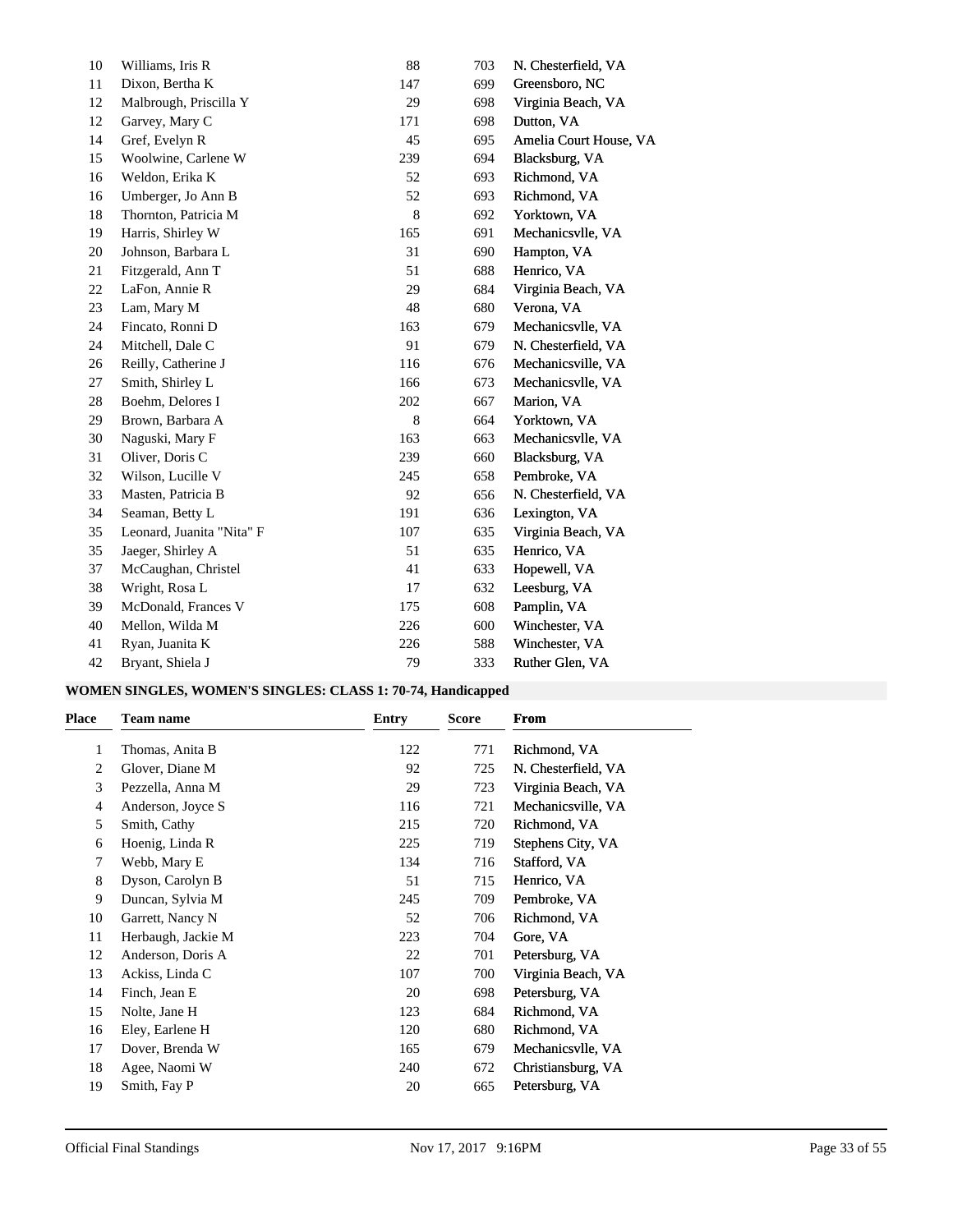| 20 | Barringer, Martha | 51  | 663 | Henrico, VA         |
|----|-------------------|-----|-----|---------------------|
| 21 | Garza, Berthel B  | 120 | 656 | Richmond, VA        |
| 22 | Cecil, Phyllis S  | 164 | 651 | Mechanicsvlle, VA   |
| 23 | Jordan, Sara A    | 89  | 650 | N. Chesterfield, VA |
| 24 | Cox, Shirley L    | 22  | 633 | Petersburg, VA      |
| 25 | Mason, Betty V    | 175 | 578 | Pamplin, VA         |

## **WOMEN SINGLES, WOMEN'S SINGLES: CLASS 2: 65-69, Handicapped**

| <b>Place</b>   | Team name             | Entry | <b>Score</b> | From                |
|----------------|-----------------------|-------|--------------|---------------------|
| 1              | Lau, Deborah A        | 17    | 805          | Leesburg, VA        |
| $\overline{c}$ | Johnson, Zeporia B    | 214   | 783          | Richmond, VA        |
| 3              | Allen, Sheila F       | 115   | 746          | Richmond, VA        |
| 4              | Welton, Esther T      | 91    | 743          | N. Chesterfield, VA |
| 5              | Shifflett, Virginia M | 160   | 732          | Charlottesvle, VA   |
| 6              | Crabtree, Ricki J     | 173   | 727          | Richmond, VA        |
| 7              | Rorrer, Dale Marie    | 100   | 725          | Pulaski, VA         |
| 8              | Silver, Carolyn A     | 123   | 724          | Richmond, VA        |
| 9              | Webb, Cathy M         | 252   | 714          | Lyndhurst, VA       |
| 10             | McLean, Sabra         | 147   | 713          | Greensboro, NC      |
| 10             | Jeffers, Berlinda L   | 125   | 713          | Richmond, VA        |
| 12             | Woodard, Edna M       | 171   | 712          | Dutton, VA          |
| 13             | Flynn, Diane          | 240   | 708          | Christiansburg, VA  |
| 14             | Green, Vickie C       | 164   | 697          | Mechanicsvlle, VA   |
| 15             | Ahlgrim, Yvonne B     | 149   | 694          | Greensboro, NC      |
| 15             | Smith, Wanda J        | 191   | 694          | Lexington, VA       |
| 17             | McCormick, Frankie K  | 100   | 688          | Pulaski, VA         |
| 18             | Jones, Eldeana M      | 70    | 685          | Chesapeake, VA      |
| 19             | Morris, Mary V        | 160   | 684          | Charlottesvle, VA   |
| 19             | Lewis, Anselma        | 204   | 684          | Chester, VA         |
| 21             | Frank, Audrey J       | 171   | 682          | Dutton, VA          |
| 22             | Vernon, Trudy J       | 202   | 675          | Marion, VA          |
| 23             | Carey, Weeatha P      | 69    | 674          | Chesapeake, VA      |
| 24             | Skaggs, L. Jean       | 29    | 671          | Virginia Beach, VA  |
| 25             | Baker, Nancy P        | 61    | 670          | Norfolk, VA         |
| 26             | Rosener, Janie A      | 171   | 667          | Dutton, VA          |
| 27             | Coleman, Brenda B     | 214   | 666          | Richmond, VA        |
| 28             | James, Beth H         | 177   | 664          | Capron, VA          |
| 29             | Batten, Carol J       | 48    | 660          | Verona, VA          |
| 30             | Hackney, Sandra M     | 56    | 654          | Forest, VA          |
| 31             | Harris, Elluree       | 125   | 653          | Richmond, VA        |
| 32             | Hattersley, Debbie L  | 191   | 640          | Lexington, VA       |
| 33             | Turner, Sandy S       | 177   | 632          | Capron, VA          |
| 34             | Wade, Barbara M       | 214   | 629          | Richmond, VA        |
| 35             | Fierro, Carmen M      | 134   | 628          | Stafford, VA        |
| 35             | Boykins, Ethel D      | 70    | 628          | Chesapeake, VA      |
| 37             | Baylor, Annie S       | 148   | 587          | Greensboro, NC      |
| 38             | Morrison, Rebecca S   | 224   | 584          | Winchester, VA      |

## **WOMEN SINGLES, WOMEN'S SINGLES: CLASS 3: 60-64, Handicapped**

| Place | <b>Team name</b>     | Entry | <b>Score</b> | From                   |
|-------|----------------------|-------|--------------|------------------------|
|       | Woodie, Mahalia      | 148   | 742          | Greensboro, NC         |
|       | Sergenton, Katrina O | 214   | 736          | Richmond, VA           |
|       | Cooper, Mary F       | 17    | 728          | Leesburg, VA           |
|       | Bradshaw, Sharon A   | 177   | 727          | Capron, VA             |
|       | Kimball, Lucille G   | 45    | 726          | Amelia Court House, VA |
|       |                      |       |              |                        |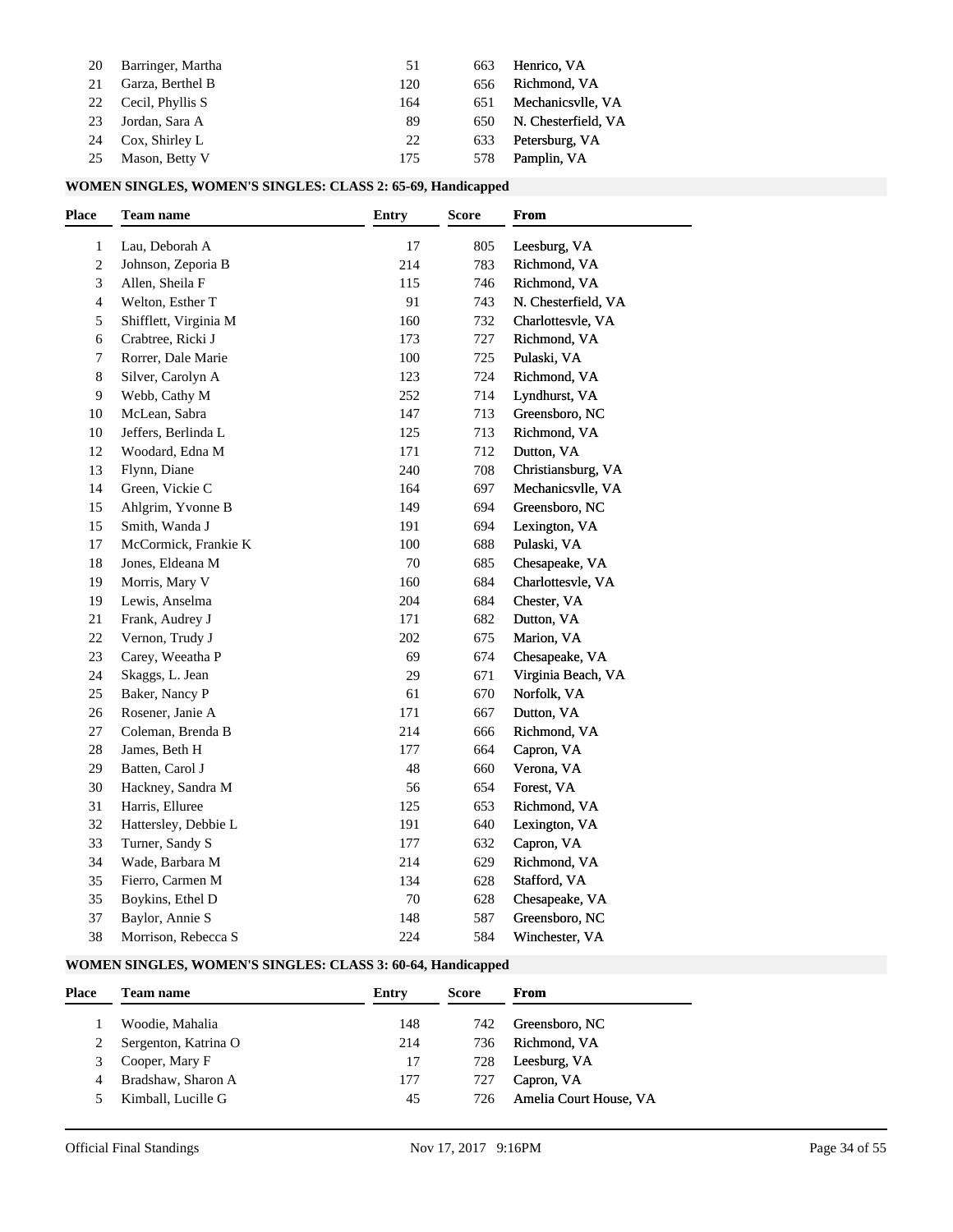| 6  | Brown, Deborah W              | 162 | 723 | Upper Marlboro, MD  |
|----|-------------------------------|-----|-----|---------------------|
| 7  | Kelly, V Jean                 | 223 | 718 | Gore, VA            |
| 8  | Hicks, Lillian L              | 176 | 715 | Richmond, VA        |
| 8  | Randolph, Deborah D           | 204 | 715 | Chester, VA         |
| 10 | Buck-Thompson, Cynthia M      | 162 | 714 | Upper Marlboro, MD  |
| 11 | Vance, Leti                   | 55  | 712 | Forest, VA          |
| 12 | Taylor, Linda F               | 204 | 710 | Chester, VA         |
| 13 | Eanes, Joyce A                | 17  | 707 | Leesburg, VA        |
| 14 | Eure-Robinson, Patience       | 69  | 706 | Chesapeake, VA      |
| 15 | Kidd, Patricia B              | 55  | 705 | Forest, VA          |
| 16 | Rossi, Sarah K                | 26  | 703 | Warrenton, VA       |
| 17 | Frith, Debra A                | 252 | 695 | Lyndhurst, VA       |
| 18 | Austin, Ann W                 | 173 | 690 | Richmond, VA        |
| 19 | Kitts, Dorothy M              | 166 | 679 | Mechanicsvlle, VA   |
| 20 | Shabazz, Nanie                | 70  | 674 | Chesapeake, VA      |
| 21 | Pugh, Mary A                  | 256 | 673 | Richmond, VA        |
| 22 | Hazel, Cristita C             | 162 | 669 | Upper Marlboro, MD  |
| 23 | Parker-Cunningham, Wilhemenia | 176 | 668 | Richmond, VA        |
| 24 | Shoemaker, Yvonne C           | 224 | 662 | Winchester, VA      |
| 25 | Bach, Patricia C              | 258 | 659 | Glen Allen, VA      |
| 26 | Greene, Lorna Y               | 147 | 642 | Greensboro, NC      |
| 27 | Grieve, Kathleen H            | 93  | 622 | N. Chesterfield, VA |
| 28 | Wright, Mary H                | 241 | 615 | Christiansburg, VA  |
| 29 | Baskin, Cynthia G             | 147 | 557 | Greensboro, NC      |
| 30 | Lombardi, Gae M               | 79  | 219 | Ruther Glen, VA     |

# **WOMEN SINGLES, WOMEN'S SINGLES: CLASS 4: 55-59, Handicapped**

| Place | <b>Team name</b>       | Entry | <b>Score</b> | From                |
|-------|------------------------|-------|--------------|---------------------|
| 1     | Alexandropoulos, Chris | 52    | 745          | Richmond, VA        |
| 2     | Seller, Terry E        | 88    | 744          | N. Chesterfield, VA |
| 3     | Hudson, Lowenda D      | 215   | 733          | Richmond, VA        |
| 4     | Brown, Angela V        | 204   | 724          | Chester, VA         |
| 5     | Cunningham, Valerie L  | 258   | 723          | Glen Allen, VA      |
| 6     | Peppler, Cindy L       | 61    | 715          | Norfolk, VA         |
| 7     | Mcdaniel, Betty J      | 200   | 708          | Sterling, VA        |
| 8     | Pollyea, Peggy         | 241   | 704          | Christiansburg, VA  |
| 9     | Terrell, Kim E         | 162   | 703          | Upper Marlboro, MD  |
| 10    | Haynes, Donna C        | 187   | 685          | Newport News, VA    |
| 11    | Miller, Violet G       | 122   | 681          | Richmond, VA        |
| 12    | Alwine, Rosanne C      | 134   | 679          | Stafford, VA        |
| 13    | Brubaker, Renee L      | 187   | 676          | Newport News, VA    |
| 14    | Green, Carolyn J       | 149   | 671          | Greensboro, NC      |
| 15    | Joyner, Cynthia M      | 70    | 666          | Chesapeake, VA      |
| 16    | Nevers-Toney, Audrey A | 50    | 665          | Richmond, VA        |
| 17    | Parham, Wanda P        | 177   | 662          | Capron, VA          |
| 18    | Barrett-Vaden, Terri L | 258   | 652          | Glen Allen, VA      |
| 19    | Kitts, Jeno D          | 56    | 634          | Forest, VA          |
| 20    | Cortner, Cynthia       | 200   | 600          | Sterling, VA        |
| 21    | Biby, Delores F        | 252   | 599          | Lyndhurst, VA       |
|       |                        |       |              |                     |

## **WOMEN SINGLES, WOMEN'S SINGLES: CLASS 5: 50-54, Handicapped**

| <b>Place</b> | <b>Team name</b>      | Entry | <b>Score</b> | From           |
|--------------|-----------------------|-------|--------------|----------------|
|              | Tate, Anne C          | 8     | 781          | Yorktown, VA   |
|              | 2 Jamison, Theresa    | 148   | 778.         | Greensboro, NC |
| 3            | Garneski, Catherine A | 134   | 777          | Stafford, VA   |
|              |                       |       |              |                |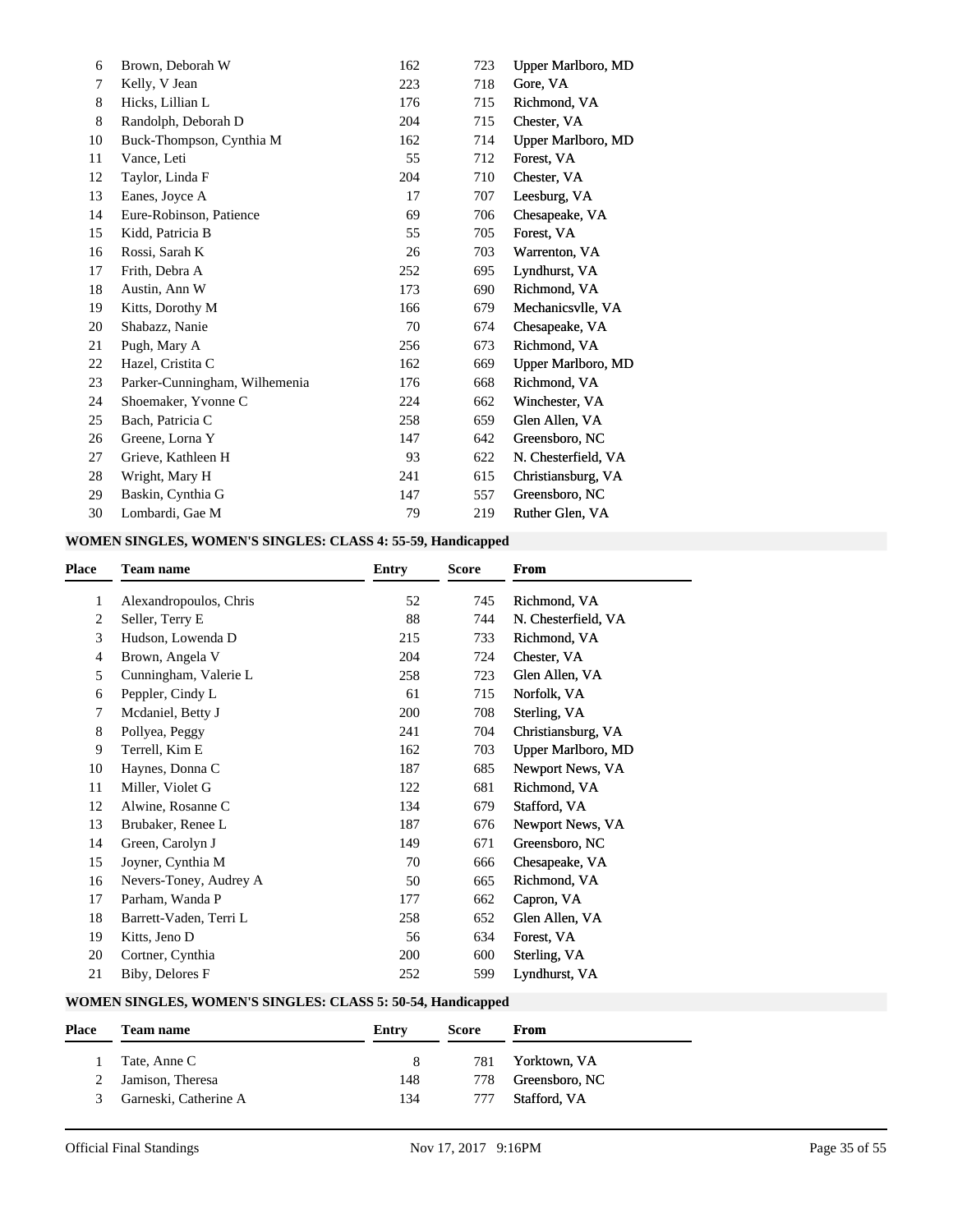| 4  | Toney, Michelle S    | 149 | 741 | Greensboro, NC      |
|----|----------------------|-----|-----|---------------------|
| 5. | Calhoun, Stacy Y     | 31  | 737 | Hampton, VA         |
| 6  | Eller, Becky A       | 203 | 734 | Marion, VA          |
|    | White, Nita S        | 89  | 720 | N. Chesterfield, VA |
| 8  | Mc Daniel, Theresa L | 69  | 718 | Chesapeake, VA      |
| 9  | Prince, Susan D      | 256 | 715 | Richmond, VA        |
| 10 | Jackson, Ingrid B    | 100 | 714 | Pulaski, VA         |
| 11 | McKusker, Kelley D   | 26  | 712 | Warrenton, VA       |
| 12 | Brown, Vickie A      | 115 | 711 | Richmond, VA        |
| 13 | Beaman, Barbara J    | 252 | 682 | Lyndhurst, VA       |
| 14 | Scott, Wendy H       | 258 | 662 | Glen Allen, VA      |
| 15 | Wynn, Mary A         | 203 | 654 | Marion, VA          |
| 16 | Beck, Margo L        | 237 | 616 | Christiansburg, VA  |
| 17 | Brown, Marylyne D    | 8   | 599 | Yorktown, VA        |

# **WOMEN SINGLES, WOMEN'S SINGLES: SCRATCH, Scratch**

| <b>Place</b> | <b>Team name</b>      | Entry | <b>Score</b> | <b>From</b>      |
|--------------|-----------------------|-------|--------------|------------------|
|              | Smith, Cathy          | 215   | 603          | Richmond, VA     |
|              | Hudson, Lowenda D     | 215   | 598          | Richmond, VA     |
| 3.           | Garneski, Catherine A | 134   | 588          | Stafford, VA     |
| 4            | Brubaker, Renee L     | 187   | 580          | Newport News, VA |
|              | Haynes, Donna C       | 187   | 553          | Newport News, VA |
|              | Pugh, Mary A          | 256   | 553          | Richmond, VA     |

## **OPEN ALL EVENTS, OPEN ALL EVENTS: SUPER SENIORS: 75 & UP, Handicapped**

| <b>Place</b> | <b>Team name</b>       | <b>Entry</b> | <b>Score</b> | <b>From</b>         |
|--------------|------------------------|--------------|--------------|---------------------|
| 1            | Duncan, Rodna T        | 244          | 1,563        | Blacksburg, VA      |
| 2            | Shumaker, David P      | 88           | 1,491        | N. Chesterfield, VA |
| 3            | McLean, Charles E      | 40           | 1,487        | Hampton, VA         |
| 4            | Ross, John E           | 128          | 1,459        | Richmond, VA        |
| 5            | Christian, Allen L, Jr | 21           | 1,448        | Glen Allen, VA      |
| 6            | Wells, Ruby N          | 104          | 1,447        | Portsmouth, VA      |
| 7            | Nankivell, David R     | 35           | 1,446        | Keezletown, VA      |
| 8            | Shifflett, Peggy R     | 80           | 1,445        | Charlottesville, VA |
| 9            | Drake, Brigitte E      | 101          | 1,443        | Kilmarnock, VA      |
| 9            | Michie, Fred J         | 12           | 1,443        | Yorktown, VA        |
| 11           | Foreman, Byron E       | 236          | 1,440        | Frederick, MD       |
| 12           | Massie, Fred           | 108          | 1,439        | Forest, VA          |
| 13           | Jametsky, Ken          | 242          | 1,438        | Dublin, VA          |
| 14           | Roane, David J, Sr     | 138          | 1,424        | Matoaca, VA         |
| 15           | Roath, Larry D         | 62           | 1,422        | Fredericksburg, VA  |
| 15           | Hamilton, Mary E       | 151          | 1,422        | Prince George, VA   |
| 17           | Melia, Donald E        | 243          | 1,421        | Christiansburg, VA  |
| 18           | Smith, Robert A        | 243          | 1,413        | Christiansburg, VA  |
| 19           | Nebe, David A          | 91           | 1,412        | N. Chesterfield, VA |
| 19           | Moore, Lorraine H      | 210          | 1,412        | S. Chesterfield, VA |
| 21           | Hale, Bob              | 140          | 1,410        | Eagle Rock, VA      |
| 22           | Pezzella, Tony J, Jr   | 30           | 1,409        | Virginia Beach, VA  |
| 22           | Blizzard, David L      | 59           | 1,409        | Hampton, VA         |
| 24           | Attisano, Leonard C    | 244          | 1,405        | Blacksburg, VA      |
| 25           | Lafon, CW              | 30           | 1,404        | Virginia Beach, VA  |
| 25           | Nappier, George A      | 98           | 1,404        | Big Island, VA      |
| 27           | Blue, Lois V           | 82           | 1,397        | South Boston, VA    |
| 28           | Mitchell, Clyde P, Jr  | 91           | 1,395        | N. Chesterfield, VA |
| 29           | Vaughan, James J       | 124          | 1,387        | Richmond, VA        |
|              |                        |              |              |                     |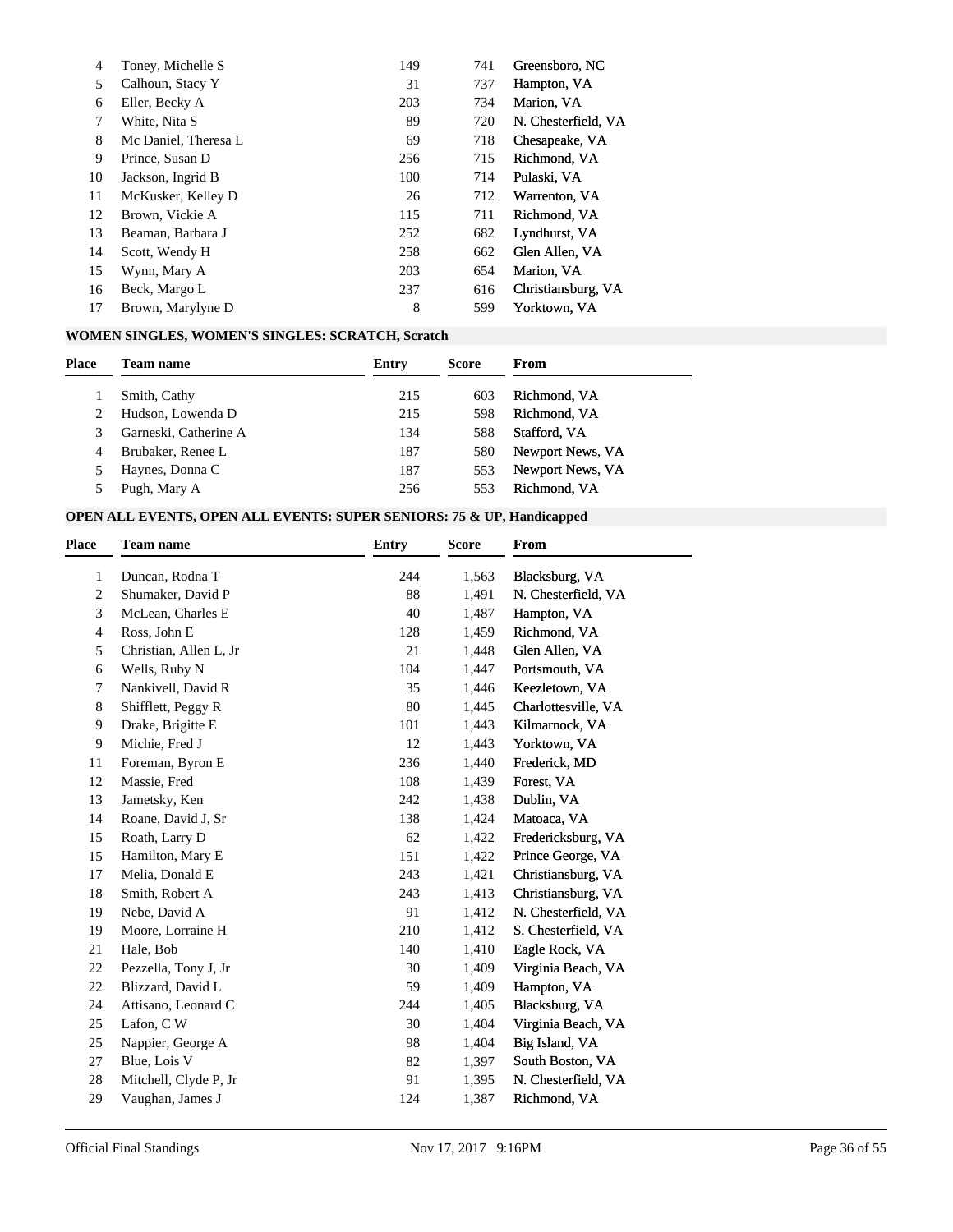| 30 | Maitland, Loma H       | 20                       | 1,384 | Petersburg, VA         |
|----|------------------------|--------------------------|-------|------------------------|
| 30 | Goode, Forest B        | 231                      | 1,384 | Winchester, VA         |
| 32 | Garrison, Wanda H      | 245                      | 1,383 | Pembroke, VA           |
| 33 | Goff, Marvin B         | 66                       | 1,380 | Hampton, VA            |
| 33 | Delaney, Frank A, Jr   | 124                      | 1,380 | Richmond, VA           |
| 35 | Francisco, Jackie M    | 188                      | 1,379 | Halifax, VA            |
| 36 | Hamilton, Gary M       | 151                      | 1,378 | Prince George, VA      |
| 37 | Smith, Leonard L       | 242                      | 1,375 | Dublin, VA             |
| 38 | Terrell, William D     | 35                       | 1,372 | Keezletown, VA         |
| 39 | Thomas, Charles W      | 12                       | 1,371 | Yorktown, VA           |
| 40 | Page, George F         | 220                      | 1,366 | Richmond, VA           |
| 41 | Grady, James W, Sr     | 21                       | 1,364 | Glen Allen, VA         |
| 42 | Bennett, James E       | 152                      | 1,363 | Boydton, VA            |
| 42 | Shifflett, Edgar L     | 80                       | 1,363 | Charlottesville, VA    |
| 44 | Dixon, Jd              | 144                      | 1,361 | Greensboro, NC         |
| 45 | Gorman, Bojo J         | 10                       | 1,360 | Mechanicsville, VA     |
| 45 | Byrd, Gracie H         | 210                      | 1,360 | S. Chesterfield, VA    |
| 47 | Crawford, C. Brantley  | 30                       | 1,359 | Virginia Beach, VA     |
| 47 | Barrett, Donald        | 64                       | 1,359 | Midlothian, VA         |
| 49 | Womack, Gene A         | 196                      | 1,355 | S. Chesterfield, VA    |
| 50 | Sowers, Cecil H        | 243                      | 1,354 | Christiansburg, VA     |
| 51 | Vest, Harry L          | 35                       | 1,352 | Keezletown, VA         |
| 52 | Hodges, Judy C         | $\overline{\mathcal{A}}$ | 1,341 | Wirtz, VA              |
| 53 | German, Wayne L        | 77                       | 1,340 | Clarksville, VA        |
| 54 | Shelton, Joseph F      | 38                       | 1,338 | Hopewell, VA           |
| 55 | Foor, Robert L         | 222                      | 1,333 | Bethesda, MD           |
| 56 | Webb, Willis K         | 246                      | 1,331 | Christiansbrg, VA      |
| 57 | Simms, Marvin V, Sr    | 207                      | 1,329 | Leesburg, VA           |
| 57 | Perdue, Robert G       | 167                      | 1,329 | Yorktown, VA           |
| 59 | Tucker, June E         | 220                      | 1,327 | Richmond, VA           |
| 60 | Vance, Terry           | 55                       | 1,325 | Forest, VA             |
| 61 | Akins, Floyd L, Jr     | 41                       | 1,322 | Hopewell, VA           |
| 62 | Porter, Jimmie L       | 45                       | 1,320 | Amelia Court House, VA |
| 63 | Linger, James A        | 167                      | 1,317 | Yorktown, VA           |
| 64 | Potter, William M      | 102                      | 1,315 | Lexington, VA          |
| 65 | Garrett, Harold D      | 14                       | 1,310 | Chesapeake, VA         |
| 66 | Driver, Walter, Jr.    | 40                       | 1,307 | Hampton, VA            |
| 67 | Talley, Wayland        | 18                       | 1,306 | South Boston, VA       |
| 68 | Hawks, William C, Jr   | 136                      | 1,298 | Chesterfield, VA       |
| 69 | Galderisi, Michael     | 227                      | 1,295 | Winchester, VA         |
| 70 | Strahle, John H        | 170                      | 1,294 | Chester, VA            |
| 71 | Crofton, William R, Jr | 138                      | 1,293 | Matoaca, VA            |
| 71 | Womack, Henry L        | 121                      | 1,293 | Richmond, VA           |
| 73 | Skeens, James R        | 64                       | 1,290 | Midlothian, VA         |
| 74 | Diehl, William L       | 48                       | 1,285 | Verona, VA             |
| 75 | Conner, Hazel B        | 188                      | 1,277 | Halifax, VA            |
| 76 | Mack, Naymon           | 189                      | 1,274 | Roanoke, VA            |
| 77 | Coley, Edward L        | 74                       | 1,273 | Mechanicsville, VA     |
| 78 | Whorley, Paul          | $\overline{\mathbf{c}}$  | 1,272 | Roanoke, VA            |
| 79 | Smith, Robert F, Jr    | 36                       | 1,266 | Waynesboro, VA         |
| 80 | Wheeler, Wilma M       | 155                      | 1,265 | Goldvein, VA           |
| 81 | Mason, Jean N          | 75                       | 1,260 | Mechanicsville, VA     |
| 82 | Glover, Carl T, Sr     | 92                       | 1,258 | N. Chesterfield, VA    |
| 83 | Glass, Hugh R          | 188                      | 1,252 | Halifax, VA            |
| 84 | Perdue, Shirley A      | 167                      | 1,246 | Yorktown, VA           |
| 85 | Jones, Ulysses A       | 181                      | 1,239 | Chester, VA            |
|    |                        |                          |       |                        |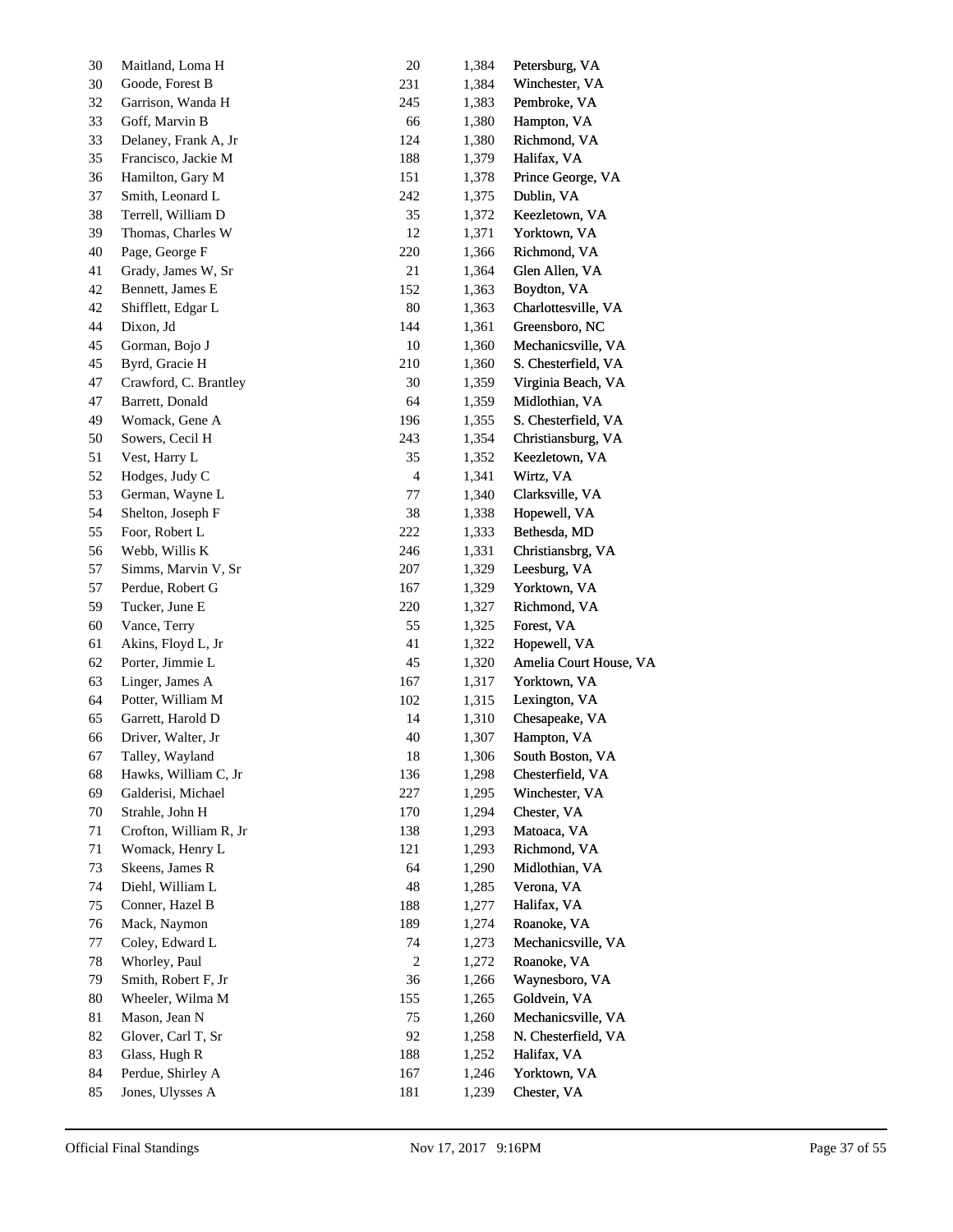| 86 | Jacobs, Garland D, Sr    | 20  | 1.229 | Petersburg, VA   |
|----|--------------------------|-----|-------|------------------|
| 87 | Ransom, Harold E         | 231 | 1.226 | Winchester, VA   |
| 88 | Collins, Marvin"Butch" L | 35  | 1.223 | Keezletown, VA   |
| 89 | Holtzclaw, John W        | 37  | 1.182 | Adelphi, MD      |
| 90 | Tingen, Joseph E         | 138 | 959   | Matoaca, VA      |
| 91 | Rast, Harry L            | 136 | 853   | Chesterfield, VA |
| 92 | Lester, James R          | 238 | 426   | Belspring, VA    |

## **OPEN ALL EVENTS, OPEN ALL EVENTS: CLASS 1: 70-74, Handicapped**

| <b>Place</b> | <b>Team name</b>            | <b>Entry</b> | <b>Score</b> | From                 |
|--------------|-----------------------------|--------------|--------------|----------------------|
| 1            | Carney, David A             | 12           | 1,560        | Yorktown, VA         |
| 2            | Garza, Ysidore (Izzy) F, Jr | 120          | 1,544        | Richmond, VA         |
| 3            | Blanks, Wiley C             | 211          | 1,526        | Chester, VA          |
| 4            | Blankenship, Hershel        | 192          | 1,520        | N. Prince George, VA |
| 5            | McCain, Thomas E            | 84           | 1,500        | South Boston, VA     |
| 6            | Henry, Thomas M             | 60           | 1,489        | Hampton, VA          |
| 7            | Wallo, William M            | 87           | 1,486        | Sandston, VA         |
| 8            | Zevgolis, Paul S            | 215          | 1,484        | Richmond, VA         |
| 9            | DeWarf, Henry R, Jr         | 232          | 1,473        | Stephens City, VA    |
| 10           | Taylor, Alvin R, Jr         | 61           | 1,470        | Norfolk, VA          |
| 10           | Call, Billy F               | $\mathbf{1}$ | 1,470        | Roanoke, VA          |
| 12           | Alexander, David C          | 113          | 1,466        | Richmond, VA         |
| 13           | Rogers, Milton              | 11           | 1,458        | Norfolk, VA          |
| 14           | Slade, James R, Sr          | 145          | 1,445        | Greensboro, NC       |
| 15           | Yeargins, Paulette B        | 185          | 1,432        | Seat Pleasant, MD    |
| 16           | Berson, Charles W           | 21           | 1,430        | Glen Allen, VA       |
| 17           | Thomas, James               | 47           | 1,425        | Palmyra, VA          |
| 18           | Sprouse, Barry E, Sr        | 248          | 1,423        | Hampton, VA          |
| 18           | Duncan, Jerry D             | 245          | 1,423        | Pembroke, VA         |
| 20           | Campion, Joan J             | 158          | 1,418        | Goldvein, VA         |
| 21           | Sheffer, Gene H             | 32           | 1,416        | Weyers Cave, VA      |
| 22           | O'Neill, Judi               | 62           | 1,412        | Fredericksburg, VA   |
| 23           | Ossa, Daniel W              | 10           | 1,410        | Mechanicsville, VA   |
| 24           | Greene, Theodore R          | 145          | 1,409        | Greensboro, NC       |
| $25\,$       | Womack, Steven G            | 57           | 1,407        | Forest, VA           |
| 26           | Pollett, Rich A             | 81           | 1,404        | South Boston, VA     |
| 27           | Shreves, Layman C           | 41           | 1,399        | Hopewell, VA         |
| 28           | Hollandsworth, Ren L        | 169          | 1,388        | Christiansburg, VA   |
| 29           | Stone, Larry W              | 172          | 1,386        | North, VA            |
| 30           | Peck, Linda N               | 62           | 1,385        | Fredericksburg, VA   |
| 31           | Atkinson, Brian G           | 243          | 1,383        | Christiansburg, VA   |
| 32           | Goodloe, Nancy R            | 106          | 1,382        | Portsmouth, VA       |
| 33           | Fisher, Jean W              | 36           | 1,381        | Waynesboro, VA       |
| 34           | Mullins, Fred L             | 168          | 1,380        | Williamsburg, VA     |
| 34           | Carter, Robert A            | 121          | 1,380        | Richmond, VA         |
| 36           | Stephenson, O'Neil          | 58           | 1,378        | Hampton, VA          |
| 37           | Glass, Melvin L             | 32           | 1,377        | Weyers Cave, VA      |
| 37           | Jenkins, Joyce C            | 15           | 1,377        | Gloucester, VA       |
| 39           | Grant, Larry V              | 142          | 1,376        | Rockville, MD        |
| 40           | Kline, Dennis E             | 43           | 1,372        | Mechanicsville, VA   |
| 40           | Jackson, James R            | 76           | 1,372        | Mechanicsville, VA   |
| 40           | Hess, Gayle U               | 105          | 1,372        | Portsmouth, VA       |
| 40           | Workman, Leo D              | 242          | 1,372        | Dublin, VA           |
| 44           | Pennell, Charlie M          | 81           | 1,362        | South Boston, VA     |
| 45           | Graves, Willie H, Jr        | 184          | 1,361        | Seat Pleasant, MD    |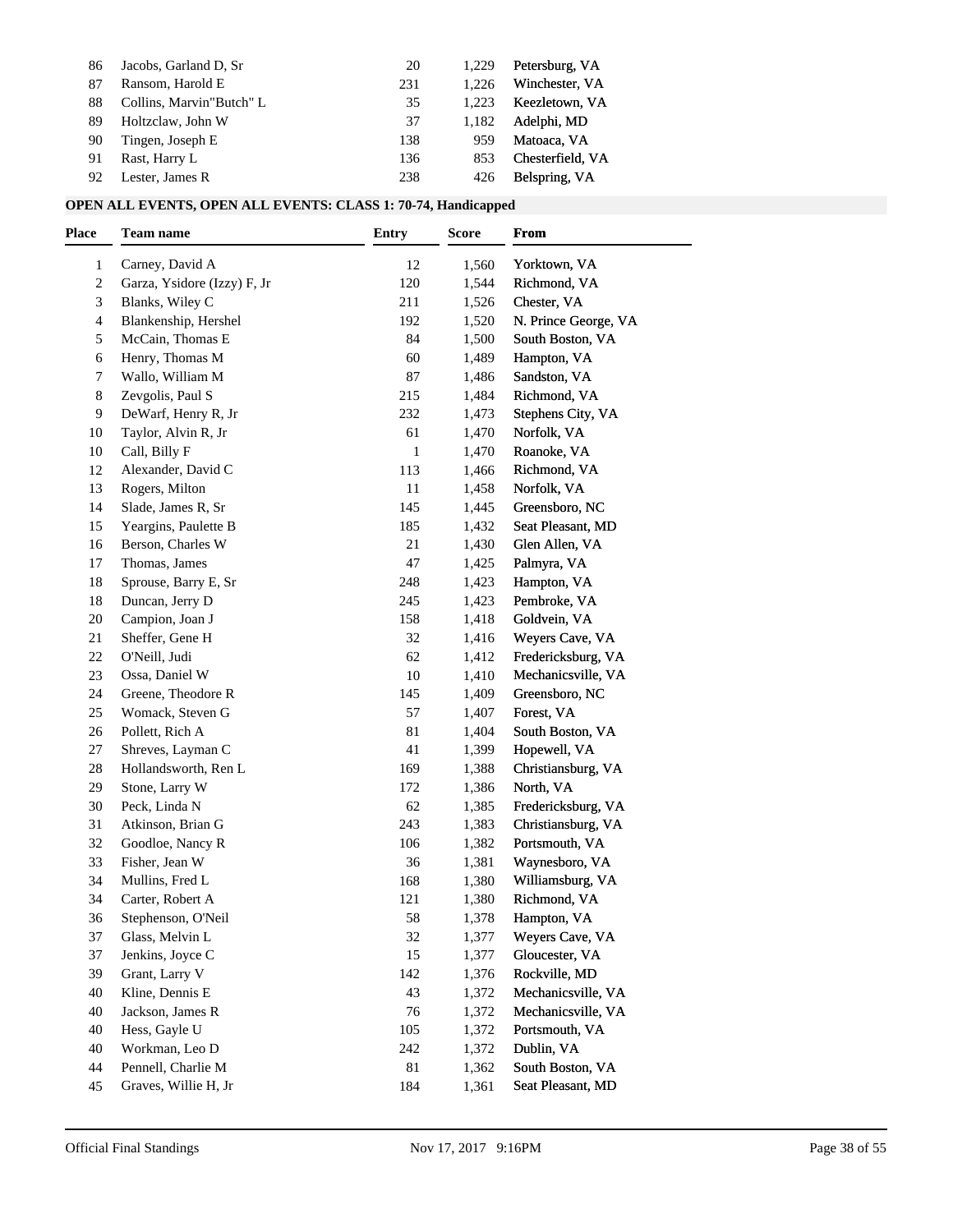| 46 | Hollandsworth, Sonja D   | 169            | 1,356 | Christiansburg, VA  |
|----|--------------------------|----------------|-------|---------------------|
| 46 | Short, Wilma A           | 157            | 1,356 | Goldvein, VA        |
| 48 | Owens, James E           | 101            | 1,349 | Kilmarnock, VA      |
| 49 | Rogers, Connie B         | $\sqrt{5}$     | 1,348 | Wirtz, VA           |
| 49 | Eisner, Edward H, Jr     | 38             | 1,348 | Hopewell, VA        |
| 51 | Hasenei, Rosemary L      | 10             | 1,347 | Mechanicsville, VA  |
| 52 | Taylor, Bernard          | 185            | 1,346 | Seat Pleasant, MD   |
| 53 | Cook, Roger E            | 90             | 1,345 | N. Chesterfield, VA |
| 54 | Thornton, Joseph E       | 9              | 1,340 | Yorktown, VA        |
| 55 | Brown, Bob L             | 9              | 1,339 | Yorktown, VA        |
| 56 | Shields, Donald E        | 159            | 1,338 | Grafton, VA         |
| 57 | Linger, Diane A          | 167            | 1,337 | Yorktown, VA        |
| 58 | Hasenei, J Kenneth K, Sr | 10             | 1,331 | Mechanicsville, VA  |
| 59 | Glasgow, Alan E          | 42             | 1,327 | Ivor, VA            |
| 60 | Drake, Dean L            | 101            | 1,326 | Kilmarnock, VA      |
| 61 | Fulghum, Billy O, Jr     | 107            | 1,325 | Virginia Beach, VA  |
| 62 | Cheek, Richard C         | 15             | 1,324 | Gloucester, VA      |
| 62 | Twyman, Nelson L         | 102            | 1,324 | Lexington, VA       |
| 64 | Reid, Elwood F           | 32             | 1,323 | Weyers Cave, VA     |
| 65 | Owens, James H           | 159            | 1,320 | Grafton, VA         |
| 66 | Vaughan, Marsha W        | 158            | 1,319 | Goldvein, VA        |
| 66 | Steele, John D           | 181            | 1,319 | Chester, VA         |
| 66 | Giffin, Tom F            | 212            | 1,319 | Collinsville, VA    |
| 69 | White, Connie            | 158            | 1,318 | Goldvein, VA        |
| 70 | Brown, Evan A            | 40             | 1,317 | Hampton, VA         |
| 70 | Mounger, William B       | 66             | 1,317 | Hampton, VA         |
| 72 | Urbanowicz, Grace M      | 118            | 1,316 | Newport News, VA    |
| 72 | Moon, Richard K          | 144            | 1,316 | Greensboro, NC      |
| 74 | Watkins, Wade T          | 95             | 1,315 | Ft Lee, VA          |
| 75 | Yeagley, Ken O           | 132            | 1,312 | Clifton Forge, VA   |
| 76 | Martin, Charlie M        | 159            | 1,311 | Grafton, VA         |
| 77 | Umberger, Thomas E       | 104            | 1,308 | Portsmouth, VA      |
| 78 | Page, Eric R             | 220            | 1,307 | Richmond, VA        |
| 79 | Moore, Lee               | 72             | 1,305 | Mechanicsville, VA  |
| 80 | Denny, Donald S, Sr      | 145            | 1,299 | Greensboro, NC      |
| 80 | Moore, Macon S, Jr       | 77             | 1,299 | Clarksville, VA     |
| 82 | Hughes, Jimmie C         | 81             | 1,282 | South Boston, VA    |
| 83 | Conner, James M          | 49             | 1,280 | Crimora, VA         |
| 84 | Witt, Roy B, III         | 180            | 1,270 | Forrest, VA         |
| 85 | Ackiss, Eddie C          | $107\,$        | 1,269 | Virginia Beach, VA  |
| 86 | Robertson, Jose O        | 27             | 1,268 | Stafford, VA        |
| 87 | Wade, Joseph L, Jr       | 38             | 1,265 | Hopewell, VA        |
| 88 | Welcher, William A       | 23             | 1,260 | Roanoke, VA         |
| 89 | Dunworth, Rodney D       | 38             | 1,253 | Hopewell, VA        |
| 90 | Grigsby, Jay W           | 118            | 1,240 | Newport News, VA    |
| 91 | Fleming, Robert K        | 64             | 1,238 | Midlothian, VA      |
| 92 | Turner, William N        | 205            | 1,237 | Lynchburg, VA       |
| 93 | Dysart, Noel K           | 37             | 1,224 | Adelphi, MD         |
| 94 | Anderson, Charles E      | $\overline{4}$ | 1,214 | Wirtz, VA           |
| 95 | Thomas, Arlie D          | 170            | 1,204 | Chester, VA         |
| 96 | Duncan, Howard D         | 135            | 1,200 | Mcgaheysville, VA   |
| 97 | Hess, Lloyd A            | 105            | 1,180 | Portsmouth, VA      |
| 98 | Jackson, Willie B        | 83             | 876   | South Boston, VA    |
| 99 | McCall, George L, Jr     | $72\,$         | 698   | Mechanicsville, VA  |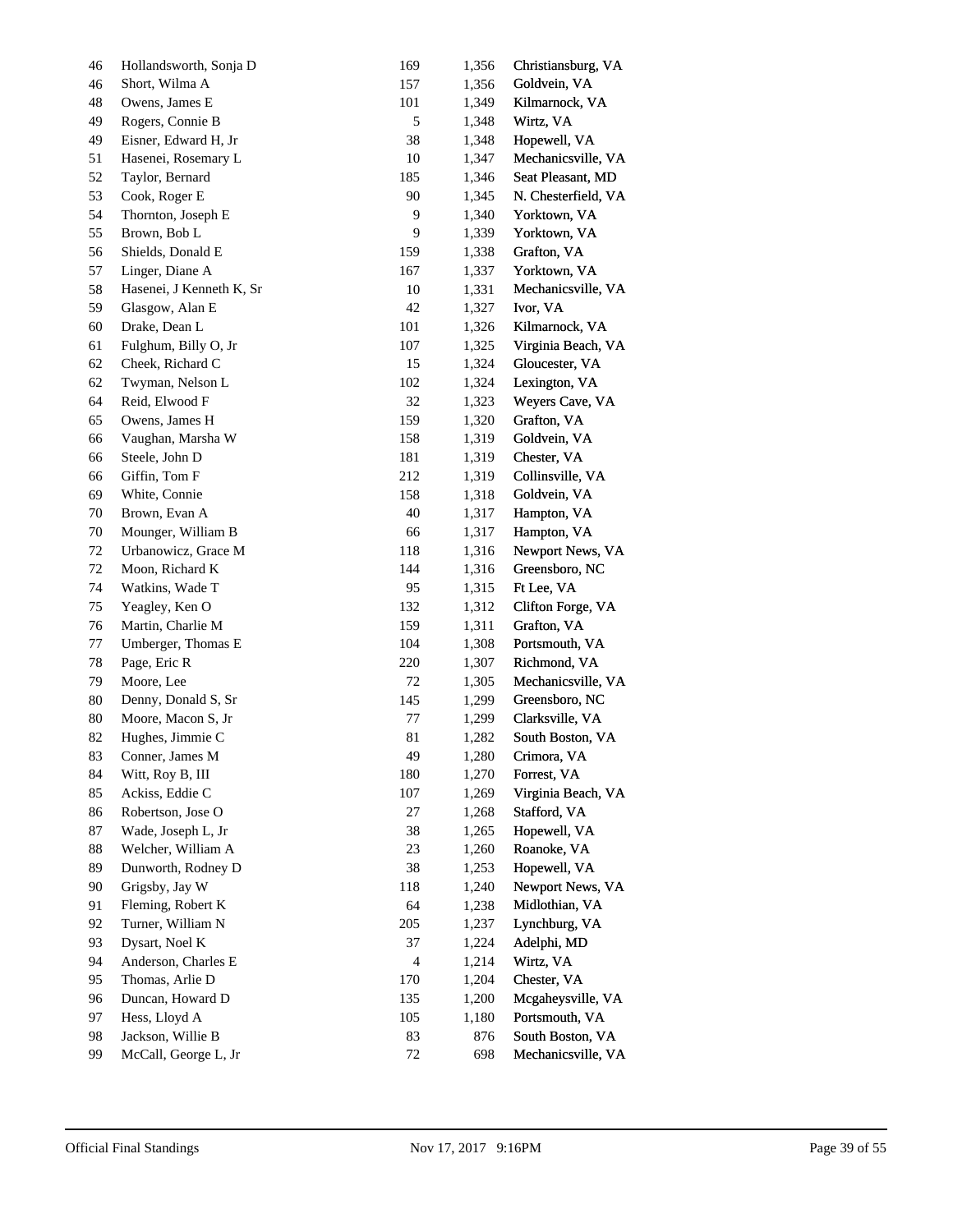#### **OPEN ALL EVENTS, OPEN ALL EVENTS: CLASS 2: 65-69, Handicapped**

| Place    | <b>Team name</b>         | <b>Entry</b>   | <b>Score</b> | <b>From</b>                    |  |
|----------|--------------------------|----------------|--------------|--------------------------------|--|
| 1        | Stallings, Nathan N      | 129            | 1,571        | Richmond, VA                   |  |
| 2        | Kimble, Harold L         | 232            | 1,512        | Stephens City, VA              |  |
| 3        | Byer, Jerry C            | 140            | 1,486        | Eagle Rock, VA                 |  |
| 4        | Lassiter, Morris W       | 152            | 1,478        | Boydton, VA                    |  |
| 5        | Moore, James "Chris", Sr | 168            | 1,465        | Williamsburg, VA               |  |
| 6        | Lewis, Michael           | 13             | 1,456        | Petersburg, VA                 |  |
| 7        | Anderson, Robert E       | 63             | 1,453        | Yorktown, VA                   |  |
| 7        | Daugherty, Harvey L      | 205            | 1,453        | Lynchburg, VA                  |  |
| 9        | Cuvelier, Jim F          | 98             | 1,452        | Big Island, VA                 |  |
| 10       | Satterwhite, Robert E    | 88             | 1,441        | N. Chesterfield, VA            |  |
| 11       | Hubbard, Bonnie M        | $\overline{4}$ | 1,435        | Wirtz, VA                      |  |
| 11       | Lawson, Edward C         | 63             | 1,435        | Yorktown, VA                   |  |
| 13       | Lewis, Robert E          | 233            | 1,431        | Woodstock, VA                  |  |
| 14       | Hodges, Frank G          | 5              | 1,429        | Wirtz, VA                      |  |
| 15       | Oliver, Tom              | 132            | 1,428        | Clifton Forge, VA              |  |
| 16       | Cuvelier, Sally A        | 99             | 1,427        | Big Island, VA                 |  |
| 17       | Jackson, Nancy W         | 80             | 1,425        | Charlottesville, VA            |  |
| 18       | Beamon, Herbert, Sr      | 24             | 1,420        | Chesapeake, VA                 |  |
| 18       | Pierce, Betsy E          | 39             | 1,420        | Chesterfield, VA               |  |
| 20       | Garnett, Vickie N        | 209            | 1,419        | Ruther Glen, VA                |  |
| 21       | Contarino, Joseph        | 112            | 1,417        | Richmond, VA                   |  |
| 21       | Pierce, Joshua F, Jr     | 126            | 1,417        | Richmond, VA                   |  |
|          | Sandidge, Robert L       | 110            | 1,416        |                                |  |
| 23<br>23 | Barnhouse, Charles C     | 233            | 1,416        | Lynchburg, VA<br>Woodstock, VA |  |
|          | Maclin, Larry D          | 76             | 1,415        |                                |  |
| 25       |                          |                |              | Mechanicsville, VA             |  |
| 26       | Potter, Lowell A         | 5              | 1,413        | Wirtz, VA                      |  |
| 26       | Thomas, Norman "Pic" L   | 192            | 1,413        | N. Prince George, VA           |  |
| 28       | Jackson, Donald L        | 220<br>58      | 1,409        | Richmond, VA                   |  |
| 29       | Reynolds, Arthur B       |                | 1,408        | Hampton, VA                    |  |
| 29       | Allen, Sheila F          | 113<br>59      | 1,408        | Richmond, VA                   |  |
| 31       | Craig, William E         |                | 1,405        | Hampton, VA                    |  |
| 32       | Corey, Dale E            | 249            | 1,404        | Front Royal, VA                |  |
| 33       | Cunningham, John P       | 23             | 1,402        | Roanoke, VA                    |  |
| 34       | Andrews, Wanda C         | 157            | 1,400        | Goldvein, VA                   |  |
| 35       | Lynch, Robert M          | 1              | 1,399        | Roanoke, VA                    |  |
| 36       | James, Charles C, Sr     | 194            | 1,398        | Richmond, VA                   |  |
| 37       | Chrest, David T          | 172            | 1,394        | North, VA                      |  |
| 38       | Voltz, Cynthia D         | 154            | 1,393        | Goldvein, VA                   |  |
| 38       | Williams, Jerome H       | 184            | 1,393        | Seat Pleasant, MD              |  |
| 38       | Slade, Clyde L, Jr       | 221            | 1,393        | Bethesda, MD                   |  |
| 41       | Parker, Josiah B         | 60             | 1,392        | Hampton, VA                    |  |
| 42       | Brice, Leslie L          | 47             | 1,391        | Palmyra, VA                    |  |
| 43       | Moore, Daniel T          | 142            | 1,385        | Rockville, MD                  |  |
| 44       | Creasman, Olas G, Jr     | 53             | 1,384        | Hampton, VA                    |  |
| 45       | Nunnally, William R      | 138            | 1,381        | Matoaca, VA                    |  |
| 46       | Howell, Steven N         | 59             | 1,380        | Hampton, VA                    |  |
| 46       | Furman, Theresa S        | 103            | 1,380        | Portsmouth, VA                 |  |
| 48       | Strickland, Wilson D, Jr | 82             | 1,378        | South Boston, VA               |  |
| 48       | Pleasant, Jerry L, Sr    | 130            | 1,378        | Richmond, VA                   |  |
| 50       | Taylor, Doris S          | 72             | 1,377        | Mechanicsville, VA             |  |
| 50       | Anderson, Veronica W     | 110            | 1,377        | Lynchburg, VA                  |  |
| 52       | Tinsley, Michael         | 182            | 1,375        | Seat Pleasant, MD              |  |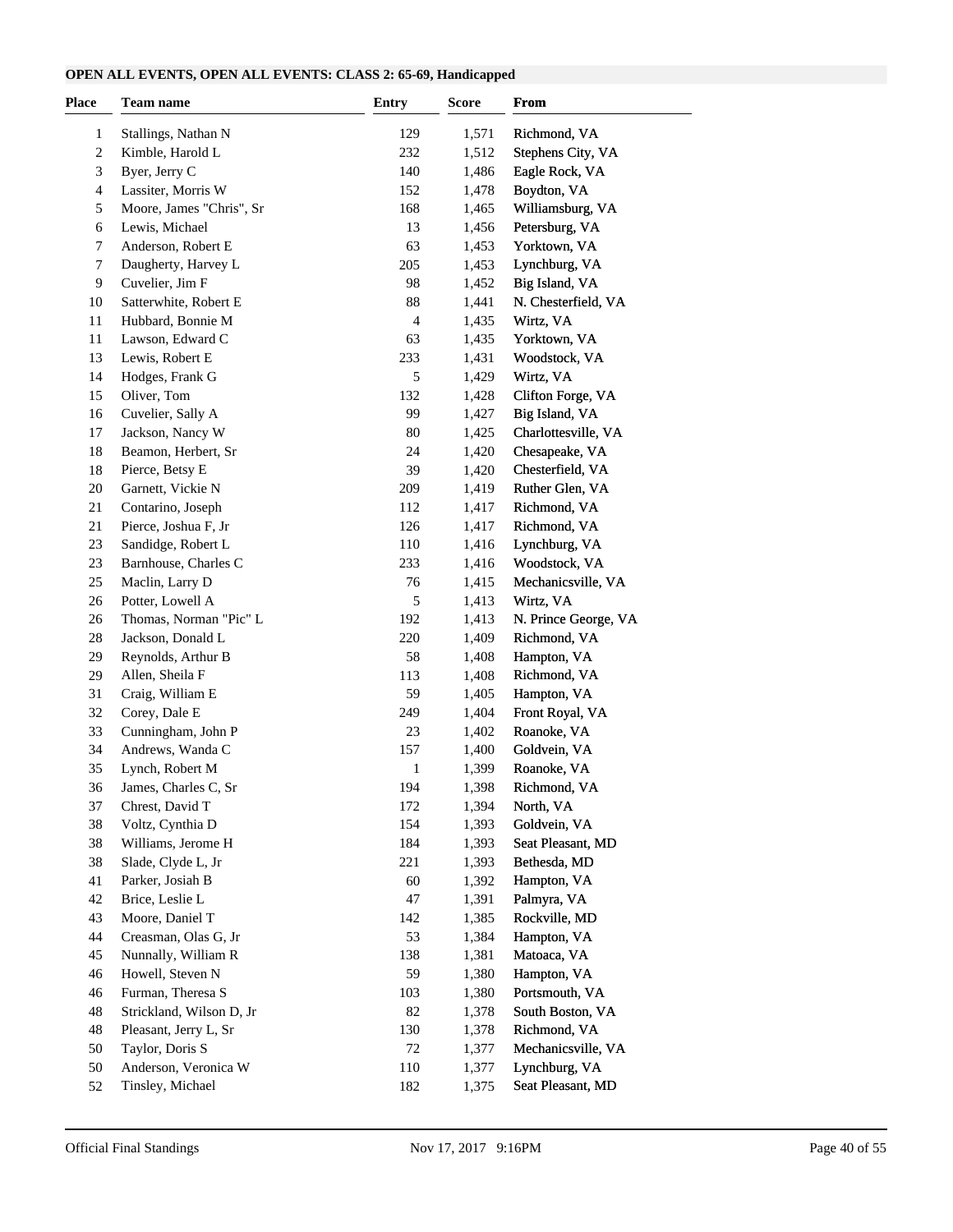| 53           | Ricks, Melvin N, Sr          | $11\,$ | 1,374 | Norfolk, VA            |
|--------------|------------------------------|--------|-------|------------------------|
| 54           | Glasper, Clyde J             | $11\,$ | 1,373 | Norfolk, VA            |
| 54           | Riley, Raymond               | 133    | 1,373 | Lynchburg, VA          |
| 56           | Porter, Frank, Jr            | 111    | 1,372 | Richmond, VA           |
| 57           | Green, Rebecca A             | 114    | 1,369 | Richmond, VA           |
| 58           | Glover, Alfred L             | 84     | 1,368 | South Boston, VA       |
| 59           | Shifflett, Juston W, Sr      | 160    | 1,366 | Charlottesvle, VA      |
| 60           | Levy, Marian L               | 76     | 1,360 | Mechanicsville, VA     |
| 61           | Hal, Robert L                | 127    | 1,359 | Richmond, VA           |
| 62           | Marquardt, Raymond J         | 182    | 1,358 | Seat Pleasant, MD      |
| 63           | Baker, Darnell               | 40     | 1,354 | Hampton, VA            |
| 63           | Mays, Herbert J              | 57     | 1,354 | Forest, VA             |
| 65           | Jones, Otis                  | 144    | 1,352 | Greensboro, NC         |
| 66           | James, John H                | 11     | 1,351 | Norfolk, VA            |
| 67           | Pollan, Don L                | 254    | 1,350 | Eden, NC               |
| 67           | Joseph, Petra C              | 155    | 1,350 | Goldvein, VA           |
| 67           | Glass, Maxwell               | 110    | 1,350 | Lynchburg, VA          |
| 70           | Shuttleworth, Clyde (Ed) E   | 152    | 1,349 | Boydton, VA            |
| $70\,$       | Skaggs, Harry A              | $30\,$ | 1,349 | Virginia Beach, VA     |
| 72           | Arendas, Andrew E            | 205    | 1,348 | Lynchburg, VA          |
| $72\,$       | Seay, William W, Jr          | 87     | 1,348 | Sandston, VA           |
| 72           | Bundy, Robert M              | 19     | 1,348 | North Chesterfield, VA |
| 75           | Scartz, Rita A               | 155    | 1,346 | Goldvein, VA           |
| 76           | McGregor, Ronald A           | 183    | 1,344 | Seat Pleasant, MD      |
| 77           | Jones, Carolyn               | 129    | 1,342 | Richmond, VA           |
| 78           | Turner, Richard H, Jr        | 249    | 1,341 | Front Royal, VA        |
| 79           | Silver, Carolyn A            | 71     | 1,338 | Henrico, VA            |
| 80           | Farley, Grenville W          | 160    | 1,336 | Charlottesvle, VA      |
| 80           | Corbett, E. Joseph J         | 248    | 1,336 | Hampton, VA            |
| 82           | Rudd, William E              | $90\,$ | 1,335 | N. Chesterfield, VA    |
| 83           | Pierce, John J               | 126    | 1,331 | Richmond, VA           |
| 83           | Treynor, Victoria P          | 189    | 1,331 | Roanoke, VA            |
| 85           | Skelton, George H            | 36     | 1,330 | Waynesboro, VA         |
| 85           | Tate, Ira T, Sr              | 9      | 1,330 | Yorktown, VA           |
| 87           | Garnett, John F, Sr          | 209    | 1,329 | Ruther Glen, VA        |
| 87           | Campbell, Rusty (Russell)) W | 34     | 1,329 | Grottoes, VA           |
| 89           | Roane, Raymond O, Sr         | 73     | 1,326 | Mechanicsville, VA     |
| $90\text{ }$ | Welcher, Roy A               | 23     | 1,323 | Roanoke, VA            |
| 90           | Vaughters, Alice F           | 83     | 1,323 | South Boston, VA       |
| 92           | Yeargins, James L            | 184    | 1,322 | Seat Pleasant, MD      |
| 93           | Stanger, Glenn M             | 242    | 1,321 | Dublin, VA             |
| 94           | King, William A              | 84     | 1,318 | South Boston, VA       |
| 95           | Rexrode, Glennie D           | 33     | 1,317 | Staunton, VA           |
| 96           | Dixon, Harvey E              | 13     | 1,315 | Petersburg, VA         |
| 96           | Robinson, Walter M           | 146    | 1,315 | Greensboro, NC         |
| 98           | Riley, Harvey R              | 190    | 1,310 | Roanoke, VA            |
| 99           | Yeatts, Nancy S              | 117    | 1,309 | King George, VA        |
| 100          | Knox, Thomas J               | 207    | 1,308 | Leesburg, VA           |
| 101          | Townes, Joe, Jr              | 143    | 1,307 | Rockville, MD          |
| 102          | Sandidge, Dorothy G          | 110    | 1,300 | Lynchburg, VA          |
| 102          | Cullers, Robert E            | 135    | 1,300 | Mcgaheysville, VA      |
| 104          | McLean, Lawrence L           | 146    | 1,299 | Greensboro, NC         |
| 105          | McGann, J. Robert            | 62     | 1,296 | Fredericksburg, VA     |
| 106          | Murray, Hickey J, Jr         | 222    | 1,295 | Bethesda, MD           |
| 107          | Thompson, Ronald D           | 42     | 1,293 | Ivor, VA               |
| $108\,$      | Thornton, James E, Jr        | 194    | 1,292 | Richmond, VA           |
|              |                              |        |       |                        |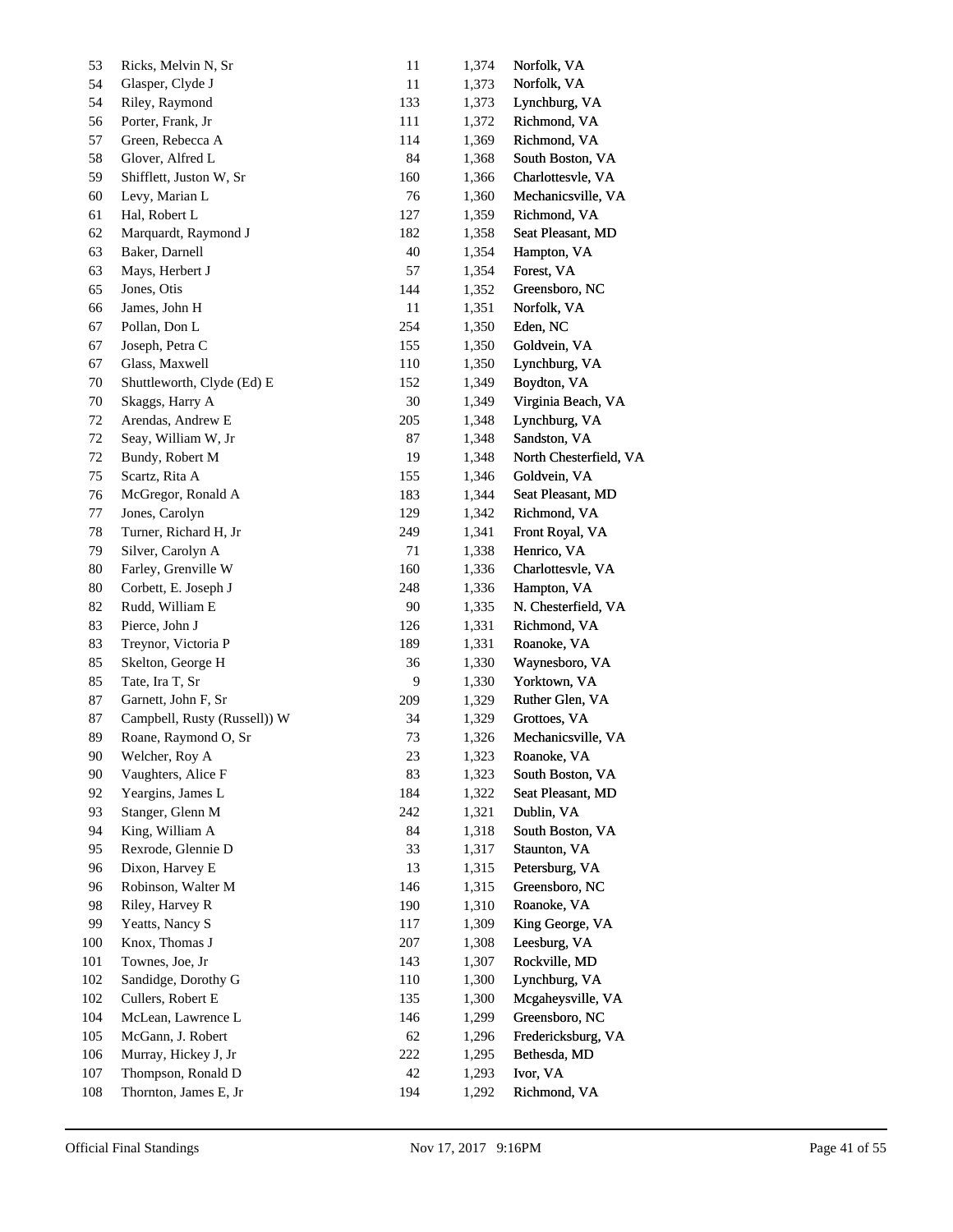| 108 | Baskerville, Joseph B   | 95  | 1,292 | Ft Lee, VA         |
|-----|-------------------------|-----|-------|--------------------|
| 110 | Clausen, Vickie K       | 195 | 1,287 | Verona, VA         |
| 111 | Funkhouser, Charles E   | 234 | 1,283 | Woodstock, VA      |
| 112 | Anderson, David R       | 82  | 1,273 | South Boston, VA   |
| 113 | Wawrzyniak, Judy M      | 64  | 1,272 | Midlothian, VA     |
| 114 | Wingfield, L Wayne      | 6   | 1,263 | Wirtz, VA          |
| 115 | Peterson, Ronnie        | 97  | 1,256 | Ft Lee, VA         |
| 115 | Jones, Michael L        | 247 | 1,256 | Glen Allen, VA     |
| 117 | Tenan, William E, Jr    | 12  | 1,253 | Yorktown, VA       |
| 118 | Cox, W. Glenn           | 87  | 1,246 | Sandston, VA       |
| 119 | Hickey, Pat             | 82  | 1,229 | South Boston, VA   |
| 119 | Calloway, Charles S     | 133 | 1,229 | Lynchburg, VA      |
| 119 | Pennix, George M        | 205 | 1,229 | Lynchburg, VA      |
| 122 | Ellinger, James S       | 49  | 1,224 | Crimora, VA        |
| 123 | Carmichael, James T, Jr | 96  | 1,222 | Ft Lee, VA         |
| 124 | Kulenguski, Robert A    | 14  | 1,217 | Chesapeake, VA     |
| 125 | DeWitt, Cary M          | 24  | 1,172 | Chesapeake, VA     |
| 126 | Schell, Steven L        | 135 | 1,170 | Mcgaheysville, VA  |
| 127 | McMullen, Hollis F      | 37  | 1,169 | Adelphi, MD        |
| 128 | Baer, Richard P         | 195 | 1,168 | Verona, VA         |
| 129 | Esposito, Dominic       | 118 | 1,167 | Newport News, VA   |
| 130 | Lester, Barbara W       | 238 | 696   | Belspring, VA      |
| 131 | James, Clarence E       | 72  | 602   | Mechanicsville, VA |

## **OPEN ALL EVENTS, OPEN ALL EVENTS: CLASS 3: 60-64, Handicapped**

| <b>Team name</b>        | <b>Entry</b>   | <b>Score</b> | <b>From</b>         |
|-------------------------|----------------|--------------|---------------------|
| Wright, Roland S, Jr.   | 241            | 1,601        | Christiansburg, VA  |
| Brown, Aaron W          | 50             | 1,559        | Richmond, VA        |
| Beshures, Edward J      | 67             | 1,530        | Hampton, VA         |
| West, Thomas W, Sr      | 53             | 1,523        | Hampton, VA         |
| Hodges, Connie T        | 5              | 1,515        | Wirtz, VA           |
| Murray, Anne M          | 221            | 1,512        | Bethesda, MD        |
| Sparks, Joe T           | 255            | 1,495        | Glen Allen, VA      |
| Hicks, Russell E        | 3              | 1,491        | Roanoke, VA         |
| Hackney, Frank W, Jr    | 57             | 1,488        | Forest, VA          |
| Gould, King J           | $\overline{4}$ | 1,477        | Wirtz, VA           |
| Jennings, Keith         | 108            | 1,475        | Forest, VA          |
| Moore, Kenneth W, Sr    | 22             | 1,473        | Petersburg, VA      |
| Yannitello, John M      | 168            | 1,467        | Williamsburg, VA    |
| Zimmerman, Michael E    | 25             | 1,465        | Norfolk, VA         |
| Swift, Verna G          | 156            | 1,465        | Goldvein, VA        |
| Journiette, Cassandra L | 189            | 1,464        | Roanoke, VA         |
| Gee, Lloyd E            | 22             | 1,449        | Petersburg, VA      |
| Rue, Randy G            | 33             | 1,448        | Staunton, VA        |
| Peterson, Stephen P     | 141            | 1,447        | Rockville, MD       |
| Anton, Charles J        | 215            | 1,447        | Richmond, VA        |
| Smith, Frank R          | 13             | 1,446        | Petersburg, VA      |
| Thompson, Annie C       | 218            | 1,438        | Richmond, VA        |
| Bigbie, Diane L         | 101            | 1,438        | Kilmarnock, VA      |
| Gravely, Charles L      | 213            | 1,438        | Collinsville, VA    |
| Stephan, Virginia A     | 155            | 1,427        | Goldvein, VA        |
| Britton, Clyde M        | 219            | 1,426        | Richmond, VA        |
| Bray, Cecil G           | 90             | 1,425        | N. Chesterfield, VA |
| Bauer, Kathleen T       | 99             | 1,417        | Big Island, VA      |
| Hawkins, Anita M        | 198            | 1,417        | Fredericksburg, VA  |
|                         |                |              |                     |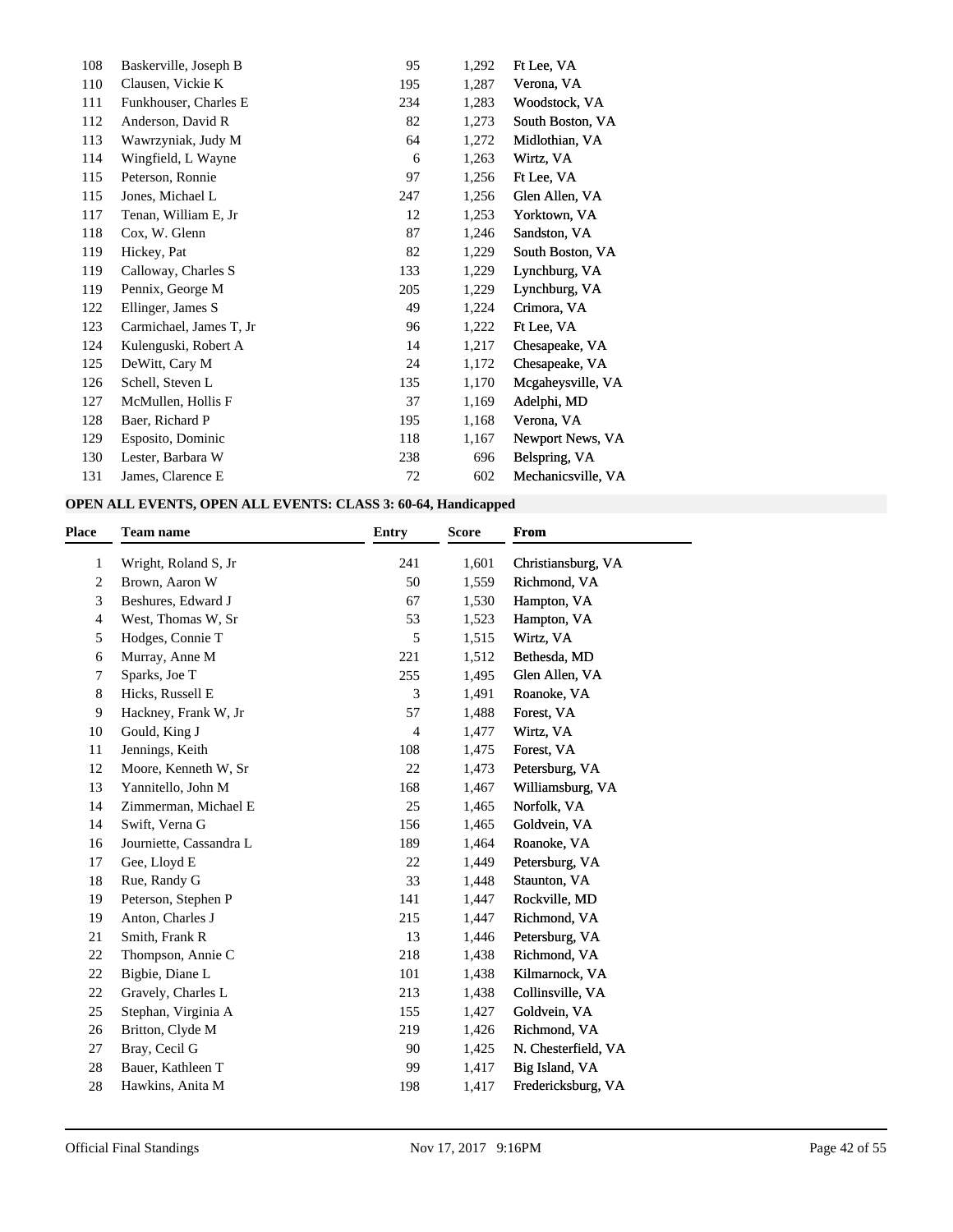| 30 | Twyman, Joseph E, Jr        | 58           | 1,416 | Hampton, VA            |
|----|-----------------------------|--------------|-------|------------------------|
| 30 | Toler, Deb G                | 255          | 1,416 | Glen Allen, VA         |
| 32 | Hutcherson, Becky W         | 18           | 1,415 | South Boston, VA       |
| 33 | Brown, Jimmy                | 85           | 1,413 | South Boston, VA       |
| 34 | Moses, Willie M, Jr         | 146          | 1,411 | Greensboro, NC         |
| 35 | Bundy, Brenda L             | 19           | 1,410 | North Chesterfield, VA |
| 36 | Drakes, Luis A              | 183          | 1,406 | Seat Pleasant, MD      |
| 37 | Selby, Kenneth H            | 119          | 1,398 | Yorktown, VA           |
| 37 | Mabry, Elton L              | 78           | 1,398 | Prince George, VA      |
| 37 | Richardson, Paula D         | 58           | 1,398 | Hampton, VA            |
| 40 | Hogue, Cecil C              | 85           | 1,397 | South Boston, VA       |
| 40 | Branch, Jerry G             | 218          | 1,397 | Richmond, VA           |
| 40 | Baker, Tom                  | 254          | 1,397 | Eden, NC               |
| 43 | Calhoon, Richard L          | 1            | 1,396 | Roanoke, VA            |
| 44 | Mills, Patricia A           | 26           | 1,390 | Warrenton, VA          |
| 45 | Terry, Ronnie J, Sr         | 2            | 1,389 | Roanoke, VA            |
| 45 | Roberts, Jim (Jimmy) H      | 34           | 1,389 | Grottoes, VA           |
| 45 | Kline, Jean K               | 43           | 1,389 | Mechanicsville, VA     |
| 45 | Pancoast, Robert T          | 65           | 1,389 | Newport News, VA       |
| 49 | Tunstall, William H         | 73           | 1,388 | Mechanicsville, VA     |
| 50 | Mims, Gary N                | 186          | 1,386 | Midlothian, VA         |
| 51 | Shifflett, John E, Jr       | 34           | 1,385 | Grottoes, VA           |
| 52 | Lassiter, Johnette L        | 73           | 1,384 | Mechanicsville, VA     |
| 52 | Bauer, Daniel J             | 98           | 1,384 | Big Island, VA         |
| 54 | Thomas, Robbie K            | 192          | 1,383 | N. Prince George, VA   |
| 55 | Silver, Bernard, Sr         | 71           | 1,382 | Henrico, VA            |
| 56 | Hill, Abbie                 | 60           | 1,380 | Hampton, VA            |
| 57 | Simmons, Brian              | 132          | 1,379 | Clifton Forge, VA      |
| 57 | Estep, Roger L              | 233          | 1,379 | Woodstock, VA          |
| 57 | Bofinger, Deborah           | 235          | 1,379 | Frederick, MD          |
| 60 | Waldeck, John E             | 86           | 1,376 | Mechanicsville, VA     |
| 61 | Lunsford, Charles A         | 211          | 1,374 | Chester, VA            |
| 62 | Maclin, Doris G             | 76           | 1,372 | Mechanicsville, VA     |
| 63 | Curtis, Stafford J          | 85           | 1,370 | South Boston, VA       |
| 64 | Branch, Margaret D          | 218          | 1,369 | Richmond, VA           |
| 65 | Barbour, Sidney P           | 182          | 1,368 | Seat Pleasant, MD      |
| 65 | Bland, Randolph L           | 96           | 1,368 | Ft Lee, VA             |
| 67 | Gannon, Kevin F             | $\mathbf{1}$ | 1,366 | Roanoke, VA            |
| 67 | Schmidt, Vicky L            | 119          | 1,366 | Yorktown, VA           |
| 69 | Stevens, Aubrey (Butch), Jr | 219          | 1,363 | Richmond, VA           |
| 69 | Lewis, Daniel F             | 233          | 1,363 | Woodstock, VA          |
| 71 | Midgett, Shelia L           | 24           | 1,362 | Chesapeake, VA         |
| 71 | Harris, David H             | 89           | 1,362 | N. Chesterfield, VA    |
| 73 | Whitley, Kenneth W          | 117          | 1,361 | King George, VA        |
| 74 | Isley, Artie N              | 111          | 1,359 | Richmond, VA           |
| 75 | Chrest, Elsie F             | 172          | 1,358 | North, VA              |
| 76 | Thomas, Dale K              | $\sqrt{6}$   | 1,356 | Wirtz, VA              |
| 77 | Hughes, Sue F               | 81           | 1,355 | South Boston, VA       |
| 77 | Floyd, Claudia G            | 19           | 1,355 | North Chesterfield, VA |
| 79 | Pauley, Paul L              | 190          | 1,352 | Roanoke, VA            |
| 79 | Dover, Becky E              | 65           | 1,352 | Newport News, VA       |
| 81 | Foster, Ronald              | 197          | 1,347 | Stafford, VA           |
| 82 | Blankenship, Christy M      | 192          | 1,346 | N. Prince George, VA   |
| 83 | Jackson-Marshall, Agatha V  | 75           | 1,342 | Mechanicsville, VA     |
| 84 | Fallen, Lowell H, Jr        | 18           | 1,341 | South Boston, VA       |
| 85 | Lastinger, Charles C, Jr    | 103          | 1,339 | Portsmouth, VA         |
|    |                             |              |       |                        |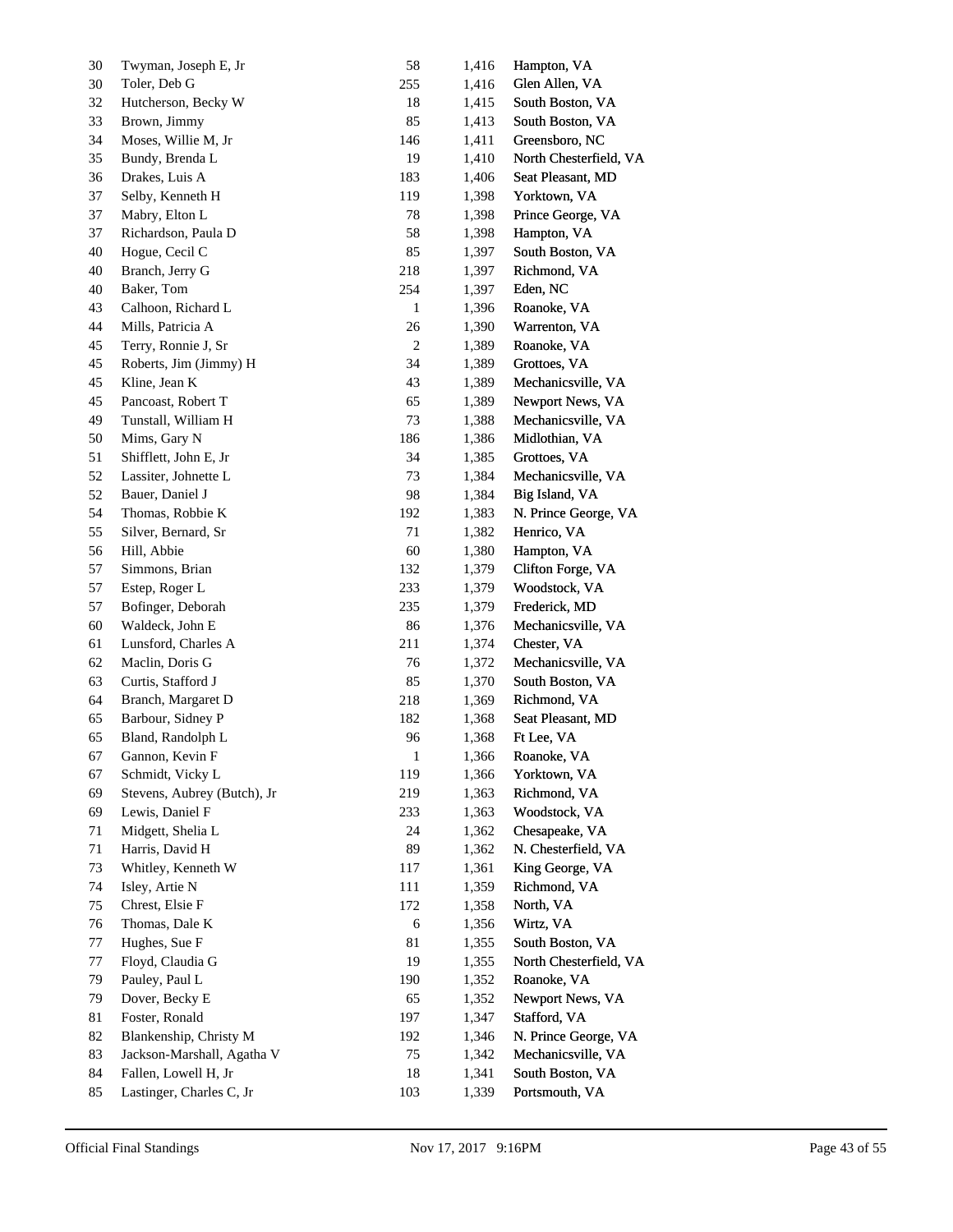| 86      | Jones, Robert A           | 74        | 1,335 | Mechanicsville, VA  |
|---------|---------------------------|-----------|-------|---------------------|
| 87      | Hunt, Adolph P            | 13        | 1,334 | Petersburg, VA      |
| 87      | Cimino, Ralph L, Jr       | 111       | 1,334 | Richmond, VA        |
| 89      | Griffin, Henry D          | 97        | 1,330 | Ft Lee, VA          |
| 89      | Chavis, Thomas L, III     | 181       | 1,330 | Chester, VA         |
| 89      | Layton, Betty             | 140       | 1,330 | Eagle Rock, VA      |
| 92      | Hester, Mary C            | 158       | 1,326 | Goldvein, VA        |
| 93      | Pollard, James F, Jr      | 75        | 1,325 | Mechanicsville, VA  |
| 94      | Thompson, Randy           | 246       | 1,324 | Christiansbrg, VA   |
| 95      | Lukowski, Mark V          | 98        | 1,322 | Big Island, VA      |
| 96      | Hill, William O           | 60        | 1,321 | Hampton, VA         |
| 97      | Robertson, James P        | 7         | 1,317 | Wirtz, VA           |
| 98      | Preston, Joe L            | 189       | 1,316 | Roanoke, VA         |
| 99      | Pancoast, Mary C          | 65        | 1,313 | Newport News, VA    |
| $100\,$ | Shiflett, Christine R     | 39        | 1,311 | Chesterfield, VA    |
| 100     | Jessup, William, Sr       | 144       | 1,311 | Greensboro, NC      |
| 102     | Beaulac, Michael J        | 118       | 1,310 | Newport News, VA    |
| 103     | Barnhouse, Donna D        | 234       | 1,309 | Woodstock, VA       |
| 104     | Staton, Albert L          | 54        | 1,308 | Buena Vista, VA     |
| 105     | Peppler, Stephen G        | 61        | 1,303 | Norfolk, VA         |
| 105     | Mathews, Phyllis A        | 154       | 1,303 | Goldvein, VA        |
| 107     | Tschupp, Gregory A        | 67        | 1,301 | Hampton, VA         |
| 108     | Dixon, John H             | 83        | 1,300 | South Boston, VA    |
| 109     | Anderson, Derek L         | 142       | 1,293 | Rockville, MD       |
| 110     | Gill, Joseph F            | 251       | 1,292 | Front Royal, VA     |
| 111     | Shrieves, Gilbert G       | 78        | 1,291 | Prince George, VA   |
| 112     | Street, Ronald D          | 39        | 1,289 | Chesterfield, VA    |
| 113     | Smith, Deborah D          | 33        | 1,287 | Staunton, VA        |
| 113     | Layton, Mike              | 139       | 1,287 | Eagle Rock, VA      |
| 115     | Cotman, Henderson W, Jr   | 126       | 1,286 | Richmond, VA        |
| 115     | Galderisi, Margaret E     | 227       | 1,286 | Winchester, VA      |
| 117     | Smith, Donna M            | 154       | 1,280 | Goldvein, VA        |
| 118     | Jones, Milton E           | 95        | 1,276 | Ft Lee, VA          |
| 119     | Carlton, Richard G        | 132       | 1,274 | Clifton Forge, VA   |
| 120     | Hazelwood, Nancy C        | 188       | 1,270 | Halifax, VA         |
|         |                           |           |       |                     |
| 121     | Crawley, Timothy A        | 96<br>131 | 1,266 | Ft Lee, VA          |
| 121     | Grieve, Mike L            |           | 1,266 | N. Chesterfield, VA |
| 123     | Webb, Denise B            | 114       | 1,260 | Richmond, VA        |
| 124     | Alexander, Janet R        | 154       | 1,259 | Goldvein, VA        |
| 125     | McDonough, Brian G        | 42        | 1,256 | Ivor, VA            |
| 126     | Graham, Edward D          | 117       | 1,255 | King George, VA     |
| 127     | Hutcherson, Richard C, Jr | 18        | 1,253 | South Boston, VA    |
| 128     | Andrews, Terry P          | 206       | 1,249 | Henrico, VA         |
| 129     | James, Thomas E, Sr       | 194       | 1,234 | Richmond, VA        |
| 130     | Parker, Richmond L, Jr    | 95        | 1,203 | Ft Lee, VA          |
| 131     | Lindsey, Lawrence L, Sr   | 185       | 1,200 | Seat Pleasant, MD   |
| 132     | Huddleston, Walter L, Jr  | $87\,$    | 1,196 | Sandston, VA        |
| 133     | Griffin, Allen L          | 190       | 1,195 | Roanoke, VA         |
| 134     | Myers, Jack W, Jr         | 119       | 1,180 | Yorktown, VA        |
| 135     | Robinson, Gwen            | 74        | 1,152 | Mechanicsville, VA  |

## **OPEN ALL EVENTS, OPEN ALL EVENTS: CLASS 4: 55-59, Handicapped**

| <b>Place</b> | <b>Team name</b>       | Entry | Score | <b>From</b>        |
|--------------|------------------------|-------|-------|--------------------|
|              | Bourne, James E        | 194   |       | 1,556 Richmond, VA |
|              | 2 Spellman, G. Michael | 67    |       | 1,547 Hampton, VA  |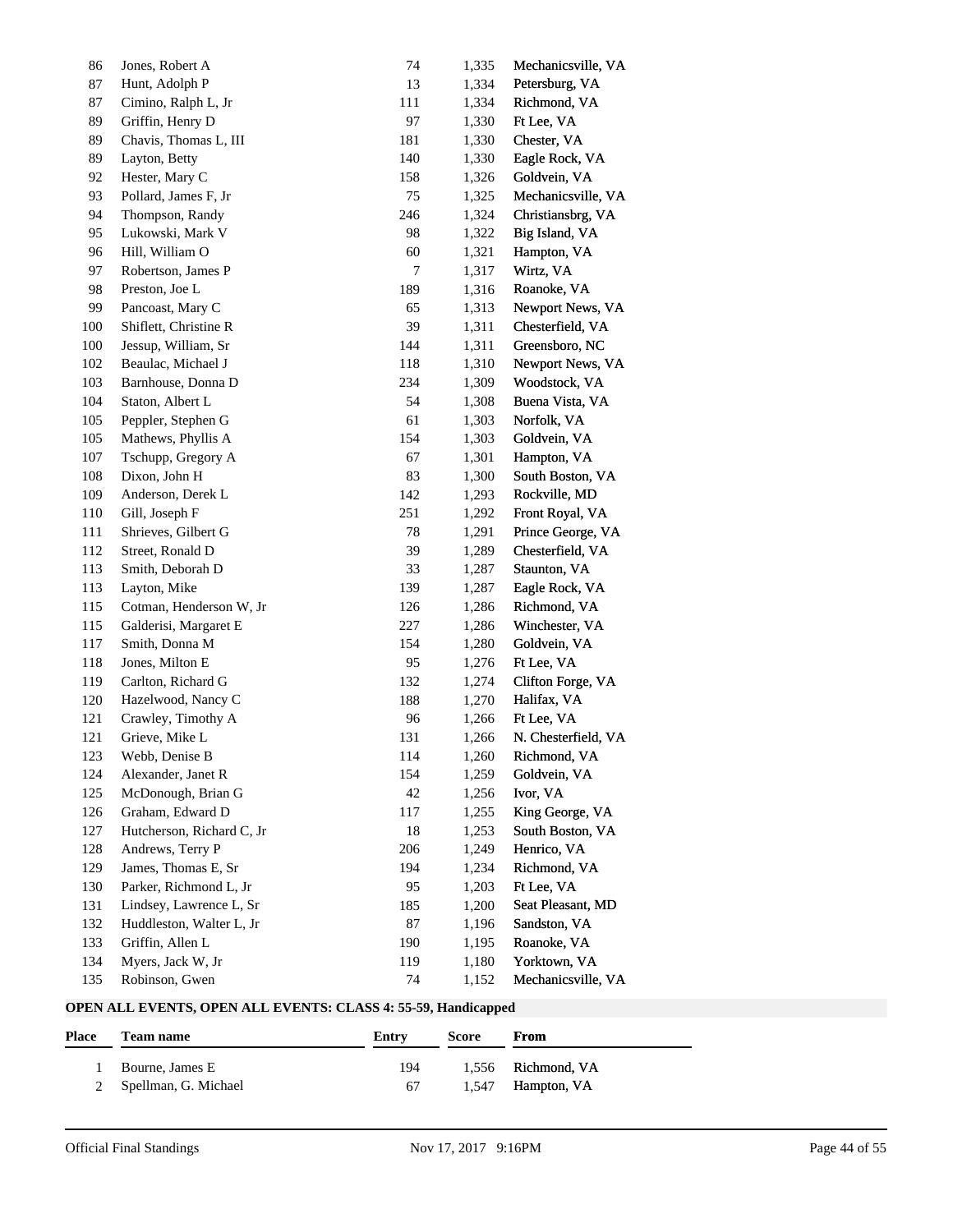| 3      | Murray, Jay W                  | 66                          | 1,533 | Hampton, VA         |
|--------|--------------------------------|-----------------------------|-------|---------------------|
| 4      | Valentino, Kenneth R, Jr       | 208                         | 1,500 | Sandston, VA        |
| 5      | Shoemaker, Larry W             | 209                         | 1,498 | Ruther Glen, VA     |
| 6      | Stike, Terry W                 | 94                          | 1,496 | Wytheville, VA      |
| 6      | Howell, David J                | 94                          | 1,496 | Wytheville, VA      |
| 8      | Turner, David E                | 137                         | 1,491 | Mineral, VA         |
| 9      | Campbell, Cynthia D            | 34                          | 1,488 | Grottoes, VA        |
| 10     | Cesaro, Kevin E                | 141                         | 1,484 | Rockville, MD       |
| 11     | Owens, Brian K                 | 207                         | 1,483 | Leesburg, VA        |
| 12     | Ballowe, Sonchai "Tom" P       | 253                         | 1,479 | Yorktown, VA        |
| 13     | Barrett, Melany A              | 44                          | 1,469 | Aulander, NC        |
| 14     | Rowley, Roger D                | $27\,$                      | 1,468 | Stafford, VA        |
| 15     | Gilbert, Rosie L               | 255                         | 1,460 | Glen Allen, VA      |
| 16     | Agee, David C                  | 212                         | 1,454 | Collinsville, VA    |
| 17     | Orcutt, Philip M               | 111                         | 1,451 | Richmond, VA        |
| 18     | Brooks, Jean M                 | 236                         | 1,448 | Frederick, MD       |
| 19     | Foster, Petra                  | 197                         | 1,447 | Stafford, VA        |
| 20     | Mays, Calvin T                 | $\ensuremath{\mathfrak{Z}}$ | 1,444 | Roanoke, VA         |
| 21     | Rhoads, Michael S              | 250                         | 1,442 | Front Royal, VA     |
| 22     | Rizzo, Michael A               | $27\,$                      | 1,440 | Stafford, VA        |
| 23     | Wingfield, Danny W, Sr         | 108                         | 1,439 | Forest, VA          |
| 23     | Williams, Maythis A            | 184                         | 1,439 | Seat Pleasant, MD   |
| 25     | Davis-Brown, Peggy A           | 219                         | 1,438 | Richmond, VA        |
| 26     | Young, Karen P                 | 7                           | 1,435 | Wirtz, VA           |
| 27     | Hogue, Rikky S                 | 161                         | 1,433 | Glade Hill, VA      |
| 28     | Shiflett, William (Bill) C, Jr | 170                         | 1,432 | Chester, VA         |
| 29     | Abt, Jeffrey S                 | 137                         | 1,425 | Mineral, VA         |
| 29     | Davis, Melody W                | 152                         | 1,425 | Boydton, VA         |
| 31     | Thompson, Mack W               | 218                         | 1,414 | Richmond, VA        |
| 32     | Stover, Nancy J                | 251                         | 1,413 | Front Royal, VA     |
| 33     | Clayton, Kenneth A             | 141                         | 1,408 | Rockville, MD       |
| 34     | Bruce, Arthur F, Jr            | 236                         | 1,407 | Frederick, MD       |
| 34     | Blankenship, Mike T            | $\sqrt{6}$                  | 1,407 | Wirtz, VA           |
| 36     | Hilling, Daniel K              | 248                         | 1,404 | Hampton, VA         |
| 37     | Chapman, Pamela J              | 24                          | 1,400 | Chesapeake, VA      |
| 38     | Wright, Bennie J               | 68                          | 1,399 | Hampton, VA         |
| 39     | Jacobson, Michael A            | 208                         | 1,397 | Sandston, VA        |
| $40\,$ | Miyamasu, Myles M              | 141                         | 1,396 | Rockville, MD       |
| 41     | Carter, Brenda A               | 72                          | 1,392 | Mechanicsville, VA  |
| 41     | Stables, James E               | $90\,$                      | 1,392 | N. Chesterfield, VA |
| 43     | Thompson, Joe H                | $80\,$                      | 1,391 | Charlottesville, VA |
| 44     | Crider, Susan P                | 234                         | 1,389 | Woodstock, VA       |
| 45     | Herron, Brad V                 | 86                          | 1,388 | Mechanicsville, VA  |
| 46     | Beasley, Ron E                 | 208                         | 1,387 | Sandston, VA        |
| 46     | Ratten, Denise A               | 157                         | 1,387 | Goldvein, VA        |
| 48     | Christian, Red M               | 247                         | 1,385 | Glen Allen, VA      |
| 48     | Rush, Jacklyn P                | 201                         | 1,385 | Dumfries, VA        |
| 50     | Grasz, Holly J                 | 217                         | 1,380 | Chesapeake, VA      |
| 51     | White, Bruce R, Sr             | 219                         | 1,379 | Richmond, VA        |
| 52     | Snow, Paul                     | 235                         | 1,378 | Frederick, MD       |
| 53     | Oliver, John C                 | 198                         | 1,377 | Fredericksburg, VA  |
| 54     | Maynard, Andre A               | 16                          | 1,374 | Portsmouth, VA      |
| 55     | Washington, James, Jr          | 186                         | 1,370 | Midlothian, VA      |
| 56     | Brede, Thomas R                | 92                          | 1,369 | N. Chesterfield, VA |
| 56     | Crouch, Jeffrey L              | 28                          | 1,369 | Fredericksburg, VA  |
| 56     | Lillard, David W               | 249                         | 1,369 | Front Royal, VA     |
|        |                                |                             |       |                     |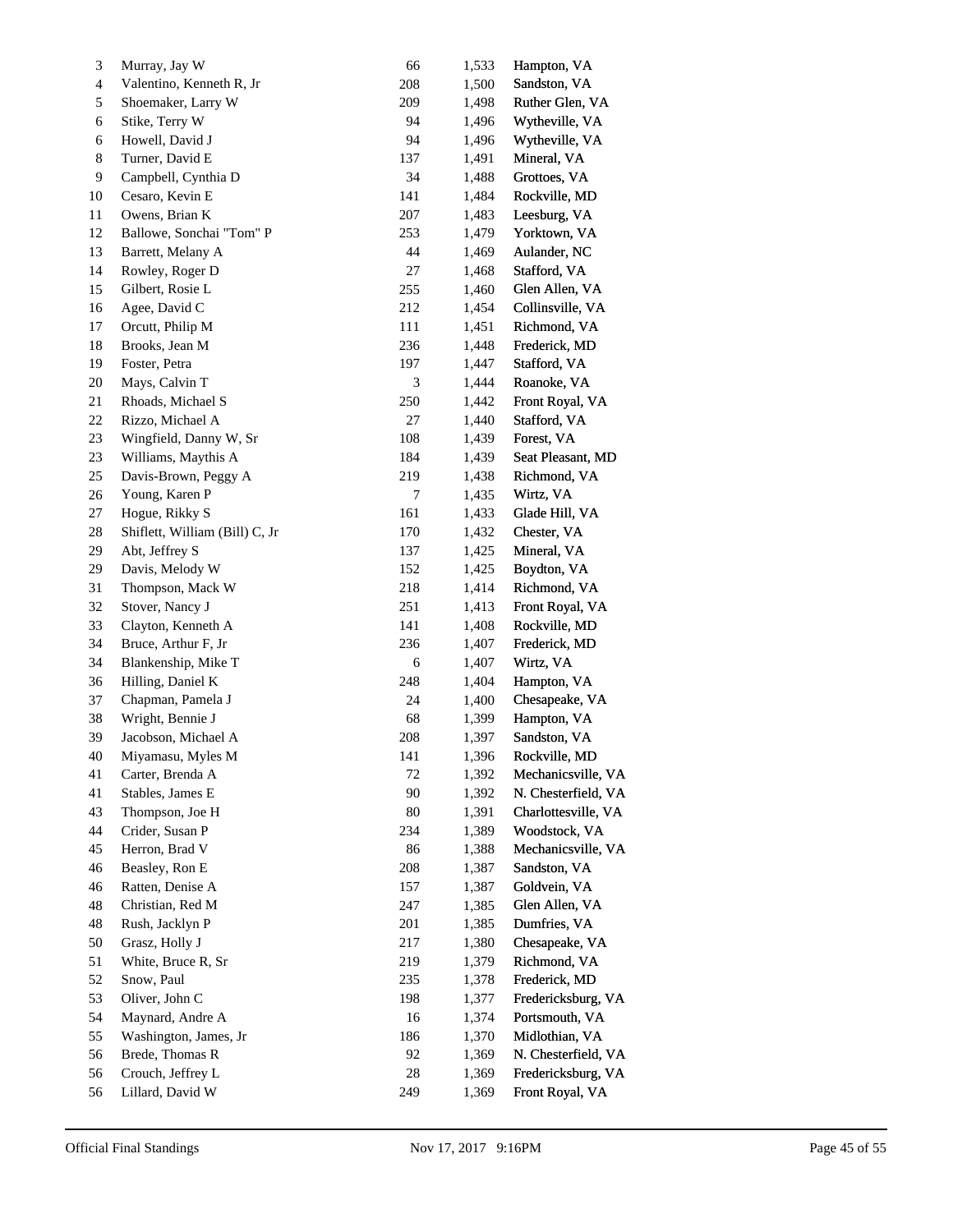| 59  | Nichols, David S            | 161            | 1,366 | Glade Hill, VA         |
|-----|-----------------------------|----------------|-------|------------------------|
| 60  | Knight, Frank R             | 190            | 1,359 | Roanoke, VA            |
| 60  | Hogue, Sylvia A             | 85             | 1,359 | South Boston, VA       |
| 62  | Estep, Denise B             | 234            | 1,358 | Woodstock, VA          |
| 62  | Smith, Stanley              | 84             | 1,358 | South Boston, VA       |
| 64  | Laughlin, Douglas L         | 187            | 1,352 | Newport News, VA       |
| 65  | Nicholas, Denise L          | 16             | 1,350 | Portsmouth, VA         |
| 66  | Jimenez, Jose A             | 106            | 1,348 | Portsmouth, VA         |
| 67  | Biertzer, Dan D             | 94             | 1,347 | Wytheville, VA         |
| 68  | Grenell, Kay R              | 186            | 1,344 | Midlothian, VA         |
| 69  | Littlefield, David W        | 66             | 1,343 | Hampton, VA            |
| 70  | Cunningham, Valerie L       | 247            | 1,340 | Glen Allen, VA         |
| 71  | Hale, Larry H               | $\overline{c}$ | 1,339 | Roanoke, VA            |
| 72  | Clary, Robert R             | 45             | 1,337 | Amelia Court House, VA |
| 72  | Tuttle, Donna L             | 254            | 1,337 | Eden, NC               |
| 74  | Myers, Debbie H             | 119            | 1,335 | Yorktown, VA           |
| 75  | Edmonds, Jeffrey L          | 83             | 1,333 | South Boston, VA       |
| 76  | Miles, Jack, Jr             | 113            | 1,332 | Richmond, VA           |
| 77  | Robinson, Peter E           | 89             | 1,331 | N. Chesterfield, VA    |
| 78  | Coffey, Edward L            | 54             | 1,330 | Buena Vista, VA        |
| 79  | Tunstall, Jo A              | 73             | 1,329 | Mechanicsville, VA     |
| 79  | Williamson, Jennifer A      | 157            | 1,329 | Goldvein, VA           |
| 81  | Whitted, Michael C          | 185            | 1,328 | Seat Pleasant, MD      |
| 82  | Roy, Kevin A                | 183            | 1,325 | Seat Pleasant, MD      |
| 83  | Yannitello, Pamela K        | 168            | 1,324 | Williamsburg, VA       |
| 84  | Williams, Daniel            | 16             | 1,322 | Portsmouth, VA         |
| 85  | Hurt, Bobby                 | 109            | 1,319 | Forest, VA             |
| 85  | Bremmer, Rodney R           | 68             | 1,319 | Hampton, VA            |
| 87  | Mitchell, Franklin D        | 126            | 1,316 | Richmond, VA           |
| 88  | Arnot, Dean                 | 161            | 1,314 | Glade Hill, VA         |
| 89  | Blevins, James T            | 54             | 1,311 | Buena Vista, VA        |
| 90  | Stike, Edwin                | 94             | 1,303 | Wytheville, VA         |
| 91  | Cruz, Joseph R              | 44             | 1,302 | Aulander, NC           |
| 91  | Cofflin, Mike W             | 109            | 1,302 | Forest, VA             |
| 93  | Shoemaker, Deborah A        | 209            | 1,301 | Ruther Glen, VA        |
| 94  | Stover, Kenneth J           | 251            | 1,295 | Front Royal, VA        |
| 95  | Byer, Roger G               | 140            | 1,286 | Eagle Rock, VA         |
| 95  | Brooks, Jim R               | 187            | 1,286 | Newport News, VA       |
| 97  | Drake, Marilyn S            | 235            | 1,285 | Frederick, MD          |
| 98  | Green, Helen                | 183            | 1,284 | Seat Pleasant, MD      |
| 99  | Payne, Jesse E              | 57             | 1,282 | Forest, VA             |
| 100 | Masincup, Terry L           | 49             | 1,281 | Crimora, VA            |
| 101 | Livingston, Bernard         | 198            | 1,272 | Fredericksburg, VA     |
| 102 | Mallory, Walter R           | 127            | 1,268 | Richmond, VA           |
| 103 | Gerovac, Brian T            | 137            | 1,264 | Mineral, VA            |
| 104 | Altizer, Walter R           | 49             | 1,260 | Crimora, VA            |
| 105 | Vaughan, Brian G            | 130            | 1,258 | Richmond, VA           |
| 106 | Summers, Donald D, Jr       | 67             | 1,256 | Hampton, VA            |
| 107 | Banicky, John D             | 44             | 1,251 | Aulander, NC           |
| 108 | Thompson, Jeffrey A         | 59             | 1,244 | Hampton, VA            |
| 109 | Brooks, Al                  | 241            | 1,242 | Christiansburg, VA     |
| 110 | Firman, George "Nate" N, Sr | 9              | 1,232 | Yorktown, VA           |
| 111 | Chavis, Tommy L             | 75             | 1,231 | Mechanicsville, VA     |
| 112 | Bishop, Michael W           | 131            | 1,219 | N. Chesterfield, VA    |
| 113 | Szamborski, Brian E         | 221            | 1,200 | Bethesda, MD           |
| 114 | Drake, Willis L, Jr         | 235            |       | Frederick, MD          |
|     |                             |                | 1,182 |                        |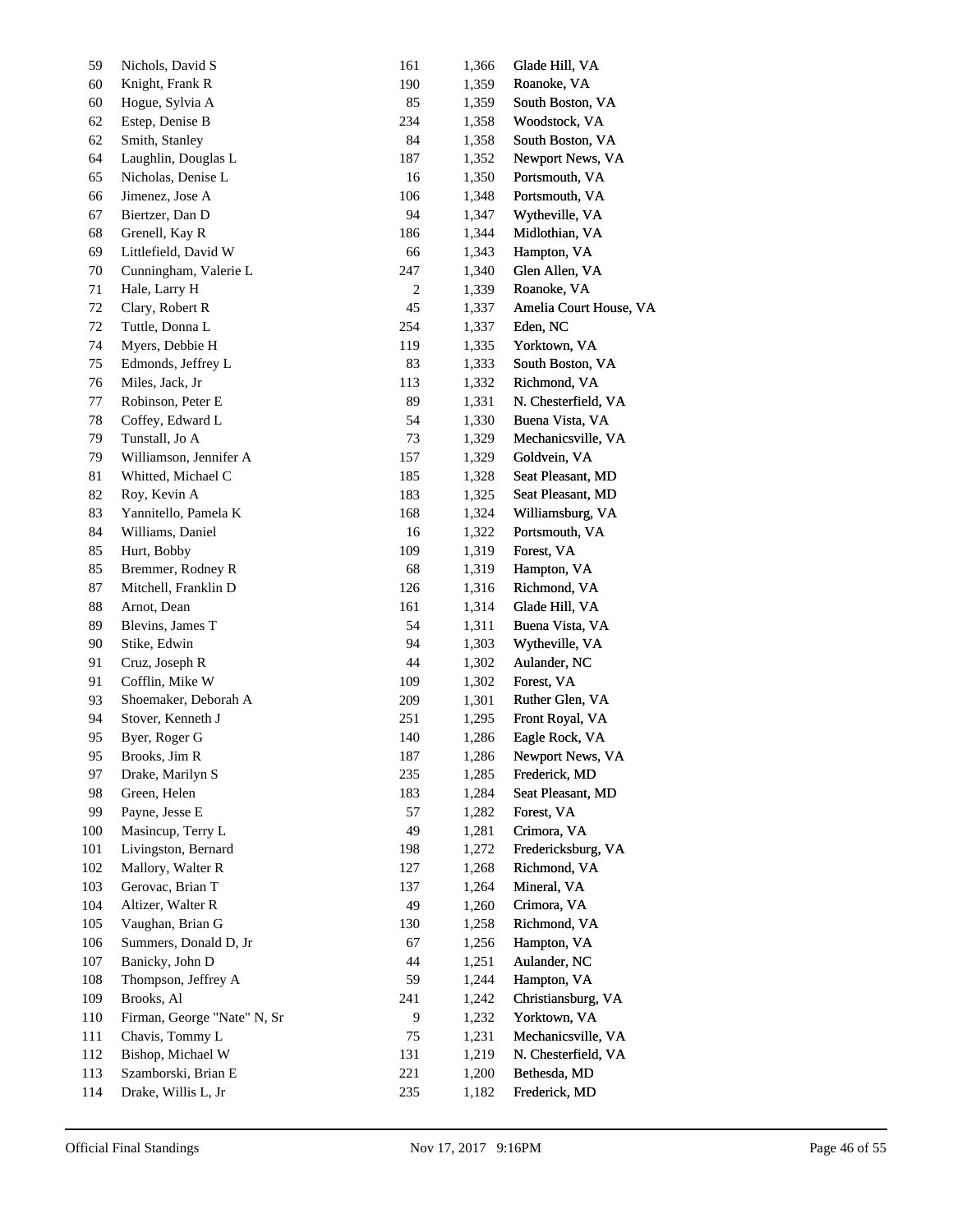| 115 Martin, Jeff W   |  | 212 1,179 Collinsville, VA |
|----------------------|--|----------------------------|
| 116 Hansen, Shelly M |  | 156 1,158 Goldvein, VA     |

| <b>OPEN ALL EVENTS, OPEN ALL EVENTS: CLASS 5: 50-54, Handicapped</b> |  |  |  |  |  |
|----------------------------------------------------------------------|--|--|--|--|--|
|----------------------------------------------------------------------|--|--|--|--|--|

| Place | <b>Team name</b>        | <b>Entry</b>   | <b>Score</b> | From                |  |
|-------|-------------------------|----------------|--------------|---------------------|--|
| 1     | Maple, Orlando L        | 247            | 1,558        | Glen Allen, VA      |  |
| 2     | Brice, Tina Y           | 47             | 1,546        | Palmyra, VA         |  |
| 3     | Scott, James P          | 137            | 1,545        | Mineral, VA         |  |
| 4     | Kidd, Scottie R         | 55             | 1,519        | Forest, VA          |  |
| 5     | Knode, Paul A           | 211            | 1,516        | Chester, VA         |  |
| 6     | Harris, William H, III  | 23             | 1,511        | Roanoke, VA         |  |
| 7     | Shelton, Terry L        | 161            | 1,498        | Glade Hill, VA      |  |
| 8     | Murphy, Penny K         | 222            | 1,494        | Bethesda, MD        |  |
| 9     | Bazile, William K       | 143            | 1,483        | Rockville, MD       |  |
| 10    | Blair-McManus, Cynthia  | 143            | 1,476        | Rockville, MD       |  |
| 11    | Rengers, Vickie B       | 208            | 1,472        | Sandston, VA        |  |
| 12    | Woodruff, Paul T        | 128            | 1,461        | Richmond, VA        |  |
| 13    | Smithers, Randy         | 139            | 1,459        | Eagle Rock, VA      |  |
| 14    | McManus, Gilbert S      | 143            | 1,458        | Rockville, MD       |  |
| 15    | Hicks, Sheila D         | 3              | 1,447        | Roanoke, VA         |  |
| 16    | Senn, Kevin F           | 236            | 1,445        | Frederick, MD       |  |
| 17    | Pifer, Mark A           | 139            | 1,444        | Eagle Rock, VA      |  |
| 18    | Toney, Theophilus       | 128            | 1,436        | Richmond, VA        |  |
| 19    | Ridge, Richard R        | 86             | 1,433        | Mechanicsville, VA  |  |
| 20    | Brown, Vickie A         | 114            | 1,432        | Richmond, VA        |  |
| 21    | Toney, Charlotte A      | 47             | 1,430        | Palmyra, VA         |  |
| 21    | Buskey, Kevin J         | 181            | 1,430        | Chester, VA         |  |
| 23    | Bragg, Glen B, III      | 68             | 1,427        | Hampton, VA         |  |
| 24    | Williamson, Rebecca W   | 196            | 1,421        | S. Chesterfield, VA |  |
| 25    | Brown, Tammy S          | 180            | 1,420        | Forrest, VA         |  |
| 26    | Nankivell, Kevin L      | 36             | 1,417        | Waynesboro, VA      |  |
| 27    | Bell, Wayne             | 28             | 1,416        | Fredericksburg, VA  |  |
| 28    | Richardson, David E     | 21             | 1,409        | Glen Allen, VA      |  |
| 28    | Carrigan, Sean M        | 249            | 1,409        | Front Royal, VA     |  |
| 30    | Streath, Andrew J       | 46             | 1,408        | Forest, VA          |  |
| 31    | Wilson, Dowery O        | 25             | 1,407        | Norfolk, VA         |  |
| 31    | Mayo, John A, Jr        | 210            | 1,407        | S. Chesterfield, VA |  |
| 33    | Butner, Tim W           | 54             | 1,406        | Buena Vista, VA     |  |
| 33    | Gilbert, Rick L         | 255            | 1,406        | Glen Allen, VA      |  |
| 35    | Hagerman, Anita L       | 25             | 1,405        | Norfolk, VA         |  |
| 36    | Zimmerman, Daniel R     | 250            | 1,404        | Front Royal, VA     |  |
| 37    | VanCamp, Dennis F       | 248            | 1,400        | Hampton, VA         |  |
| 38    | Wright, Elvis W         | 7              | 1,399        | Wirtz, VA           |  |
| 39    | Sova, Walter H, Jr      | 180            | 1,398        | Forrest, VA         |  |
| 40    | Conner, Bobby           | 139            | 1,396        | Eagle Rock, VA      |  |
| 41    | Pollan, Lynn M          | 254            | 1,395        | Eden, NC            |  |
| 41    | Eskridge, Christopher L | 68             | 1,395        | Hampton, VA         |  |
| 43    | Brown, Alphonsa         | 25             | 1,393        | Norfolk, VA         |  |
| 44    | Hale, Melodie E         | $\overline{c}$ | 1,390        | Roanoke, VA         |  |
| 45    | Thomas, Kerry L         | 42             | 1,387        | Ivor, VA            |  |
| 46    | Jones, Jeffery L        | 78             | 1,383        | Prince George, VA   |  |
| 47    | Cawley, Mark A          | 56             | 1,381        | Forest, VA          |  |
| 48    | Brown, Dawn E           | 156            | 1,380        | Goldvein, VA        |  |
| 49    | Weaver, Donna C         | 7              | 1,378        | Wirtz, VA           |  |
| 49    | Turner, Kervin B        | 39             | 1,378        | Chesterfield, VA    |  |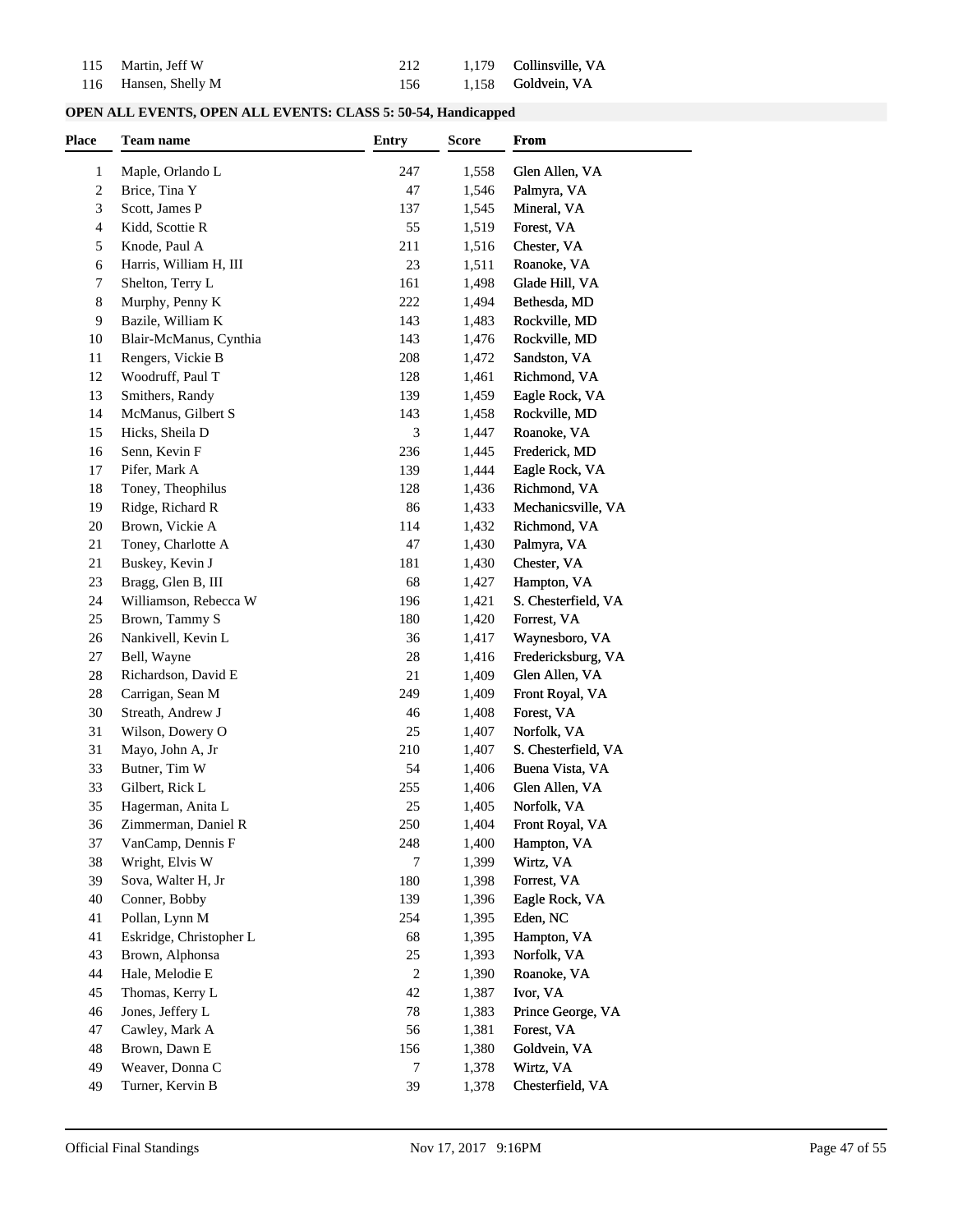| 51  | Rhoads, Michelle L       | 250     | 1,376 | Front Royal, VA        |
|-----|--------------------------|---------|-------|------------------------|
| 52  | Keene, Robert, Jr        | 96      | 1,374 | Ft Lee, VA             |
| 52  | Webster, Earl R          | 217     | 1,374 | Chesapeake, VA         |
| 54  | Campbell, Robert L       | 109     | 1,373 | Forest, VA             |
| 55  | Szamborski, William J    | 221     | 1,368 | Bethesda, MD           |
| 56  | Heard, John D            | 197     | 1,366 | Stafford, VA           |
| 57  | Thibault, Thomas P       | 172     | 1,364 | North, VA              |
| 58  | Lyles, James C           | 146     | 1,362 | Greensboro, NC         |
| 59  | Lee, James D, Jr         | 216     | 1,361 | Midlothian, VA         |
| 60  | Maynard, Beth A          | 16      | 1,360 | Portsmouth, VA         |
| 61  | Loeb, Bret W             | 86      | 1,359 | Mechanicsville, VA     |
| 61  | Overby, Deborah D        | 126     | 1,359 | Richmond, VA           |
| 63  | Mills, Brett A           | 26      | 1,357 | Warrenton, VA          |
| 63  | Ahlgrim, Keith A         | 216     | 1,357 | Midlothian, VA         |
| 65  | Ference, Jim A           | 28      | 1,356 | Fredericksburg, VA     |
| 66  | Guill, David E           | 182     | 1,355 | Seat Pleasant, MD      |
| 67  | Coulson, Mike            | 212     | 1,354 | Collinsville, VA       |
| 68  | Banks, Veronica          | 210     | 1,353 | S. Chesterfield, VA    |
| 69  | Zimmerman, Rosemary P    | 250     | 1,351 | Front Royal, VA        |
| 70  | Seawright, Latonya J     | 198     | 1,346 | Fredericksburg, VA     |
| 71  | Smith, Eric S            | 33      | 1,345 | Staunton, VA           |
| 71  | Poulston, Earl W, Jr     | 170     | 1,345 | Chester, VA            |
| 73  | Reece, Frank W           | 113     | 1,344 | Richmond, VA           |
| 74  | Walker, Tanya B          | 74      | 1,342 | Mechanicsville, VA     |
| 75  | Smith, Herald G, Jr      | 135     | 1,341 | Mcgaheysville, VA      |
| 76  | Chinavare, Darin J       | $27\,$  | 1,340 | Stafford, VA           |
| 76  | Redd, Stanley E          | 78      | 1,340 | Prince George, VA      |
| 78  | Gates, Kevin R           | 211     | 1,339 | Chester, VA            |
| 79  | Manuel, Troy F           | 56      | 1,338 | Forest, VA             |
| 80  | Brooks, Leo N            | 128     | 1,334 | Richmond, VA           |
| 81  | Williams, Michael D      | 97      | 1,332 | Ft Lee, VA             |
| 82  | Douglas, Frederick H, Jr | 207     | 1,331 | Leesburg, VA           |
| 83  | Livingston, La'Tonia M   | 197     | 1,321 | Stafford, VA           |
| 84  | Sova, Kimberley D        | 180     | 1,320 | Forrest, VA            |
| 85  | Hanes, David E           | 102     | 1,319 | Lexington, VA          |
| 86  | Walker, Andre M, Sr      | 256     | 1,315 | Richmond, VA           |
| 87  | Davis, Lunetta B         | 126     | 1,312 | Richmond, VA           |
| 88  | Fisher, Melodie A        | $120\,$ | 1,311 | Richmond, VA           |
| 89  | Hall, William R          | 213     | 1,310 | Collinsville, VA       |
| 90  | Kloft, Deborah L         | 6       | 1,309 | Wirtz, VA              |
| 91  | Pack, Ronnie W           | 53      | 1,306 | Hampton, VA            |
| 92  | Scott, Wendy H           | 127     | 1,305 | Richmond, VA           |
| 93  | Williams, Glenn          | 117     | 1,301 | King George, VA        |
| 94  | Hal, Adrienne B          | 127     | 1,291 | Richmond, VA           |
| 94  | German, Robert L, Sr     | 77      | 1,291 | Clarksville, VA        |
| 96  | Hall, Kevin L            | 222     | 1,280 | Bethesda, MD           |
| 97  | Shine, Perry L, Sr       | 114     | 1,276 | Richmond, VA           |
| 98  | Floyd, William M, Jr     | 19      | 1,267 | North Chesterfield, VA |
| 98  | Gilder, Lisa D           | 186     | 1,267 | Midlothian, VA         |
| 98  | Baptiste, Alfred W       | 201     | 1,267 | Dumfries, VA           |
| 101 | Parks, Mark A            | 253     | 1,266 | Yorktown, VA           |
| 102 | McNeill, Ric             | 53      | 1,256 | Hampton, VA            |
| 103 | Garland, Donald W        | 159     | 1,253 | Grafton, VA            |
| 103 | Armstrong, Carl D        | 37      | 1,253 | Adelphi, MD            |
| 105 | Rutan, John L            | 142     | 1,250 | Rockville, MD          |
| 106 | Borden, James E          | $28\,$  | 1,247 | Fredericksburg, VA     |
|     |                          |         |       |                        |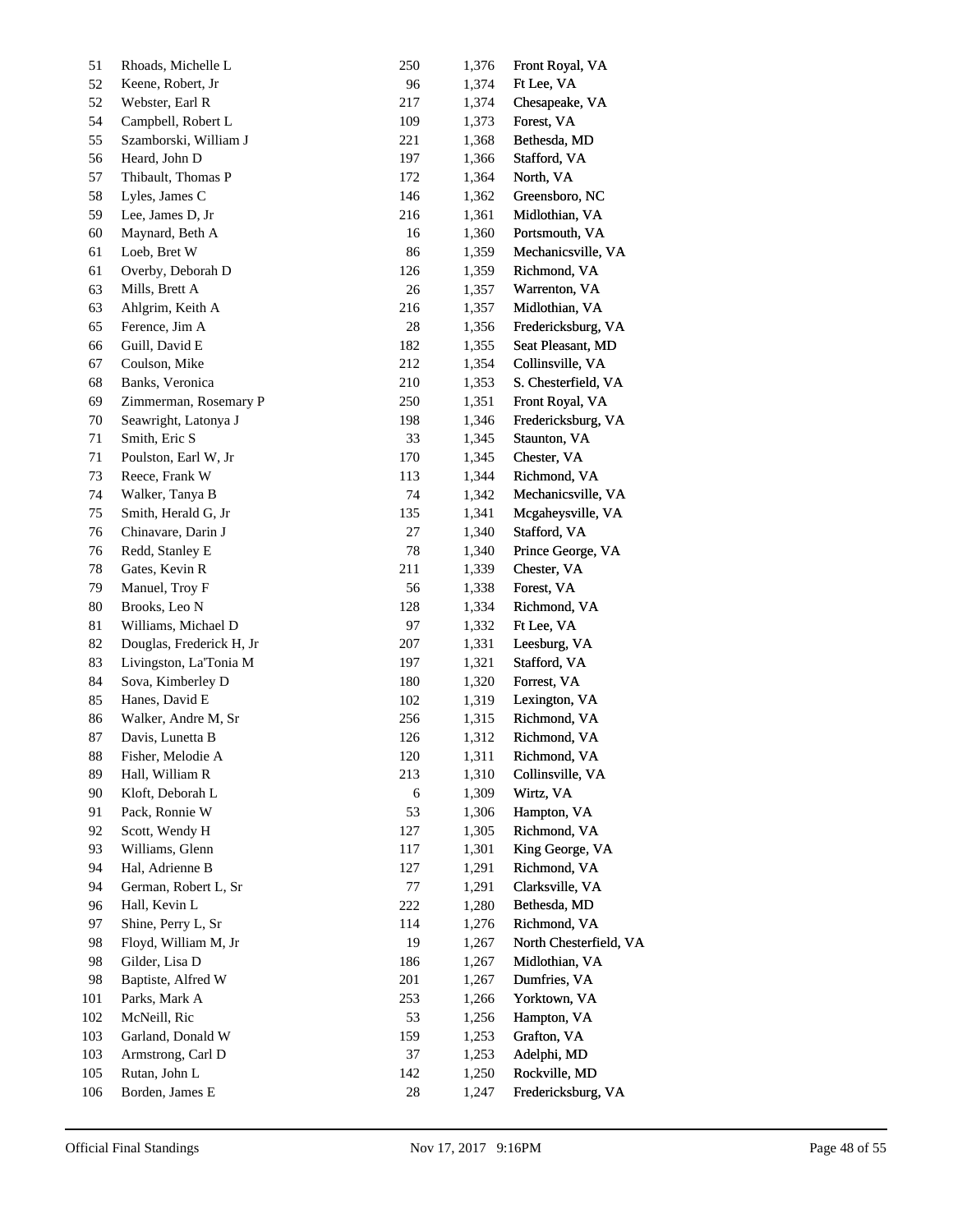| 107 | Osborne, Cindy A    | 44  | 1.245 | Aulander, NC   |
|-----|---------------------|-----|-------|----------------|
| 108 | Johnson, Alan M     | 256 | 1.238 | Richmond, VA   |
| 109 | Nailor, Patti L     | 156 | 1.233 | Goldvein, VA   |
| 110 | Green, Johnny J, Jr | 46  | 1.210 | Forest. VA     |
| 111 | Allen, William      | 145 | 1.200 | Greensboro, NC |
| 112 | Camden, Barry L     | 102 | 1,197 | Lexington, VA  |
| 113 | Ballowe, Dawn M     | 253 | 1.195 | Yorktown, VA   |
| 114 | Roberts, Edward L   | 97  | 1.192 | Ft Lee, VA     |
| 115 | Gorde, Timothy J    | 253 | 1.096 | Yorktown, VA   |

## **OPEN ALL EVENTS SCRATCH, OPEN ALL EVENTS SCRATCH, Scratch**

| Place | <b>Team name</b>               | <b>Entry</b> | <b>Score</b> | From               |  |
|-------|--------------------------------|--------------|--------------|--------------------|--|
| 1     | Maple, Orlando L               | 247          | 2,158        | Glen Allen, VA     |  |
| 2     | Rengers, Vickie B              | 208          | 2,122        | Sandston, VA       |  |
| 3     | Mays, Calvin T                 | 3            | 2,117        | Roanoke, VA        |  |
| 4     | Alexander, David C             | 114          | 2,100        | Richmond, VA       |  |
| 5     | Scott, James P                 | 137          | 2,095        | Mineral, VA        |  |
| 6     | Bourne, James E                | 194          | 2,083        | Richmond, VA       |  |
| 7     | Christian, Red M               | 247          | 2,080        | Glen Allen, VA     |  |
| 8     | Pancoast, Steven P             | 65           | 2,076        | Newport News, VA   |  |
| 9     | Anton, Charles J               | 215          | 2,065        | Richmond, VA       |  |
| 10    | VanCamp, Dennis F              | 248          | 2,055        | Hampton, VA        |  |
| 11    | Wingfield, Danny W, Sr         | 108          | 2,051        | Forest, VA         |  |
| 12    | Zevgolis, Paul S               | 215          | 2,050        | Richmond, VA       |  |
| 13    | Barrett, Melany A              | 44           | 2,048        | Aulander, NC       |  |
| 14    | West, Thomas W, Sr             | 53           | 2,045        | Hampton, VA        |  |
| 14    | Shiflett, William (Bill) C, Jr | 170          | 2,045        | Chester, VA        |  |
| 14    | Jennings, Keith                | 108          | 2,045        | Forest, VA         |  |
| 17    | Baker, Tom                     | 254          | 2,039        | Eden, NC           |  |
| 18    | Oliver, John C                 | 198          | 2,035        | Fredericksburg, VA |  |
| 19    | Lyles, James C                 | 146          | 2,026        | Greensboro, NC     |  |
| 20    | Mills, Brett A                 | 26           | 2,021        | Warrenton, VA      |  |
| 21    | Ridge, Richard R               | 86           | 2,017        | Mechanicsville, VA |  |
| 22    | Poulston, Earl W, Jr           | 170          | 2,005        | Chester, VA        |  |
| 23    | Keene, Robert, Jr              | 96           | 1,999        | Ft Lee, VA         |  |
| 24    | Wallo, William M               | 87           | 1,998        | Sandston, VA       |  |
| 25    | Spellman, G. Michael           | 67           | 1,987        | Hampton, VA        |  |
| 26    | Carney, David A                | 12           | 1,974        | Yorktown, VA       |  |
| 27    | Owens, Brian K                 | 207          | 1,971        | Leesburg, VA       |  |
| 28    | Estep, Roger L                 | 233          | 1,966        | Woodstock, VA      |  |
| 29    | Rowley, Roger D                | $27\,$       | 1,960        | Stafford, VA       |  |
| 30    | Gee, Lloyd E                   | 22           | 1,957        | Petersburg, VA     |  |
| 30    | Woodruff, Paul T               | 216          | 1,957        | Midlothian, VA     |  |
| 32    | Miles, Jack, Jr                | 113          | 1,953        | Richmond, VA       |  |
| 33    | Beale, Thomas E, Jr            | 120          | 1,951        | Richmond, VA       |  |
| 34    | Williams, Michael D            | 97           | 1,949        | Ft Lee, VA         |  |
| 34    | Heard, John D                  | 197          | 1,949        | Stafford, VA       |  |
| 36    | Sprouse, Barry E, Sr           | 248          | 1,942        | Hampton, VA        |  |
| 37    | Coulson, Mike                  | 212          | 1,940        | Collinsville, VA   |  |
| 38    | Pack, Ronnie W                 | 53           | 1,933        | Hampton, VA        |  |
| 38    | Stike, Terry W                 | 94           | 1,933        | Wytheville, VA     |  |
| 40    | Beshures, Edward J             | 67           | 1,923        | Hampton, VA        |  |
| 41    | Hawkins, Anita M               | 198          | 1,919        | Fredericksburg, VA |  |
| 41    | Abt, Jeffrey S                 | 137          | 1,919        | Mineral, VA        |  |
| 43    | Crouch, Jeffrey L              | $28\,$       | 1,914        | Fredericksburg, VA |  |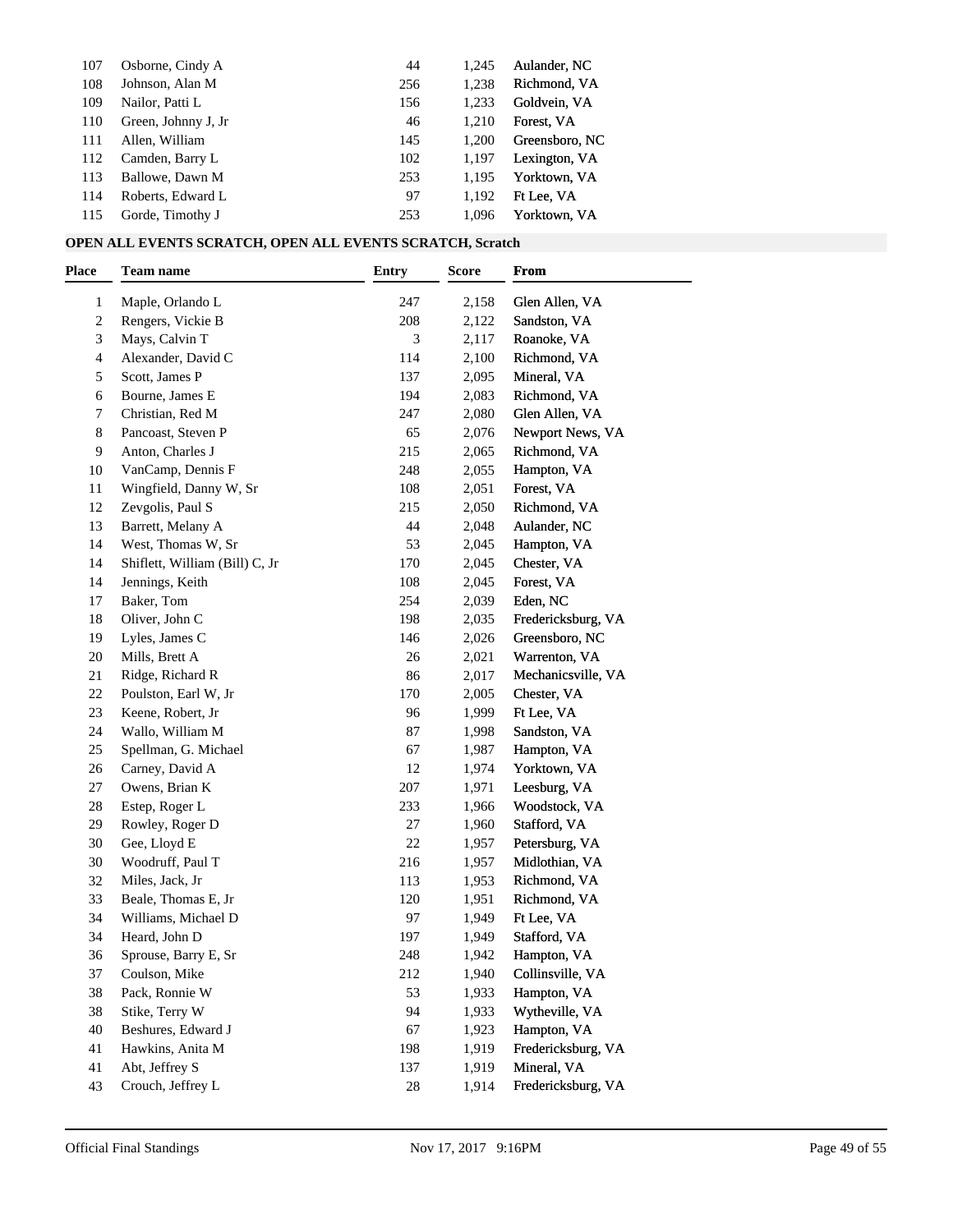| 43 | Whitley, Kenneth W       | 117    | 1,914 | King George, VA     |
|----|--------------------------|--------|-------|---------------------|
| 45 | Thomas, Kerry L          | 42     | 1,908 | Ivor, VA            |
| 45 | Waldeck, John E          | 86     | 1,908 | Mechanicsville, VA  |
| 47 | Brooks, Jim R            | 187    | 1,901 | Newport News, VA    |
| 48 | Pifer, Mark A            | 139    | 1,898 | Eagle Rock, VA      |
| 49 | Massie, Fred             | 108    | 1,894 | Forest, VA          |
| 50 | Mallory, Walter R        | 127    | 1,890 | Richmond, VA        |
| 51 | Tenan, William E, Jr     | 12     | 1,888 | Yorktown, VA        |
| 52 | Agee, David C            | 212    | 1,887 | Collinsville, VA    |
| 53 | Ahlgrim, Keith A         | 216    | 1,886 | Midlothian, VA      |
| 54 | Cruz, Joseph R           | 44     | 1,867 | Aulander, NC        |
| 54 | Tschupp, Gregory A       | 67     | 1,867 | Hampton, VA         |
| 56 | Mayo, John A, Jr         | 210    | 1,866 | S. Chesterfield, VA |
| 57 | Snow, Paul               | 235    | 1,865 | Frederick, MD       |
| 58 | Barbour, Sidney P        | 182    | 1,864 | Seat Pleasant, MD   |
| 59 | Moses, Willie M, Jr      | 146    | 1,863 | Greensboro, NC      |
| 60 | Tuttle, Donna L          | 254    | 1,858 | Eden, NC            |
| 61 | Creasman, Olas G, Jr     | 53     | 1,855 | Hampton, VA         |
| 61 | Lassiter, Morris W       | 152    | 1,855 | Boydton, VA         |
| 63 | Redd, Stanley E          | 78     | 1,851 | Prince George, VA   |
| 64 | Szamborski, Brian E      | 221    | 1,846 | Bethesda, MD        |
| 65 | Campbell, Robert L       | 109    | 1,843 | Forest, VA          |
| 66 | Reynolds, Arthur B       | 58     | 1,842 | Hampton, VA         |
| 67 | Roath, Larry D           | 62     | 1,841 | Fredericksburg, VA  |
| 68 | Twyman, Joseph E, Jr     | 58     | 1,839 | Hampton, VA         |
| 69 | Howell, David J          | 94     | 1,836 | Wytheville, VA      |
| 70 | Rizzo, Michael A         | 27     | 1,835 | Stafford, VA        |
| 71 | Mullins, Fred L          | 168    | 1,831 | Williamsburg, VA    |
| 72 | Parker, Josiah B         | 60     | 1,828 | Hampton, VA         |
| 72 | Yannitello, John M       | 168    | 1,828 | Williamsburg, VA    |
| 72 | Lewis, Robert E          | 233    | 1,828 | Woodstock, VA       |
| 75 | Foreman, Byron E         | 236    | 1,827 | Frederick, MD       |
| 76 | Jones, Jeffery L         | 78     | 1,826 | Prince George, VA   |
| 77 | Ellinger, James S        | 49     | 1,825 | Crimora, VA         |
| 78 | Gerovac, Brian T         | 137    | 1,822 | Mineral, VA         |
| 79 | Michie, Fred J           | 12     | 1,819 | Yorktown, VA        |
| 80 | Douglas, Frederick H, Jr | 207    | 1,818 | Leesburg, VA        |
| 81 | Riley, Harvey R          | 190    | 1,815 | Roanoke, VA         |
| 82 | Bland, Randolph L        | 96     | 1,813 | Ft Lee, VA          |
| 83 | Herron, Brad V           | 86     | 1,810 | Mechanicsville, VA  |
| 84 | Hilling, Daniel K        | 248    | 1,804 | Hampton, VA         |
| 84 | Banicky, John D          | 44     | 1,804 | Aulander, NC        |
| 86 | Bell, Wayne              | $28\,$ | 1,801 | Fredericksburg, VA  |
| 87 | Hanes, David E           | 102    | 1,797 | Lexington, VA       |
| 87 | Witt, Roy B, III         | 180    | 1,797 | Forrest, VA         |
| 89 | Knight, Frank R          | 190    | 1,795 | Roanoke, VA         |
| 89 | Hall, Kevin L            | 222    | 1,795 | Bethesda, MD        |
| 91 | Conner, James M          | 49     | 1,790 | Crimora, VA         |
| 92 | Contarino, Joseph        | 112    | 1,783 | Richmond, VA        |
| 93 | Giffin, Tom F            | 212    | 1,777 | Collinsville, VA    |
| 94 | Biertzer, Dan D          | 94     | 1,775 | Wytheville, VA      |
| 95 | Seay, William W, Jr      | 87     | 1,773 | Sandston, VA        |
| 96 | Jones, Michael L         | 247    | 1,772 | Glen Allen, VA      |
| 97 | McNeill, Ric             | 53     | 1,771 | Hampton, VA         |
| 98 | Sova, Walter H, Jr       | 180    | 1,764 | Forrest, VA         |
| 99 | Lee, James D, Jr         | 216    | 1,760 | Midlothian, VA      |
|    |                          |        |       |                     |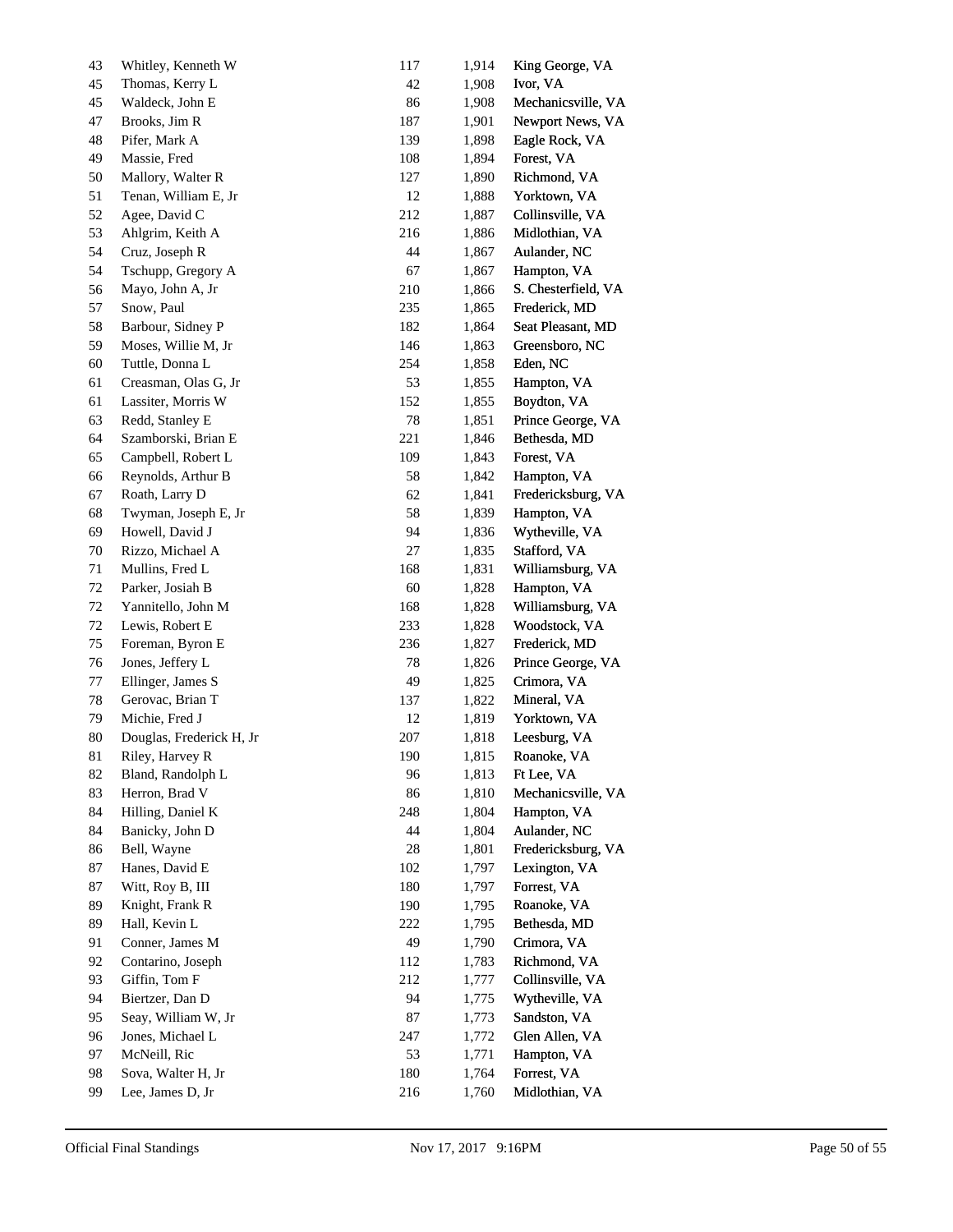| 100 | Williams, Glenn          | 117 | 1,758 | King George, VA    |
|-----|--------------------------|-----|-------|--------------------|
| 100 | Shelton, Joseph F        | 38  | 1,758 | Hopewell, VA       |
| 102 | Laughlin, Douglas L      | 187 | 1,756 | Newport News, VA   |
| 103 | Gravely, Charles L       | 213 | 1,754 | Collinsville, VA   |
| 104 | Hall, William R          | 213 | 1,751 | Collinsville, VA   |
| 105 | Crawley, Timothy A       | 96  | 1,747 | Ft Lee, VA         |
| 106 | Peterson, Ronnie         | 97  | 1,746 | Ft Lee, VA         |
| 107 | Ference, Jim A           | 28  | 1,742 | Fredericksburg, VA |
| 108 | Mabry, Elton L           | 78  | 1,737 | Prince George, VA  |
| 109 | Walker, Andre M, Sr      | 256 | 1,736 | Richmond, VA       |
| 109 | Johnson, Alan M          | 256 | 1,736 | Richmond, VA       |
| 111 | Thompson, Jeffrey A      | 59  | 1,733 | Hampton, VA        |
| 112 | Jones, Milton E          | 95  | 1,732 | Ft Lee, VA         |
| 113 | Slade, James R, Sr       | 120 | 1,731 | Richmond, VA       |
| 114 | Hurt, Bobby              | 109 | 1,726 | Forest, VA         |
| 115 | Hal, Adrienne B          | 127 | 1,723 | Richmond, VA       |
| 116 | Simms, Marvin V, Sr      | 207 | 1,721 | Leesburg, VA       |
| 117 | Lewis, Daniel F          | 233 | 1,719 | Woodstock, VA      |
| 118 | McGann, J. Robert        | 62  | 1,718 | Fredericksburg, VA |
| 119 | Griffin, Allen L         | 190 | 1,716 | Roanoke, VA        |
| 120 | Thomas, Charles W        | 12  | 1,715 | Yorktown, VA       |
| 120 | Summers, Donald D, Jr    | 67  | 1,715 | Hampton, VA        |
| 122 | Foor, Robert L           | 222 | 1,712 | Bethesda, MD       |
| 123 | Corbett, E. Joseph J     | 248 | 1,711 | Hampton, VA        |
| 124 | Dysart, Noel K           | 37  | 1,708 | Adelphi, MD        |
| 125 | Szamborski, William J    | 221 | 1,705 | Bethesda, MD       |
| 126 | Slade, Clyde L, Jr       | 222 | 1,700 | Bethesda, MD       |
| 127 | Roy, Kevin A             | 183 | 1,688 | Seat Pleasant, MD  |
| 128 | Pauley, Paul L           | 190 | 1,687 | Roanoke, VA        |
| 129 | Roberts, Edward L        | 97  | 1,683 | Ft Lee, VA         |
| 130 | Murphy, Penny K          | 222 | 1,679 | Bethesda, MD       |
| 131 | Armstrong, Carl D        | 37  | 1,677 | Adelphi, MD        |
| 132 | Watkins, Wade T          | 95  | 1,675 | Ft Lee, VA         |
| 133 | Hal, Robert L            | 127 | 1,673 | Richmond, VA       |
| 133 | Robinson, Walter M       | 146 | 1,673 | Greensboro, NC     |
| 135 | Camden, Barry L          | 102 | 1,670 | Lexington, VA      |
| 136 | Manuel, Troy F           | 109 | 1,669 | Forest, VA         |
| 137 | Cunningham, Valerie L    | 247 | 1,659 | Glen Allen, VA     |
| 138 | Chinavare, Darin J       | 27  | 1,657 | Stafford, VA       |
| 139 | Parks, Mark A            | 253 | 1,656 | Yorktown, VA       |
| 140 | Twyman, Nelson L         | 102 | 1,654 | Lexington, VA      |
| 141 | Barnhouse, Charles C     | 233 | 1,644 | Woodstock, VA      |
| 141 | Parker, Richmond L, Jr   | 95  | 1,644 | Ft Lee, VA         |
| 143 | Huddleston, Walter L, Jr | 87  | 1,642 | Sandston, VA       |
| 144 | Griffin, Henry D         | 97  | 1,641 | Ft Lee, VA         |
| 145 | Conner, Bobby            | 139 | 1,637 | Eagle Rock, VA     |
| 146 | Jones, Otis              | 144 | 1,627 | Greensboro, NC     |
| 147 | Gorde, Timothy J         | 253 | 1,625 | Yorktown, VA       |
| 148 | Senn, Kevin F            | 236 | 1,621 | Frederick, MD      |
| 149 | Borden, James E          | 28  | 1,617 | Fredericksburg, VA |
| 150 | Stike, Edwin             | 94  | 1,607 | Wytheville, VA     |
| 151 | Cofflin, Mike W          | 109 | 1,603 | Forest, VA         |
| 152 | Wade, Joseph L, Jr       | 38  | 1,601 | Hopewell, VA       |
| 153 | Murray, Hickey J, Jr     | 221 | 1,599 | Bethesda, MD       |
| 154 | Cox, W. Glenn            | 87  | 1,596 | Sandston, VA       |
| 155 | Shrieves, Gilbert G      | 78  | 1,592 | Prince George, VA  |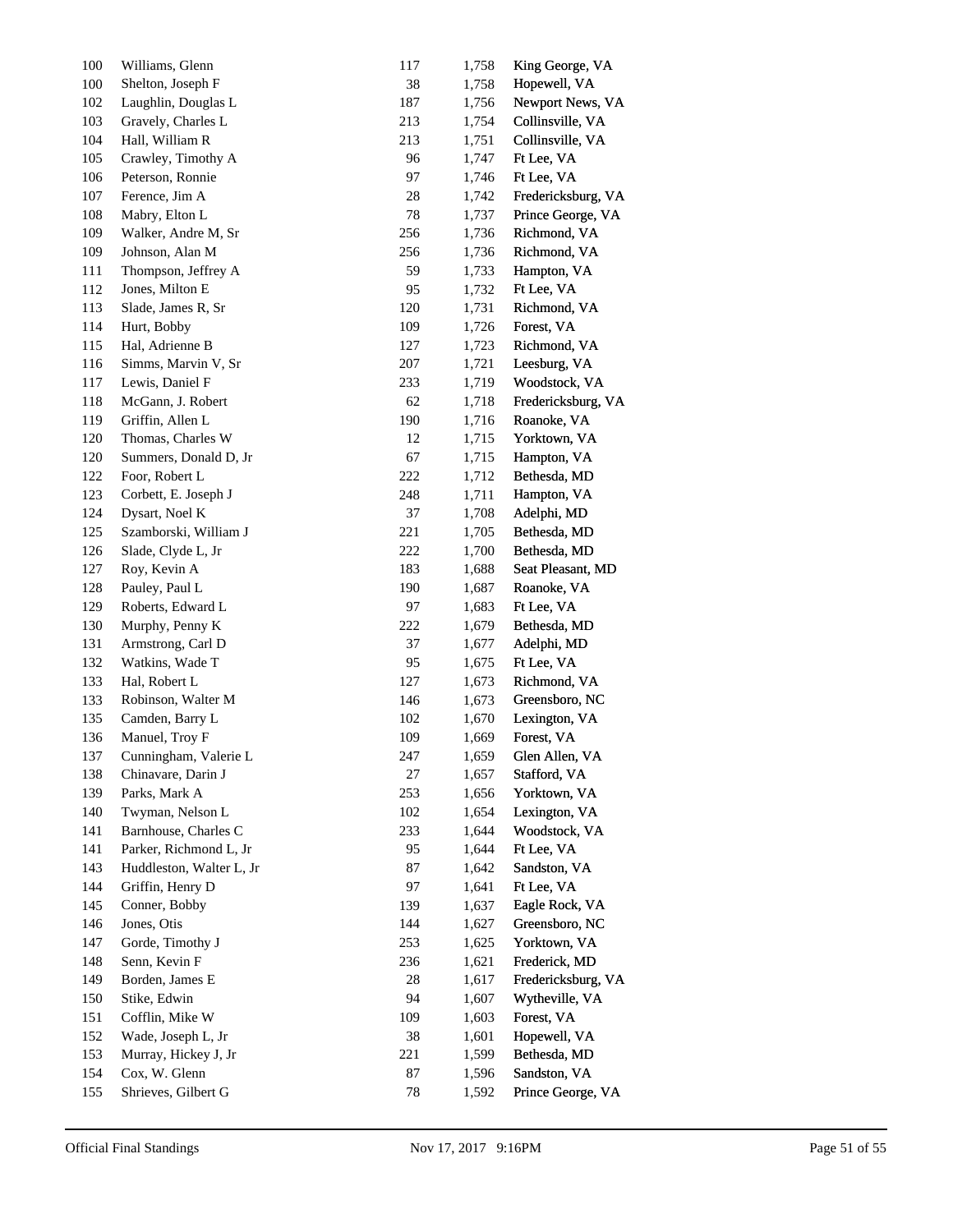| 156 | Dunworth, Rodney D  | 38  | 1,571 | Hopewell, VA        |
|-----|---------------------|-----|-------|---------------------|
| 157 | Lewis, Michael      | 13  | 1,563 | Petersburg, VA      |
| 158 | Graham, Edward D    | 117 | 1,561 | King George, VA     |
| 159 | Martin, Jeff W      | 212 | 1,556 | Collinsville, VA    |
| 160 | Dixon, Jd           | 144 | 1,541 | Greensboro, NC      |
| 161 | McMullen, Hollis F  | 37  | 1,529 | Adelphi, MD         |
| 162 | Potter, William M   | 102 | 1,520 | Lexington, VA       |
| 163 | Dixon, Harvey E     | 13  | 1,492 | Petersburg, VA      |
| 163 | Holtzclaw, John W   | 37  | 1,492 | Adelphi, MD         |
| 165 | Hill, Abbie         | 60  | 1,457 | Hampton, VA         |
| 166 | Drake, Willis L, Jr | 235 | 1,444 | Frederick, MD       |
| 167 | Barnhouse, Donna D  | 234 | 1,443 | Woodstock, VA       |
| 168 | Hunt, Adolph P      | 13  | 1,428 | Petersburg, VA      |
| 169 | Denny, Donald S, Sr | 145 | 1,406 | Greensboro, NC      |
| 170 | Bofinger, Deborah   | 235 | 1,384 | Frederick, MD       |
| 171 | Knox, Thomas J      | 207 | 1,382 | Leesburg, VA        |
| 172 | Drake, Marilyn S    | 235 | 1,231 | Frederick, MD       |
| 173 | Moore, Lorraine H   | 210 | 1,099 | S. Chesterfield, VA |
| 174 | Banks, Veronica     | 210 | 1,065 | S. Chesterfield, VA |
| 175 | Byrd, Gracie H      | 210 | 1,060 | S. Chesterfield, VA |
| 176 | Allen, William      | 145 | 960   | Greensboro, NC      |
| 177 | Pugh, Mary A        | 256 | 658   | Richmond, VA        |
| 178 | Prince, Susan D     | 256 | 602   | Richmond, VA        |
|     |                     |     |       |                     |

## **WOMEN'S ALL EVENTS HANDICAP, WOMEN'S ALL EVENTS: SUPER SENIORS: 75 & UP, Handicapped**

| Place | <b>Team name</b>       | <b>Entry</b> | <b>Score</b> | <b>From</b>            |
|-------|------------------------|--------------|--------------|------------------------|
| 1     | Fouts, Betty A         | 173          | 1,525        | Richmond, VA           |
| 2     | Akins, Margaret        | 41           | 1,472        | Hopewell, VA           |
| 3     | Gilbert, Jean H        | 173          | 1,455        | Richmond, VA           |
| 4     | Milligan, Patricia A   | 93           | 1,452        | N. Chesterfield, VA    |
| 5     | Weldon, Erika K        | 52           | 1,435        | Richmond, VA           |
| 6     | Johnson, Barbara L     | 31           | 1,422        | Hampton, VA            |
| 7     | Malbrough, Priscilla Y | 29           | 1,417        | Virginia Beach, VA     |
| 8     | Fincato, Ronni D       | 163          | 1,411        | Mechanicsvlle, VA      |
| 9     | Jones, Margaret L      | 69           | 1,407        | Chesapeake, VA         |
| 9     | Fitzgerald, Ann T      | 51           | 1,407        | Henrico, VA            |
| 11    | Mitchell, Dale C       | 91           | 1,392        | N. Chesterfield, VA    |
| 12    | Naguski, Mary F        | 163          | 1,383        | Mechanicsvlle, VA      |
| 12    | Grimmer, Anne B        | 191          | 1,383        | Lexington, VA          |
| 14    | Umberger, Jo Ann B     | 52           | 1,382        | Richmond, VA           |
| 15    | Smith, Shirley L       | 166          | 1,381        | Mechanicsvlle, VA      |
| 16    | Brown, Barbara A       | 8            | 1,378        | Yorktown, VA           |
| 17    | Woolwine, Carlene W    | 239          | 1,377        | Blacksburg, VA         |
| 18    | Harris, Shirley W      | 165          | 1,373        | Mechanicsvlle, VA      |
| 19    | Gref, Evelyn R         | 45           | 1,355        | Amelia Court House, VA |
| 20    | Williams, Iris R       | 88           | 1,352        | N. Chesterfield, VA    |
| 21    | Holly, Jeanne T        | 50           | 1,345        | Richmond, VA           |
| 22    | Lam, Mary M            | 48           | 1,342        | Verona, VA             |
| 23    | Thornton, Patricia M   | 8            | 1,337        | Yorktown, VA           |
| 24    | Reilly, Catherine J    | 116          | 1,336        | Mechanicsville, VA     |
| 25    | LaFon, Annie R         | 29           | 1,335        | Virginia Beach, VA     |
| 26    | Frazier, Linda B       | 244          | 1,333        | Blacksburg, VA         |
| 27    | Garvey, Mary C         | 171          | 1,324        | Dutton, VA             |
| 28    | Wilson, Lucille V      | 245          | 1,320        | Pembroke, VA           |
| 29    | Oliver, Doris C        | 239          | 1,314        | Blacksburg, VA         |
|       |                        |              |              |                        |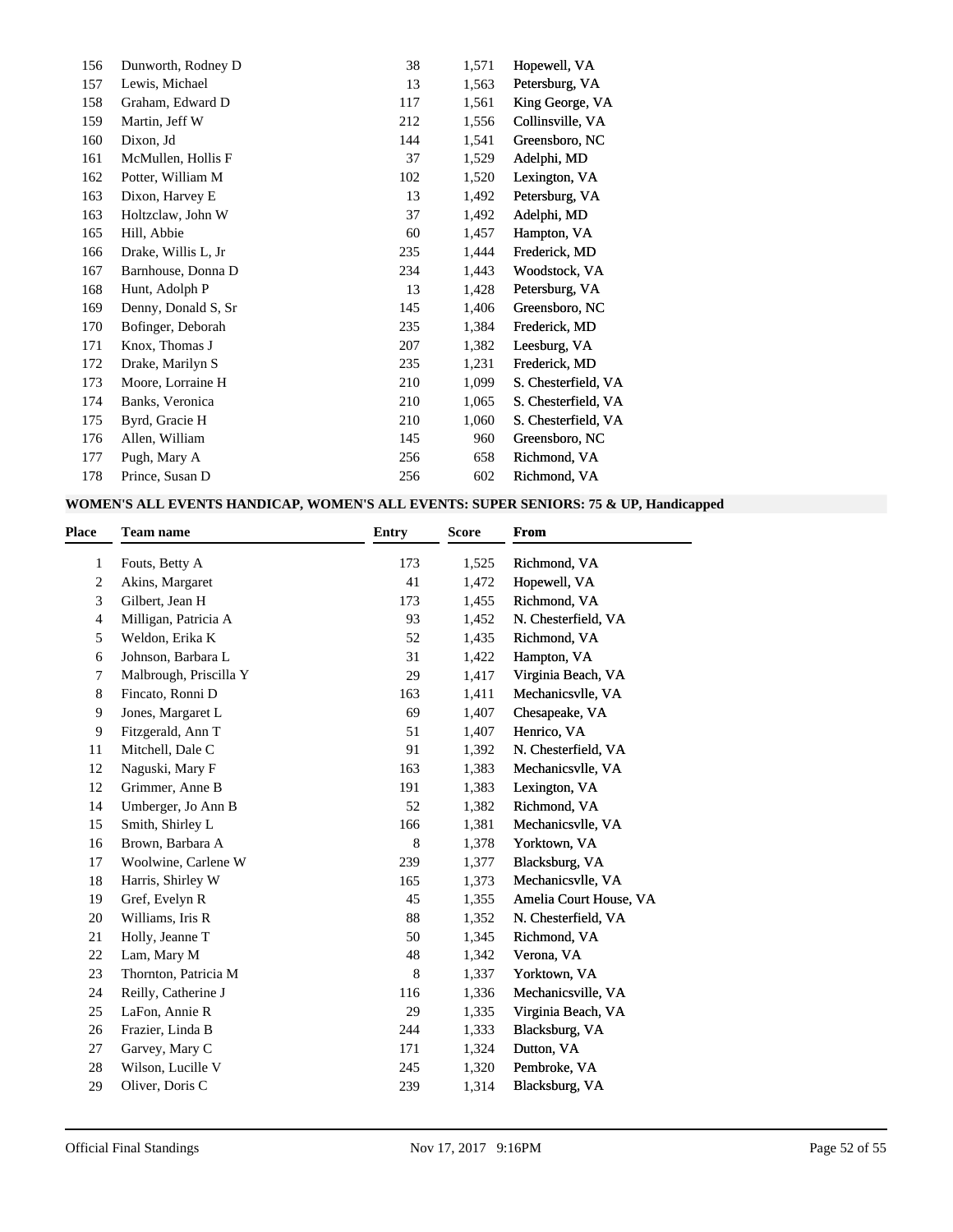| 30 | Dixon, Bertha K           | 147 | 1.305 | Greensboro, NC      |
|----|---------------------------|-----|-------|---------------------|
| 31 | Masten, Patricia B        | 92  | 1.304 | N. Chesterfield, VA |
| 32 | Boehm, Delores I          | 202 | 1,299 | Marion, VA          |
| 33 | McCaughan, Christel       | 41  | 1,298 | Hopewell, VA        |
| 34 | Jaeger, Shirley A         | 51  | 1,285 | Henrico, VA         |
| 35 | Seaman, Betty L           | 191 | 1,271 | Lexington, VA       |
| 36 | Leonard, Juanita "Nita" F | 107 | 1,266 | Virginia Beach, VA  |
| 37 | Wright, Rosa L            | 17  | 1,251 | Leesburg, VA        |
| 38 | McDonald, Frances V       | 175 | 1.246 | Pamplin, VA         |
| 39 | Mellon, Wilda M           | 226 | 1.209 | Winchester, VA      |
| 40 | Ryan, Juanita K           | 226 | 1.198 | Winchester, VA      |
| 41 | Bryant, Shiela J          | 79  | 666   | Ruther Glen, VA     |

#### **WOMEN'S ALL EVENTS HANDICAP, WOMEN'S ALL EVENTS: CLASS 1: 70-74, Handicapped**

| <b>Place</b> | <b>Team name</b>  | <b>Entry</b> | <b>Score</b> | From                |  |
|--------------|-------------------|--------------|--------------|---------------------|--|
| 1            | Thomas, Anita B   | 122          | 1,481        | Richmond, VA        |  |
| 2            | Anderson, Joyce S | 116          | 1,460        | Mechanicsville, VA  |  |
| 3            | Dyson, Carolyn B  | 51           | 1,449        | Henrico, VA         |  |
| 4            | Duncan, Sylvia M  | 245          | 1,448        | Pembroke, VA        |  |
| 5            | Glover, Diane M   | 92           | 1,428        | N. Chesterfield, VA |  |
| 6            | Agee, Naomi W     | 240          | 1,425        | Christiansburg, VA  |  |
| 7            | Jordan, Sara A    | 89           | 1,423        | N. Chesterfield, VA |  |
| 8            | Cecil, Phyllis S  | 164          | 1,402        | Mechanicsvlle, VA   |  |
| 9            | Pezzella, Anna M  | 29           | 1,401        | Virginia Beach, VA  |  |
| 10           | Garrett, Nancy N  | 52           | 1,392        | Richmond, VA        |  |
| 11           | Finch, Jean E     | 20           | 1,387        | Petersburg, VA      |  |
| 12           | Anderson, Doris A | 22           | 1,383        | Petersburg, VA      |  |
| 13           | Smith, Cathy      | 215          | 1,381        | Richmond, VA        |  |
| 14           | Nolte, Jane H     | 123          | 1,373        | Richmond, VA        |  |
| 15           | Eley, Earlene H   | 120          | 1,355        | Richmond, VA        |  |
| 16           | Webb, Mary E      | 134          | 1,352        | Stafford, VA        |  |
| 17           | Garza, Berthel B  | 120          | 1,347        | Richmond, VA        |  |
| 18           | Smith, Fay P      | 20           | 1,342        | Petersburg, VA      |  |
| 19           | Ackiss, Linda C   | 107          | 1,337        | Virginia Beach, VA  |  |
| 20           | Barringer, Martha | 51           | 1,334        | Henrico, VA         |  |
| 21           | Dover, Brenda W   | 165          | 1,331        | Mechanicsvlle, VA   |  |
| 22           | Cox, Shirley L    | 22           | 1,296        | Petersburg, VA      |  |
| 23           | Mason, Betty V    | 175          | 1,246        | Pamplin, VA         |  |

### **WOMEN'S ALL EVENTS HANDICAP, WOMEN'S ALL EVENTS: CLASS 2: 65-69, Handicapped**

| <b>Place</b>   | <b>Team name</b>      | Entry | <b>Score</b> | From               |
|----------------|-----------------------|-------|--------------|--------------------|
|                | Crabtree, Ricki J     | 173   | 1,580        | Richmond, VA       |
| 2              | Lau, Deborah A        | 17    | 1,543        | Leesburg, VA       |
| 3              | Johnson, Zeporia B    | 214   | 1,517        | Richmond, VA       |
| $\overline{4}$ | Flynn, Diane          | 240   | 1,449        | Christiansburg, VA |
| 5              | Woodard, Edna M       | 171   | 1.437        | Dutton, VA         |
| 6              | Ahlgrim, Yvonne B     | 149   | 1,435        | Greensboro, NC     |
| 7              | Silver, Carolyn A     | 123   | 1.432        | Richmond, VA       |
| 8              | McCormick, Frankie K  | 100   | 1,424        | Pulaski, VA        |
| 9              | Shifflett, Virginia M | 160   | 1.423        | Charlottesvle, VA  |
| 10             | Baker, Nancy P        | 61    | 1,420        | Norfolk, VA        |
| 11             | Hackney, Sandra M     | 56    | 1.408        | Forest, VA         |
| 12             | Rorrer, Dale Marie    | 100   | 1.405        | Pulaski, VA        |
| 13             | McLean, Sabra         | 147   | 1,404        | Greensboro, NC     |
| 14             | Carey, Weeatha P      | 69    | 1,397        | Chesapeake, VA     |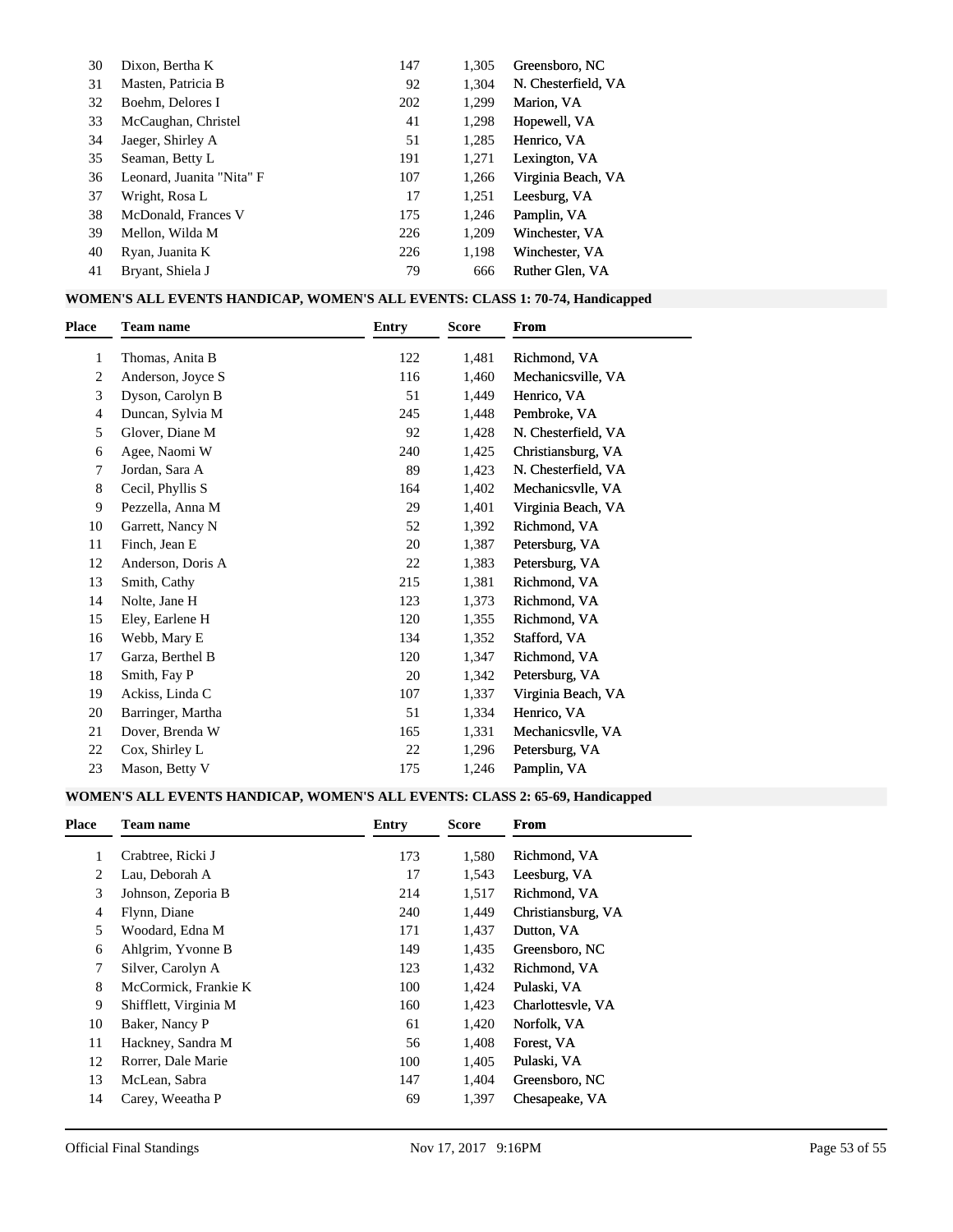| 15 | Smith, Wanda J       | 191 | 1,394 | Lexington, VA       |
|----|----------------------|-----|-------|---------------------|
| 16 | Coleman, Brenda B    | 214 | 1,387 | Richmond, VA        |
| 17 | Welton, Esther T     | 91  | 1,386 | N. Chesterfield, VA |
| 18 | Lewis, Anselma       | 204 | 1,380 | Chester, VA         |
| 19 | Morris, Mary V       | 160 | 1,378 | Charlottesvle, VA   |
| 19 | Green, Vickie C      | 164 | 1,378 | Mechanicsvlle, VA   |
| 21 | Frank, Audrey J      | 171 | 1,367 | Dutton, VA          |
| 22 | Wade, Barbara M      | 214 | 1,365 | Richmond, VA        |
| 23 | Jones, Eldeana M     | 70  | 1,337 | Chesapeake, VA      |
| 24 | Rosener, Janie A     | 171 | 1,334 | Dutton, VA          |
| 24 | Vernon, Trudy J      | 202 | 1,334 | Marion, VA          |
| 26 | Webb, Cathy M        | 252 | 1,332 | Lyndhurst, VA       |
| 27 | Jeffers, Berlinda L  | 125 | 1,327 | Richmond, VA        |
| 28 | Harris, Elluree      | 125 | 1,319 | Richmond, VA        |
| 29 | James, Beth H        | 177 | 1,316 | Capron, VA          |
| 30 | Boykins, Ethel D     | 70  | 1,306 | Chesapeake, VA      |
| 31 | Batten, Carol J      | 48  | 1,304 | Verona, VA          |
| 32 | Turner, Sandy S      | 177 | 1,295 | Capron, VA          |
| 33 | Skaggs, L. Jean      | 29  | 1,280 | Virginia Beach, VA  |
| 34 | Fierro, Carmen M     | 134 | 1,272 | Stafford, VA        |
| 35 | Baylor, Annie S      | 148 | 1,269 | Greensboro, NC      |
| 36 | Hattersley, Debbie L | 191 | 1,209 | Lexington, VA       |

## **WOMEN'S ALL EVENTS HANDICAP, WOMEN'S ALL EVENTS: CLASS 3: 60-64, Handicapped**

| Place | <b>Team name</b>              | <b>Entry</b> | <b>Score</b> | <b>From</b>            |
|-------|-------------------------------|--------------|--------------|------------------------|
| 1     | Bradshaw, Sharon A            | 177          | 1,485        | Capron, VA             |
| 2     | Greene, Lorna Y               | 147          | 1,479        | Greensboro, NC         |
| 3     | Kimball, Lucille G            | 45           | 1,476        | Amelia Court House, VA |
| 4     | Woodie, Mahalia               | 148          | 1,470        | Greensboro, NC         |
| 5     | Brown, Deborah W              | 162          | 1,460        | Upper Marlboro, MD     |
| 6     | Kitts, Dorothy M              | 166          | 1,457        | Mechanicsvlle, VA      |
| 7     | Vance, Leti                   | 55           | 1,454        | Forest, VA             |
| 8     | Pugh, Mary A                  | 148          | 1,442        | Greensboro, NC         |
| 9     | Kidd, Patricia B              | 55           | 1,415        | Forest, VA             |
| 10    | Sergenton, Katrina O          | 214          | 1,411        | Richmond, VA           |
| 11    | Frith, Debra A                | 252          | 1,406        | Lyndhurst, VA          |
| 12    | Eanes, Joyce A                | 17           | 1,401        | Leesburg, VA           |
| 12    | Austin, Ann W                 | 173          | 1,401        | Richmond, VA           |
| 14    | Rossi, Sarah K                | 26           | 1,395        | Warrenton, VA          |
| 15    | Hicks, Lillian L              | 176          | 1,386        | Richmond, VA           |
| 16    | Randolph, Deborah D           | 204          | 1,381        | Chester, VA            |
| 17    | Cooper, Mary F                | 17           | 1,376        | Leesburg, VA           |
| 18    | Parker-Cunningham, Wilhemenia | 176          | 1,374        | Richmond, VA           |
| 19    | Buck-Thompson, Cynthia M      | 162          | 1,371        | Upper Marlboro, MD     |
| 20    | Taylor, Linda F               | 204          | 1,362        | Chester, VA            |
| 21    | Wright, Mary H                | 241          | 1,357        | Christiansburg, VA     |
| 22    | Eure-Robinson, Patience       | 69           | 1,334        | Chesapeake, VA         |
| 23    | Grieve, Kathleen H            | 93           | 1,316        | N. Chesterfield, VA    |
| 24    | Shabazz, Nanie                | 70           | 1,305        | Chesapeake, VA         |
| 25    | Hazel, Cristita C             | 162          | 1,303        | Upper Marlboro, MD     |
| 26    | Bach, Patricia C              | 258          | 1,293        | Glen Allen, VA         |
| 27    | Baskin, Cynthia G             | 147          | 1,149        | Greensboro, NC         |
| 28    | Lombardi, Gae M               | 79           | 438          | Ruther Glen, VA        |

## **WOMEN'S ALL EVENTS HANDICAP, WOMEN'S ALL EVENTS: CLASS 4: 55-59, Handicapped**